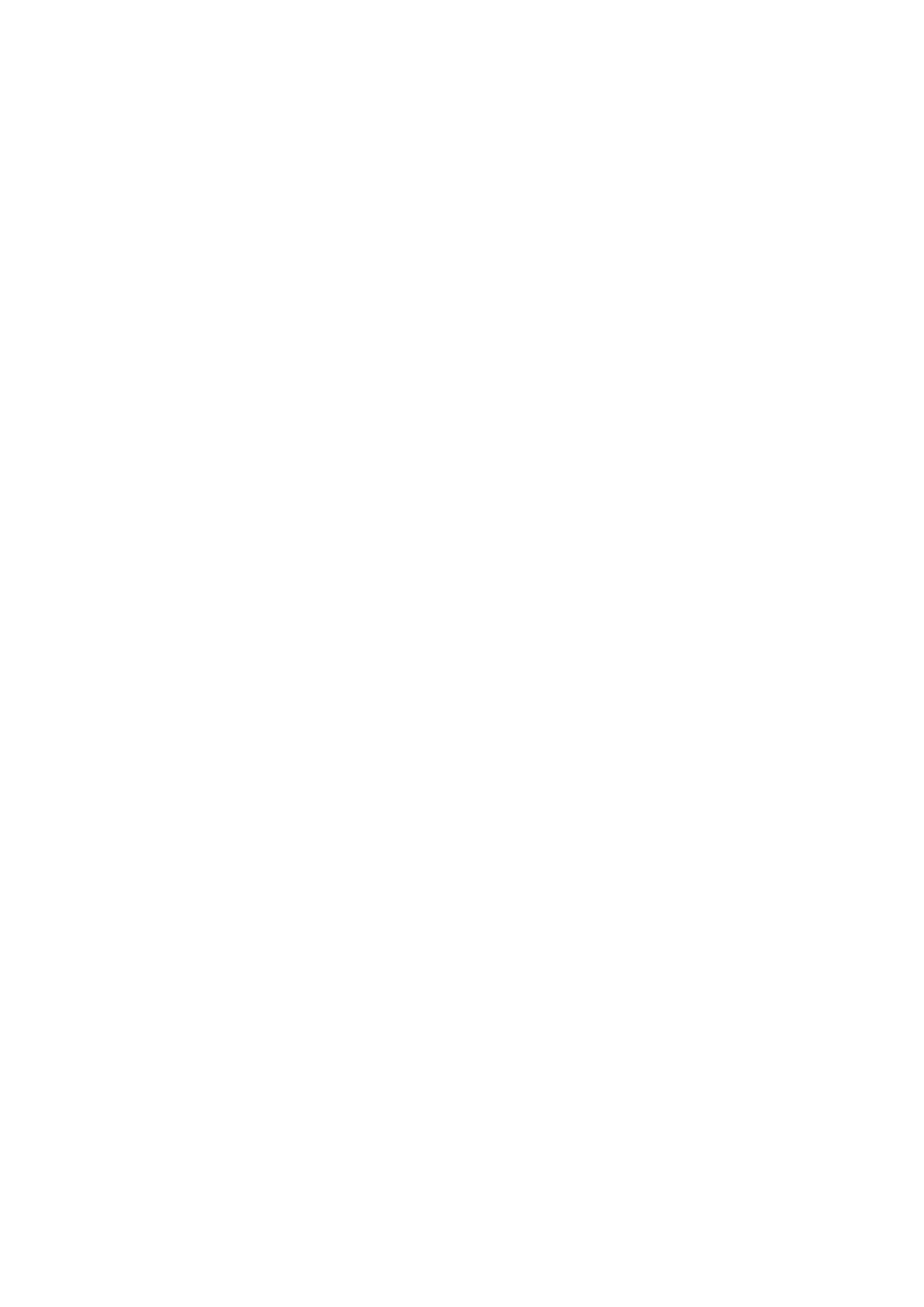# MINING TEXT DATA

Edited by CHARU C. AGGARWAL IBM T. J. Watson Research Center, Yorktown Heights, NY, USA

CHENGXIANG ZHAI University of Illinois at Urbana-Champaign, Urbana, IL, USA

**Kluwer Academic Publishers** Boston/Dordrecht/London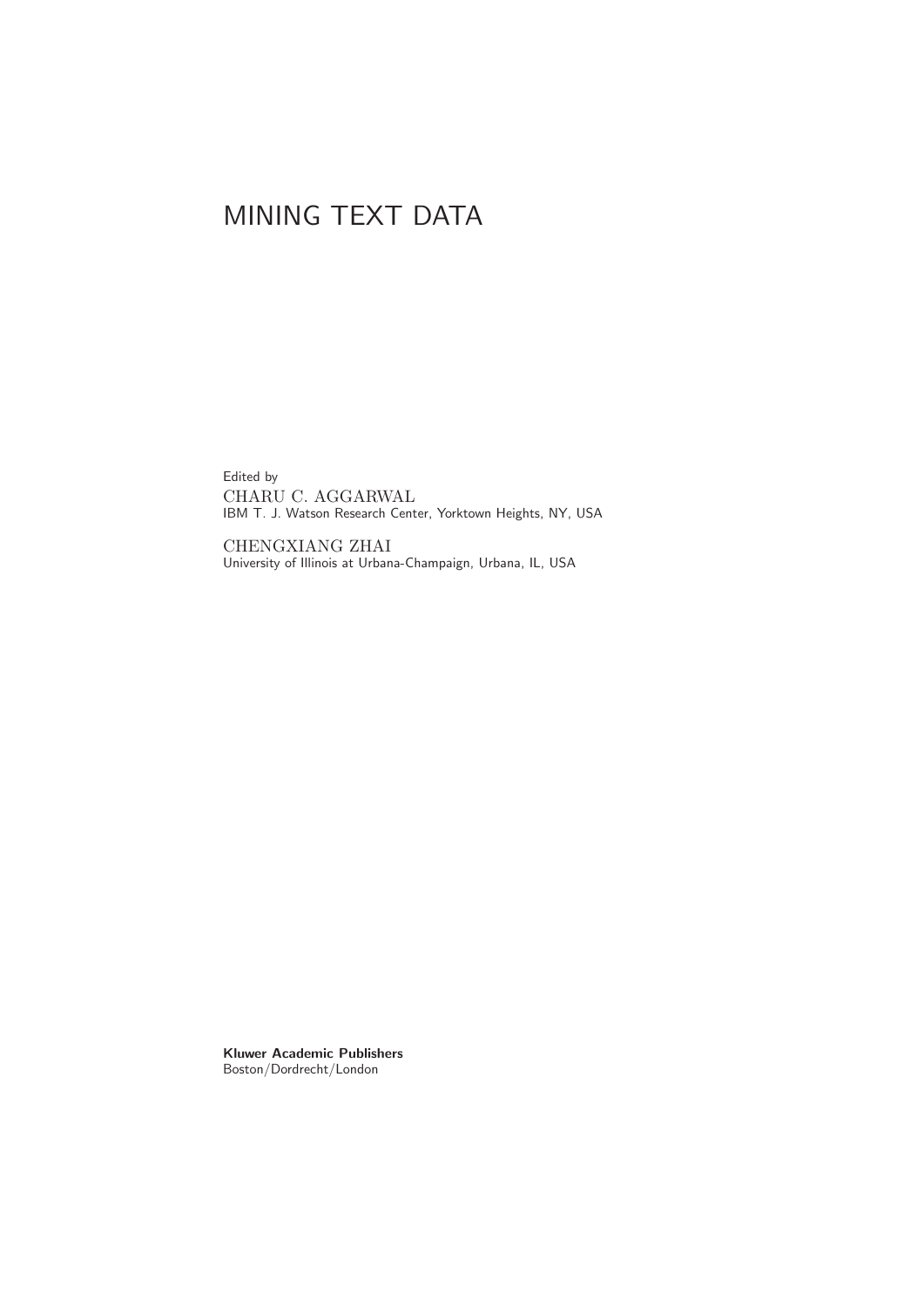# **Contents**

| 1              |                                                        |                |
|----------------|--------------------------------------------------------|----------------|
|                | An Introduction to Text Mining                         | 1              |
|                | Charu C. Aggarwal and ChengXiang Zhai                  |                |
| 1.             | Introduction                                           | $\mathbf 1$    |
| 2.             | Algorithms for Text Mining                             | $\overline{4}$ |
| 3.             | <b>Future Directions</b>                               | $8\,$          |
|                | References                                             | 10             |
| $\overline{2}$ |                                                        |                |
|                | Information Extraction from Text                       | 11             |
| Jing Jiang     |                                                        |                |
| 1.             | Introduction                                           | 11             |
| 2.             | Named Entity Recognition                               | 15             |
|                | 2.1<br>Rule-based Approach                             | 16             |
|                | 2.2<br>Statistical Learning Approach                   | 17             |
| 3.             | Relation Extraction                                    | 22             |
|                | Feature-based Classification<br>3.1                    | 23             |
|                | 3.2<br>Kernel Methods                                  | 26             |
|                | 3.3<br>Weakly Supervised Learning Methods              | 29             |
| 4.             | Unsupervised Information Extraction                    | 30             |
|                | Relation Discovery and Template Induction<br>4.1       | 31             |
|                | 4.2<br>Open Information Extraction                     | 32             |
| 5.             | Evaluation                                             | 33             |
| 6.             | Conclusions and Summary                                | 34             |
|                | References                                             | 35             |
| 3              |                                                        |                |
|                | A Survey of Text Summarization Techniques              | 43             |
|                | Ani Nenkova and Kathleen McKeown                       |                |
| 1.             | How do Extractive Summarizers Work?                    | 44             |
| 2.             | Topic Representation Approaches                        | 46             |
|                | 2.1<br>Topic Words                                     | 46             |
|                | 2.2<br>Frequency-driven Approaches                     | 48             |
|                | 2.3<br>Latent Semantic Analysis                        | $52\,$         |
|                | 2.4<br>Bayesian Topic Models                           | $53\,$         |
|                | 2.5<br>Sentence Clustering and Domain-dependent Topics | $55\,$         |
| 3.             | Influence of Context                                   | 56             |
|                | 3.1<br>Web Summarization                               | 57             |
|                | 3.2<br>Summarization of Scientific Articles            | 58             |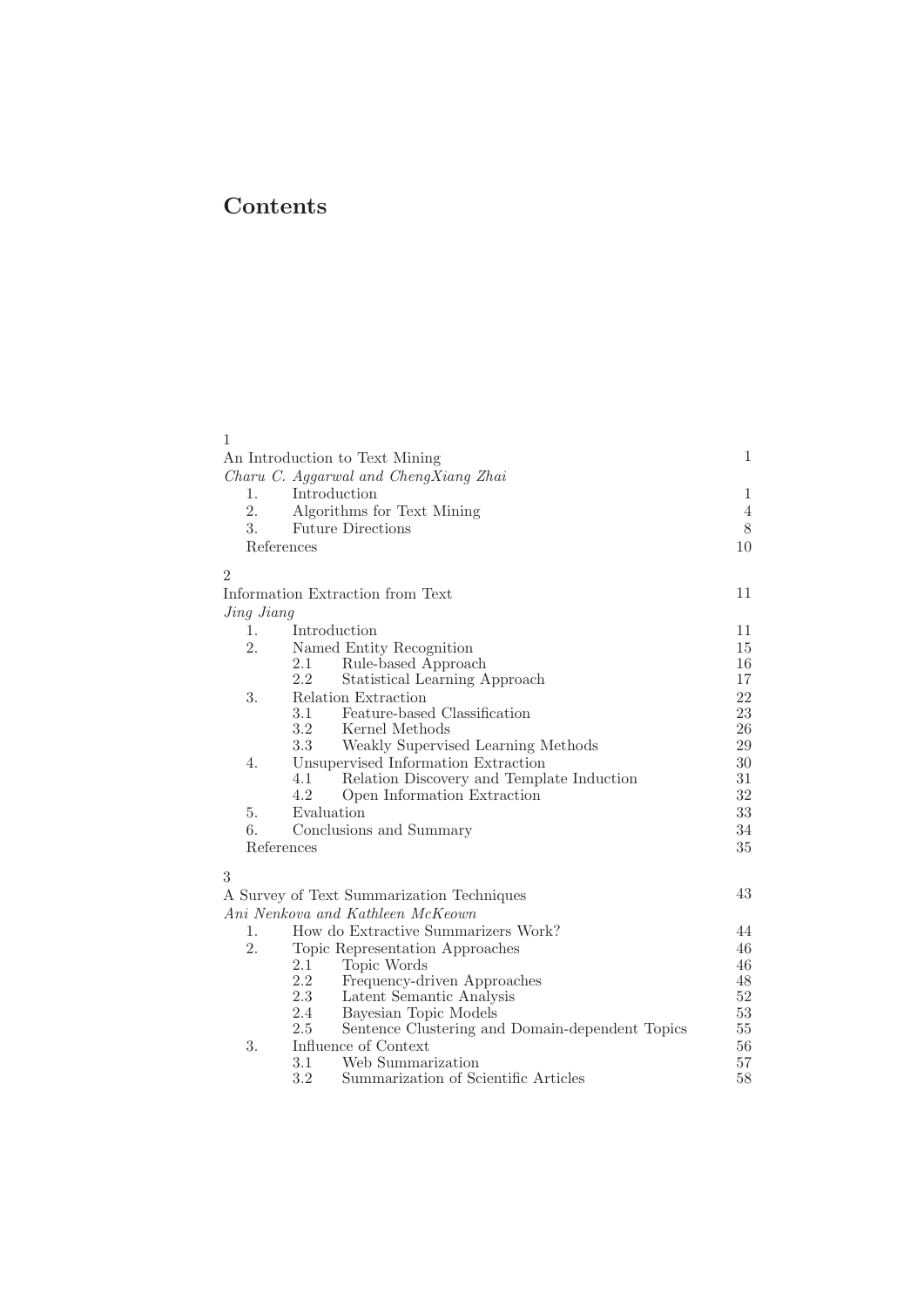|                    | 3.3<br>Query-focused Summarization                                                                  | 58         |
|--------------------|-----------------------------------------------------------------------------------------------------|------------|
|                    | 3.4<br>Email Summarization                                                                          | 59         |
| 4.                 | Indicator Representations and Machine Learning for Summa-<br>rization                               | 60         |
|                    | 4.1<br>Graph Methods for Sentence Importance                                                        | 60         |
|                    | 4.2<br>Machine Learning for Summarization                                                           | 62         |
| 5.                 | Selecting Summary Sentences                                                                         | 64         |
|                    | $5.1\,$<br>Greedy Approaches: Maximal Marginal Relevance                                            | 64         |
|                    | 5.2<br>Global Summary Selection                                                                     | 65         |
| 6.                 | Conclusion                                                                                          | 66         |
| ${\bf References}$ |                                                                                                     | 66         |
|                    |                                                                                                     |            |
| 4                  |                                                                                                     |            |
|                    | A Survey of Text Clustering Algorithms                                                              | 77         |
|                    | Charu C. Aggarwal and ChengXiang Zhai                                                               |            |
| 1.                 | Introduction                                                                                        | 77         |
| 2.                 | Feature Selection and Transformation Methods for Text Clus-                                         |            |
|                    | tering                                                                                              | 81         |
|                    | <b>Feature Selection Methods</b><br>2.1                                                             | 81         |
|                    | 2.2<br>LSI-based Methods                                                                            | 84         |
|                    | 2.3<br>Non-negative Matrix Factorization                                                            | 86         |
| 3.                 | Distance-based Clustering Algorithms<br>3.1<br>Agglomerative and Hierarchical Clustering Algorithms | 89<br>90   |
|                    | 3.2<br>Distance-based Partitioning Algorithms                                                       | 92         |
|                    | 3.3<br>A Hybrid Approach: The Scatter-Gather Method                                                 | 94         |
| 4.                 | Word and Phrase-based Clustering                                                                    | 99         |
|                    | 4.1<br>Clustering with Frequent Word Patterns                                                       | 100        |
|                    | 4.2<br>Leveraging Word Clusters for Document Clusters                                               | 102        |
|                    | 4.3<br>Co-clustering Words and Documents                                                            | 103        |
|                    | 4.4<br>Clustering with Frequent Phrases                                                             | 105        |
| 5.                 | Probabilistic Document Clustering and Topic Models                                                  | 107        |
| 6.                 | Online Clustering with Text Streams                                                                 | 110        |
| 7.                 | Clustering Text in Networks                                                                         | 115        |
| 8.                 | Semi-Supervised Clustering                                                                          | 118        |
| 9.                 | Conclusions and Summary                                                                             | 120        |
| References         |                                                                                                     | 121        |
|                    |                                                                                                     |            |
| 5                  |                                                                                                     |            |
|                    | Dimensionality Reduction and Topic Modeling                                                         | 129        |
|                    | Steven P. Crain, Ke Zhou, Shuang-Hong Yang and Hongyuan Zha                                         |            |
| 1.                 | Introduction                                                                                        | 130        |
|                    | The Relationship Between Clustering, Dimension Re-<br>$1.1\,$                                       |            |
|                    | duction and Topic Modeling                                                                          | 131        |
|                    | 1.2<br>Notation and Concepts                                                                        | 132        |
| 2.                 | Latent Semantic Indexing                                                                            | 133        |
|                    | 2.1<br>The Procedure of Latent Semantic Indexing                                                    | 134        |
|                    | $2.2\,$<br>Implementation Issues                                                                    | 135        |
|                    | $2.3\,$<br>Analysis                                                                                 | 137        |
| 3.                 | Topic Models and Dimension Reduction                                                                | 139        |
|                    | Probabilistic Latent Semantic Indexing<br>3.1<br>$3.2\,$<br>Latent Dirichlet Allocation             | 140<br>142 |
|                    | Interpretation and Evaluation                                                                       | 148        |
| 4.                 |                                                                                                     |            |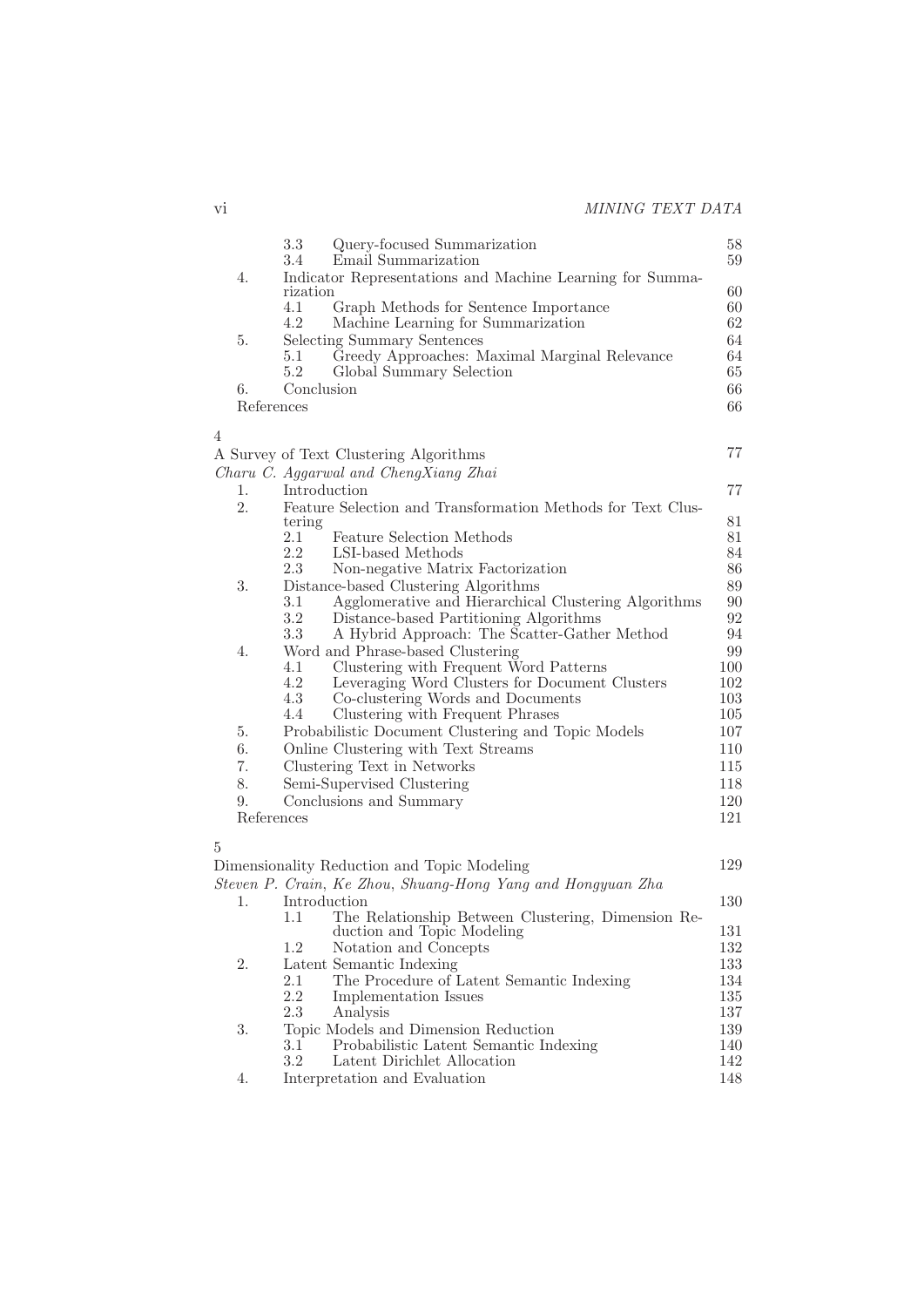# *Contents* vii

|            | 4.1<br>Interpretation<br>4.2<br>Evaluation                  | 148<br>149 |
|------------|-------------------------------------------------------------|------------|
|            | 4.3<br>Parameter Selection                                  | 150        |
|            | 4.4<br>Dimension Reduction                                  | 150        |
| 5.         | Beyond Latent Dirichlet Allocation                          | 151        |
|            | 5.1<br>Scalability                                          | 151        |
|            | 5.2<br>Dynamic Data                                         | 151        |
|            | 5.3<br>Networked Data                                       | 152        |
|            | 5.4<br>Adapting Topic Models to Applications                | 154        |
| 6.         | Conclusion                                                  | 155        |
| References |                                                             | 156        |
| 6          |                                                             |            |
|            | A Survey of Text Classification Algorithms                  | 163        |
|            | Charu C. Aggarwal and ChengXiang Zhai                       |            |
| 1.         | Introduction                                                | 163        |
| 2.         | Feature Selection for Text Classification                   | 167        |
|            | 2.1<br>Gini Index                                           | 168        |
|            | 2.2<br>Information Gain                                     | 169        |
|            | 2.3<br>Mutual Information                                   | 169        |
|            | 2.4<br>$\chi^2$ -Statistic                                  | 170        |
|            | 2.5<br>Feature Transformation Methods: Supervised LSI       | 171        |
|            | 2.6<br>Supervised Clustering for Dimensionality Reduction   | 172        |
|            | 2.7<br>Linear Discriminant Analysis                         | 173        |
|            | 2.8<br>Generalized Singular Value Decomposition             | 175        |
|            | 2.9<br>Interaction of Feature Selection with Classification | 175        |
| 3.         | Decision Tree Classifiers                                   | 176        |
| 4.         | Rule-based Classifiers                                      | 178        |
| 5.         | Probabilistic and Naive Bayes Classifiers                   | 181        |
|            | 5.1<br>Bernoulli Multivariate Model                         | 183        |
|            | 5.2<br>Multinomial Distribution                             | 188        |
|            | 5.3<br>Mixture Modeling for Text Classification             | 190        |
| 6.         | Linear Classifiers                                          | 193        |
|            | 6.1<br><b>SVM</b> Classifiers                               | 194        |
|            | 6.2<br>Regression-Based Classifiers                         | 196        |
|            | 6.3<br>Neural Network Classifiers                           | 197        |
|            | Some Observations about Linear Classifiers<br>6.4           | 199        |
| 7.         | Proximity-based Classifiers                                 | 200        |
| 8.         | Classification of Linked and Web Data                       | 203        |
| 9.         | Meta-Algorithms for Text Classification                     | 209        |
|            | Classifier Ensemble Learning<br>9.1                         | 209        |
|            | 9.2<br>Data Centered Methods: Boosting and Bagging          | 210        |
|            | Optimizing Specific Measures of Accuracy<br>9.3             | 211        |
| 10.        | Conclusions and Summary                                     | 213        |
| References |                                                             | 213        |
| 7          |                                                             |            |
|            | Transfer Learning for Text Mining                           | 223        |
|            | Weike Pan, Erheng Zhong and Qiang Yang                      |            |
|            | Introduction                                                | 224        |

| Introduction                             | 224 |
|------------------------------------------|-----|
| Transfer Learning in Text Classification | 225 |
| Cross Domain Text Classification         | 225 |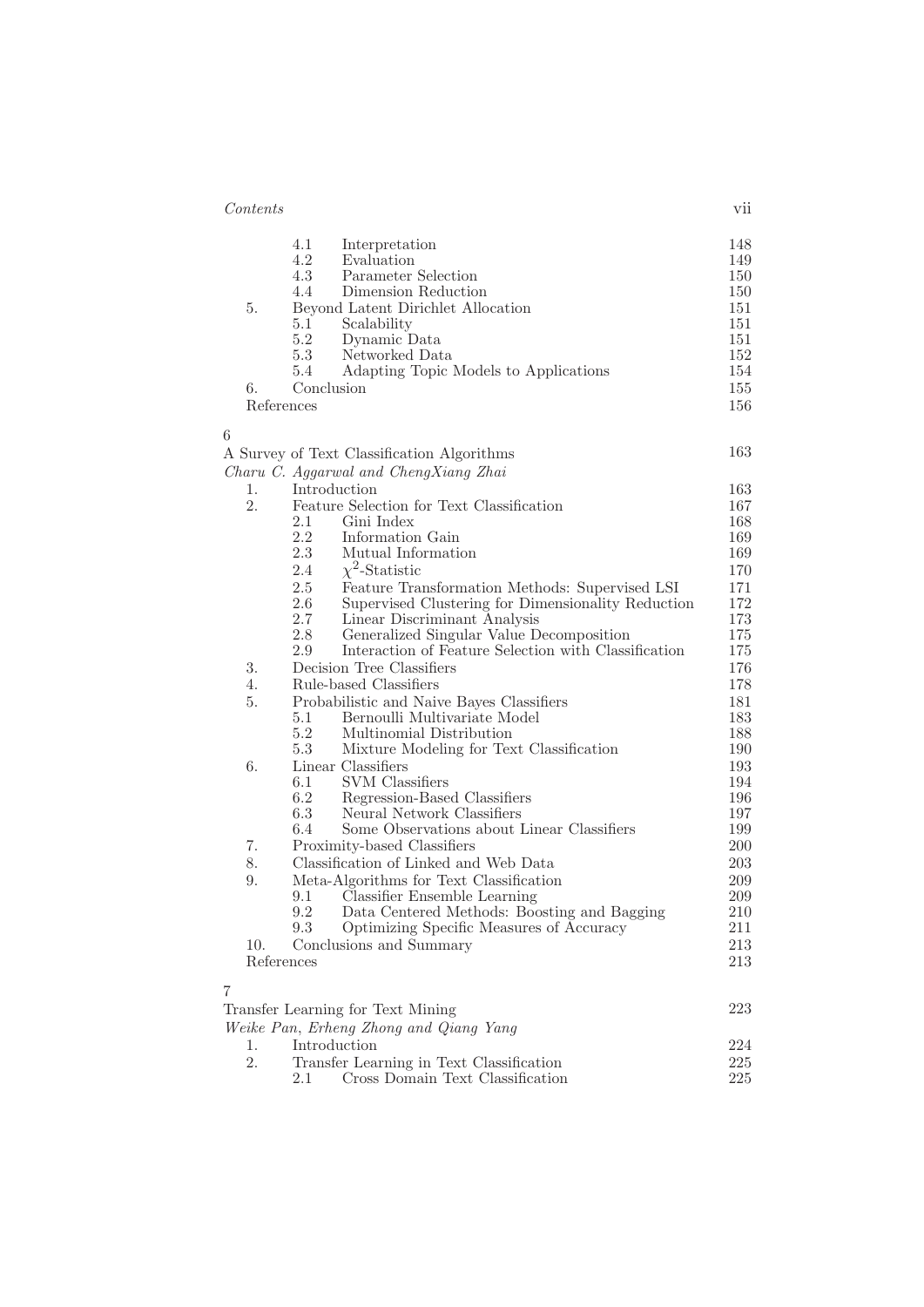|    | 2.2<br>2.3<br>2.4   | Instance-based Transfer<br>Cross-Domain Ensemble Learning<br>Feature-based Transfer Learning for Document Classi- | 231<br>232 |
|----|---------------------|-------------------------------------------------------------------------------------------------------------------|------------|
|    |                     | fication                                                                                                          | 235        |
| 3. |                     | Heterogeneous Transfer Learning                                                                                   | 239        |
|    | 3.1                 | Heterogeneous Feature Space                                                                                       | 241        |
|    | 3.2                 | Heterogeneous Label Space                                                                                         | 243        |
|    | 3.3                 | Summary                                                                                                           | 244        |
| 4. | Discussion          |                                                                                                                   | 245        |
| 5. |                     | Conclusions                                                                                                       | 246        |
|    | References          |                                                                                                                   | 247        |
| 8  |                     |                                                                                                                   |            |
|    |                     | Probabilistic Models for Text Mining                                                                              | 259        |
|    |                     | Yizhou Sun, Hongbo Deng and Jiawei Han                                                                            |            |
| 1. |                     | Introduction                                                                                                      | 260        |
| 2. |                     | Mixture Models                                                                                                    | 261        |
|    | 2.1                 | General Mixture Model Framework                                                                                   | 262        |
|    | 2.2                 | Variations and Applications                                                                                       | 263        |
|    | 2.3                 | The Learning Algorithms                                                                                           | 266        |
| 3. |                     | Stochastic Processes in Bayesian Nonparametric Models                                                             | 269        |
|    | 3.1                 | Chinese Restaurant Process                                                                                        | 269        |
|    | 3.2                 | Dirichlet Process                                                                                                 | 270        |
|    | 3.3<br>3.4          | Pitman-Yor Process                                                                                                | 274        |
|    |                     | Others                                                                                                            | 275        |
| 4. | 4.1                 | Graphical Models<br>Bayesian Networks                                                                             | 275<br>276 |
|    | 4.2                 | Hidden Markov Models                                                                                              | 278        |
|    | 4.3                 | Markov Random Fields                                                                                              | 282        |
|    | 4.4                 | Conditional Random Fields                                                                                         | 285        |
|    | 4.5                 | Other Models                                                                                                      | 286        |
| 5. |                     | Probabilistic Models with Constraints                                                                             | 287        |
| 6. |                     | Parallel Learning Algorithms                                                                                      | 288        |
| 7. |                     | Conclusions                                                                                                       | 289        |
|    | References          |                                                                                                                   | 290        |
| 9  |                     |                                                                                                                   |            |
|    | Mining Text Streams |                                                                                                                   | 297        |
|    | Charu C. Aggarwal   |                                                                                                                   |            |
| 1. |                     | Introduction                                                                                                      | 297        |
| 2. |                     | Clustering Text Streams                                                                                           | 299        |
|    | 2.1                 | Topic Detection and Tracking in Text Streams                                                                      | 307        |
| 3. |                     | Classification of Text Streams                                                                                    | 312        |
| 4. |                     | Evolution Analysis in Text Streams                                                                                | 316        |
| 5. |                     | Conclusions                                                                                                       | 317        |
|    | References          |                                                                                                                   | 318        |
| 10 |                     |                                                                                                                   |            |
|    |                     | Translingual Mining from Text Data                                                                                | 323        |
|    |                     | Jian-Yun Nie, Jianfeng Gao and Guihong Cao                                                                        |            |
| 1. |                     | Introduction                                                                                                      | 324        |
| 2. |                     | Traditional Translingual Text Mining - Machine Translation                                                        | 325        |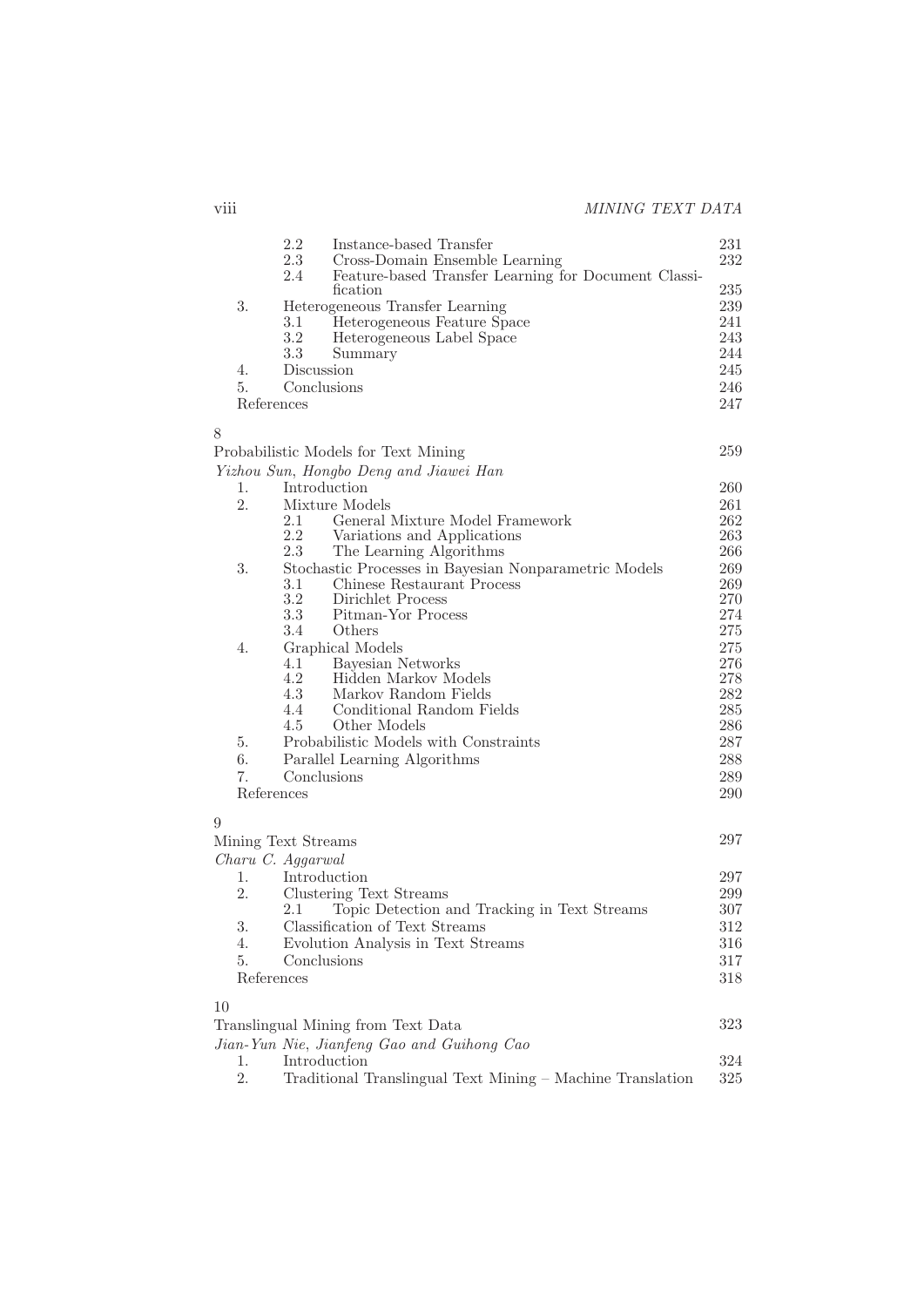# *Contents* ix

|    | 2.1<br>SMT and Generative Translation Models<br>$2.2\,$<br>Word-Based Models  | 325<br>327 |
|----|-------------------------------------------------------------------------------|------------|
|    | 2.3<br>Phrase-Based Models<br>2.4<br>Syntax-Based Models                      | 329<br>333 |
|    | 3.<br>Automatic Mining of Parallel texts                                      | 336        |
|    | 3.1<br>Using Web structure                                                    | 337        |
|    | 3.2<br>Matching parallel pages                                                | 339        |
|    | 4.<br>Using Translation Models in CLIR                                        | 341        |
|    | 5.<br>Collecting and Exploiting Comparable Texts                              | 344        |
|    | 6.<br>Selecting Parallel Sentences, Phrases and Translation Words             | 347        |
|    | 7.<br>Mining Translingual Relations From Monolingual Texts                    | 349        |
|    | 8.<br>Mining using hyperlinks                                                 | 351        |
|    | 9.<br>Conclusions and Discussions                                             | 353        |
|    | References                                                                    | 354        |
| 11 |                                                                               |            |
|    | Text Mining in Multimedia                                                     | 361        |
|    | Zheng-Jun Zha, Meng Wang, Jialie Shen and Tat-Seng Chua                       |            |
|    | Introduction<br>1.                                                            | 362        |
|    | 2.<br>Surrounding Text Mining                                                 | 364        |
|    | 3.<br>Tag Mining                                                              | 366        |
|    | 3.1<br>Tag Ranking                                                            | 366        |
|    | 3.2<br>Tag Refinement                                                         | 367        |
|    | 3.3<br>Tag Information Enrichment                                             | 369        |
|    | 4.<br>Joint Text and Visual Content Mining<br>4.1                             | 370<br>371 |
|    | Visual Re-ranking                                                             |            |
|    | 5.<br>Cross Text and Visual Content Mining                                    | 374        |
|    | 6.<br>Summary and Open Issues<br>References                                   | 377<br>379 |
|    |                                                                               |            |
| 12 | Text Analytics in Social Media                                                | 385        |
|    | Xia Hu and Huan Liu                                                           |            |
|    | Introduction<br>1.                                                            | 385        |
|    | 2.<br>Distinct Aspects of Text in Social Media                                | 388        |
|    | 2.1<br>A General Framework for Text Analytics                                 | 388        |
|    | 2.2<br>Time Sensitivity                                                       | 390        |
|    | 2.3<br>Short Length                                                           | 391        |
|    | 2.4<br>Unstructured Phrases                                                   | 392        |
|    | 2.5<br>Abundant Information                                                   | 393        |
|    | 3.<br>Applying Text Analytics to Social Media                                 | 393        |
|    | 3.1<br>Event Detection                                                        | 393        |
|    | 3.2<br>Collaborative Question Answering                                       | 395        |
|    | $3.3\,$<br>Social Tagging                                                     | 397        |
|    | 3.4<br>Bridging the Semantic Gap                                              | 398        |
|    | 3.5<br>Exploiting the Power of Abundant Information<br>Related Efforts<br>3.6 | 399<br>401 |
|    | An Illustrative Example<br>4.                                                 | 402        |
|    | 4.1<br>Seed Phrase Extraction                                                 | 402        |
|    | 4.2<br>Semantic Feature Generation                                            | 404        |
|    | 4.3<br>Feature Space Construction                                             | 406        |
|    | Conclusion and Future Work<br>5.                                              | 407        |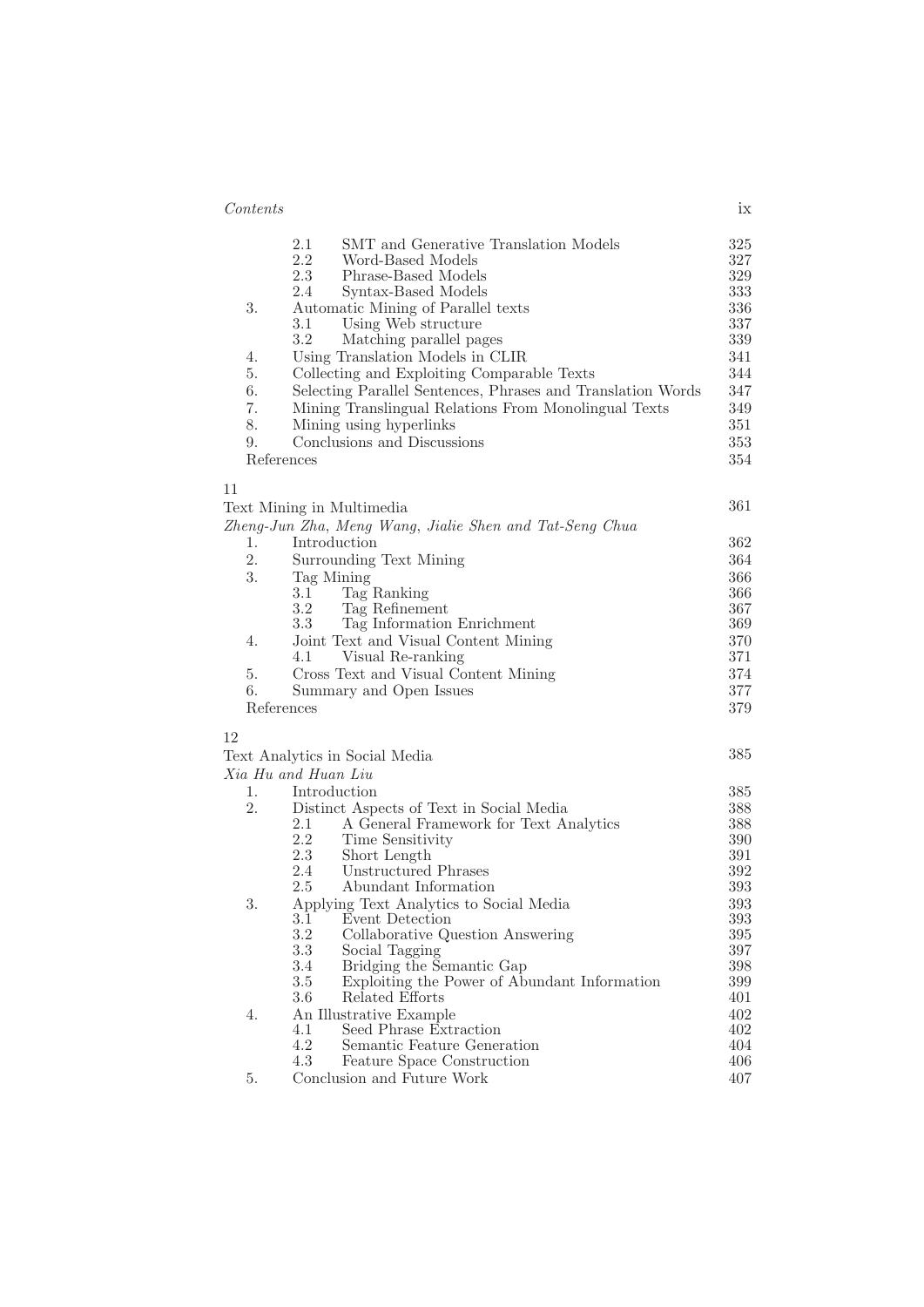|     | References                                                                                          | 408        |
|-----|-----------------------------------------------------------------------------------------------------|------------|
| 13  |                                                                                                     |            |
|     | A Survey of Opinion Mining and Sentiment Analysis                                                   | 415        |
|     | Bing Liu and Lei Zhang                                                                              |            |
| 1.  | The Problem of Opinion Mining                                                                       | 416        |
|     | Opinion Definition<br>1.1                                                                           | 416        |
|     | 1.2<br>Aspect-Based Opinion Summary                                                                 | 420        |
| 2.  | Document Sentiment Classification                                                                   | 422        |
|     | 2.1                                                                                                 | 422        |
|     | Classification based on Supervised Learning<br>2.2<br>Classification based on Unsupervised Learning | 424        |
|     |                                                                                                     | 426        |
| 3.  | Sentence Subjectivity and Sentiment Classification                                                  |            |
| 4.  | Opinion Lexicon Expansion                                                                           | 429        |
|     | 4.1<br>Dictionary based approach                                                                    | 429        |
|     | 4.2<br>Corpus-based approach and sentiment consistency                                              | 430        |
| 5.  | Aspect-Based Sentiment Analysis                                                                     | 432        |
|     | $5.1\,$<br>Aspect Sentiment Classification                                                          | 433        |
|     | 5.2<br>Basic Rules of Opinions                                                                      | 434        |
|     | 5.3<br>Aspect Extraction                                                                            | 438        |
|     | Simultaneous Opinion Lexicon Expansion and Aspect<br>5.4                                            |            |
|     | Extraction                                                                                          | 440        |
| 6.  | Mining Comparative Opinions                                                                         | 441        |
| 7.  | Some Other Problems                                                                                 | 444        |
| 8.  | Opinion Spam Detection                                                                              | 447        |
|     | Spam Detection Based on Supervised Learning<br>8.1                                                  | 448        |
|     | 8.2<br>Spam Detection Based on Abnormal Behaviors                                                   | 449        |
|     | 8.3<br>Group Spam Detection                                                                         | 450        |
| 9.  | Utility of Reviews                                                                                  | 451        |
| 10. | Conclusions                                                                                         | 452        |
|     | References                                                                                          | 453        |
|     |                                                                                                     |            |
| 14  |                                                                                                     |            |
|     | Biomedical Text Mining: A Survey                                                                    | 465        |
|     | of Recent Progress                                                                                  |            |
|     | Matthew S. Simpson and Dina Demner-Fushman                                                          |            |
| 1.  | Introduction                                                                                        | 466        |
| 2.  | Resources for Biomedical Text Mining                                                                | 467        |
|     | 2.1<br>Corpora                                                                                      | 467        |
|     | 2.2<br>Annotation                                                                                   | 469        |
|     | 2.3<br>Knowledge Sources                                                                            | 470        |
|     | 2.4<br>Supporting Tools                                                                             | 471        |
| 3.  | Information Extraction                                                                              | 472        |
|     | 3.1<br>Named Entity Recognition                                                                     | 473        |
|     | 3.2<br>Relation Extraction                                                                          | 478        |
|     | 3.3<br>Event Extraction                                                                             | 482        |
| 4.  | Summarization                                                                                       | 484        |
| 5.  | Question Answering                                                                                  | 488        |
|     | $5.1\,$                                                                                             | 489        |
|     | Medical Question Answering<br>$5.2\,$                                                               |            |
|     | <b>Biological Question Answering</b>                                                                | 491<br>492 |
| 6.  | Literature-Based Discovery                                                                          |            |
| 7.  | Conclusion                                                                                          | 495        |
|     | References                                                                                          | 496        |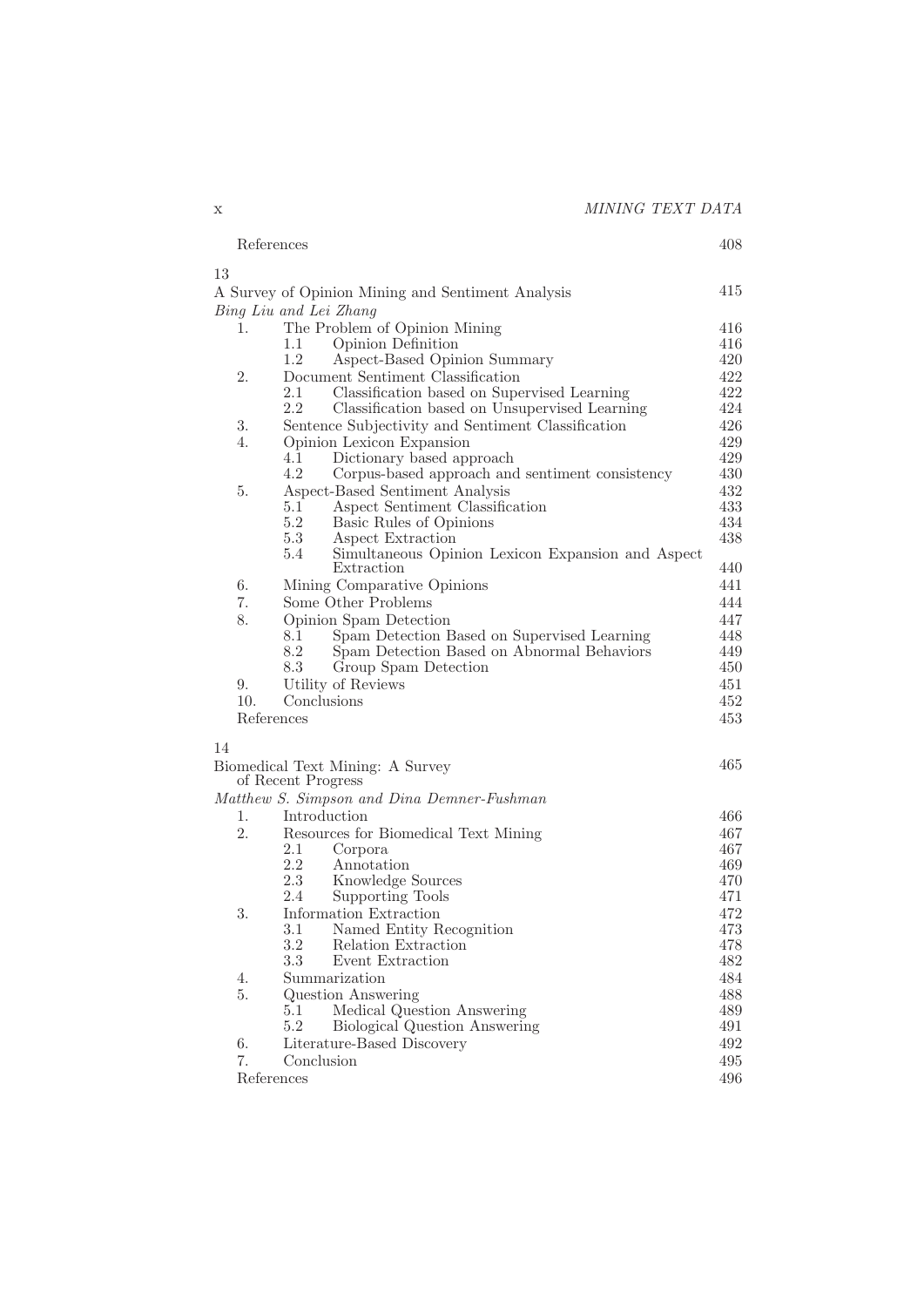*Contents* xi

Index 519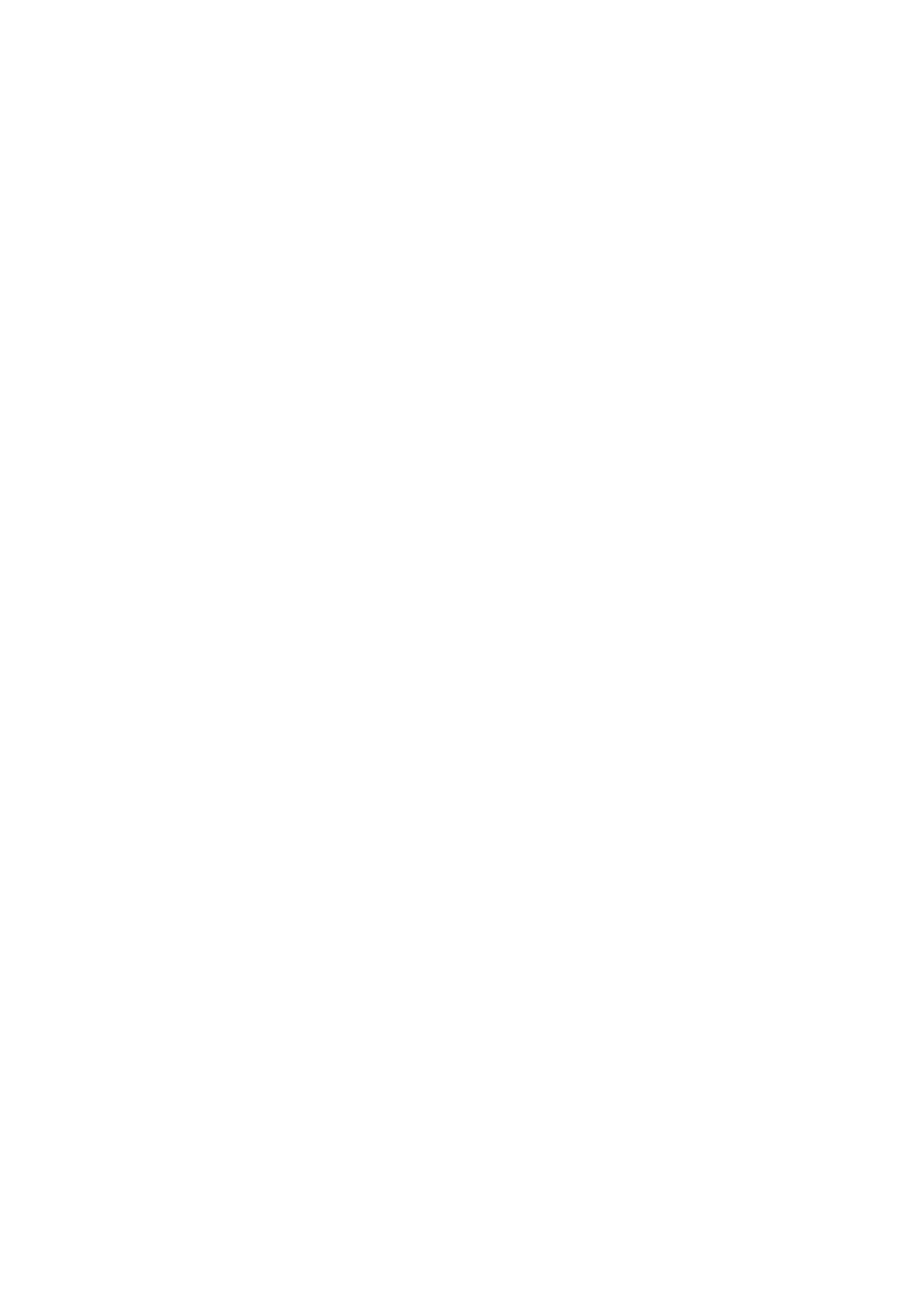# Chapter 4

# **A SURVEY OF TEXT CLUSTERING ALGORITHMS**

Charu C. Aggarwal *IBM T. J. Watson Research Center Yorktown Heights, NY*

charu@us.ibm.com

#### ChengXiang Zhai

*University of Illinois at Urbana-Champaign Urbana, IL* czhai@cs.uiuc.edu

**Abstract** Clustering is a widely studied data mining problem in the text domains. The problem finds numerous applications in customer segmentation, classification, collaborative filtering, visualization, document organization, and indexing. In this chapter, we will provide a detailed survey of the problem of text clustering. We will study the key challenges of the clustering problem, as it applies to the text domain. We will discuss the key methods used for text clustering, and their relative advantages. We will also discuss a number of recent advances in the area in the context of social network and linked data.

**Keywords:** Text Clustering

# **1. Introduction**

The problem of clustering has been studied widely in the database and statistics literature in the context of a wide variety of data mining tasks [50, 54]. The clustering problem is defined to be that of finding groups of similar objects in the data. The similarity between the ob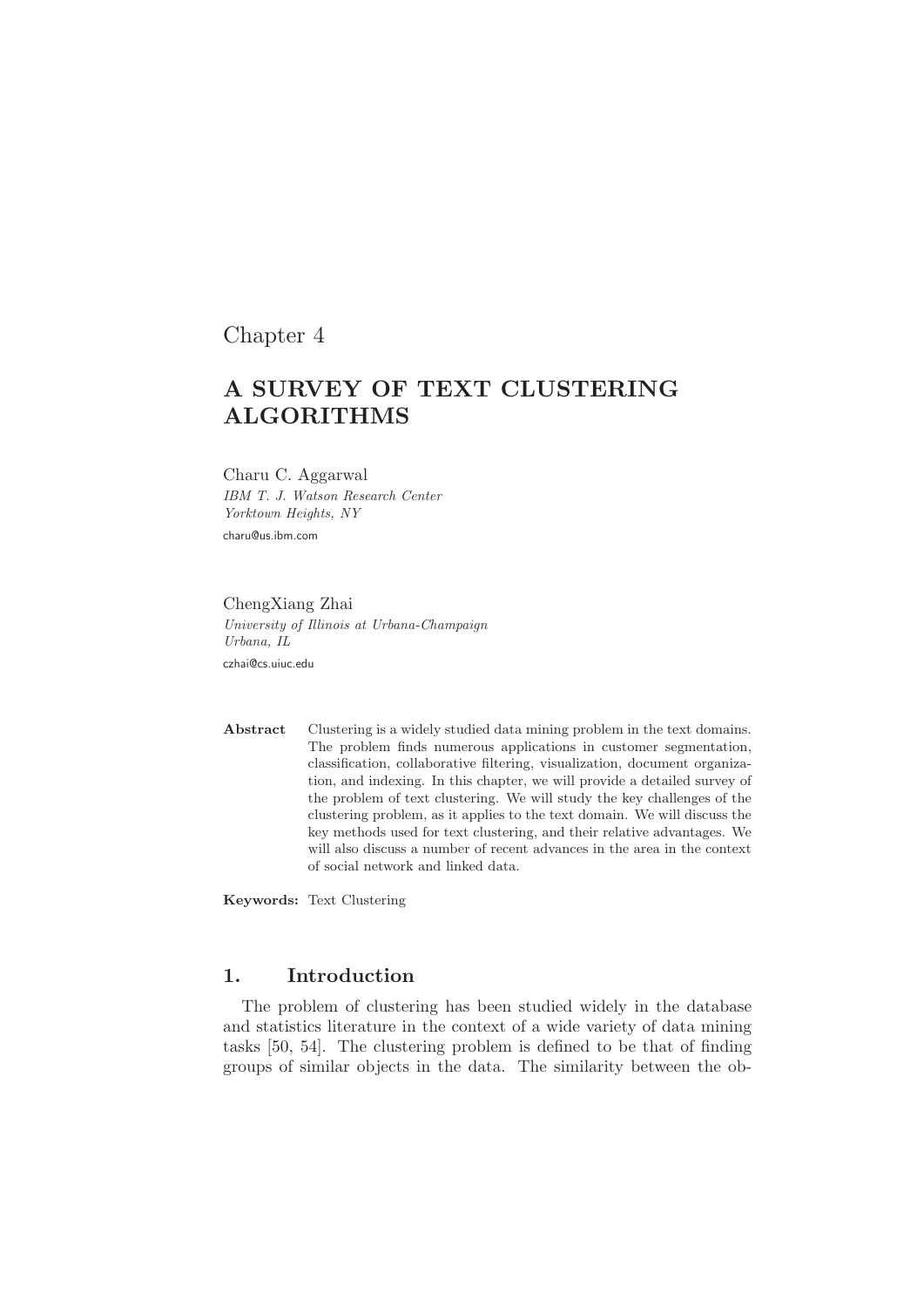jects is measured with the use of a similarity function. The problem of clustering can be very useful in the text domain, where the objects to be clusters can be of different granularities such as documents, paragraphs, sentences or terms. Clustering is especially useful for organizing documents to improve retrieval and support browsing [11, 26].

The study of the clustering problem precedes its applicability to the text domain. Traditional methods for clustering have generally focussed on the case of quantitative data [44, 71, 50, 54, 108], in which the attributes of the data are numeric. The problem has also been studied for the case of categorical data [10, 41, 43], in which the attributes may take on nominal values. A broad overview of clustering (as it relates to generic numerical and categorical data) may be found in [50, 54]. A number of implementations of common text clustering algorithms, as applied to text data, may be found in several toolkits such as *Lemur* [114] and *BOW* toolkit in [64]. The problem of clustering finds applicability for a number of tasks:

- **Document Organization and Browsing:** The hierarchical organization of documents into coherent categories can be very useful for systematic browsing of the document collection. A classical example of this is the *Scatter/Gather* method [25], which provides a systematic browsing technique with the use of clustered organization of the document collection.
- **Corpus Summarization:** Clustering techniques provide a coherent summary of the collection in the form of *cluster-digests* [83] or *word-clusters* [17, 18], which can be used in order to provide summary insights into the overall content of the underlying corpus. Variants of such methods, especially sentence clustering, can also be used for document summarization, a topic, discussed in detail in Chapter 3. The problem of clustering is also closely related to that of dimensionality reduction and topic modeling. Such dimensionality reduction methods are all different ways of summarizing a corpus of documents, and are covered in Chapter 5.
- **Document Classification:** While clustering is inherently an un- $\blacksquare$ supervised learning method, it can be leveraged in order to improve the quality of the results in its supervised variant. In particular, word-clusters [17, 18] and co-training methods [72] can be used in order to improve the classification accuracy of supervised applications with the use of clustering techniques.

We note that many classes of algorithms such as the k-means algorithm, or hierarchical algorithms are general-purpose methods, which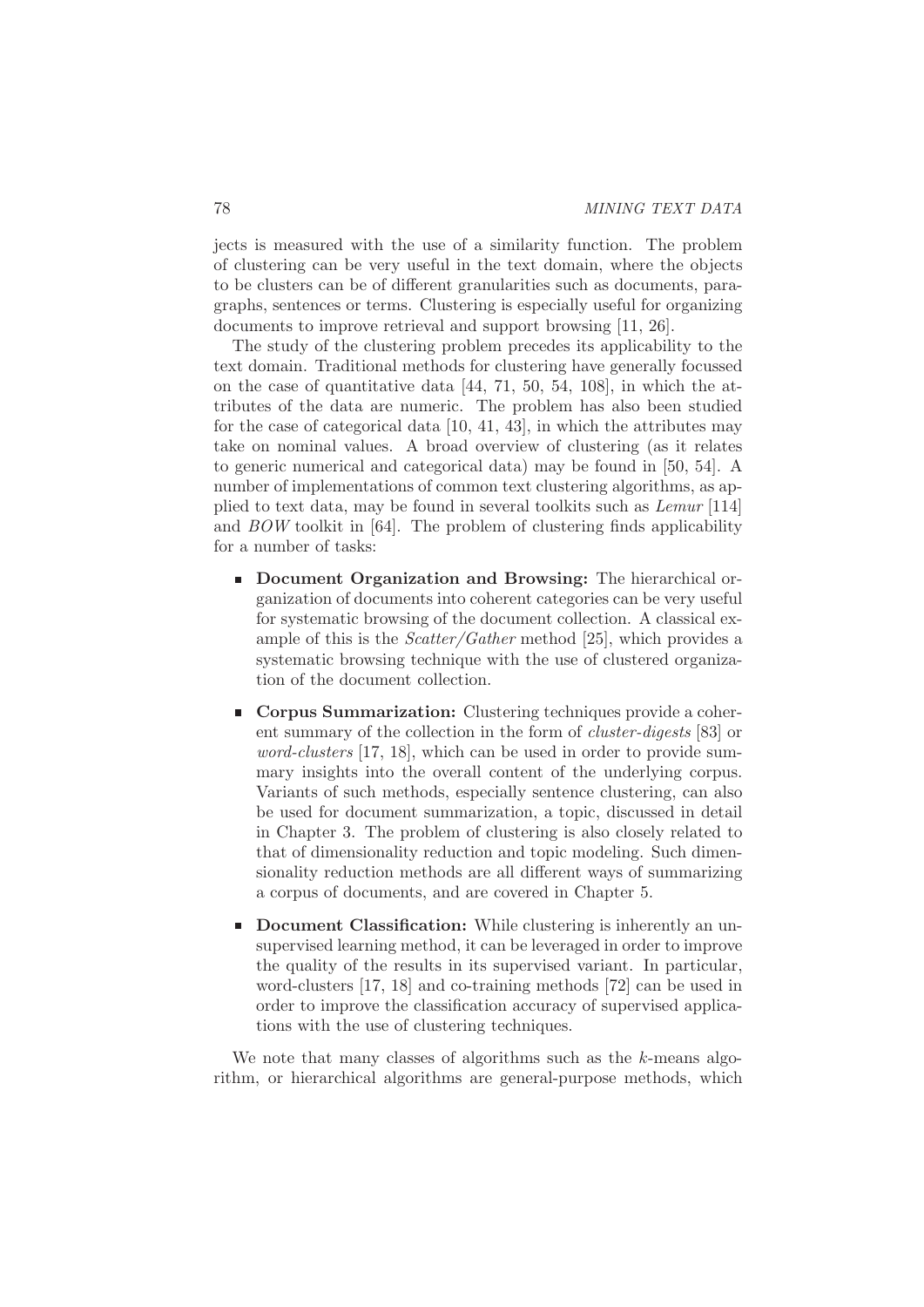can be extended to any kind of data, including text data. A text document can be represented either in the form of binary data, when we use the presence or absence of a word in the document in order to create a binary vector. In such cases, it is possible to directly use a variety of categorical data clustering algorithms [10, 41, 43] on the binary representation. A more enhanced representation would include refined weighting methods based on the frequencies of the individual words in the document as well as frequencies of words in an entire collection (e.g., TF-IDF weighting [82]). Quantitative data clustering algorithms [44, 71, 108] can be used in conjunction with these frequencies in order to determine the most relevant groups of objects in the data.

However, such naive techniques do not typically work well for clustering text data. This is because text data has a number of unique properties which necessitate the design of specialized algorithms for the task. The distinguishing characteristics of the text representation are as follows:

- The dimensionality of the text representation is very large, but the underlying data is sparse. In other words, the lexicon from which the documents are drawn may be of the order of  $10^5$ , but a given document may contain only a few hundred words. This problem is even more serious when the documents to be clustered are very short (e.g., when clustering sentences or tweets).
- While the lexicon of a given corpus of documents may be large, the words are typically correlated with one another. This means that the number of concepts (or principal components) in the data is much smaller than the feature space. This necessitates the careful design of algorithms which can account for word correlations in the clustering process.
- The number of words (or non-zero entries) in the different documents may vary widely. Therefore, it is important to normalize the document representations appropriately during the clustering task.

The sparse and high dimensional representation of the different documents necessitate the design of text-specific algorithms for document representation and processing, a topic heavily studied in the information retrieval literature where many techniques have been proposed to optimize document representation for improving the accuracy of matching a document with a query [82, 13]. Most of these techniques can also be used to improve document representation for clustering.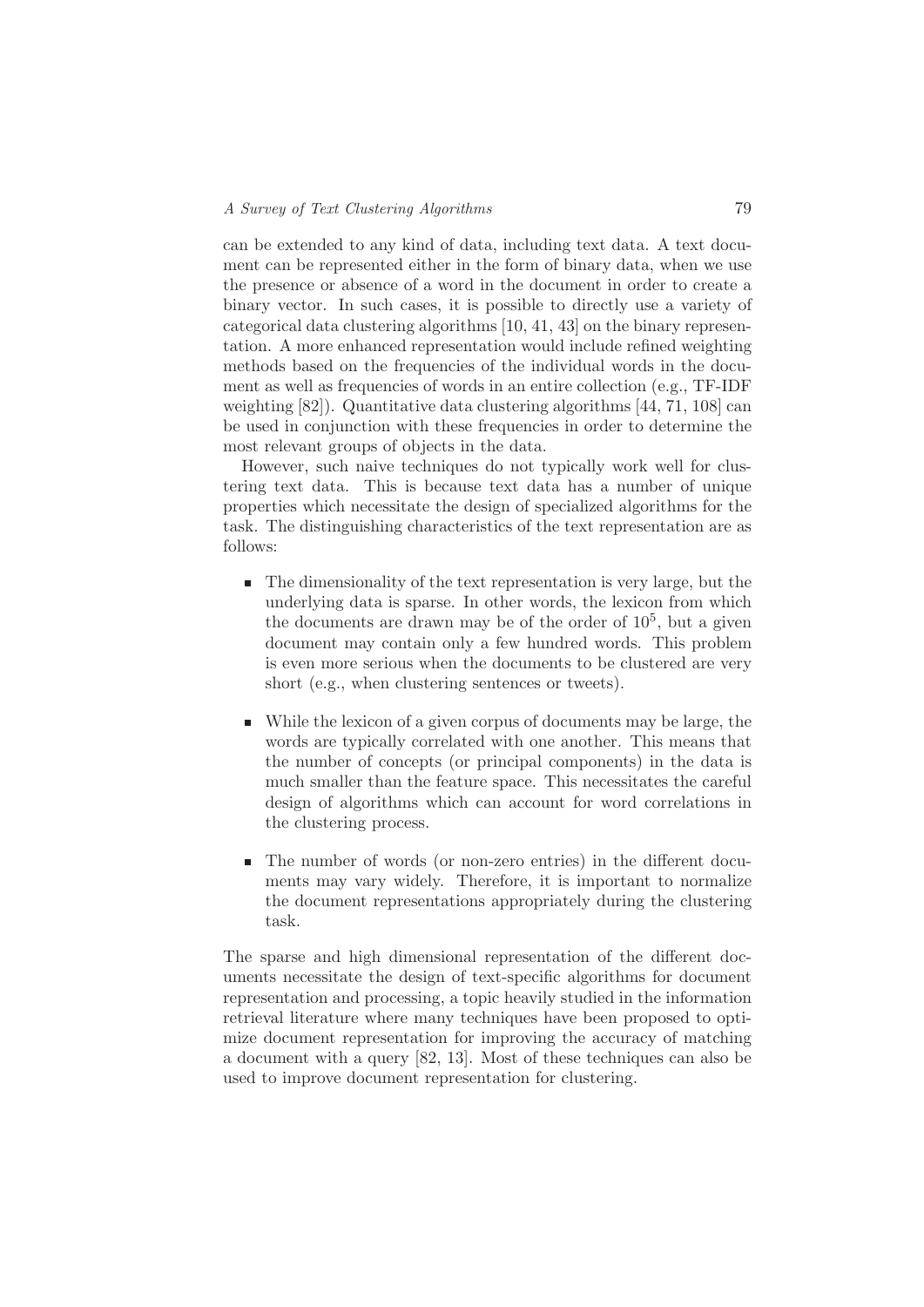In order to enable an effective clustering process, the word frequencies need to be normalized in terms of their relative frequency of presence in the document and over the entire collection. In general, a common representation used for text processing is the *vector-space based* TF-IDF representation [81]. In the TF-IDF representation, the term frequency for each word is normalized by the *inverse document frequency*, or IDF. The inverse document frequency normalization reduces the weight of terms which occur more frequently in the collection. This reduces the importance of common terms in the collection, ensuring that the matching of documents be more influenced by that of more discriminative words which have relatively low frequencies in the collection. In addition, a sub-linear transformation function is often applied to the termfrequencies in order to avoid the undesirable dominating effect of any single term that might be very frequent in a document. The work on document-normalization is itself a vast area of research, and a variety of other techniques which discuss different normalization methods may be found in [86, 82].

Text clustering algorithms are divided into a wide variety of different types such as agglomerative clustering algorithms, partitioning algorithms, and standard parametric modeling based methods such as the EM-algorithm. Furthermore, text representations may also be treated as strings (rather than bags of words). These different representations necessitate the design of different classes of clustering algorithms. Different clustering algorithms have different tradeoffs in terms of effectiveness and efficiency. An experimental comparison of different clustering algorithms may be found in [90, 111]. In this chapter we will discuss a wide variety of algorithms which are commonly used for text clustering. We will also discuss text clustering algorithms for related scenarios such as dynamic data, network-based text data and semi-supervised scenarios.

This chapter is organized as follows. In section 2, we will present feature selection and transformation methods for text clustering. Section 3 describes a number of common algorithms which are used for distancebased clustering of text documents. Section 4 contains the description of methods for clustering with the use of word patterns and phrases. Methods for clustering text streams are described in section 5. Section 6 describes methods for probabilistic clustering of text data. Section 7 contains a description of methods for clustering text which naturally occurs in the context of social or web-based networks. Section 8 discusses methods for semi-supervised clustering. Section 9 presents the conclusions and summary.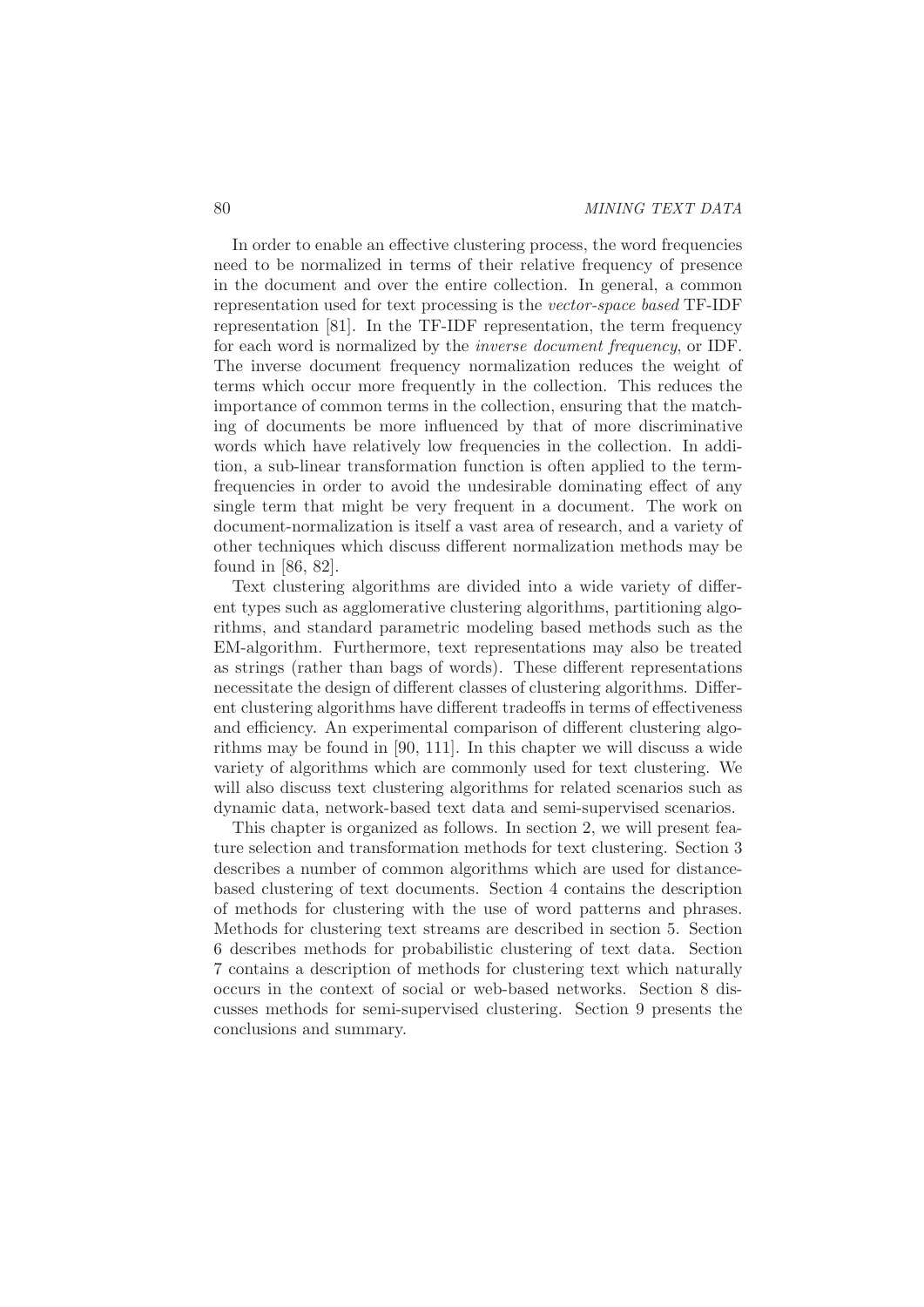# **2. Feature Selection and Transformation Methods for Text Clustering**

The quality of any data mining method such as classification and clustering is highly dependent on the noisiness of the features that are used for the clustering process. For example, commonly used words such as *"the"*, may not be very useful in improving the clustering quality. Therefore, it is critical to select the features effectively, so that the noisy words in the corpus are removed before the clustering. In addition to feature *selection*, a number of feature *transformation* methods such as Latent Semantic Indexing (LSI), Probabilistic Latent Semantic Analysis (PLSA), and Non-negative Matrix Factorization (NMF) are available to improve the quality of the document representation and make it more amenable to clustering. In these techniques (often called dimension reduction), the correlations among the words in the lexicon are leveraged in order to create features, which correspond to the concepts or principal components in the data. In this section, we will discuss both classes of methods. A more in-depth discussion of dimension reduction can be found in Chapter 5.

## **2.1 Feature Selection Methods**

Feature selection is more common and easy to apply in the problem of text categorization [99] in which supervision is available for the feature selection process. However, a number of simple unsupervised methods can also be used for feature selection in text clustering. Some examples of such methods are discussed below.

**2.1.1 Document Frequency-based Selection.** The simplest possible method for feature selection in document clustering is that of the use of *document frequency* to filter out irrelevant features. While the use of inverse document frequencies reduces the importance of such words, this may not alone be sufficient to reduce the noise effects of very frequent words. In other words, words which are too frequent in the corpus can be removed because they are typically common words such as "a", "an", "the", or "of" which are not discriminative from a clustering perspective. Such words are also referred to as *stop words*. A variety of methods are commonly available in the literature [76] for stop-word removal. Typically commonly available stop word lists of about 300 to 400 words are used for the retrieval process. In addition, words which occur extremely infrequently can also be removed from the collection. This is because such words do not add anything to the similarity computations which are used in most clustering methods. In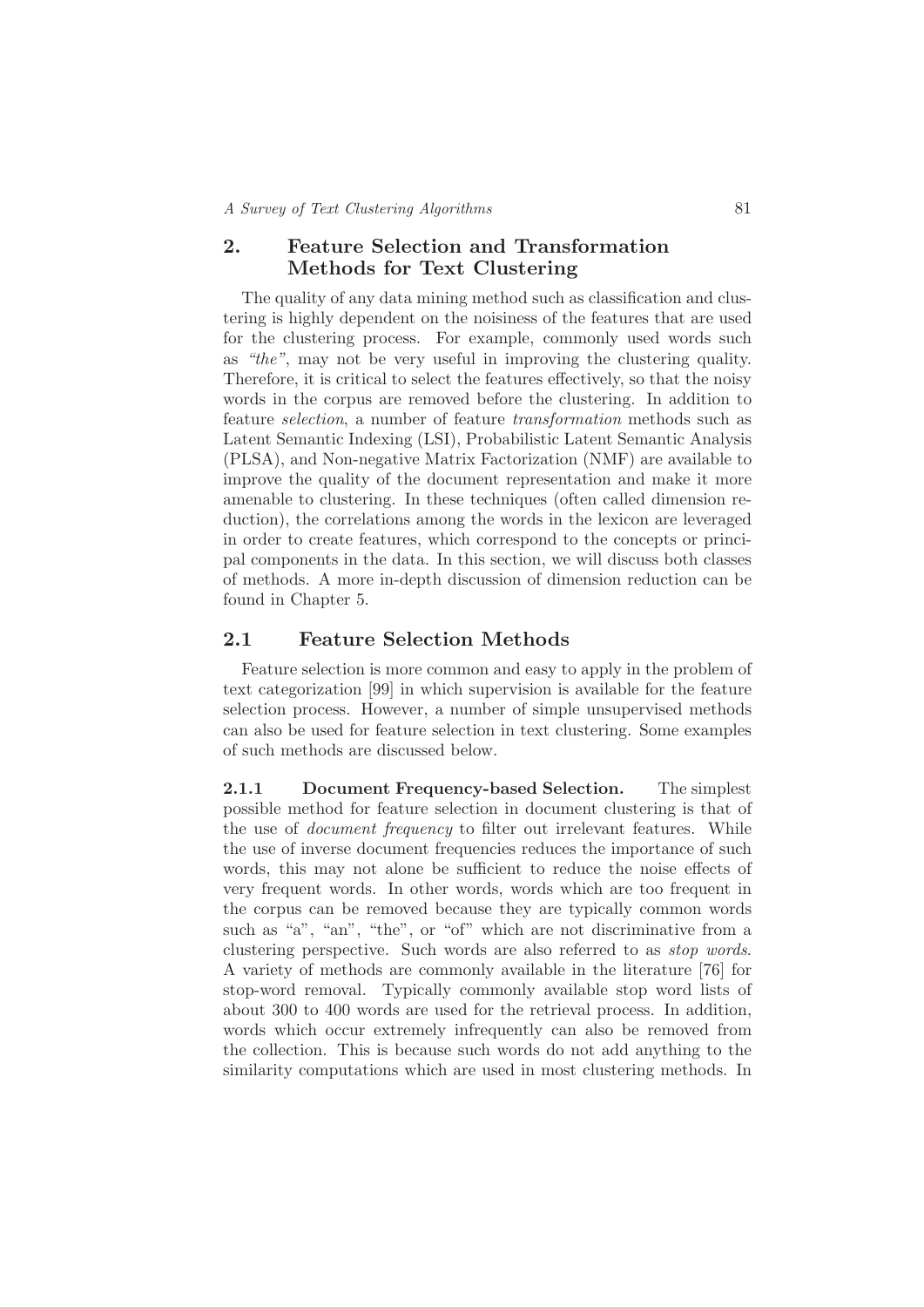some cases, such words may be misspellings or typographical errors in documents. Noisy text collections which are derived from the web, blogs or social networks are more likely to contain such terms. We note that some lines of research define document frequency based selection purely on the basis of very infrequent terms, because these terms contribute the least to the similarity calculations. However, it should be emphasized that very frequent words should also be removed, especially if they are not discriminative between clusters. Note that the TF-IDF weighting method can also naturally filter out very common words in a "soft" way. Clearly, the standard set of stop words provide a valid set of words to prune. Nevertheless, we would like a way of quantifying the importance of a term directly to the clustering process, which is essential for more aggressive pruning. We will discuss a number of such methods below.

**2.1.2 Term Strength.** A much more aggressive technique for stop-word removal is proposed in [94]. The core idea of this approach is to extend techniques which are used in supervised learning to the unsupervised case. The term strength is essentially used to measure how informative a word is for identifying two related documents. For example, for two related documents x and y, the term strength  $s(t)$  of term  $t$  is defined in terms of the following probability:

$$
s(t) = P(t \in y | t \in x)
$$
\n
$$
(4.1)
$$

Clearly, the main issue is how one might define the document  $x$  and  $y$ as related. One possibility is to use manual (or user) feedback to define when a pair of documents are related. This is essentially equivalent to utilizing supervision in the feature selection process, and may be practical in situations in which predefined categories of documents are available. On the other hand, it is not practical to manually create related pairs in large collections in a comprehensive way. It is therefore desirable to use an automated and purely unsupervised way to define the concept of when a pair of documents is related. It has been shown in [94] that it is possible to use automated similarity functions such as the cosine function [81] to define the relatedness of document pairs. A pair of documents are defined to be related if their cosine similarity is above a user-defined threshold. In such cases, the term strength  $s(t)$ can be defined by randomly sampling a number of pairs of such related documents as follows:

$$
s(t) = \frac{\text{Number of pairs in which } t \text{ occurs in both}}{\text{Number of pairs in which } t \text{ occurs in the first of the pair}} \quad (4.2)
$$

Here, the first document of the pair may simply be picked randomly. In order to prune features, the term strength may be compared to the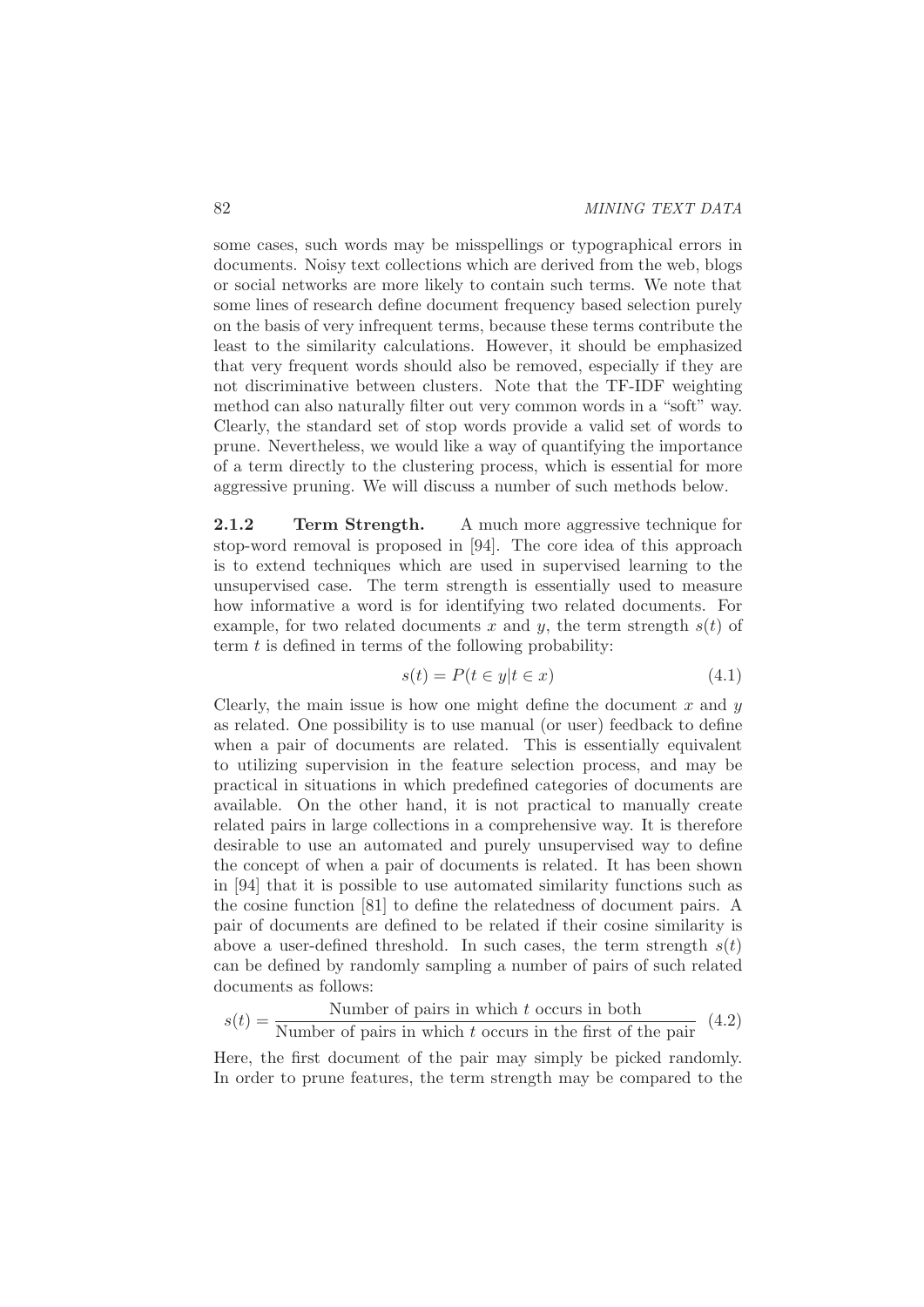expected strength of a term which is randomly distributed in the training documents with the same frequency. If the term strength of  $t$  is not at least two standard deviations greater than that of the random word, then it is removed from the collection.

One advantage of this approach is that it requires no initial supervision or training data for the feature selection, which is a key requirement in the unsupervised scenario. Of course, the approach can also be used for feature selection in either supervised clustering [4] or categorization [100], when such training data is indeed available. One observation about this approach to feature selection is that it is particularly suited to similarity-based clustering because the discriminative nature of the underlying features is defined on the basis of similarities in the documents themselves.

**2.1.3 Entropy-based Ranking.** The entropy-based ranking approach was proposed in [27]. In this case, the quality of the term is measured by the entropy reduction when it is removed. Here the entropy  $E(t)$  of the term t in a collection of n documents is defined as follows:

$$
E(t) = -\sum_{i=1}^{n} \sum_{j=1}^{n} (S_{ij} \cdot \log(S_{ij}) + (1 - S_{ij}) \cdot \log(1 - S_{ij}))
$$
 (4.3)

Here  $S_{ij} \in (0,1)$  is the similarity between the *i*th and *j*th document in the collection, after the term  $t$  is removed, and is defined as follows:

$$
S_{ij} = 2^{-\frac{dist(i,j)}{dist}} \tag{4.4}
$$

Here  $dist(i, j)$  is the distance between the terms i and j after the term t is removed, and  $\overline{dist}$  is the average distance between the documents after the term t is removed. We note that the computation of  $E(t)$  for each term t requires  $O(n^2)$  operations. This is impractical for a very large corpus containing many terms. It has been shown in [27] how this method may be made much more efficient with the use of sampling methods.

**2.1.4 Term Contribution.** The concept of term contribution [62] is based on the fact that the results of text clustering are highly dependent on document similarity. Therefore, the contribution of a term can be viewed as its contribution to document similarity. For example, in the case of dot-product based similarity, the similarity between two documents is defined as the dot product of their normalized frequencies. Therefore, the contribution of a term of the similarity of two documents is the product of their normalized frequencies in the two documents. This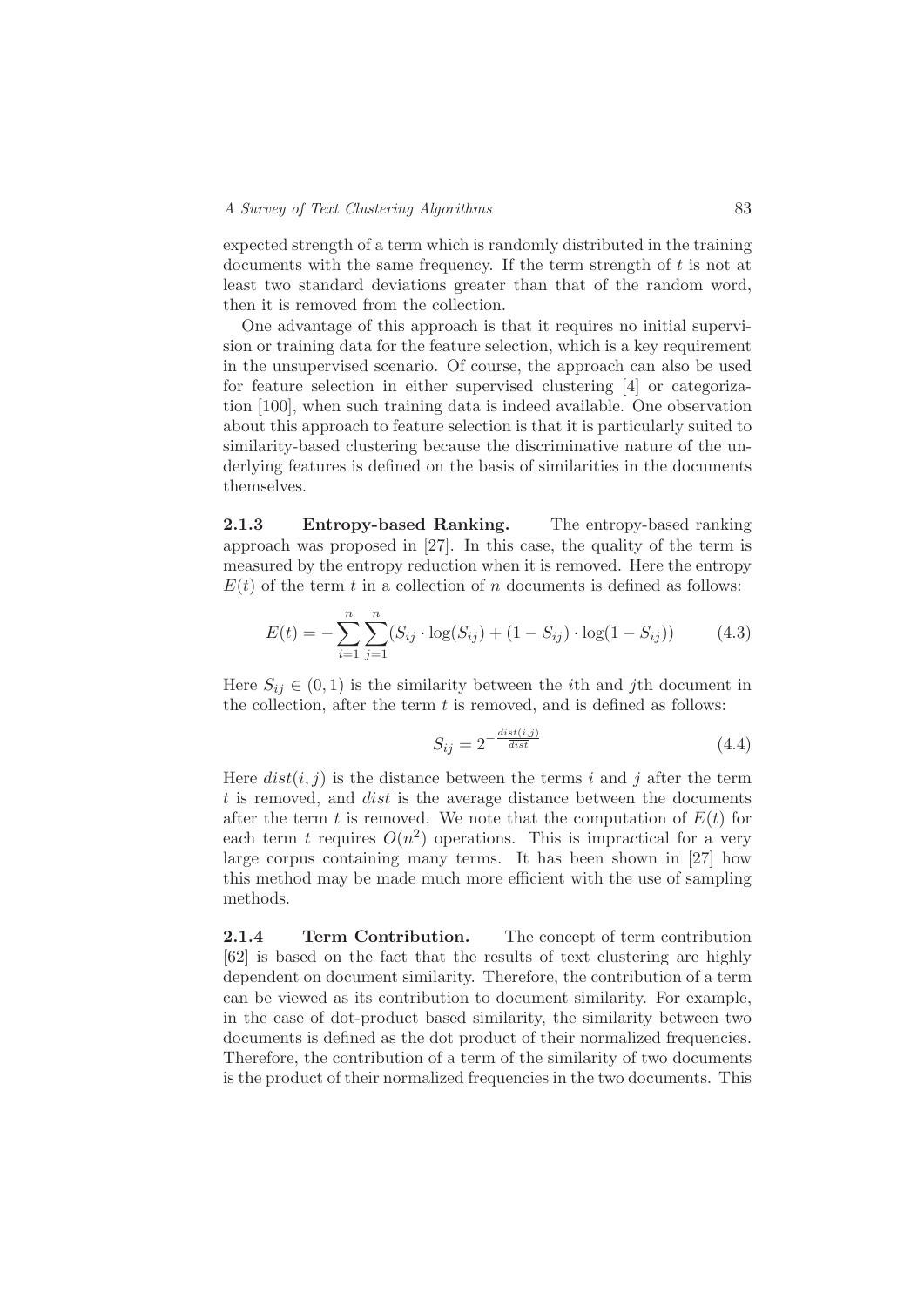needs to be summed over all pairs of documents in order to determine the term contribution. As in the previous case, this method requires  $O(n^2)$ time for each term, and therefore sampling methods may be required to speed up the contribution. A major criticism of this method is that it tends to favor highly frequent words without regard to the specific discriminative power within a clustering process.

In most of these methods, the optimization of term selection is based on some pre-assumed similarity function (e.g., cosine). While this strategy makes these methods unsupervised, there is a concern that the term selection might be biased due to the potential bias of the assumed similarity function. That is, if a different similarity function is assumed, we may end up having different results for term selection. Thus the choice of an appropriate similarity function may be important for these methods.

## **2.2 LSI-based Methods**

In feature selection, we attempt to explicitly select out features from the original data set. Feature transformation is a different method in which the new features are defined as a functional representation of the features in the original data set. The most common class of methods is that of dimensionality reduction [53] in which the documents are transformed to a new feature space of smaller dimensionality in which the features are typically a linear combination of the features in the original data. Methods such as Latent Semantic Indexing (LSI) [28] are based on this common principle. The overall effect is to remove a lot of dimensions in the data which are noisy for similarity based applications such as clustering. The removal of such dimensions also helps magnify the semantic effects in the underlying data.

Since LSI is closely related to problem of *Principal Component Analysis (PCA)* or *Singular Value Decomposition (SVD)*, we will first discuss this method, and its relationship to LSI. For a d-dimensional data set, PCA constructs the symmetric  $d \times d$  covariance matrix C of the data, in which the  $(i, j)$ th entry is the covariance between dimensions i and j. This matrix is positive semi-definite, and can be diagonalized as follows:

$$
C = P \cdot D \cdot P^T \tag{4.5}
$$

Here  $P$  is a matrix whose columns contain the orthonormal eigenvectors of C and D is a diagonal matrix containing the corresponding eigenvalues. We note that the eigenvectors represent a new orthonormal basis system along which the data can be represented. In this context, the eigenvalues correspond to the variance when the data is projected along this basis system. This basis system is also one in which the second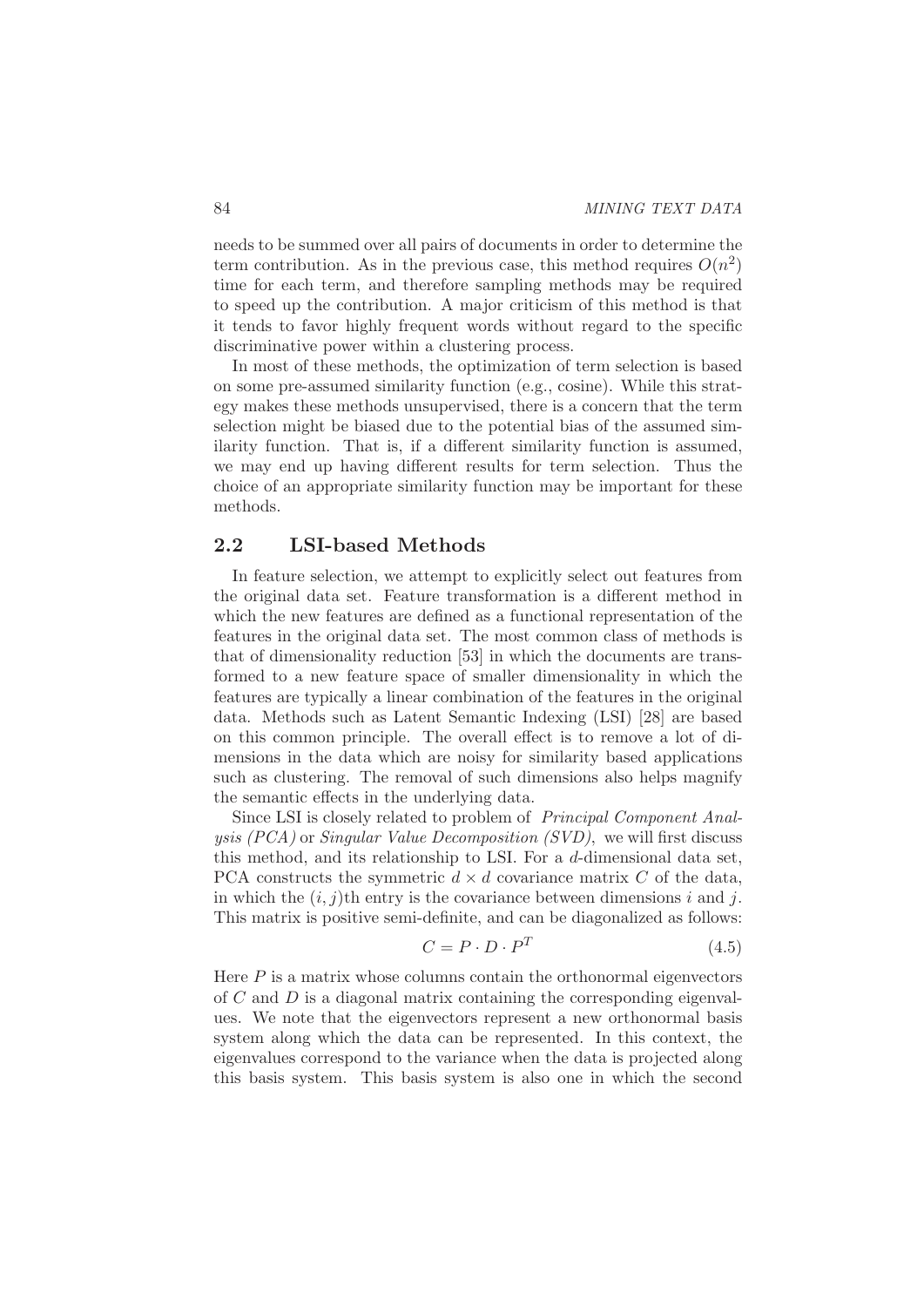order covariances of the data are removed, and most of variance in the data is captured by preserving the eigenvectors with the largest eigenvalues. Therefore, in order to reduce the dimensionality of the data, a common approach is to represent the data in this new basis system, which is further truncated by ignoring those eigenvectors for which the corresponding eigenvalues are small. This is because the variances along those dimensions are small, and the relative behavior of the data points is not significantly affected by removing them from consideration. In fact, it can be shown that the Euclidian distances between data points are not significantly affected by this transformation and corresponding truncation. The method of PCA is commonly used for similarity search in database retrieval applications.

LSI is quite similar to PCA, except that we use an approximation of the covariance matrix  $C$  which is quite appropriate for the sparse and high-dimensional nature of text data. Specifically, let A be the  $n \times d$ term-document matrix in which the  $(i, j)$ th entry is the normalized frequency for term j in document i. Then,  $A^T \cdot A$  is a  $d \times d$  matrix which is close (scaled) approximation of the covariance matrix, in which the means have not been subtracted out. In other words, the value of  $A<sup>T</sup> \cdot A$ would be the same as a scaled version (by factor  $n$ ) of the covariance matrix, if the data is mean-centered. While text-representations are not mean-centered, the sparsity of text ensures that the use of  $A^T \cdot A$  is quite a good approximation of the (scaled) covariances. As in the case of numerical data, we use the eigenvectors of  $A<sup>T</sup> \cdot A$  with the largest variance in order to represent the text. In typical collections, only about 300 to 400 eigenvectors are required for the representation. One excellent characteristic of LSI [28] is that the truncation of the dimensions removes the noise effects of synonymy and polysemy, and the similarity computations are more closely affected by the semantic concepts in the data. This is particularly useful for a semantic application such as text clustering. However, if finer granularity clustering is needed, such lowdimensional space representation of text may not be sufficiently discriminative; in information retrieval, this problem is often solved by mixing the low-dimensional representation with the original high-dimensional word-based representation (see, e.g., [105]).

A similar technique to LSI, but based on probabilistic modeling is Probabilistic Latent Semantic Analysis (PLSA) [49]. The similarity and equivalence of PLSA and LSI are discussed in [49].

**2.2.1 Concept Decomposition using Clustering.** One interesting observation is that while feature transformation is often used as a pre-processing technique for clustering, the clustering itself can be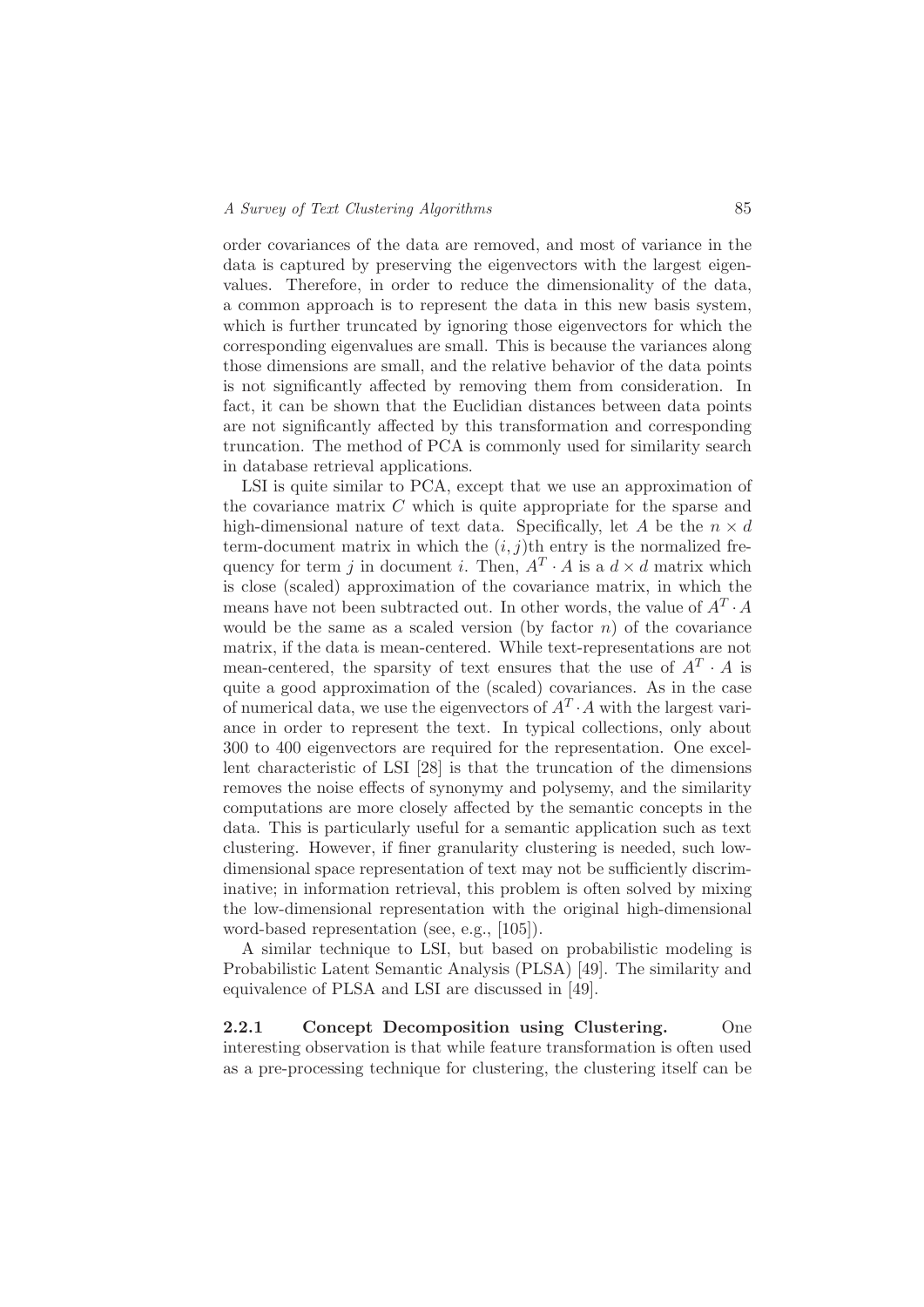used for a novel dimensionality reduction technique known as *concept decomposition* [2, 29]. This of course leads to the issue of circularity in the use of this technique for clustering, especially if clustering is required in order to perform the dimensionality reduction. Nevertheless, it is still possible to use this technique effectively for pre-processing with the use of two separate phases of clustering.

The technique of concept decomposition uses any standard clustering technique [2, 29] on the original representation of the documents. The frequent terms in the centroids of these clusters are used as *basis vectors* which are almost orthogonal to one another. The documents can then be represented in a much more concise way in terms of these basis vectors. We note that this condensed conceptual representation allows for enhanced clustering as well as classification. Therefore, a second phase of clustering can be applied on this reduced representation in order to cluster the documents much more effectively. Such a method has also been tested in [87] by using word-clusters in order to represent documents. We will describe this method in more detail later in this chapter.

# **2.3 Non-negative Matrix Factorization**

The non-negative matrix factorization (NMF) technique is a latentspace method, and is particularly suitable to clustering [97]. As in the case of LSI, the NMF scheme represents the documents in a new axissystem which is based on an analysis of the term-document matrix. However, the NMF method has a number of critical differences from the LSI scheme from a conceptual point of view. In particular, the NMF scheme is a feature transformation method which is particularly suited to clustering. The main conceptual characteristics of the NMF scheme, which are very different from LSI are as follows:

- In LSI, the new basis system consists of a set of orthonormal vectors. This is not the case for NMF.
- In NMF, the vectors in the basis system directly correspond to cluster topics. Therefore, the cluster membership for a document may be determined by examining the largest component of the document along any of the vectors. The coordinate of any document along a vector is always non-negative. The expression of each document as an additive combination of the underlying semantics makes a lot of sense from an intuitive perspective. Therefore, the NMF transformation is particularly suited to clustering, and it also provides an intuitive understanding of the basis system in terms of the clusters.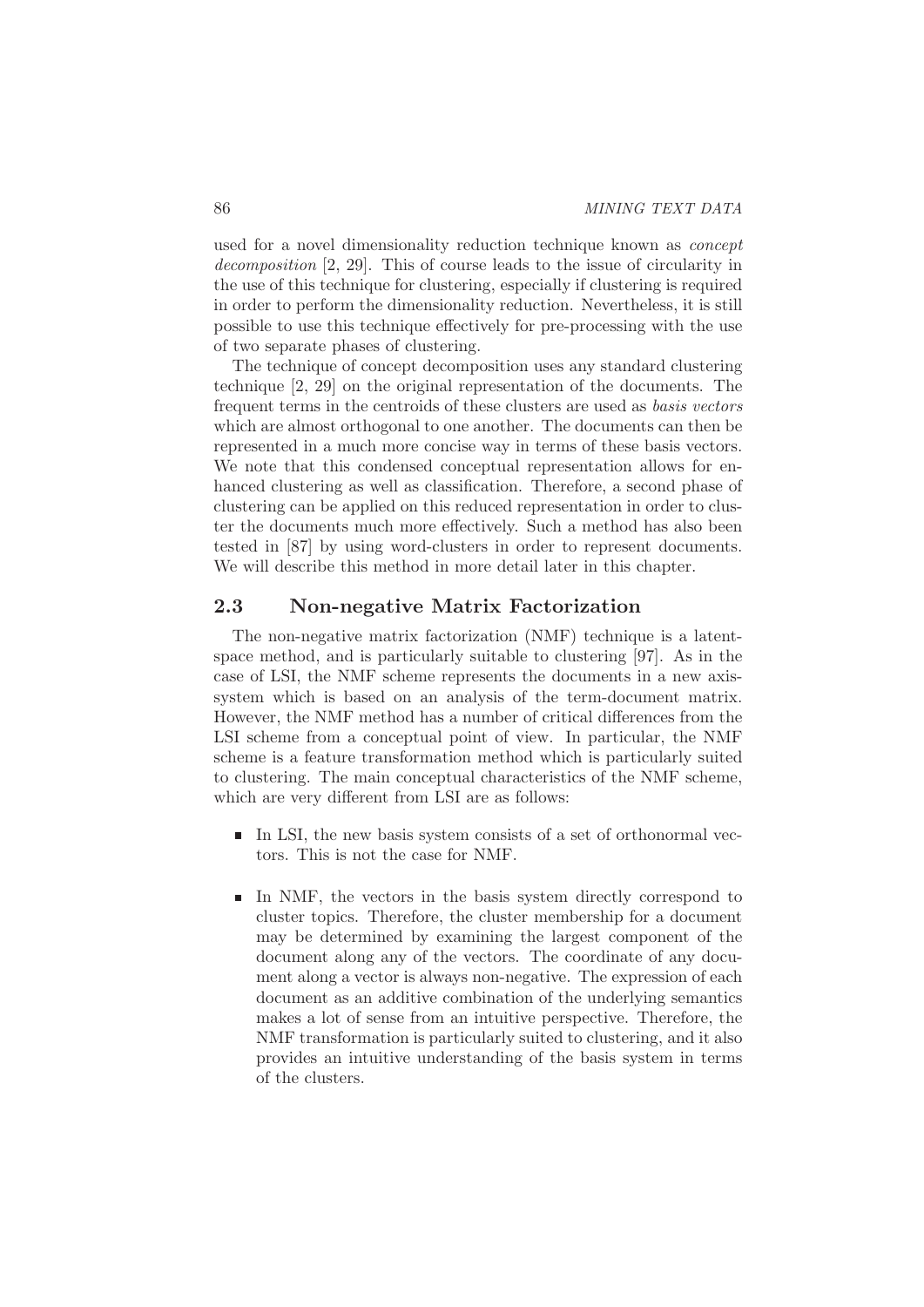Let A be the  $n \times d$  term document matrix. Let us assume that we wish to create  $k$  clusters from the underlying document corpus. Then, the non-negative matrix factorization method attempts to determine the matrices  $U$  and  $V$  which minimize the following objective function:

$$
J = (1/2) \cdot ||A - U \cdot V^{T}|| \tag{4.6}
$$

Here  $|| \cdot ||$  represents the sum of the squares of all the elements in the matrix, U is an  $n \times k$  non-negative matrix, and V is a  $m \times k$  non-negative matrix. We note that the columns of  $V$  provide the  $k$  basis vectors which correspond to the k different clusters.

What is the significance of the above optimization problem? Note that by minimizing  $J$ , we are attempting to factorize  $A$  approximately as:

$$
A \approx U \cdot V^T \tag{4.7}
$$

For each *row* a of A (document vector), we can rewrite the above equation as:

$$
a \approx u \cdot V^T \tag{4.8}
$$

Here  $u$  is the corresponding row of  $U$ . Therefore, the document vector a can be rewritten as an approximate linear (non-negative) combination of the basis vector which corresponds to the k columns of  $V^T$ . If the value of  $k$  is relatively small compared to the corpus, this can only be done if the column vectors of  $V^T$  discover the latent structure in the data. Furthermore, the non-negativity of the matrices  $U$  and  $V$  ensures that the documents are expressed as a non-negative combination of the key concepts (or clustered) regions in the term-based feature space.

Next, we will discuss how the optimization problem for J above is actually solved. The squared norm of any matrix Q can be expressed as the trace of the matrix  $Q \cdot Q^T$ . Therefore, we can express the objective function above as follows:

$$
J = (1/2) \cdot tr((A - U \cdot V^T) \cdot (A - U \cdot V^T)^T)
$$
  
= (1/2) \cdot tr(A \cdot A^T) - tr(A \cdot U \cdot V^T) + (1/2) \cdot tr(U \cdot V^T \cdot V \cdot U^T)

Thus, we have an optimization problem with respect to the matrices  $U =$  $[u_{ij}]$  and  $V = [v_{ij}]$ , the entries  $u_{ij}$  and  $v_{ij}$  of which are the variables with respect to which we need to optimize this problem. In addition, since the matrices are non-negative, we have the constraints that  $u_{ij} \geq 0$  and  $v_{ii} \geq 0$ . This is a typical constrained non-linear optimization problem, and can be solved using the Lagrange method. Let  $\alpha = [\alpha_{ij}]$  and  $\beta =$  $[\beta_{ij}]$  be matrices with the same dimensions as U and V respectively. The elements of the matrices  $\alpha$  and  $\beta$  are the corresponding Lagrange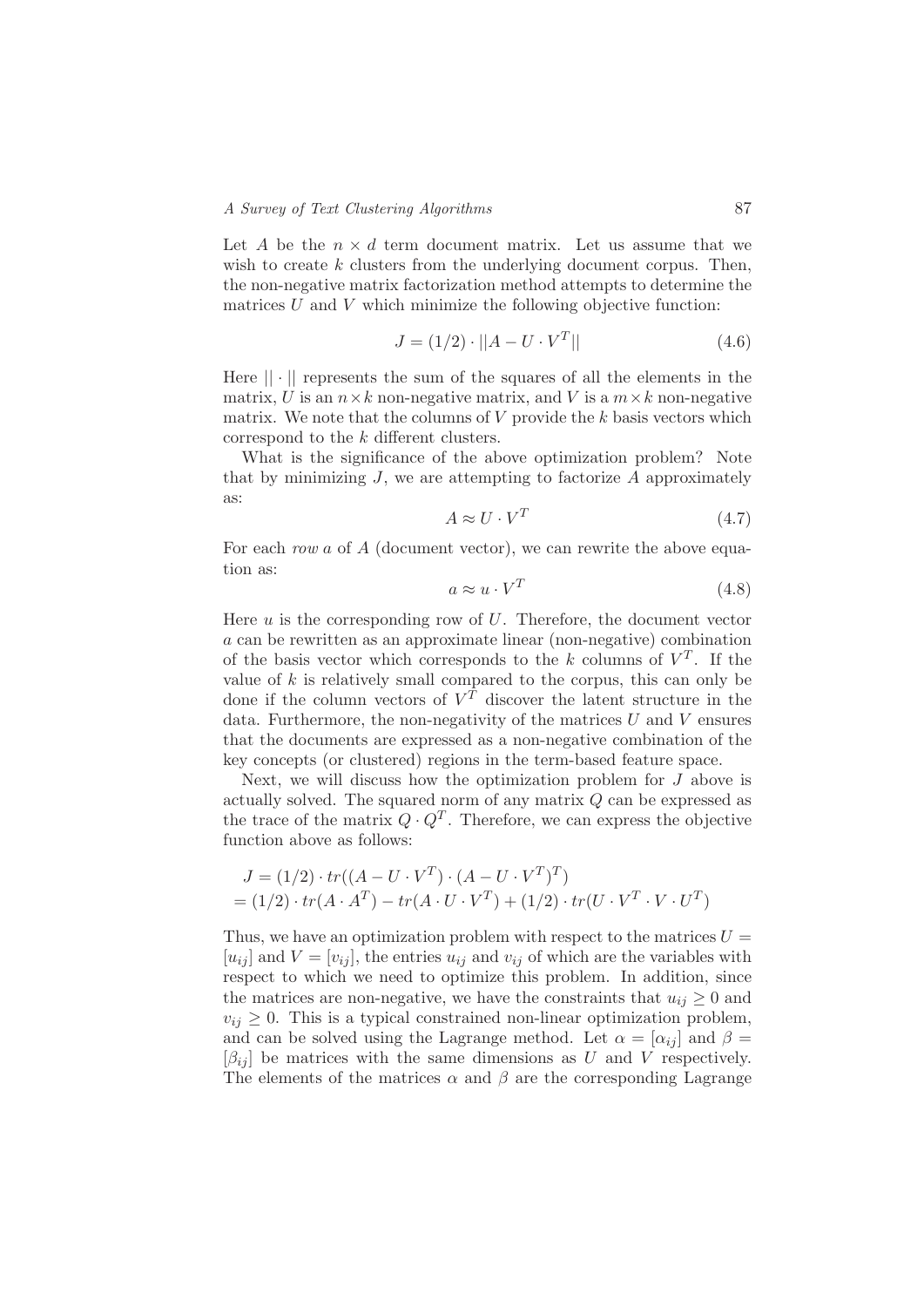multipliers for the non-negativity conditions on the different elements of U and V respectively. We note that  $tr(\alpha \cdot U^T)$  is simply equal to  $\sum_{i,j} \alpha_{ij}$ .  $u_{ij}$  and  $tr(\beta \cdot V^T)$  is simply equal to  $\sum_{i,j} \beta_{ij} \cdot v_{ij}$ . These correspond to the lagrange expressions for the non-negativity constraints. Then, we can express the Lagrangian optimization problem as follows:

$$
L = J + tr(\alpha \cdot U^T) + tr(\beta \cdot V^T)
$$
\n(4.9)

Then, we can express the partial derivative of  $L$  with respect to  $U$  and V as follows, and set them to 0:

$$
\frac{\delta L}{\delta U} = -A \cdot V + U \cdot V^T \cdot V + \alpha = 0
$$

$$
\frac{\delta L}{\delta V} = -A^T \cdot U + V \cdot U^T \cdot U + \beta = 0
$$

We can then multiply the  $(i, j)$ <sup>th</sup> entry of the above (two matrices of) conditions with  $u_{ij}$  and  $v_{ij}$  respectively. Using the Kuhn-Tucker conditions  $\alpha_{ij} \cdot u_{ij} = 0$  and  $\beta_{ij} \cdot v_{ij} = 0$ , we get the following:

$$
(A \cdot V)_{ij} \cdot u_{ij} - (U \cdot V^T \cdot V)_{ij} \cdot u_{ij} = 0
$$

$$
(A^T \cdot U)_{ij} \cdot v_{ij} - (V \cdot U^T \cdot U)_{ij} \cdot v_{ij} = 0
$$

We note that these conditions are independent of  $\alpha$  and  $\beta$ . This leads to the following iterative updating rules for  $u_{ij}$  and  $v_{ij}$ :

$$
u_{ij} = \frac{(A \cdot V)_{ij} \cdot u_{ij}}{(U \cdot V^T \cdot V)_{ij}}
$$

$$
v_{ij} = \frac{(A^T \cdot U)_{ij} \cdot v_{ij}}{(V \cdot U^T \cdot U)_{ij}}
$$

It has been shown in [58] that the objective function continuously improves under these update rules, and converges to an optimal solution.

One interesting observation about the matrix factorization technique is that it can also be used to determine word-clusters instead of document clusters. Just as the columns of  $V$  provide a basis which can be used to discover document clusters, we can use the columns of U to discover a basis which correspond to word clusters. As we will see later, document clusters and word clusters are closely related, and it is often useful to discover both simultaneously, as in frameworks such as *co-clustering* [30, 31, 75]. Matrix-factorization provides a natural way of achieving this goal. It has also been shown both theoretically and experimentally [33, 93] that the matrix-factorization technique is equivalent to another graph-structure based document clustering technique known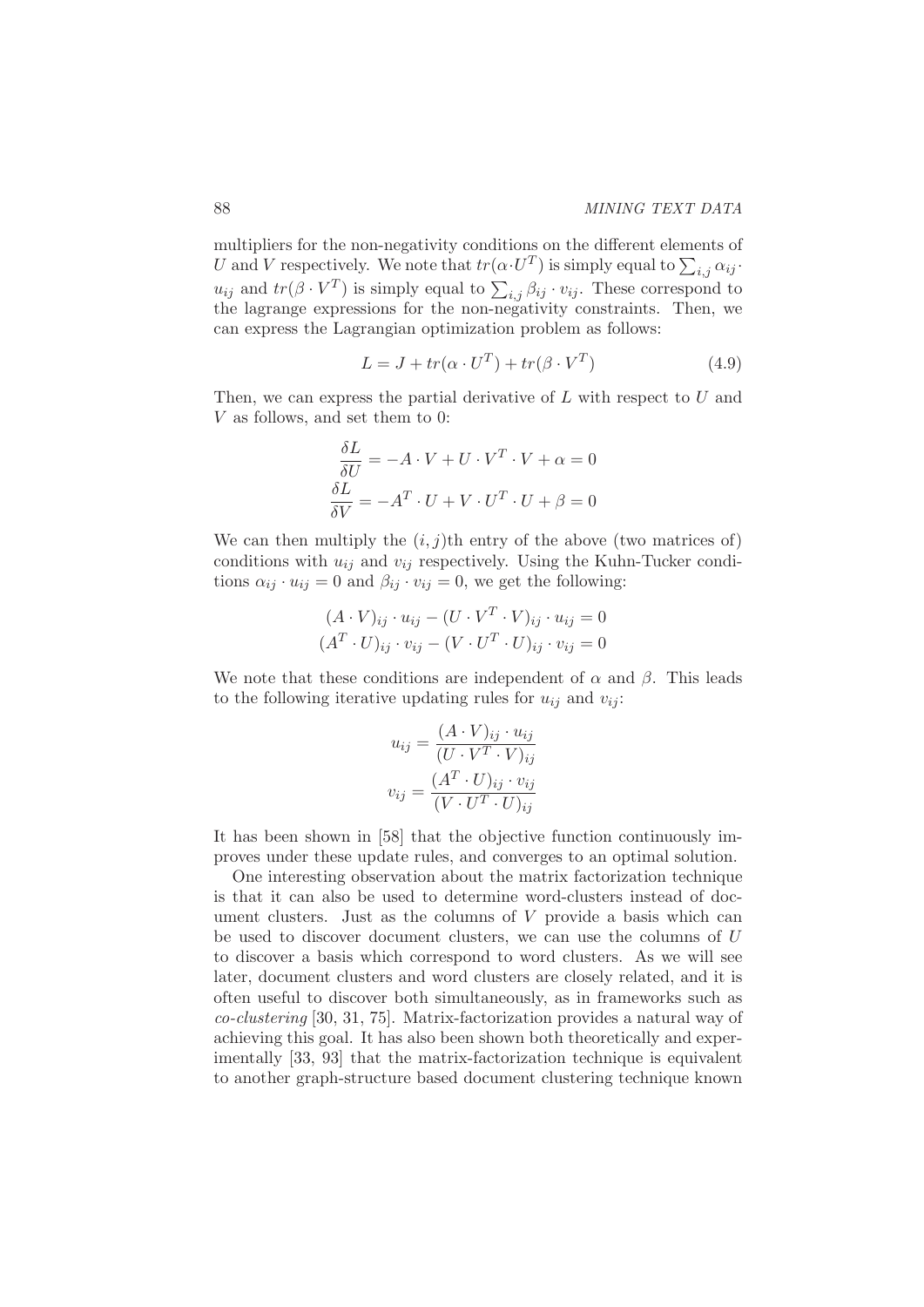as *spectral clustering*. An analogous technique called *concept factorization* was proposed in [98], which can also be applied to data points with negative values in them.

#### **3. Distance-based Clustering Algorithms**

Distance-based clustering algorithms are designed by using a similarity function to measure the closeness between the text objects. The most well known similarity function which is used commonly in the text domain is the cosine similarity function. Let  $U = (f(u_1) \dots f(u_k))$  and  $V = (f(v_1) \dots f(v_k))$  be the damped and normalized frequency term vector in two different documents U and V. The values  $u_1 \ldots u_k$  and  $v_1 \ldots v_k$  represent the (normalized) term frequencies, and the function  $f(\cdot)$  represents the damping function. Typical damping functions for  $f(\cdot)$  could represent either the square-root or the logarithm [25]. Then, the cosine similarity between the two documents is defined as follows:

$$
cosine(U, V) = \frac{\sum_{i=1}^{k} f(u_i) \cdot f(v_i)}{\sqrt{\sum_{i=1}^{k} f(u_i)^2} \cdot \sqrt{\sum_{i=1}^{k} f(v_i)^2}}
$$
(4.10)

Computation of text similarity is a fundamental problem in information retrieval. Although most of the work in information retrieval has focused on how to assess the similarity of a keyword query and a text document, rather than the similarity between two documents, many weighting heuristics and similarity functions can also be applied to optimize the similarity function for clustering. Effective information retrieval models generally capture three heuristics, i.e., TF weighting, IDF weighting, and document length normalization [36]. One effective way to assign weights to terms when representing a document as a weighted term vector is the BM25 term weighting method [78], where the normalized TF not only addresses length normalization, but also has an upper bound which improves the robustness as it avoids overly rewarding the matching of any particular term. A document can also be represented with a probability distribution over words (i.e., unigram language models), and the similarity can then be measured based an information theoretic measure such as cross entropy or Kullback-Leibler divergencce [105]. For clustering, symmetric variants of such a similarity function may be more appropriate.

One challenge in clustering short segments of text (e.g., tweets or sentences) is that exact keyword matching may not work well. One general strategy for solving this problem is to expand text representation by exploiting related text documents, which is related to smoothing of a document language model in information retrieval [105]. A specific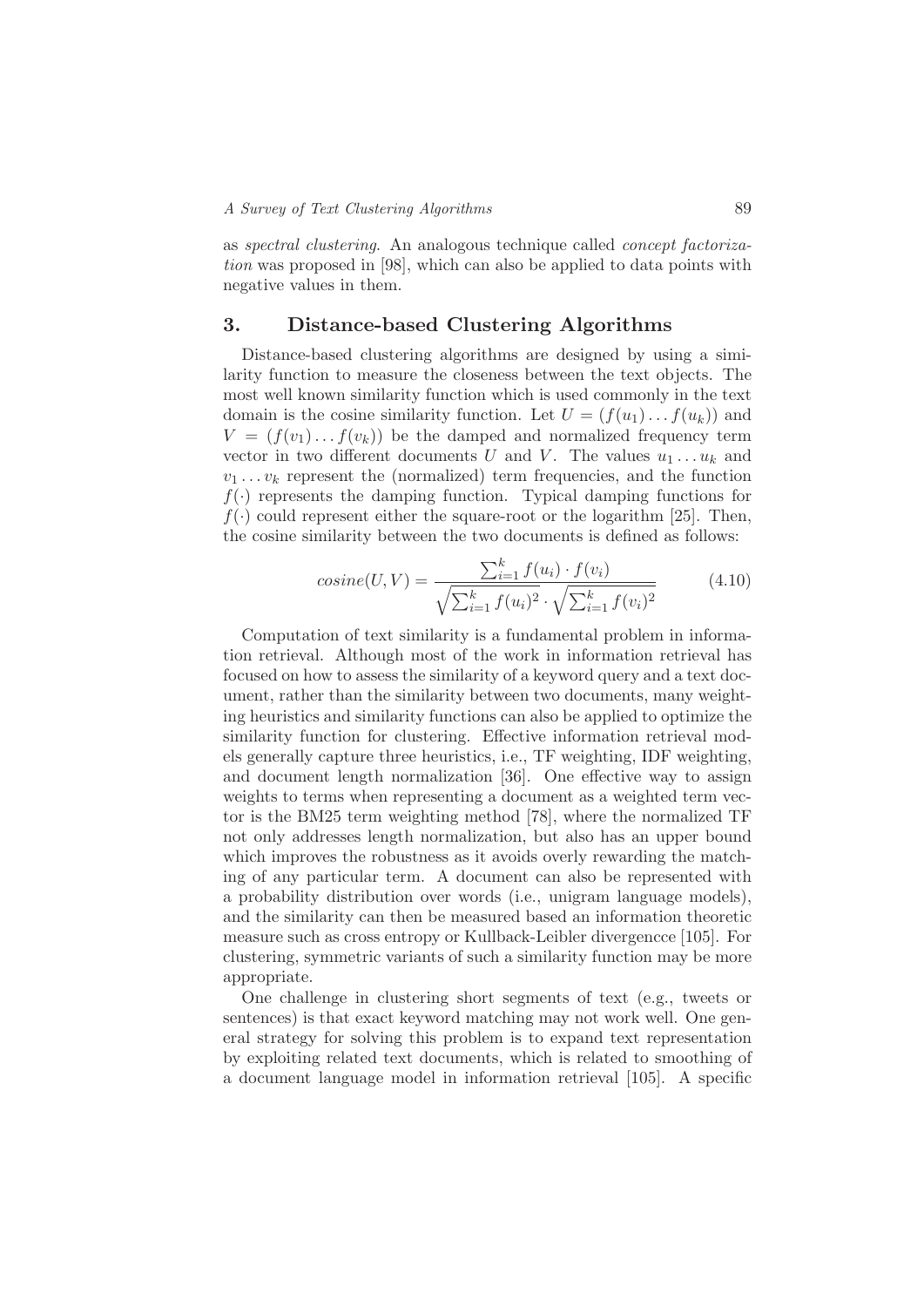technique, which leverages a search engine to expand text representation, was proposed in [79]. A comparison of several simple measures for computing similarity of short text segments can be found in [66].

These similarity functions can be used in conjunction with a wide variety of traditional clustering algorithms [50, 54]. In the next subsections, we will discuss some of these techniques.

# **3.1 Agglomerative and Hierarchical Clustering Algorithms**

Hierarchical clustering algorithms have been studied extensively in the clustering literature [50, 54] for records of different kinds including multidimensional numerical data, categorical data and text data. An overview of the traditional agglomerative and hierarchical clustering algorithms in the context of text data is provided in [69, 70, 92, 96]. An experimental comparison of different hierarchical clustering algorithms may be found in [110]. The method of agglomerative hierarchical clustering is particularly useful to support a variety of searching methods because it naturally creates a tree-like hierarchy which can be leveraged for the search process. In particular, the effectiveness of this method in improving the search efficiency over a sequential scan has been shown in [51, 77].

The general concept of agglomerative clustering is to successively merge documents into clusters based on their similarity with one another. Almost all the hierarchical clustering algorithms successively merge groups based on the best pairwise similarity between these groups of documents. The main differences between these classes of methods are in terms of how this pairwise similarity is computed between the different groups of documents. For example, the similarity between a pair of groups may be computed as the best-case similarity, averagecase similarity, or worst-case similarity between documents which are drawn from these pairs of groups. Conceptually, the process of agglomerating documents into successively higher levels of clusters creates a cluster hierarchy (or dendogram) for which the leaf nodes correspond to individual documents, and the internal nodes correspond to the merged groups of clusters. When two groups are merged, a new node is created in this tree corresponding to this larger merged group. The two children of this node correspond to the two groups of documents which have been merged to it.

The different methods for merging groups of documents for the different agglomerative methods are as follows: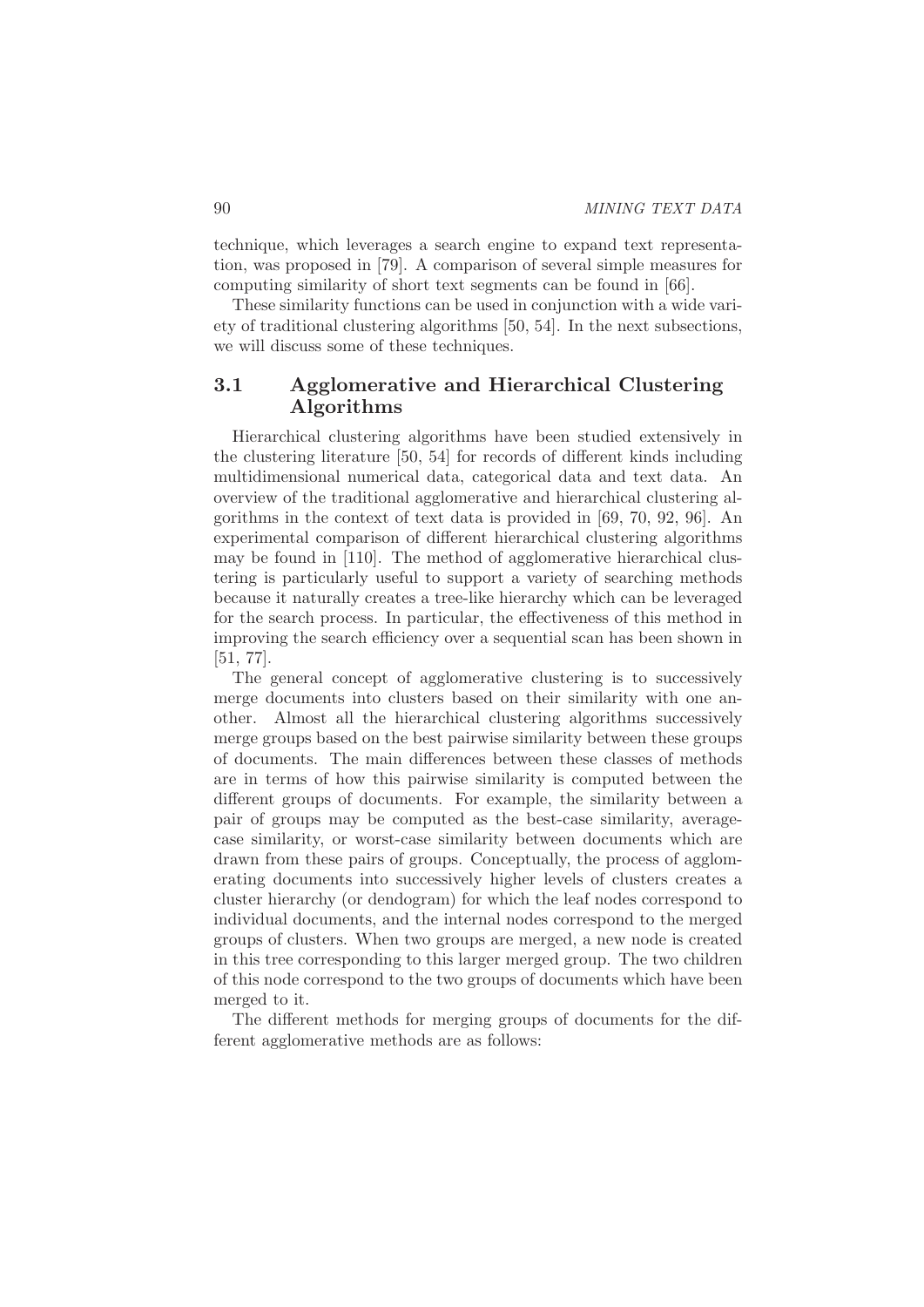#### *A Survey of Text Clustering Algorithms* 91

**Single Linkage Clustering:** In single linkage clustering, the similarity between two groups of documents is the greatest similarity between any pair of documents from these two groups. In single link clustering we merge the two groups which are such that their closest pair of documents have the highest similarity compared to any other pair of groups. The main advantage of single linkage clustering is that it is extremely efficient to implement in practice. This is because we can first compute all similarity pairs and sort them in order of reducing similarity. These pairs are processed in this pre-defined order and the merge is performed successively if the pairs belong to different groups. It can be easily shown that this approach is equivalent to the single-linkage method. This is essentially equivalent to a spanning tree algorithm on the complete graph of pairwise-distances by processing the edges of the graph in a certain order. It has been shown in [92] how Prim's minimum spanning tree algorithm can be adapted to single-linkage clustering. Another method in [24] designs the single-linkage method in conjunction with the inverted index method in order to avoid computing zero similarities.

The main drawback of this approach is that it can lead to the phenomenon of *chaining* in which a chain of similar documents lead to disparate documents being grouped into the same clusters. In other words, if  $A$  is similar to  $B$  and  $B$  is similar to  $C$ , it does not always imply that  $A$  is similar to  $C$ , because of lack of transitivity in similarity computations. Single linkage clustering encourages the grouping of documents through such transitivity chains. This can often lead to poor clusters, especially at the higher levels of the agglomeration. Effective methods for implementing single-linkage clustering for the case of document data may be found in [24, 92].

**Group-Average Linkage Clustering:** In group-average linkage  $\blacksquare$ clustering, the similarity between two clusters is the *average* similarity between the pairs of documents in the two clusters. Clearly, the average linkage clustering process is somewhat slower than single-linkage clustering, because we need to determine the average similarity between a large number of pairs in order to determine group-wise similarity. On the other hand, it is much more robust in terms of clustering quality, because it does not exhibit the chaining behavior of single linkage clustering. It is possible to speed up the average linkage clustering algorithm by approximating the average linkage similarity between two clusters  $C_1$  and  $C_2$  by computing the similarity between the mean document of  $C_1$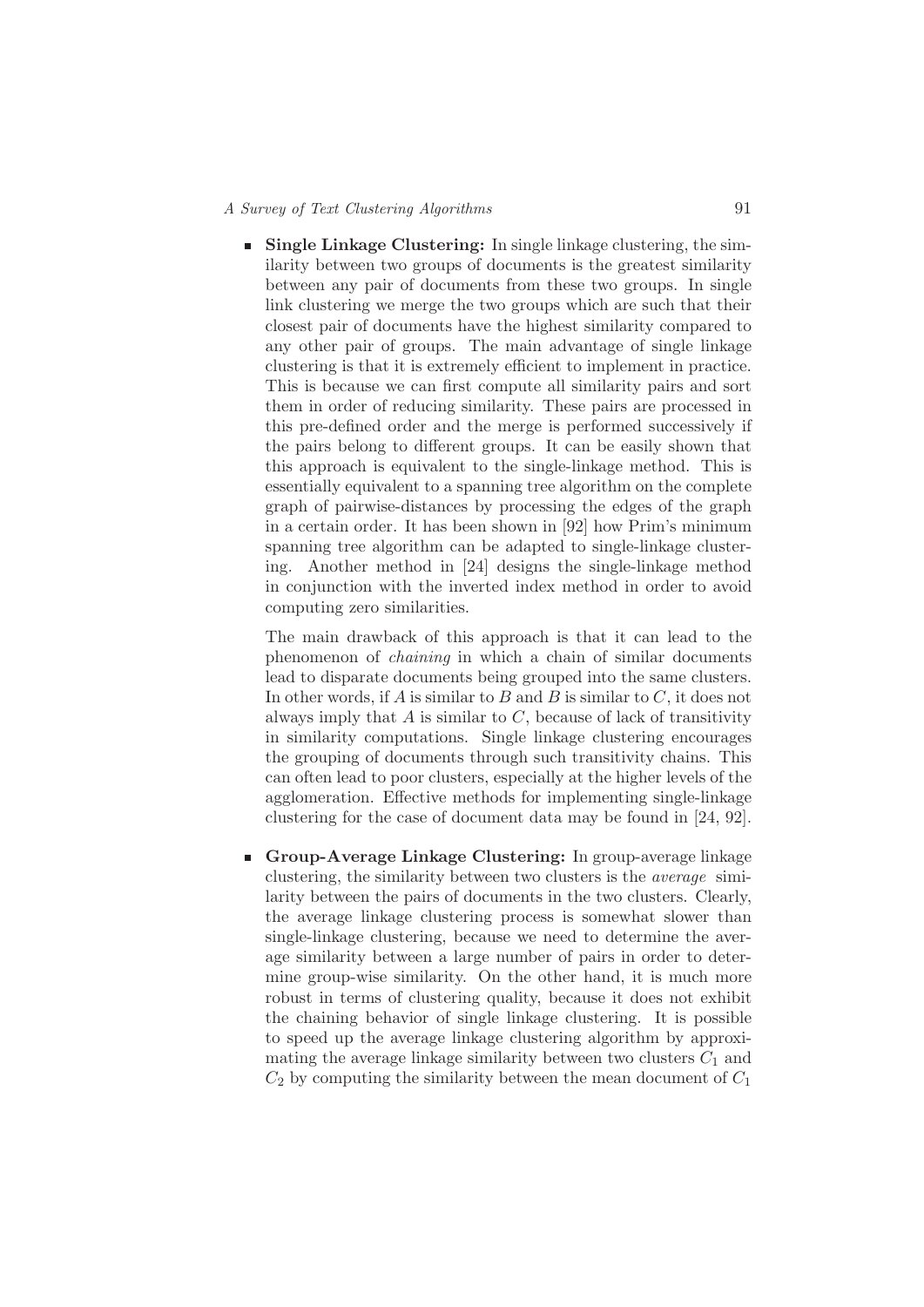and the mean document of  $C_2$ . While this approach does not work equally well for all data domains, it works particularly well for the case of text data. In this case, the running time can be reduced to  $O(n^2)$ , where *n* is the total number of nodes. The method can be implemented quite efficiently in the case of document data, because the centroid of a cluster is simply the concatenation of the documents in that cluster.

**Complete Linkage Clustering:** In this technique, the similarity between two clusters is the *worst-case* similarity between any pair of documents in the two clusters. Complete-linkage clustering can also avoid chaining because it avoids the placement of any pair of very disparate points in the same cluster. However, like groupaverage clustering, it is computationally more expensive than the single-linkage method. The complete linkage clustering method requires  $O(n^2)$  space and  $O(n^3)$  time. The space requirement can however be significantly lower in the case of the text data domain, because a large number of pairwise similarities are zero.

Hierarchical clustering algorithms have also been designed in the context of text data streams. A distributional modeling method for hierarchical clustering of streaming documents has been proposed in [80]. The main idea is to model the frequency of word-presence in documents with the use of a multi-poisson distribution. The parameters of this model are learned in order to assign documents to clusters. The method extends the COBWEB and CLASSIT algorithms [37, 40] to the case of text data. The work in [80] studies the different kinds of distributional assumptions of words in documents. We note that these distributional assumptions are required to adapt these algorithms to the case of text data. The approach essentially changes the distributional assumption so that the method can work effectively for text data.

## **3.2 Distance-based Partitioning Algorithms**

Partitioning algorithms are widely used in the database literature in order to efficiently create clusters of objects. The two most widely used distance-based partitioning algorithms [50, 54] are as follows:

**Example 1** k-medoid clustering algorithms: In k-medoid clustering algorithms, we use a set of points from the original data as the anchors (or medoids) around which the clusters are built. The key aim of the algorithm is to determine an optimal set of representative documents *from the original corpus* around which the clusters are built. Each document is assigned to its closest representative from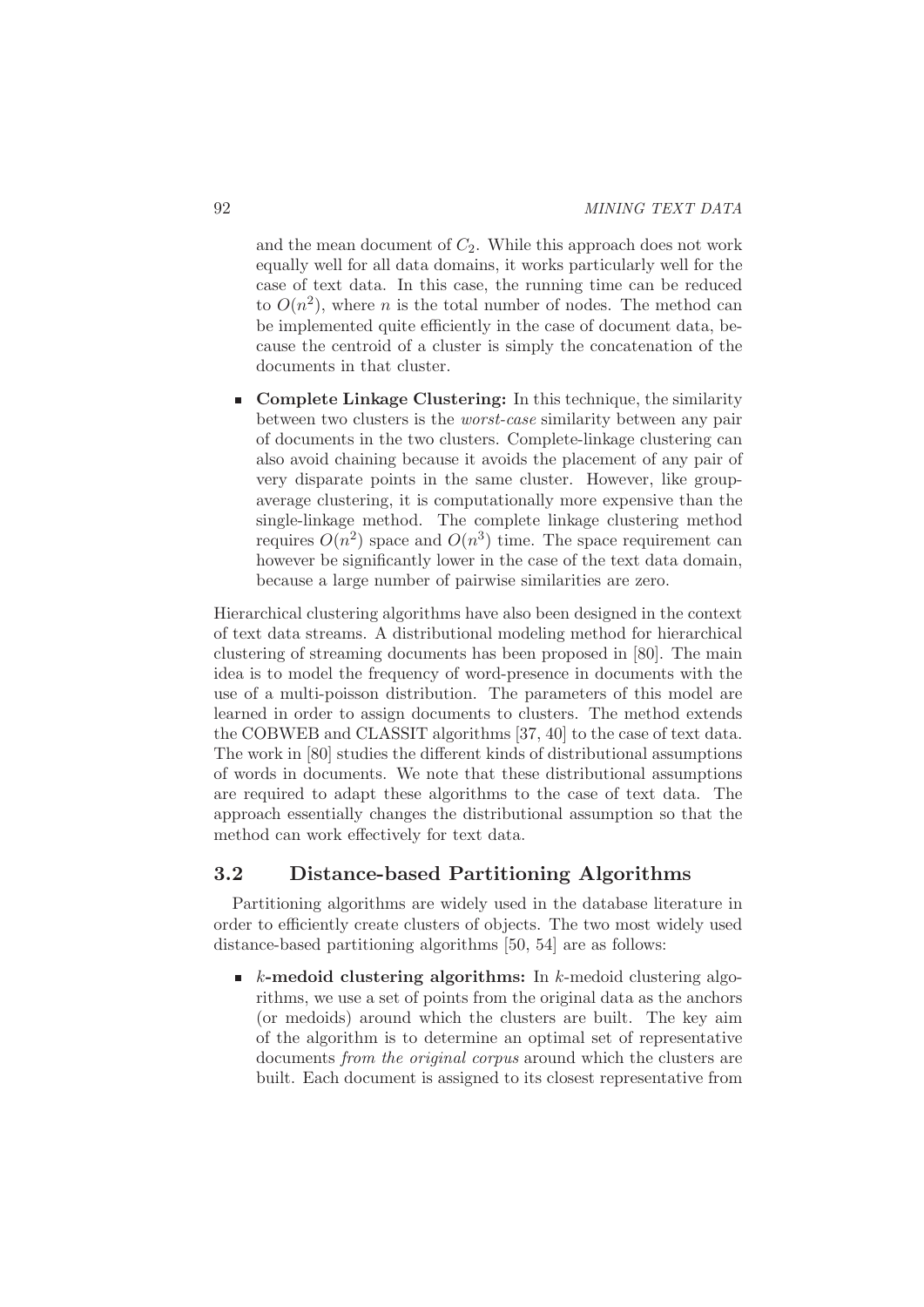#### *A Survey of Text Clustering Algorithms* 93

the collection. This creates a running set of clusters from the corpus which are successively improved by a randomized process.

The algorithm works with an iterative approach in which the set of k representatives are successively improved with the use of randomized inter-changes. Specifically, we use the average similarity of each document in the corpus to its closest representative as the objective function which needs to be improved during this interchange process. In each iteration, we replace a randomly picked representative in the current set of medoids with a randomly picked representative from the collection, if it improves the clustering objective function. This approach is applied until convergence is achieved.

There are two main disadvantages of the use of k-medoids based clustering algorithms, one of which is specific to the case of text data. One general disadvantage of k-medoids clustering algorithms is that they require a large number of iterations in order to achieve convergence and are therefore quite slow. This is because each iteration requires the computation of an objective function whose time requirement is proportional to the size of the underlying corpus.

The second key disadvantage is that k-medoid algorithms do not work very well for sparse data such as text. This is because a large fraction of document pairs do not have many words in common, and the similarities between such document pairs are small (and noisy) values. Therefore, a single document medoid often does not contain all the concepts required in order to effectively build a cluster around it. This characteristic is specific to the case of the information retrieval domain, because of the sparse nature of the underlying text data.

k**-means clustering algorithms:** The k-means clustering algo- $\blacksquare$ rithm also uses a set of  $k$  representatives around which the clusters are built. However, these representatives are not necessarily obtained from the original data and are refined somewhat differently than a  $k$ -medoids approach. The simplest form of the  $k$ -means approach is to start off with a set of k seeds from the original corpus, and assign documents to these seeds on the basis of closest similarity. In the next iteration, the centroid of the assigned points to each seed is used to replace the seed in the last iteration. In other words, the new seed is defined, so that it is a better central point for this cluster. This approach is continued until convergence. One of the advantages of the k-means method over the k-medoids method is that it requires an extremely small number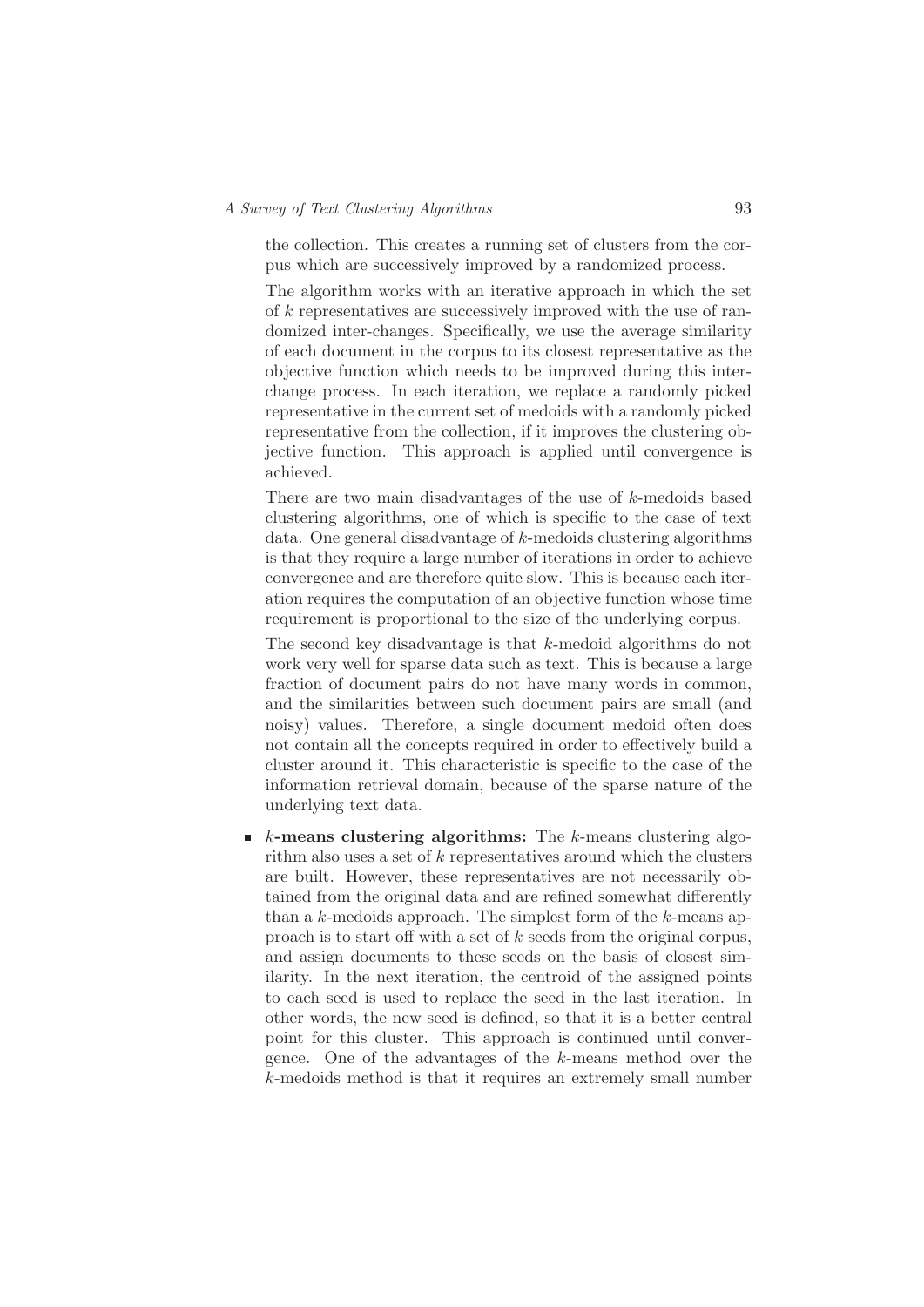of iterations in order to converge. Observations from [25, 83] seem to suggest that for many large data sets, it is sufficient to use 5 or less iterations for an effective clustering. The main disadvantage of the k-means method is that it is still quite sensitive to the initial set of seeds picked during the clustering. Secondly, the centroid for a given cluster of documents may contain a large number of words. This will slow down the similarity calculations in the next iteration. A number of methods are used to reduce these effects, which will be discussed later on in this chapter.

The initial choice of seeds affects the quality of  $k$ -means clustering, especially in the case of document clustering. Therefore, a number of techniques are used in order to improve the quality of the initial seeds which are picked for the clustering process. For example, another lightweight clustering method such as an agglomerative clustering technique can be used in order to decide the initial set of seeds. This is at the core of the method discussed in [25] for effective document clustering. We will discuss this method in detail in the next subsection.

A second method for improving the initial set of seeds is to use some form of partial supervision in the process of initial seed creation. This form of partial supervision can also be helpful in creating clusters which are designed for particular application-specific criteria. An example of such an approach is discussed in [4] in which we pick the initial set of seeds as the centroids of the documents crawled from a particular category if the Yahoo! taxonomy. This also has the effect that the final set of clusters are grouped by the coherence of content within the different Yahoo! categories. The approach has been shown to be quite effective for use in a number of applications such as text categorization. Such semi-supervised techniques are particularly useful for information organization in cases where the starting set of categories is somewhat noisy, but contains enough information in order to create clusters which satisfy a pre-defined kind of organization.

## **3.3 A Hybrid Approach: The Scatter-Gather Method**

While hierarchical clustering methods tend to be more robust because of their tendency to compare all pairs of documents, they are generally not very efficient, because of their tendency to require at least  $O(n^2)$ time. On the other hand, k-means type algorithms are more efficient than hierarchical algorithms, but may sometimes not be very effective because of their tendency to rely on a small number of seeds.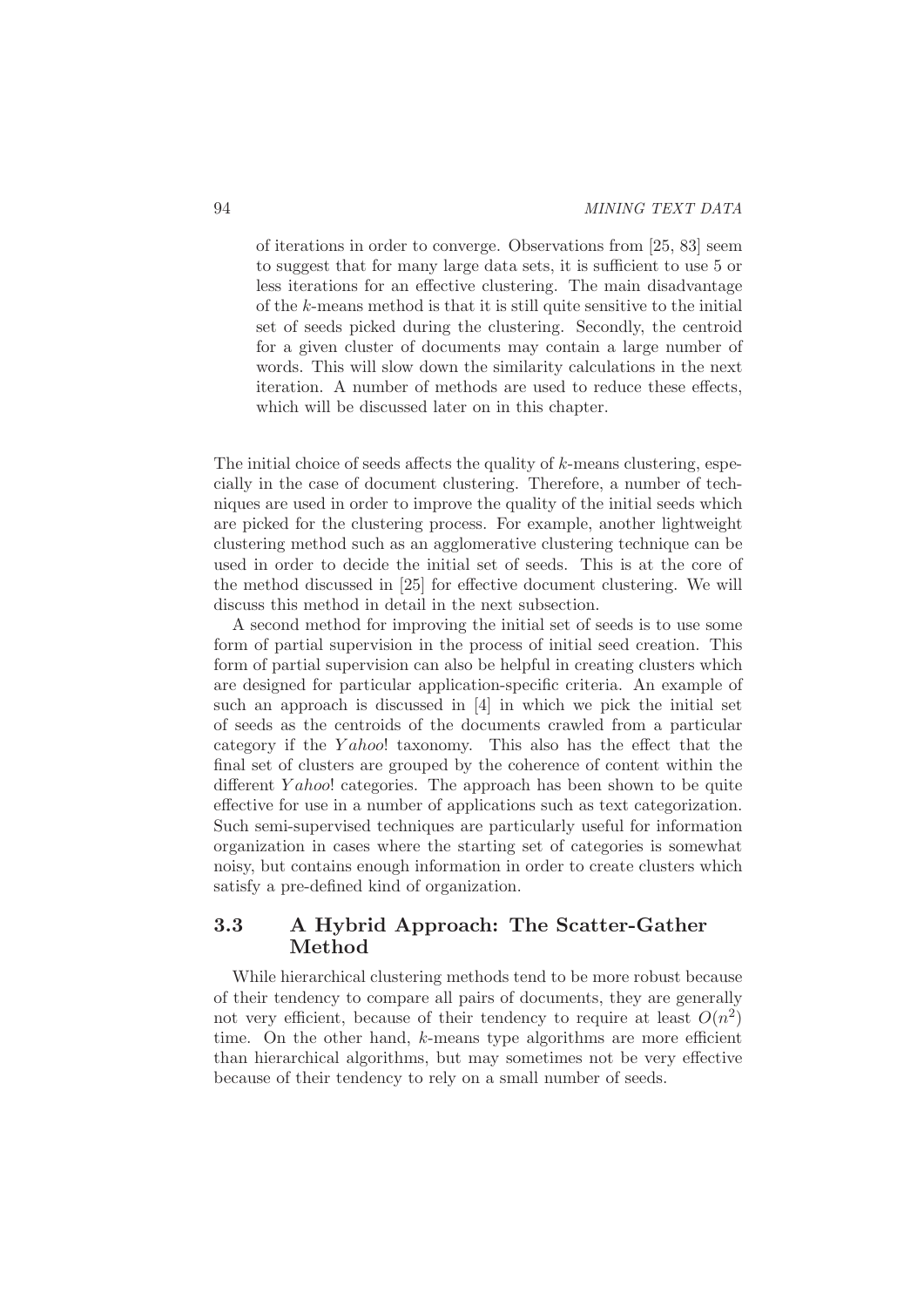The method in [25] uses both hierarchical and partitional clustering algorithms to good effect. Specifically, it uses a hierarchical clustering algorithm on a sample of the corpus in order to find a robust initial set of seeds. This robust set of seeds is used in conjunction with a standard k-means clustering algorithm in order to determine good clusters. The size of the sample in the initial phase is carefully tailored so as to provide the best possible effectiveness without this phase becoming a bottleneck in algorithm execution.

There are two possible methods for creating the initial set of seeds, which are referred to as *buckshot* and *fractionation* respectively. These are two alternative methods, and are described as follows:

- **Buckshot:** Let  $k$  be the number of clusters to be found and  $n$ be the number of documents in the corpus. Instead of picking the k seeds randomly from the collection, the buckshot scheme picks an overestimate  $\sqrt{k \cdot n}$  of the seeds, and then agglomerates these to k seeds. Standard agglomerative hierarchical clustering algorithms (requiring quadratic time) are applied to this initial sample of  $\sqrt{k \cdot n}$  seeds. Since we use quadratically scalable algorithms in this phase, this approach requires  $O(k \cdot n)$  time. We note that this seed set is much more robust than one which simply samples for  $k$ seeds, because of the summarization of a large document sample into a robust set of k seeds.
- **Fractionation:** The fractionation algorithm initially breaks up  $\blacksquare$ the corpus into  $n/m$  buckets of size  $m > k$  each. An agglomerative algorithm is applied to each of these buckets to reduce them by a factor of  $\nu$ . Thus, at the end of the phase, we have a total of  $\nu \cdot n$ agglomerated points. The process is repeated by treating each of these agglomerated points as an individual record. This is achieved by merging the different documents within an agglomerated cluster into a single document. The approach terminates when a total of k seeds remain. We note that the the agglomerative clustering of each group of m documents in the first iteration of the fractionation algorithm requires  $O(m^2)$  time, which sums to  $O(n \cdot m)$  over the  $n/m$  different groups. Since, the number of individuals reduces geometrically by a factor of  $\nu$  in each iteration, the total running time over all iterations is  $O(n \cdot m \cdot (1 + \mu + \nu^2 + \ldots))$ . For constant  $\nu < 1$ , the running time over all iterations is still  $O(n \cdot m)$ . By picking  $m = O(k)$ , we can still ensure a running time of  $O(n \cdot k)$ for the initialization procedure.

The *Buckshot* and *Fractionation* procedures require  $O(k \cdot n)$  time which is also equivalent to running time of one iteration of the k means algorithm.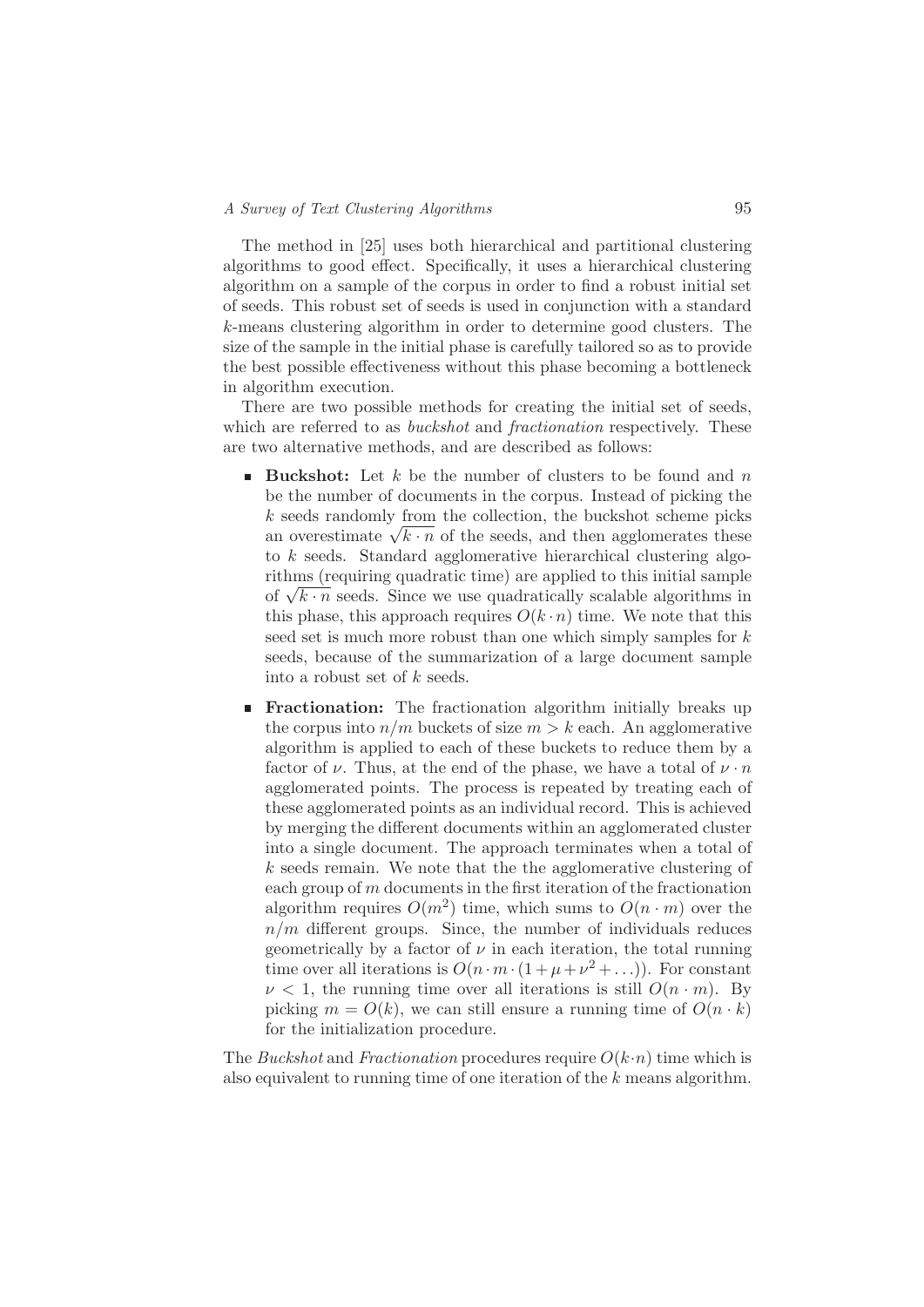Each iteration of the K-means algorithm also requires  $O(k \cdot n)$  time because we need to compute the similarity of the n documents to the  $k$ different seeds.

We further note that the fractionation procedure can be applied to a random grouping of the documents into  $n/m$  different buckets. Of course, one can also replace the random grouping approach with a more carefully designed procedure for more effective results. One such procedure is to sort the documents by the index of the jth most common word in the document. Here  $j$  is chosen to be a small number such as 3, which corresponds to medium frequency words in the data. The documents are then partitioned into groups based on this sort order by segmenting out continuous groups of  $m$  documents. This approach ensures that the groups created have at least a few common words in them and are therefore not completely random. This can sometimes provide a better quality of the centers which are determined by the fractionation algorithm.

Once the initial cluster centers have been determined with the use of the *Buckshot* or *Fractionation* algorithms we can apply standard k-means partitioning algorithms. Specifically, we each document is assigned to the nearest of the  $k$  cluster centers. The centroid of each such cluster is determined as the concatenation of the different documents in a cluster. These centroids replace the sets of seeds from the last iteration. This process can be repeated in an iterative approach in order to successively refine the centers for the clusters. Typically, only a smaller number of iterations are required, because the greatest improvements occur only in the first few iterations.

It is also possible to use a number of procedures to further improve the quality of the underlying clusters. These procedures are as follows:

**Split Operation:** The process of splitting can be used in order to further refine the clusters into groups of better granularity. This can be achieved by applying the buckshot procedure on the individual documents in a cluster by using  $k = 2$ , and then re-clustering around these centers. This entire procedure requires  $O(k \cdot n_i)$  time for a cluster containing  $n_i$  data points, and therefore splitting all the groups requires  $O(k \cdot n)$  time. However, it is not necessary to split *all* the groups. Instead, only a subset of the groups can be split. Those are the groups which are not very coherent and contain documents of a disparate nature. In order to measure the coherence of a group, we compute the self-similarity of a cluster. This self-similarity provides us with an understanding of the underlying coherence. This quantity can be computed both in terms of the similarity of the documents in a cluster to its centroid or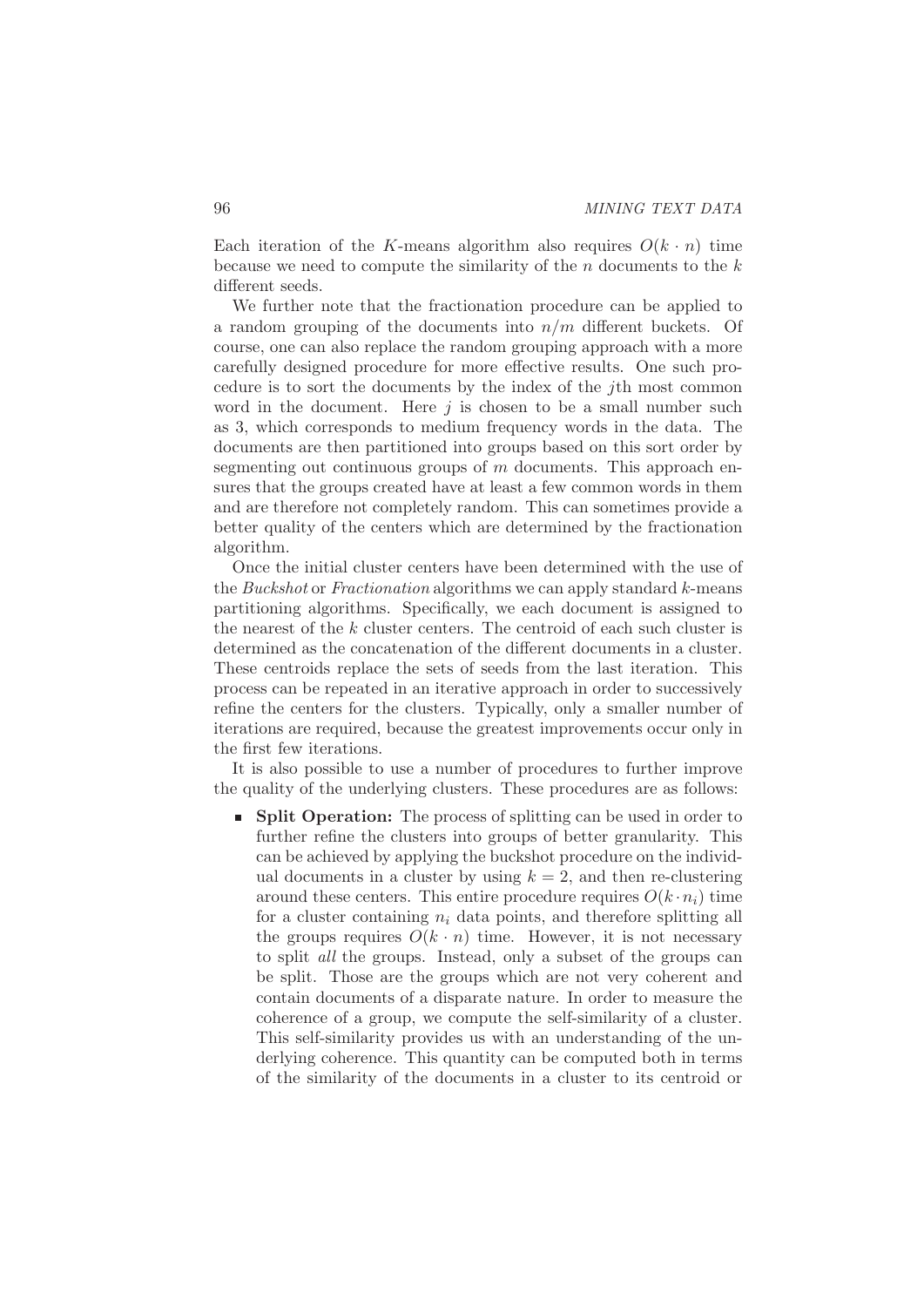in terms of the similarity of the cluster documents to each other. The split criterion can then be applied selectively only to those clusters which have low self similarity. This helps in creating more coherent clusters.

**Join Operation:** The join operation attempts to merge similar clusters into a single cluster. In order to perform the merge, we compute the *topical* words of each cluster by examining the most frequent words of the centroid. Two clusters are considered similar, if there is significant overlap between the topical words of the two clusters.

We note that the method is often referred to as the *Scatter-Gather* clustering method, but this is more because of how the clustering method has been presented in terms of its use for browsing large collections in the original paper [25]. The scatter-gather approach can be used for organized browsing of large document collections, because it creates a natural hierarchy of similar documents. In particular, a user may wish to browse the hierarchy of clusters in an interactive way in order to understand topics of different levels of granularity in the collection. One possibility is to perform a hierarchical clustering a-priori; however such an approach has the disadvantage that it is unable to merge and recluster related branches of the tree hierarchy on-the-fly when a user may need it. A method for constant-interaction time browsing with the use of the scatter-gather approach has been presented in [26]. This approach presents the keywords associated with the different keywords to a user. The user may pick one or more of these keywords, which also corresponds to one or more clusters. The documents in these clusters are merged and re-clustered to a finer-granularity on-the-fly. This finer granularity of clustering is presented to the user for further exploration. The set of documents which is picked by the user for exploration is referred to as the *focus set*. Next we will explain how this focus set is further explored and re-clustered on the fly in constant-time.

The key assumption in order to enable this approach is the *cluster refinement hypothesis*. This hypothesis states that documents which belong to the same cluster in a significantly finer granularity partitioning will also occur together in a partitioning with coarser granularity. The first step is to create a hierarchy of the documents in the clusters. A variety of agglomerative algorithms such as the buckshot method can be used for this purpose. We note that each (internal) node of this tree can be viewed as a meta-document corresponding to the concatenation of all the documents in the leaves of this subtree. The cluster-refinement hypothesis allows us to work with a smaller set of meta-documents rather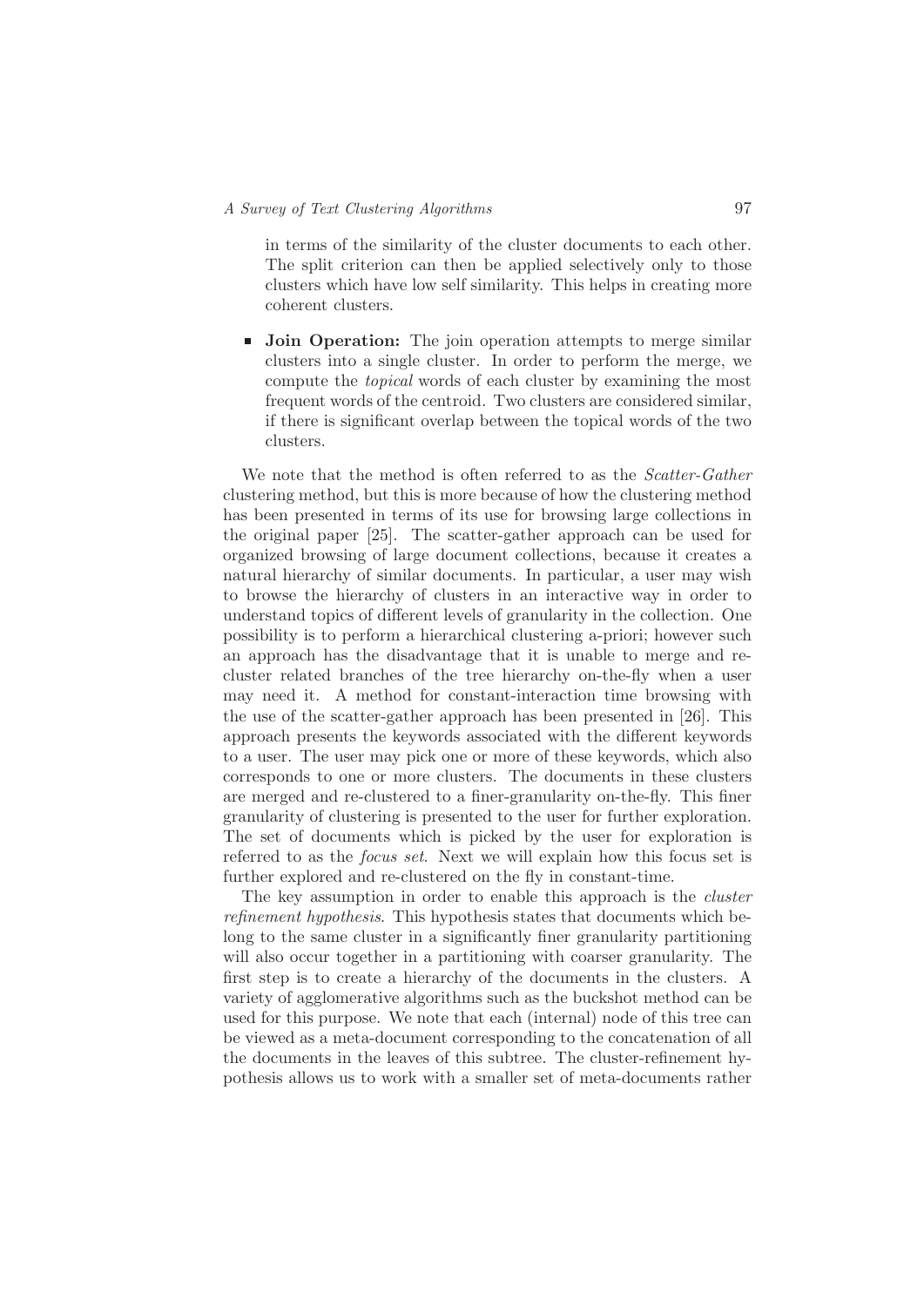than the entire set of documents in a particular subtree. The idea is to pick a constant M which represents the maximum number of metadocuments that we are willing to re-cluster with the use of the interactive approach. The tree nodes in the focus set are then expanded (with priority to the branches with largest degree), to a maximum of  $M$  nodes. These M nodes are then re-clustered on-the-fly with the scatter-gather approach. This requires constant time because of the use of a constant number M of meta-documents in the clustering process. Thus, by working with the meta-documents for  $M$ . we assume the cluster-refinement hypothesis of all nodes of the subtree at the lower level. Clearly, a larger value of M does not assume the cluster-refinement hypothesis quite as strongly, but also comes at a higher cost. The details of the algorithm are described in [26]. Some extensions of this approach are also presented in [85], in which it has been shown how this approach can be used to cluster arbitrary corpus subsets of the documents in constant time. Another recent online clustering algorithm called *LAIR2* [55] provides constant-interaction time for Scatter/Gather browsing. The parallelization of this algorithm is significantly faster than a corresponding version of the Buckshot algorithm. It has also been suggested that the *LAIR2* algorithm leads to better quality clusters in the data.

#### **3.3.1 Projections for Efficient Document Clustering.**

One of the challenges of the scatter-gather algorithm is that even though the algorithm is designed to balance the running times of the agglomerative and partitioning phases quite well, it sometimes suffer a slowdown in large document collections because of the massive number of distinct terms that a given cluster centroid may contain. Recall that a cluster centroid in the scatter-gather algorithm is defined as the concatenation of all the documents in that collection. When the number of documents in the cluster is large, this will also lead to a large number of distinct terms in the centroid. This will also lead to a slow down of a number of critical computations such as similarity calculations between documents and cluster centroids.

An interesting solution to this problem has been proposed in [83]. The idea is to use the concept of *projection* in order to reduce the dimensionality of the document representation. Such a reduction in dimensionality will lead to significant speedups, because the similarity computations will be made much more efficient. The work in [83] proposes three kinds of projections:

**Global Projection:** In global projection, the dimensionality of the original data set is reduced in order to remove the least important (weighted) terms from the data. The weight of a term is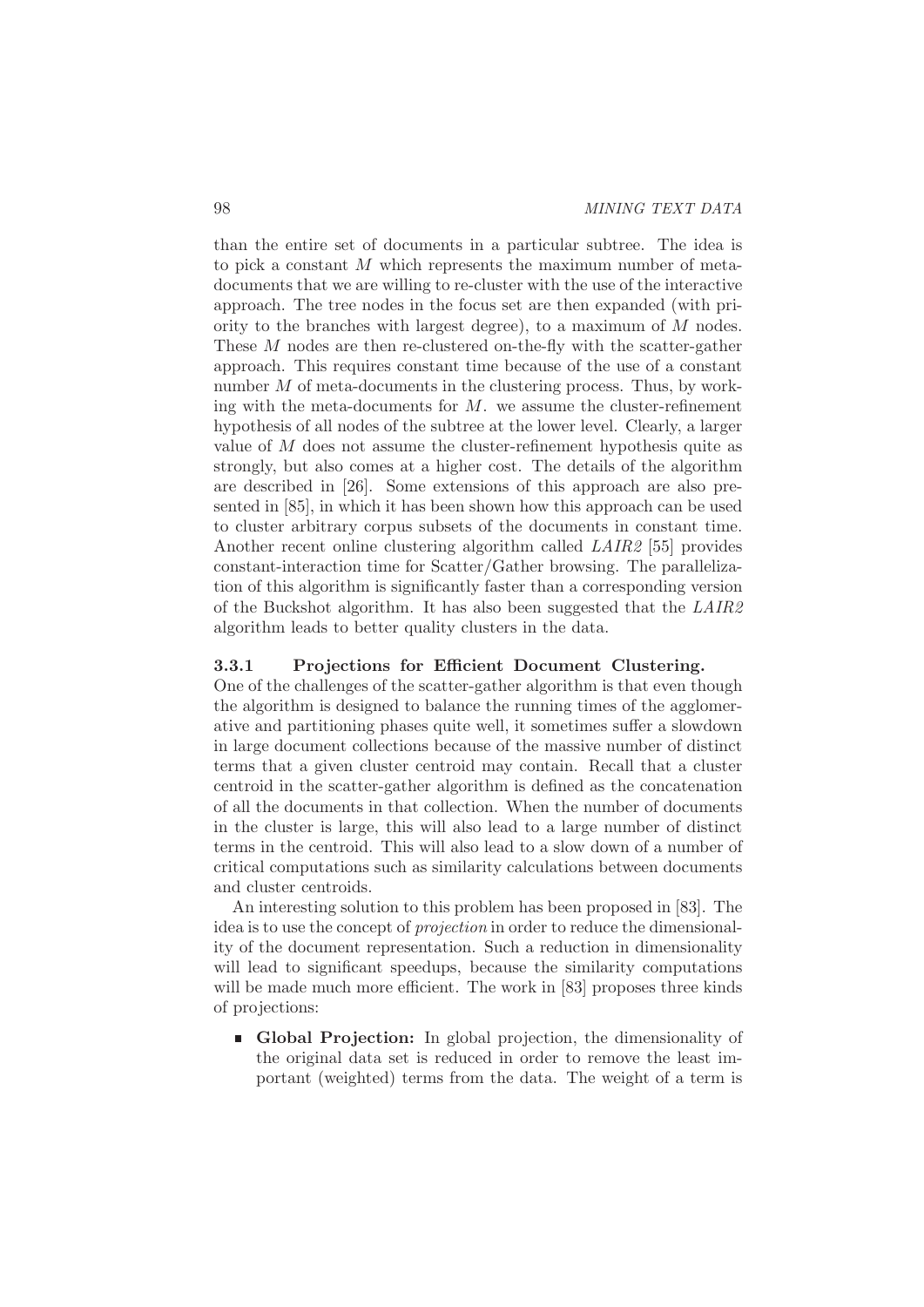defined as the aggregate of the (normalized and damped) frequencies of the terms in the documents.

- **Local Projection:** In local projection, the dimensionality of the  $\blacksquare$ documents in each cluster are reduced with a *locally specific approach* for that cluster. Thus, the terms in each cluster centroid are truncated separately. Specifically, the least weight terms in the different cluster centroids are removed. Thus, the terms removed from each document may be different, depending upon their local importance.
- **Latent Semantic Indexing:** In this case, the document-space is transformed with an LSI technique, and the clustering is applied to the transformed document space. We note that the LSI technique can also be applied either globally to the whole document collection, or locally to each cluster if desired.

It has been shown in [83] that the projection approaches provide competitive results in terms of effectiveness while retaining an extremely high level of efficiency with respect to all the competing approaches. In this sense, the clustering methods are different from similarity search because they show little degradation in quality, when projections are performed. One of the reasons for this is that clustering is a much less fine grained application as compared to similarity search, and therefore there is no perceptible difference in quality even when we work with a truncated feature space.

#### **4. Word and Phrase-based Clustering**

Since text documents are drawn from an inherently high-dimensional domain, it can be useful to view the problem in a dual way, in which important clusters of words may be found and utilized for finding clusters of documents. In a corpus containing  $d$  terms and  $n$  documents, one may view a term-document matrix as an  $n \times d$  matrix, in which the  $(i, j)$ th entry is the frequency of the *j*th term in the *i*th document. We note that this matrix is extremely sparse since a given document contains an extremely small fraction of the universe of words. We note that the problem of clustering *rows* in this matrix is that of clustering documents, whereas that of clustering *columns* in this matrix is that of clustering words. In reality, the two problems are closely related, as good clusters of words may be leveraged in order to find good clusters of documents and vice-versa. For example, the work in [16] determines frequent itemsets of words in the document collection, and uses them to determine compact clusters of documents. This is somewhat analogous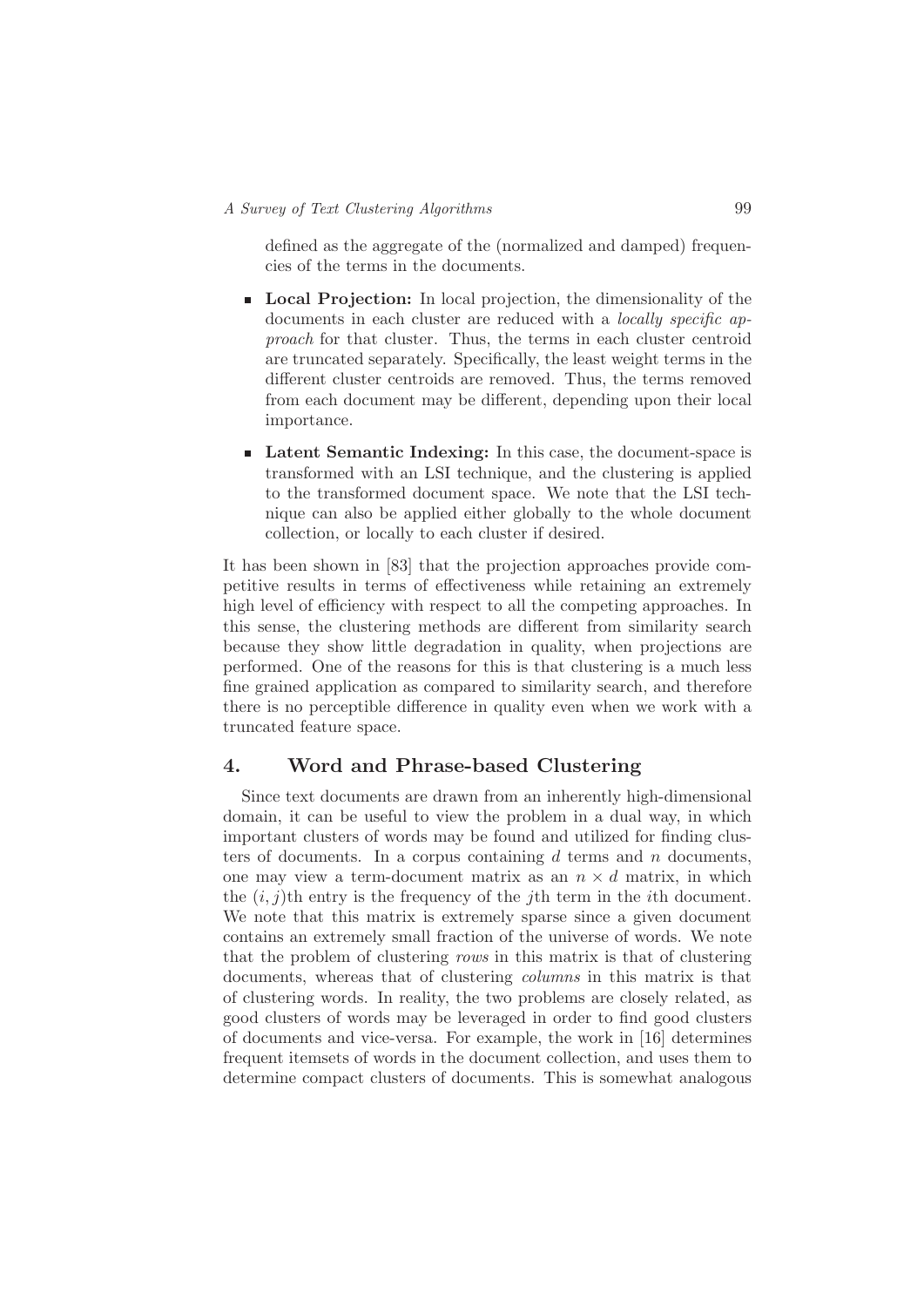to the use of clusters of words [87] for determining clusters of documents. The most general technique for simultaneous word and document clustering is referred to as *co-clustering* [30, 31]. This approach simultaneous clusters the rows and columns of the term-document matrix, in order to create such clusters. This can also be considered to be equivalent to the problem of re-ordering the rows and columns of the term-document matrix so as to create dense rectangular blocks of non-zero entries in this matrix. In some cases, the ordering information among words may be used in order to determine good clusters. The work in [103] determines the frequent phrases in the collection and leverages them in order to determine document clusters.

It is important to understand that the problem of word clusters and document clusters are essentially dual problems which are closely related to one another. The former is related to dimensionality reduction, whereas the latter is related to traditional clustering. The boundary between the two problems is quite fluid, because good word clusters provide hints for finding good document clusters and vice-versa. For example, a more general probabilistic framework which determines word clusters and document clusters simultaneously is referred to as *topic modeling* [49]. Topic modeling is a more general framework than either clustering or dimensionality reduction. We will introduce the method of topic modeling in a later section of this chapter. A more detailed treatment is also provided in the next chapter in this book, which is on dimensionality reduction, and in Chapter 8 where a more general discussion of probabilistic models for text mining is given.

#### **4.1 Clustering with Frequent Word Patterns**

Frequent pattern mining [8] is a technique which has been widely used in the data mining literature in order to determine the most relevant patterns in transactional data. The clustering approach in [16] is designed on the basis of such frequent pattern mining algorithms. A frequent itemset in the context of text data is also referred to as a *frequent term set*, because we are dealing with documents rather than transactions. The main idea of the approach is to not cluster the high dimensional document data set, but consider the low dimensional frequent term sets as cluster candidates. This essentially means that a frequent terms set is a description of a cluster which corresponds to all the documents containing that frequent term set. Since a frequent term set can be considered a description of a cluster, a set of carefully chosen frequent terms sets can be considered a clustering. The appropriate choice of this set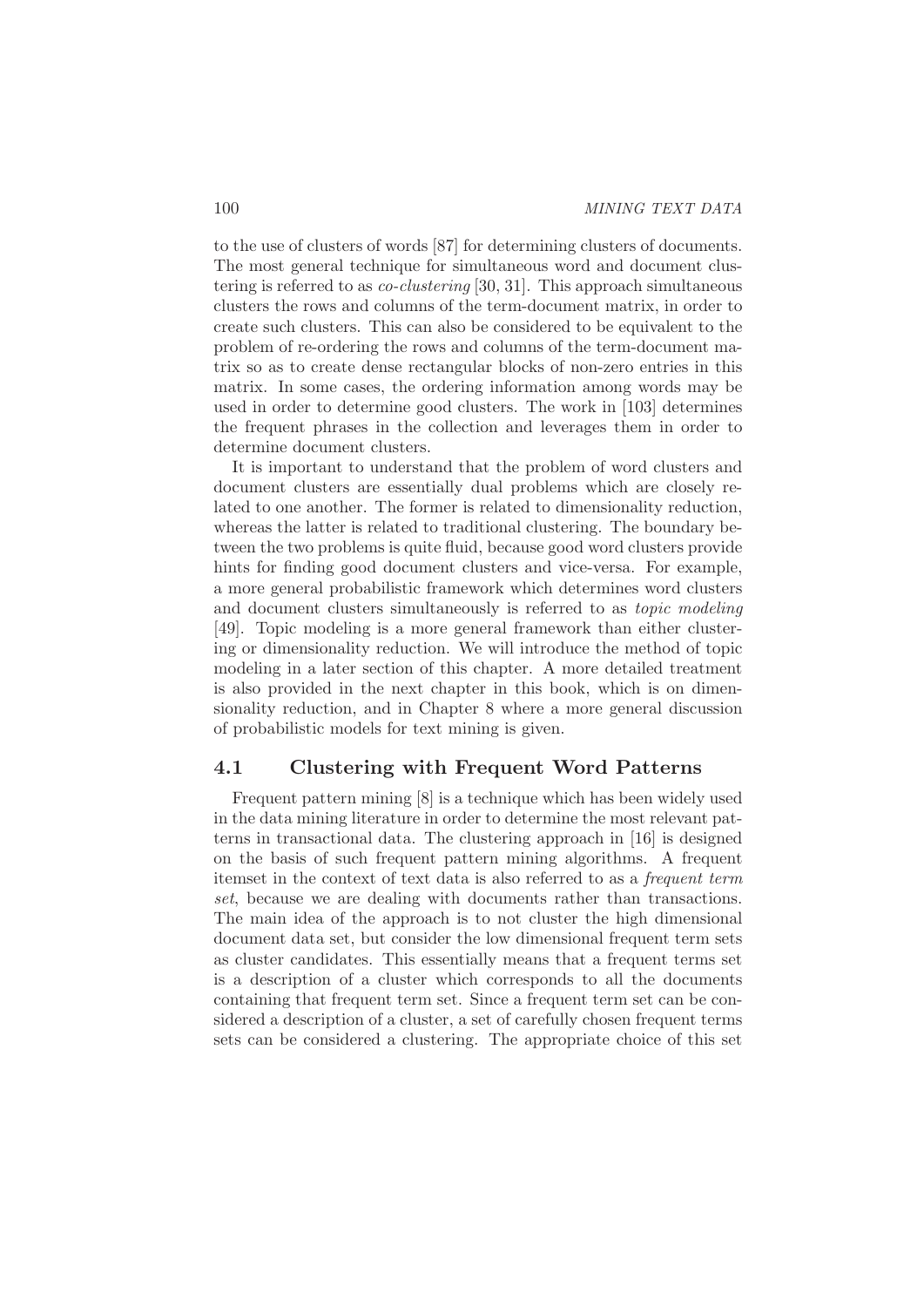#### *A Survey of Text Clustering Algorithms* 101

of frequent term sets is defined on the basis of the overlaps between the supporting documents of the different frequent term sets.

The notion of clustering defined in [16] does not necessarily use a strict partitioning in order to define the clusters of documents, but it allows a certain level of overlap. This is a natural property of many term- and phrase-based clustering algorithms because one does not directly control the assignment of documents to clusters during the algorithm execution. Allowing some level of overlap between clusters may sometimes be more appropriate, because it recognizes the fact that documents are complex objects and it is impossible to cleanly partition documents into specific clusters, especially when some of the clusters are partially related to one another. The clustering definition of [16] assumes that each document is covered by at least one frequent term set.

Let  $R$  be the set of chosen frequent term sets which define the clustering. Let  $f_i$  be the number of frequent term sets in R which are contained in the *i*th document. The value of  $f_i$  is at least one in order to ensure complete coverage, but we would otherwise like it to be as low as possible in order to minimize overlap. Therefore, we would like the average value of  $(f_i - 1)$  for the documents in a given cluster to be as low as possible. We can compute the average value of  $(f_i - 1)$  for the documents in the cluster and try to pick frequent term sets such that this value is as low as possible. However, such an approach would tend to favor frequent term sets containing very few terms. This is because if a term set contains m terms, then all subsets of it would also be covered by the document, as a result of which the standard overlap would be increased. The entropy overlap of a given term is essentially the sum of the values of  $-(1/f_i) \cdot \log(1/f_i)$  over all documents in the cluster. This value is 0, when each document has  $f_i = 1$ , and increases monotonically with increasing  $f_i$  values.

It then remains to describe how the frequent term sets are selected from the collection. Two algorithms are described in [16], one of which corresponds to a flat clustering, and the other corresponds to a hierarchical clustering. We will first describe the method for flat clustering. Clearly, the search space of frequent terms is exponential, and therefore a reasonable solution is to utilize a greedy algorithm to select the frequent terms sets. In each iteration of the greedy algorithm, we pick the frequent term set with a cover having the minimum overlap with other cluster candidates. The documents covered by the selected frequent term are removed from the database, and the overlap in the next iteration is computed with respect to the remaining documents.

The hierarchical version of the algorithm is similar to the broad idea in flat clustering, with the main difference that each level of the clustering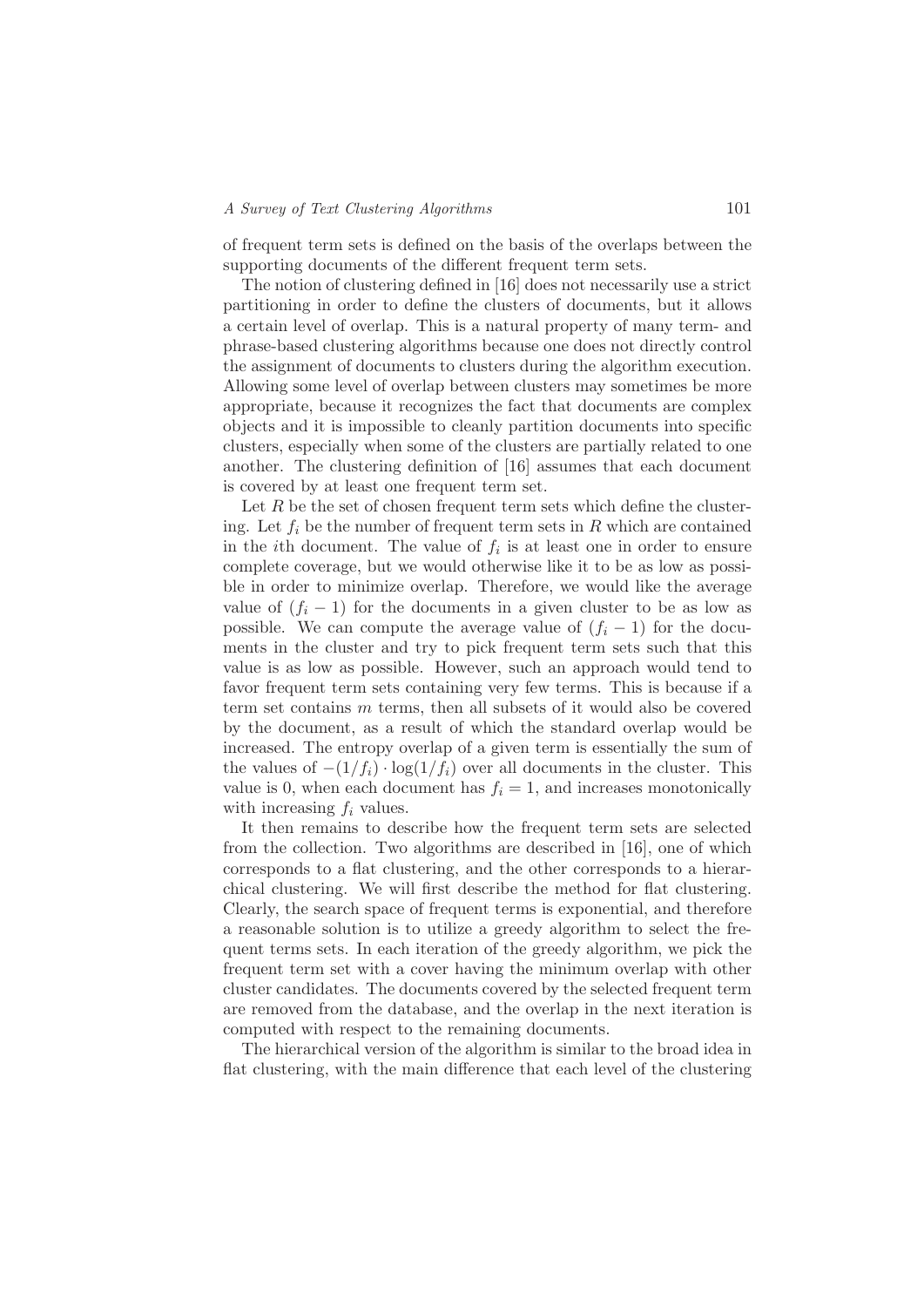is applied to a set of term sets containing a fixed number  $k$  of terms. In other words, we are working only with frequent patterns of length k for the selection process. The resulting clusters are then further partitioned by applying the approach for  $(k+1)$ -term sets. For further partitioning a given cluster, we use only those  $(k + 1)$ -term sets which contain the frequent k-term set defining that cluster. More details of the approach may be found in [16].

## **4.2 Leveraging Word Clusters for Document Clusters**

A two phase clustering procedure is discussed in [87], which uses the following steps to perform document clustering:

- In the first phase, we determine word-clusters from the documents in such a way that most of mutual information between words and documents is preserved when we represent the documents in terms of word clusters rather than words.
- In the second phase, we use the condensed representation of the documents in terms of word-clusters in order to perform the final document clustering. Specifically, we replace the word occurrences in documents with word-cluster occurrences in order to perform the document clustering. One advantage of this two-phase procedure is the significant reduction in the noise in the representation.

Let  $X = x_1 \dots x_n$  be the random variables corresponding to the rows (documents), and let  $Y = y_1 \dots y_d$  be the random variables corresponding to the columns (words). We would like to partition  $X$  into  $k$  clusters, and Y into l clusters. Let the clusters be denoted by  $\hat{X} = \hat{x}_1 \dots \hat{x}_k$  and  $\hat{Y} = \hat{y}_1 \dots \hat{y}_l$ . In other words, we wish to find the maps  $C_X$  and  $C_Y$ , which define the clustering:

$$
C_X: x_1 \dots x_n \Rightarrow \hat{x_1} \dots \hat{x_k}
$$
  

$$
C_Y: y_1 \dots y_d \Rightarrow \hat{y_1} \dots \hat{y_l}
$$

In the first phase of the procedure we cluster Y to  $\hat{Y}$ , so that most of the information in  $I(X, Y)$  is preserved in  $I(X, \hat{Y})$ . In the second phase, we perform the clustering again from X to  $\hat{X}$  using exactly the same procedure so that as much information as possible from  $I(X, \hat{Y})$ is preserved in  $I(\hat{X}, \hat{Y})$ . Details of how each phase of the clustering is performed is provided in [87].

How to discover interesting word clusters (which can be leveraged for document clustering) has itself attracted attention in the natural lan-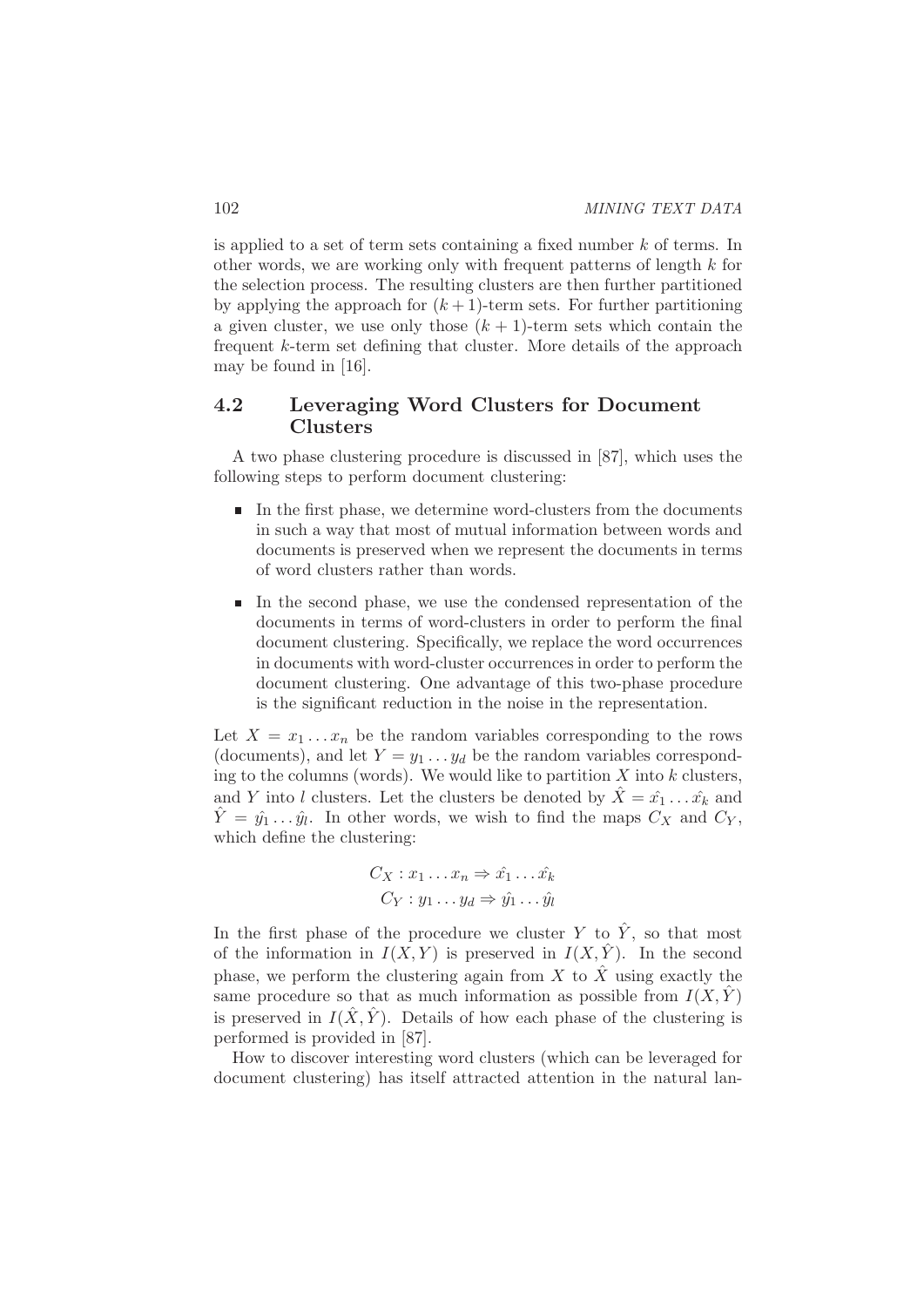guage processing research community, with particular interests in discovering word clusters that can characterize word senses [34] or a semantic concept [21]. In [34], for example, the Markov clustering algorithm was applied to discover corpus-specific word senses in an unsupervised way. Specifically, a word association graph is first constructed in which related words would be connected with an edge. For a given word that potentially has multiple senses, we can then isolate the subgraph representing its neighbors. These neighbors are expected to form clusters according to different senses of the target word, thus by grouping together neighbors that are well connected with each other, we can discover word clusters that characterize different senses of the target word. In [21], an n-gram class language model was proposed to cluster words based on minimizing the loss of mutual information between adjacent words, which can achieve the effect of grouping together words that share similar context in natural language text.

## **4.3 Co-clustering Words and Documents**

In many cases, it is desirable to simultaneously cluster the rows and columns of the contingency table, and explore the interplay between word clusters and document clusters during the clustering process. Since the clusters among words and documents are clearly related, it is often desirable to cluster both simultaneously when when it is desirable to find clusters along one of the two dimensions. Such an approach is referred to as *co-clustering* [30, 31]. Co-clustering is defined as a pair of maps from rows to row-cluster indices and columns to column-cluster indices. These maps are determined *simultaneously* by the algorithm in order to optimize the corresponding cluster representations.

We further note that the matrix factorization approach [58] discussed earlier in this chapter can be naturally used for co-clustering because it discovers word clusters and document clusters simultaneously. In that section, we have also discussed how matrix factorization can be viewed as a co-clustering technique. While matrix factorization has not widely been used as a technique for co-clustering, we point out this natural connection, as possible exploration for future comparison with other coclustering methods. Some recent work [60] has shown how matrix factorization can be used in order to transform knowledge from word space to document space in the context of document clustering techniques.

The problem of co-clustering is also closely related to the problem of *subspace clustering* [7] or *projected clustering* [5] in quantitative data in the database literature. In this problem, the data is clustered by simultaneously associating it with a set of points and subspaces in multi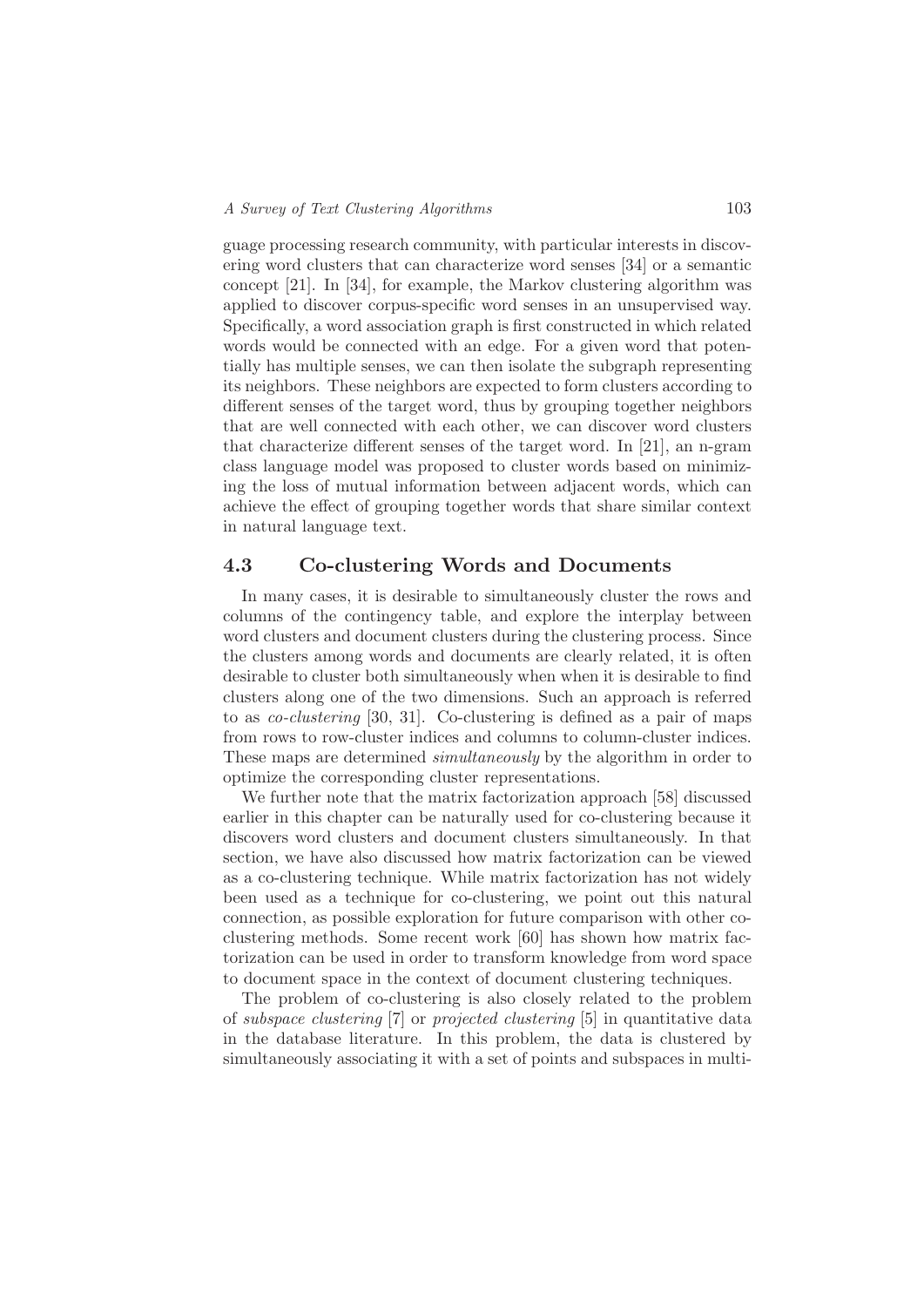dimensional space. The concept of co-clustering is a natural application of this broad idea to data domains which can be represented as **sparse** high dimensional matrices in which most of the entries are 0. Therefore, traditional methods for subspace clustering can also be extended to the problem of co-clustering. For example, an adaptive iterative subspace clustering method for documents was proposed in [59].

We note that subspace clustering or co-clustering can be considered a form of *local feature selection*, in which the features selected are specific to each cluster. A natural question arises, as to whether the features can be selected as a linear combination of dimensions as in the case of traditional dimensionality reduction techniques such as PCA [53]. This is also known as *local dimensionality reduction* [22] or *generalized projected clustering* [6] in the traditional database literature. In this method, PCA-based techniques are used in order to generate subspace representations which are *specific to each cluster*, and are leveraged in order to achieve a better clustering process. In particular, such an approach has recently been designed [32], which has been shown to work well with document data.

In this section, we will study two well known methods for document co-clustering, which are commonly used in the document clustering literature. One of these methods uses graph-based term-document representations [30] and the other uses information theory [31]. We will discuss both of these methods below.

**4.3.1 Co-clustering with graph partitioning.** The core idea in this approach [30] is to represent the term-document matrix as a bipartite graph  $G = (V_1 \cup V_2, E)$ , where  $V_1$  and  $V_2$  represent the vertex sets in the two bipartite portions of this graph, and  $E$  represents the edge set. Each node in  $V_1$  corresponds to one of the *n* documents, and each node in  $V_2$  corresponds to one of the  $d$  terms. An undirected edge exists between node  $i \in V_1$  and node  $j \in V_2$  if document i contains the term  $j$ . We note that there are no edges in  $E$  directly between terms, or directly between documents. Therefore, the graph is bipartite. The weight of each edge is the corresponding normalized term-frequency.

We note that a word partitioning in this bipartite graph induces a document partitioning and vice-versa. Given a partitioning of the documents in this graph, we can associate each word with the document cluster to which it is connected with the most weight of edges. Note that this criterion also minimizes the weight of the edges across the partitions. Similarly, given a word partitioning, we can associate each document with the word partition to which it is connected with the greatest weight of edges. Therefore, a natural solution to this problem would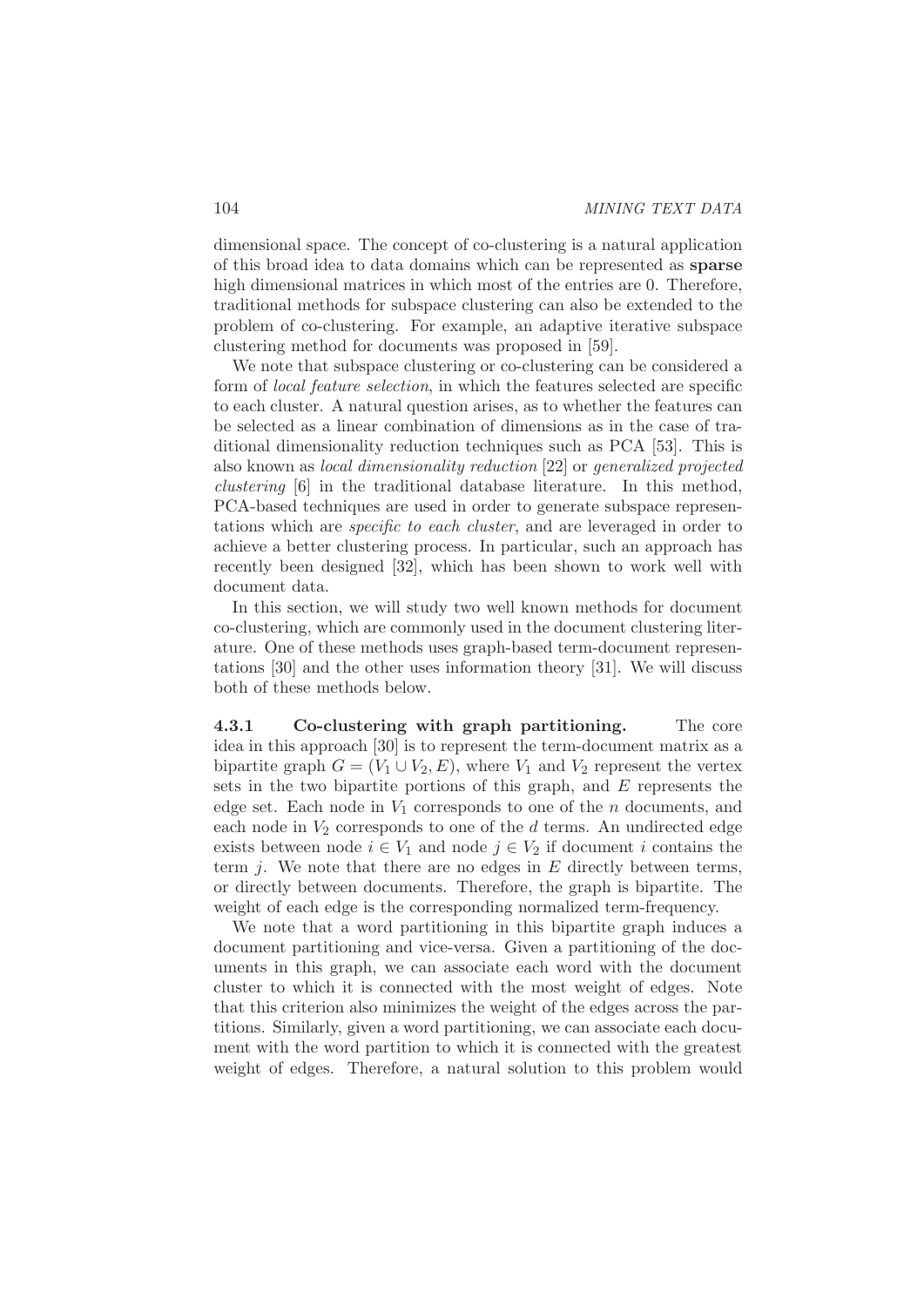be *simultaneously* perform the k-way partitioning of this graph which minimizes the total weight of the edges across the partitions. This is of course a classical problem in the graph partitioning literature. In [30], it has been shown how a spectral partitioning algorithm can be used effectively for this purpose. Another method discussed in [75] uses an isometric bipartite graph-partitioning approach for the clustering process.

**4.3.2 Information-Theoretic Co-clustering.** In [31], the optimal clustering has been defined to be one which maximizes the mutual information between the clustered random variables. The normalized non-negative contingency table is treated as a joint probability distribution between two discrete random variables which take values over rows and columns. Let  $X = x_1 \dots x_n$  be the random variables corresponding to the rows, and let  $Y = y_1 \dots y_d$  be the random variables corresponding to the columns. We would like to partition  $X$  into  $k$  clusters, and Y into l clusters. Let the clusters be denoted by  $\hat{X} = \hat{x_1} \dots \hat{x_k}$ and  $\hat{Y} = \hat{y_1} \dots \hat{y_l}$ . In other words, we wish to find the maps  $C_X$  and  $C_Y$ , which define the clustering:

$$
C_X: x_1 \dots x_n \Rightarrow \hat{x_1} \dots \hat{x_k}
$$
  

$$
C_Y: y_1 \dots y_d \Rightarrow \hat{y_1} \dots \hat{y_l}
$$

The partition functions  $C_X$  and  $C_Y$  are allowed to depend on the joint probability distribution  $p(X, Y)$ . We note that since  $\hat{X}$  and  $\hat{Y}$  are higher level clusters of  $X$  and  $Y$ , there is loss in mutual information in the higher level representations. In other words, the distribution  $p(X, Y)$  contains less information than  $p(X, Y)$ , and the mutual information  $I(\hat{X}, \hat{Y})$  is lower than the mutual information  $I(X, Y)$ . Therefore, the optimal coclustering problem is to determine the mapping which minimizes the loss in mutual information. In other words, we wish to find a co-clustering for which  $I(X, Y) - I(X, \hat{Y})$  is as small as possible. An iterative algorithm for finding a co-clustering which minimizes mutual information loss is proposed in [29].

## **4.4 Clustering with Frequent Phrases**

One of the key differences of this method from other text clustering methods is that it treats a document as a string as opposed to a bag of words. Specifically, each document is treated as a string of *words*, rather than characters. The main difference between the string representation and the bag-of-words representation is that the former also retains ordering information for the clustering process. As is the case with many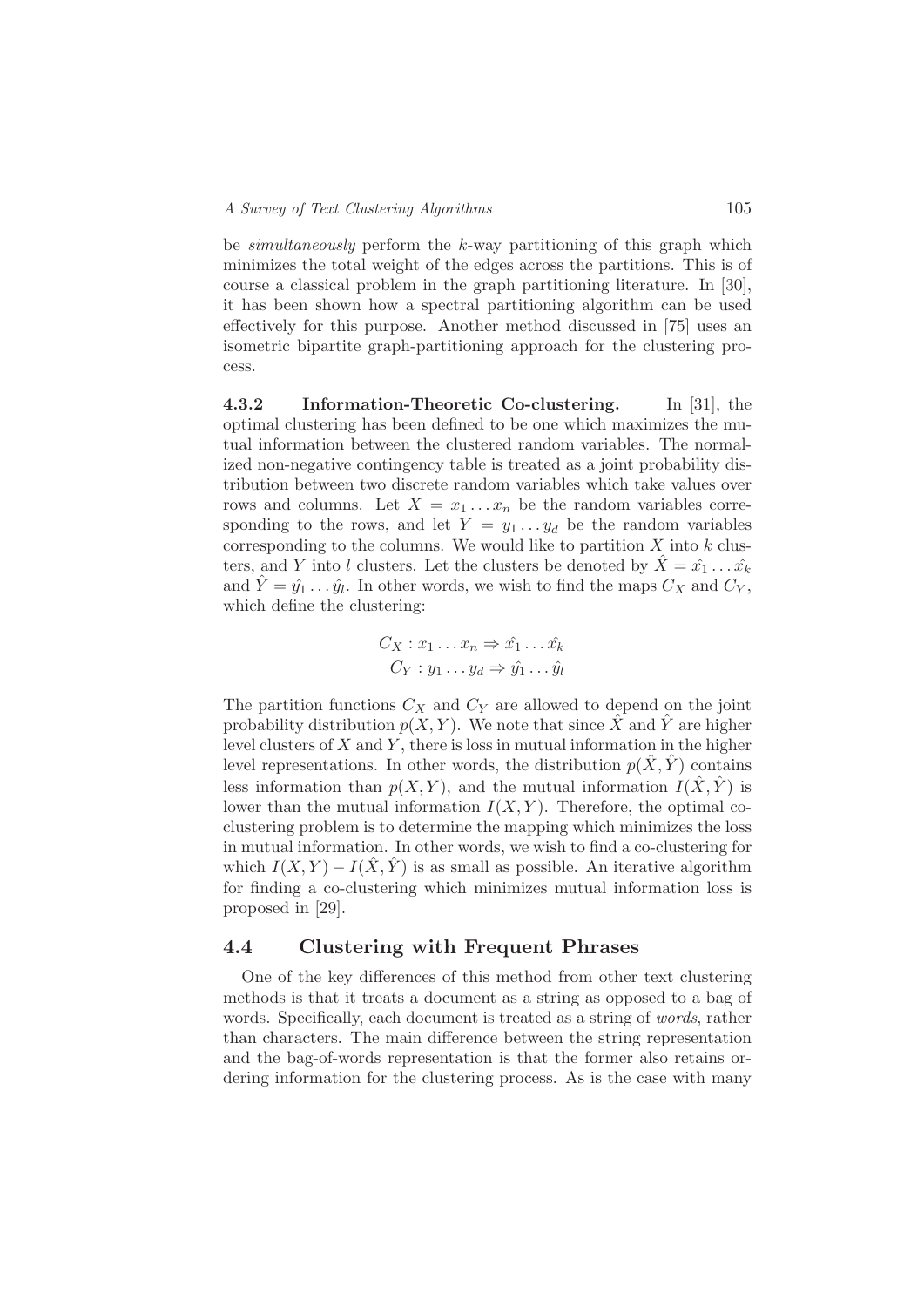clustering methods, it uses an indexing method in order to organize the phrases in the document collection, and then uses this organization to create the clusters [103, 104]. Several steps are used in order to create the clusters:

**(1)** The first step is to perform the cleaning of the strings representing the documents. A light stemming algorithm is used by deleting word prefixes and suffixes and reducing plural to singular. Sentence boundaries are marked and non-word tokens are stripped.

**(2)** The second step is the identification of base clusters. These are defined by the frequent phases in the collection which are represented in the form of a *suffix tree*. A suffix tree [45] is essentially a trie which contains all the suffixes of the entire collection. Each node of the suffix tree represents a group of documents, and a phrase which is common to all these documents. Since each node of the suffix-tree also corresponds to a group of documents, it also corresponds to a base clustering. Each base cluster is given a score which is essentially the product of the number of documents in that cluster and a non-decreasing function of the length of the underlying phrase. Therefore, clusters containing a large number of documents, and which are defined by a relatively long phrase are more desirable.

**(3)** An important characteristic of the base clusters created by the suffix tree is that they do not define a strict partitioning and have overlaps with one another. For example, the same document may contain multiple phrases in different parts of the suffix tree, and will therefore be included in the corresponding document groups. The third step of the algorithm merges the clusters based on the similarity of their underlying document sets. Let  $P$  and  $Q$  be the document sets corresponding to two clusters. The base similarity  $BS(P,Q)$  is defined as follows:

$$
BS(P,Q) = \left\lfloor \frac{|P \cap Q|}{\max\{|P|, |Q|\}} + 0.5 \right\rfloor \tag{4.11}
$$

This base similarity is either 0 or 1, depending upon whether the two groups have at least 50% of their documents in common. Then, we construct a graph structure in which the nodes represent the base clusters, and an edge exists between two cluster nodes, if the corresponding base similarity between that pair of groups is 1. The connected components in this graph define the final clusters. Specifically, the union of the groups of documents in each connected component is used as the final set of clusters. We note that the final set of clusters have much less overlap with one another, but they still do not define a strict partitioning. This is sometimes the case with clustering algorithms in which modest overlaps are allowed to enable better clustering quality.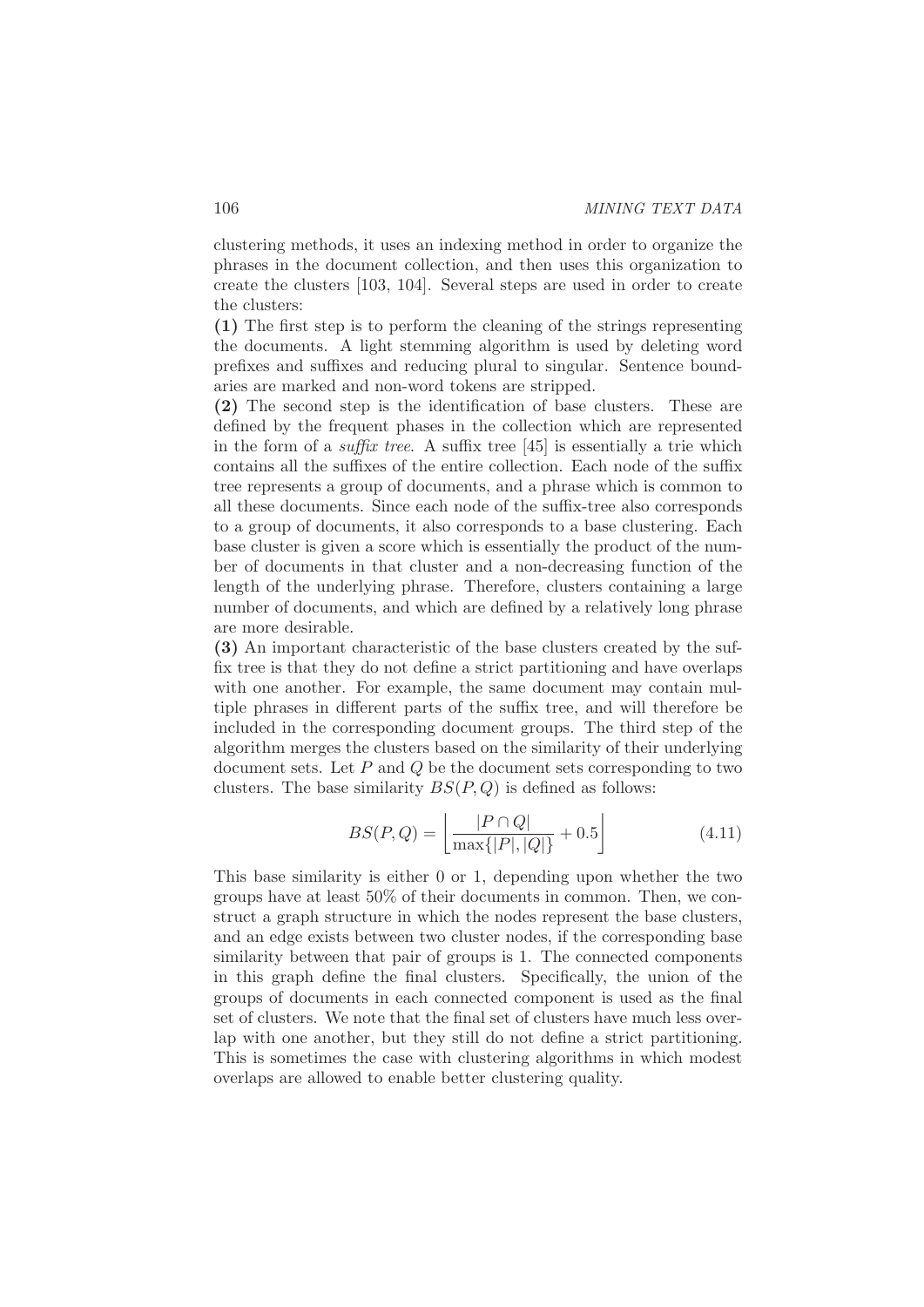## **5. Probabilistic Document Clustering and Topic Models**

A popular method for probabilistic document clustering is that of *topic modeling*. The idea of topic modeling is to create a *probabilistic generative model* for the text documents in the corpus. The main approach is to represent a corpus as a function of hidden random variables, the parameters of which are estimated using a particular document collection. The primary assumptions in any topic modeling approach (together with the corresponding random variables) are as follows:

The *n* documents in the corpus are assumed to have a probability  $\blacksquare$ of belonging to one of  $k$  topics. Thus, a given document may have a probability of belonging to multiple topics, and this reflects the fact that the same document may contain a multitude of subjects. For a given document  $D_i$ , and a set of topics  $T_1 \ldots T_k$ , the probability that the document  $D_i$  belongs to the topic  $T_j$  is given by  $P(T_i | D_i)$ . We note that the the topics are essentially analogous to clusters, and the value of  $P(T_i | D_i)$  provides a probability of cluster membership of the ith document to the jth cluster. In nonprobabilistic clustering methods, the membership of documents to clusters is deterministic in nature, and therefore the clustering is typically a clean partitioning of the document collection. However, this often creates challenges, when there are overlaps in document subject matter across multiple clusters. The use of a *soft cluster membership in terms of probabilities* is an elegant solution to this dilemma. In this scenario, the determination of the membership of the documents to clusters is a secondary goal to that of finding the *latent topical clusters* in the underlying text collection. Therefore, this area of research is referred to as *topic modeling*, and while it is related to the clustering problem, it is often studied as a distinct area of research from clustering.

The value of  $P(T_i | D_i)$  is estimated using the topic modeling approach, and is one of the primary outputs of the algorithm. The value of  $k$  is one of the inputs to the algorithm and is analogous to the number of clusters.

Each topic is associated with a probability vector, which quantifies the probability of the different terms in the lexicon for that topic. Let  $t_1 \ldots t_d$  be the d terms in the lexicon. Then, for a document that belongs completely to topic  $T_j$ , the probability that the term  $t_l$  occurs in it is given by  $P(t_l|T_i)$ . The value of  $P(t_l|T_i)$  is another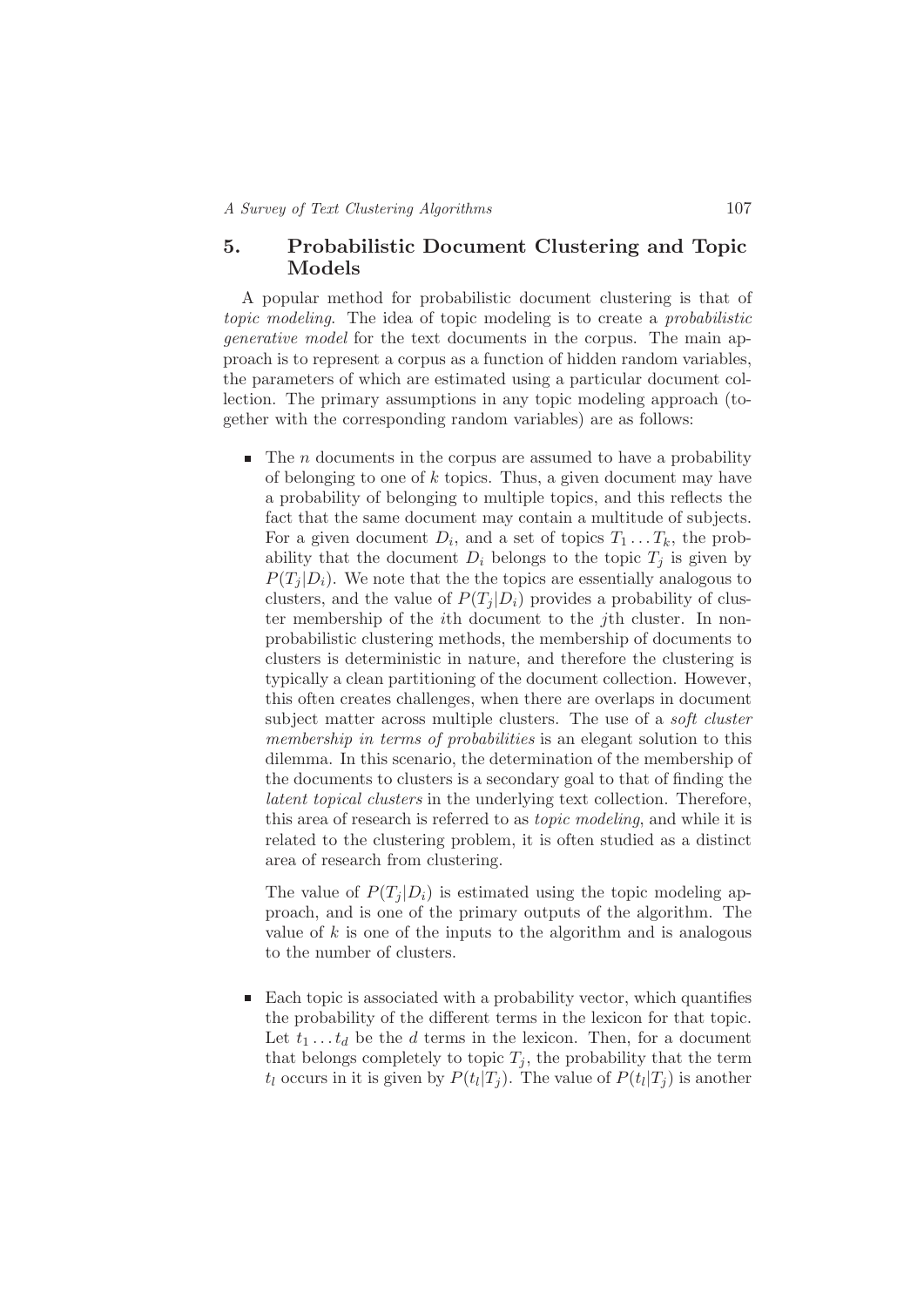important parameter which needs to be estimated by the topic modeling approach.

Note that the number of documents is denoted by  $n$ , topics by  $k$  and lexicon size (terms) by d. Most topic modeling methods attempt to learn the above parameters using maximum likelihood methods, so that the probabilistic fit to the given corpus of documents is as large as possible. There are two basic methods which are used for topic modeling, which are *Probabilistic Latent Semantic Indexing (PLSI)* [49] and *Latent Dirichlet Allocation (LDA)*[20] respectively.

In this section, we will focus on the probabilistic latent semantic indexing method. Note that the above set of random variables  $P(T_i | D_i)$ and  $P(t_l|T_i)$  allow us to model the probability of a term  $t_l$  occurring in any document  $D_i$ . Specifically, the probability  $P(t_l|D_i)$  of the term  $t_l$  occurring document  $D_i$  can be expressed in terms of afore-mentioned parameters as follows:

$$
P(t_l|D_i) = \sum_{j=1}^{k} p(t_l|T_j) \cdot P(T_j|D_i)
$$
\n(4.12)

Thus, for each term  $t_l$  and document  $D_i$ , we can generate a  $n \times d$  matrix of probabilities in terms of these parameters, where  $n$  is the number of documents and d is the number of terms. For a given corpus, we also have the  $n \times d$  term-document occurrence matrix X, which tells us which term *actually* occurs in each document, and how many times the term occurs in the document. In other words,  $X(i, l)$  is the number of times that term  $t_l$  occurs in document  $D_i$ . Therefore, we can use a maximum likelihood estimation algorithm which maximizes the product of the probabilities of terms that are observed in each document in the entire collection. The logarithm of this can be expressed as a weighted sum of the logarithm of the terms in Equation 4.12, where the weight of the  $(i, l)$ th term is its frequency count  $X(i, l)$ . This is a constrained optimization problem which optimizes the value of the log likelihood probability  $\sum_{i,l} X(i, l) \cdot \log(P(t_l|D_i))$  subject to the constraints that the probability values over each of the topic-document and term-topic spaces must sum to 1:

$$
\sum_{l} P(t_l | T_j) = 1 \quad \forall T_j \tag{4.13}
$$

$$
\sum_{j} P(T_j | D_i) = 1 \quad \forall D_i \tag{4.14}
$$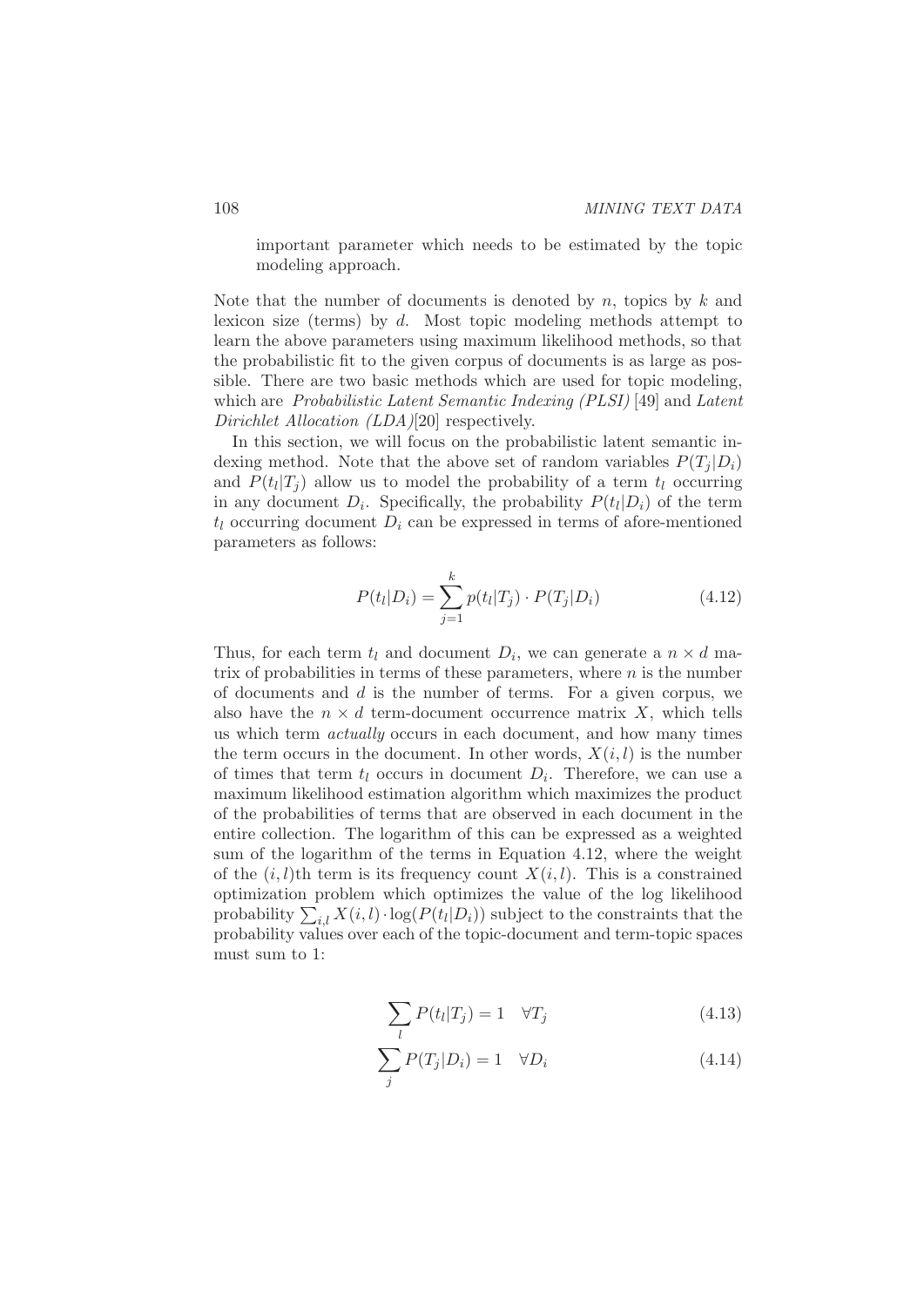The value of  $P(t_l|D_i)$  in the objective function is expanded and expressed in terms of the model parameters with the use of Equation 4.12. We note that a Lagrangian method can be used to solve this constrained problem. This is quite similar to the approach that we discussed for the non-negative matrix factorization problem in this chapter. The Lagrangian solution essentially leads to a set of iterative update equations for the corresponding parameters which need to be estimated. It can be shown that these parameters can be estimated [49] with the iterative update of two matrices  $[P_1]_{k\times n}$  and  $[P_2]_{d\times k}$  containing the topic-document probabilities and term-topic probabilities respectively. We start off by initializing these matrices randomly, and normalize each of them so that the probability values in their columns sum to one. Then, we iteratively perform the following steps on each of  $P_1$  and  $P_2$  respectively:

**for** each entry  $(j, i)$  in  $P_1$  **do update** 

 $P_1(j,i) \leftarrow P_1(j,i) \cdot \sum_{r=1}^d P_2(r,j) \cdot \frac{X(i,r)}{\sum_{v=1}^k P_1(v,i) \cdot P_2(r,v)}$ Normalize each column of  $P_1$  to sum to 1; **for** each entry  $(l, j)$  in  $P_2$  **do update** 

 $P_2(l,j) \leftarrow P_2(l,j) \cdot \sum_{q=1}^n P_1(j,q) \cdot \frac{X(q,l)}{\sum_{v=1}^k P_1(v,q) \cdot P_2(l,v)}$ Normalize each column of  $P_2$  to sum to 1;

The process is iterated to convergence. The output of this approach are the two matrices  $P_1$  and  $P_2$ , the entries of which provide the topicdocument and term-topic probabilities respectively.

The second well known method for topic modeling is that of *Latent Dirichlet Allocation*. In this method, the term-topic probabilities and topic-document probabilities are modeled with a Dirichlet distribution as a prior. Thus, the LDA method is the Bayesian version of the PLSI technique. It can also be shown the the PLSI method is equivalent to the LDA technique, when applied with a uniform Dirichlet prior [42].

The method of LDA was first introduced in [20]. Subsequently, it has generally been used much more extensively as compared to the PLSI method. Its main advantage over the PLSI method is that it is not quite as susceptible to overfitting. This is generally true of Bayesian methods which reduce the number of model parameters to be estimated, and therefore work much better for smaller data sets. Even for larger data sets, PLSI has the disadvantage that the number of model parameters grows linearly with the size of the collection. It has been argued [20] that the PLSI model is not a fully generative model, because there is no accurate way to model the topical distribution of a document which is not included in the current data set. For example, one can use the current set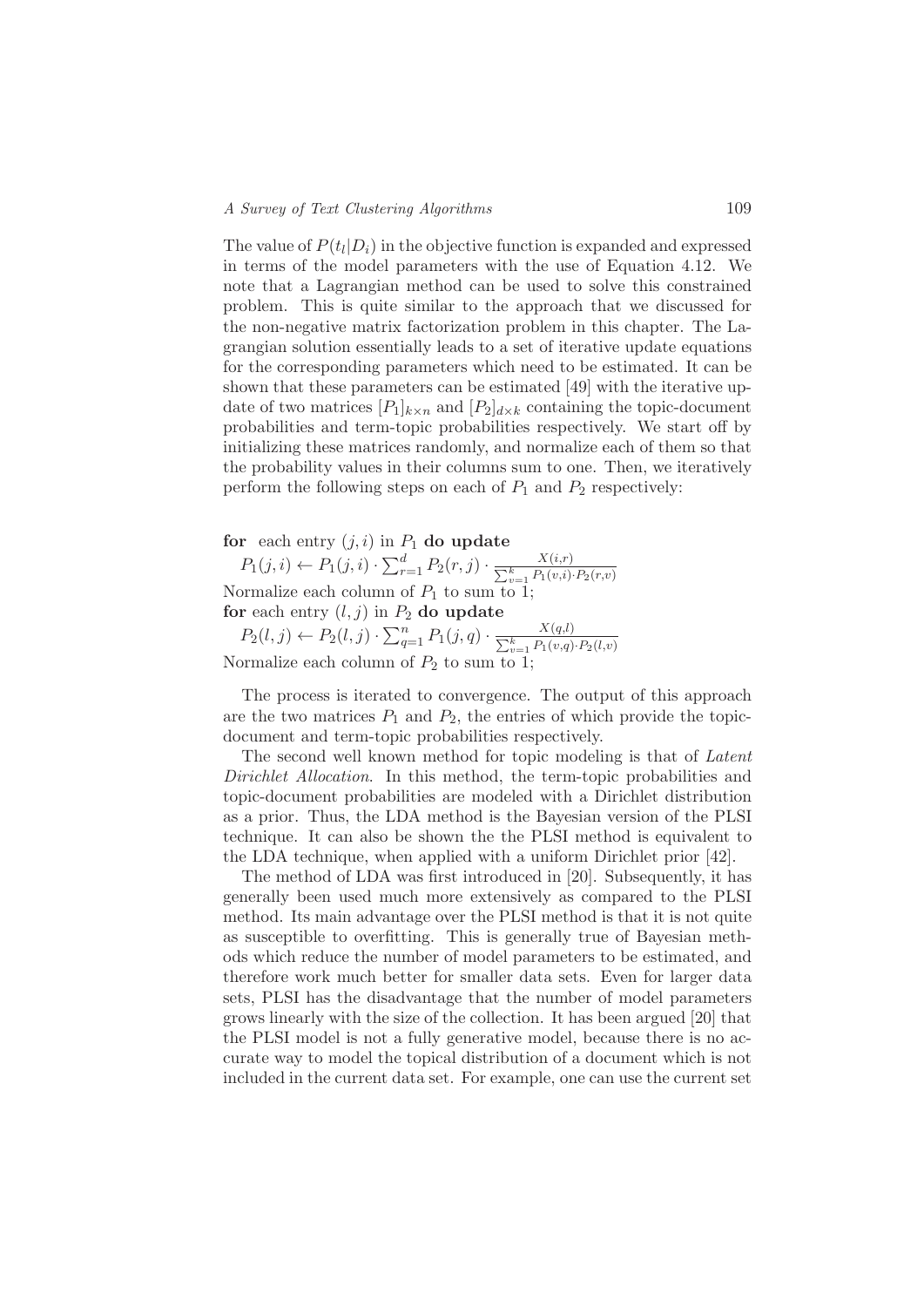of topical distributions to perform the modeling of a new document, but it is likely to be much more inaccurate because of the overfitting inherent in PLSI. A Bayesian model, which uses a small number of parameters in the form of a well-chosen prior distribution, such as a *Dirichlet*, is likely to be much more robust in modeling new documents. Thus, the LDA method can also be used in order to model the topic distribution of a new document more robustly, even if it is not present in the original data set. Despite the theoretical advantages of LDA over PLSA, a recent study has shown that their task performances in clustering, categorization and retrieval tend to be similar [63]. The area of topic models is quite vast, and will be treated in more depth in Chapter 5 and Chapter 8 of this book; the purpose of this section is to simply acquaint the reader with the basics of this area and its natural connection to clustering.

We note that the EM-concepts which are used for topic modeling are quite general, and can be used for different variations on the text clustering tasks, such as text classification [72] or incorporating user feedback into clustering [46]. For example, the work in [72] uses an EM-approach in order to perform supervised clustering (and classification) of the documents, when a mixture of labeled and unlabeled data is available. A more detailed discussion is provided in Chapter 6 on text classification.

## **6. Online Clustering with Text Streams**

The problem of streaming text clustering is particularly challenging in the context of text data because of the fact that the clusters need to be continuously maintained in real time. One of the earliest methods for streaming text clustering was proposed in [112]. This technique is referred to as the *Online Spherical* k*-Means Algorithm (OSKM)*, which reflects the broad approach used by the methodology. This technique divides up the incoming stream into small segments, each of which can be processed effectively in main memory. A set of  $k$ -means iterations are applied to each such data segment in order to cluster them. The advantage of using a segment-wise approach for clustering is that since each segment can be held in main memory, we can process each data point multiple times as long as it is held in main memory. In addition, the centroids from the previous segment are used in the next iteration for clustering purposes. A decay factor is introduced in order to ageout the old documents, so that the new documents are considered more important from a clustering perspective. This approach has been shown to be extremely effective in clustering massive text streams in [112].

A different method for clustering massive text and categorical data streams is discussed in [3]. The method discussed in [3] uses an approach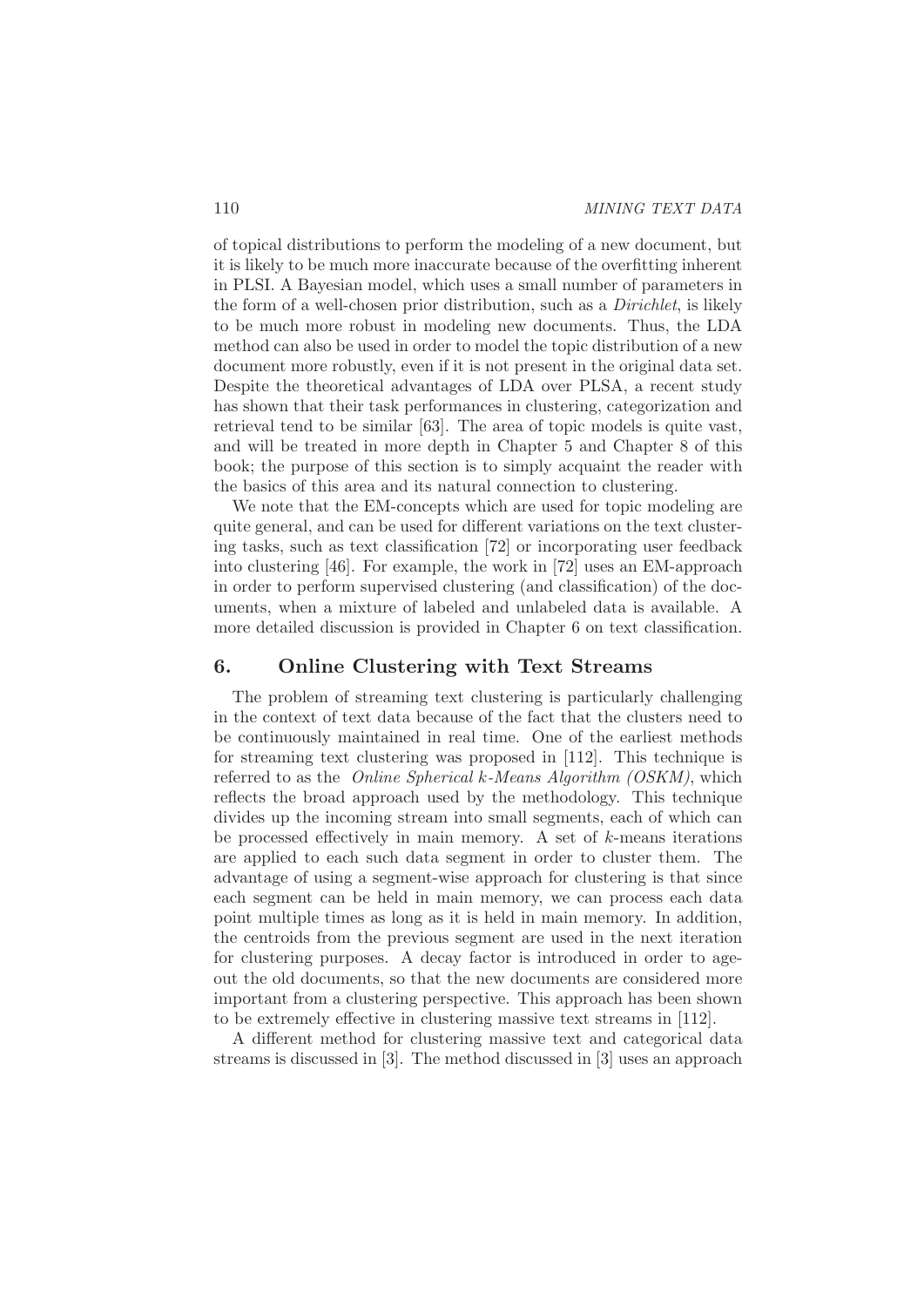which examines the relationship between outliers, emerging trends, and clusters in the underlying data. Old clusters may become inactive, and eventually get replaced by new clusters. Similarly, when newly arriving data points do not naturally fit in any particular cluster, these need to be initially classified as outliers. However, as time progresses, these new points may create a distinctive pattern of activity which can be recognized as a new cluster. The temporal locality of the data stream is manifested by these new clusters. For example, the first web page belonging to a particular category in a crawl may be recognized as an outlier, but may later form a cluster of documents of its own. On the other hand, the new outliers may not necessarily result in the formation of new clusters. Such outliers are true short-term abnormalities in the data since they do not result in the emergence of sustainable patterns. The approach discussed in [3] recognizes new clusters by first recognizing them as outliers. This approach works with the use of a summarization methodology, in which we use the concept of *condensed droplets* [3] in order to create concise representations of the underlying clusters.

As in the case of the OSKM algorithm, we ensure that recent data points are given greater importance than older data points. This is achieved by creating a time-sensitive weight for each data point. It is assumed that each data point has a time-dependent weight defined by the function  $f(t)$ . The function  $f(t)$  is also referred to as the *fading function*. The fading function  $f(t)$  is a non-monotonic decreasing function which decays uniformly with time  $t$ . The aim of defining a half life is to quantify the rate of decay of the importance of each data point in the stream clustering process. The *decay-rate* is defined as the inverse of the half life of the data stream. We denote the decay rate by  $\lambda = 1/t_0$ . We denote the weight function of each point in the data stream by  $f(t)=2^{-\lambda t}$ . From the perspective of the clustering process, the weight of each data point is  $f(t)$ . It is easy to see that this decay function creates a half life of  $1/\lambda$ . It is also evident that by changing the value of  $\lambda$ , it is possible to change the rate at which the importance of the historical information in the data stream decays.

When a cluster is created during the streaming process by a newly arriving data point, it is allowed to remain as a trend-setting outlier for at least one half-life. During that period, if at least one more data point arrives, then the cluster becomes an active and mature cluster. On the other hand, if no new points arrive during a half-life, then the trend-setting outlier is recognized as a true anomaly in the data stream. At this point, this anomaly is removed from the list of current clusters. We refer to the process of removal as *cluster death*. Thus, a new cluster containing one data point dies when the (weighted) number of points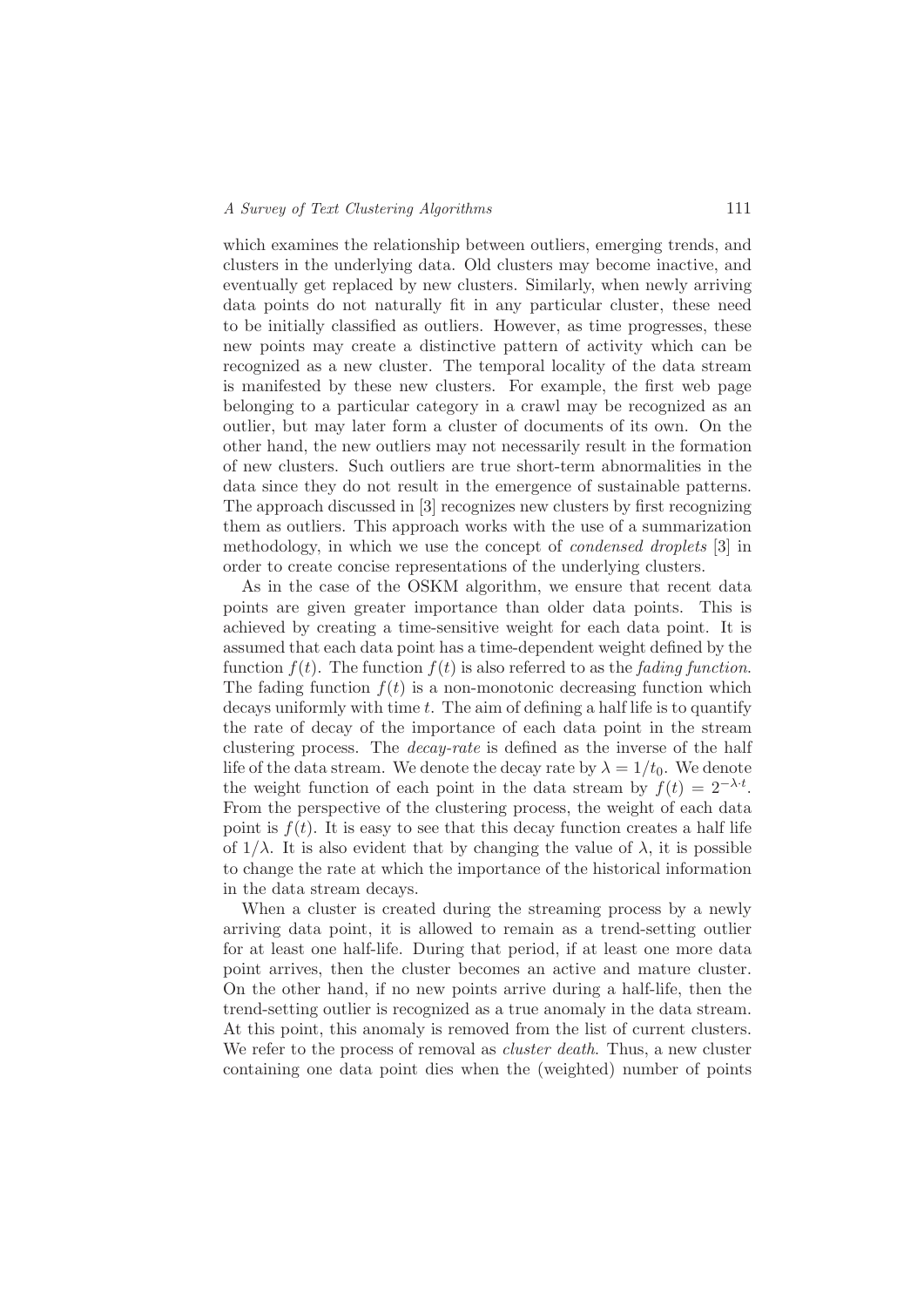in the cluster is 0.5. The same criterion is used to define the death of mature clusters. A necessary condition for this criterion to be met is that the inactivity period in the cluster has exceeded the half life  $1/\lambda$ . The greater the number of points in the cluster, the greater the level by which the inactivity period would need to exceed its half life in order to meet the criterion. This is a natural solution, since it is intuitively desirable to have stronger requirements (a longer inactivity period) for the death of a cluster containing a larger number of points.

The statistics of the data points are captured in summary statistics, which are referred to as *condensed droplets*. These represent the word distributions within a cluster, and can be used in order to compute the similarity of an incoming data point to the cluster. The overall algorithm proceeds as follows. At the beginning of algorithmic execution, we start with an empty set of clusters. As new data points arrive, unit clusters containing individual data points are created. Once a maximum number k of such clusters have been created, we can begin the process of online cluster maintenance. Thus, we initially start off with a trivial set of  $k$ clusters. These clusters are updated over time with the arrival of new data points.

When a new data point  $X$  arrives, its similarity to each cluster droplet is computed. In the case of text data sets, the cosine similarity measure between  $\overline{DF1}$  and  $\overline{X}$  is used. The similarity value  $S(\overline{X}, \mathcal{C}_i)$  is computed from the incoming document  $\overline{X}$  to every cluster  $\mathcal{C}_i$ . The cluster with the maximum value of  $S(X, \mathcal{C}_i)$  is chosen as the relevant cluster for data insertion. Let us assume that this cluster is  $\mathcal{C}_{mindex}$ . We use a threshold denoted by thresh in order to determine whether the incoming data point is an outlier. If the value of  $S(\overline{X}, \mathcal{C}_{mindex})$  is larger than the threshold thresh, then the point  $\overline{X}$  is assigned to the cluster  $\mathcal{C}_{mindex}$ . Otherwise, we check if some inactive cluster exists in the current set of cluster droplets. If no such inactive cluster exists, then the data point X is added to  $\mathcal{C}_{mindex}$ . On the other hand, when an inactive cluster does exist, a new cluster is created containing the solitary data point X. This newly created cluster replaces the inactive cluster. We note that this new cluster is a potential true outlier or the beginning of a new trend of data points. Further understanding of this new cluster may only be obtained with the progress of the data stream.

In the event that  $\overline{X}$  is inserted into the cluster  $\mathcal{C}_{mindex}$ , we update the statistics of the cluster in order to reflect the insertion of the data point and temporal decay statistics. Otherwise, we replace the most inactive cluster by a new cluster containing the solitary data point  $X$ . In particular, the replaced cluster is the least recently updated cluster among all inactive clusters. This process is continuously performed over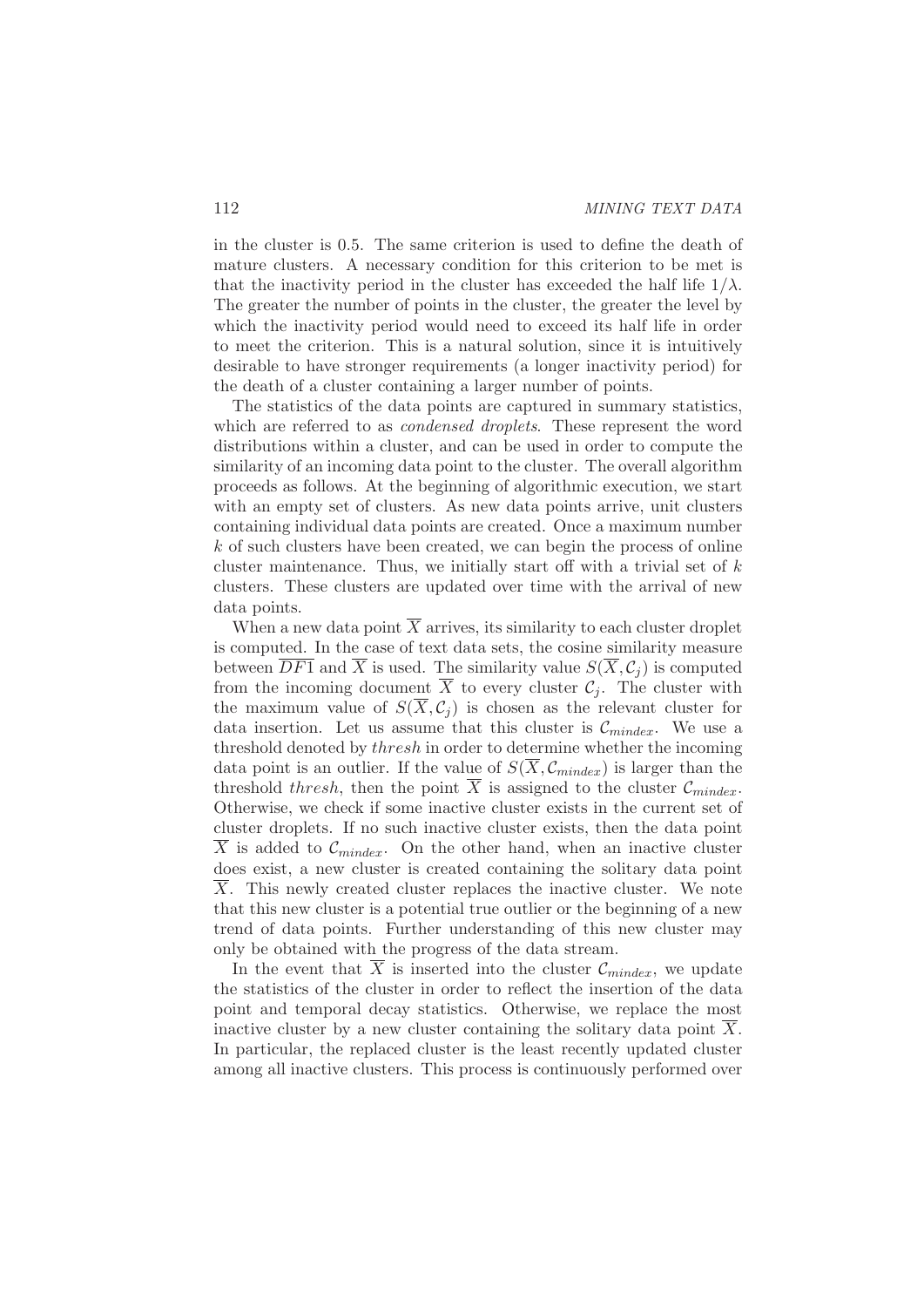the life of the data stream, as new documents arrive over time. The work in [3] also presents a variety of other applications of the stream clustering technique such as evolution and correlation analysis.

A different way of utilizing the temporal evolution of text documents in the clustering process is described in [48]. Specifically, the work in [48] uses *bursty features* as markers of new topic occurrences in the data stream. This is because the semantics of an up-and-coming topic are often reflected in the frequent presence of a few distinctive words in the text stream. At a given period in time, the nature of relevant topics could lead to bursts in specific features of the data stream. Clearly, such features are extremely important from a clustering perspective. Therefore, the method discussed in [48] uses a new representation, which is referred to as the *bursty feature representation* for mining text streams. In this representation, a time-varying weight is associated with the features depending upon its burstiness. This also reflects the varying importance of the feature to the clustering process. Thus, it is important to remember that a particular document representation is dependent upon the particular instant in time at which it is constructed.

Another issue which is handled effectively in this approach is an implicit reduction in dimensionality of the underlying collection. Text is inherently a high dimensional data domain, and the pre-selection of some of the features on the basis of their burstiness can be a natural way to reduce the dimensionality of document representation. This can help in both the effectiveness and efficiency of the underlying algorithm.

The first step in the process is to identify the bursty features in the data stream. In order to achieve this goal, the approach uses Kleinberg's 2-state finite automaton model [57]. Once these features have been identified, the bursty features are associated with weights which depend upon their level of burstiness. Subsequently, a bursty feature representation is defined in order to reflect the underlying weight of the feature. Both the identification and the weight of the bursty feature are dependent upon its underlying frequency. A standard k-means approach is applied to the new representation in order to construct the clustering. It was shown in [48] that the approach of using burstiness improves the cluster quality. Once criticism of the work in [48] is that it is mostly focused on the issue of improving effectiveness with the use of temporal characteristics of the data stream, and does not address the issue of efficient clustering of the underlying data stream.

In general, it is evident that feature extraction is important for all clustering algorithms. While the work in [48] focuses on using temporal characteristics of the stream for feature extraction, the work in [61] focuses on using *phrase extraction* for effective feature selection. This work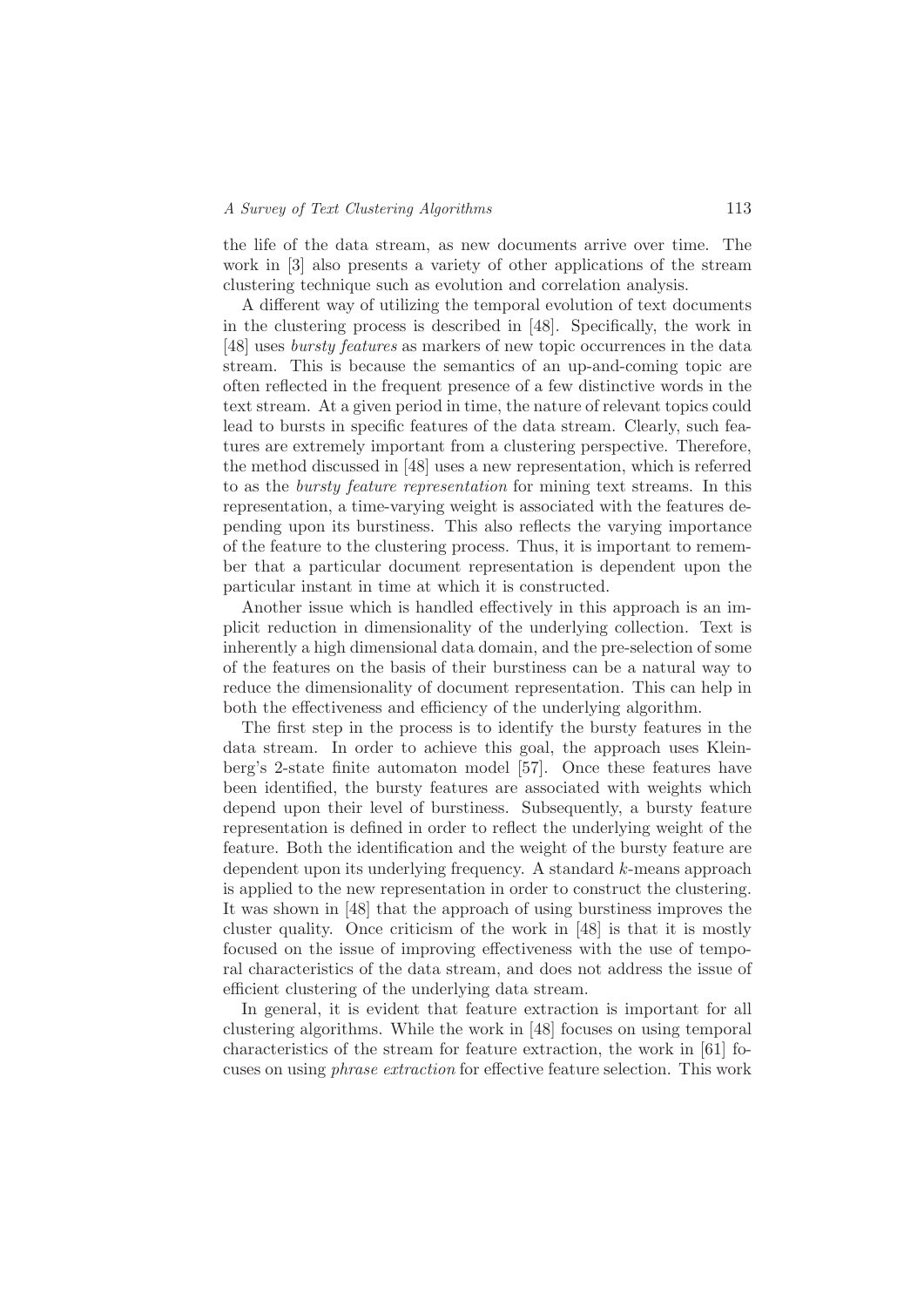is also related to the concept of topic-modeling, which will be discussed in detail in the next section. This is because the different topics in a collection can be related to the clusters in a collection. The work in [61] uses topic-modeling techniques for clustering. The core idea in the work of [61] is that individual words are not very effective for a clustering algorithm because they miss the context in which the word is used. For example, the word "star" may either refer to a celestial body or to an entertainer. On the other hand, when the phrase "fixed star" is used, it becomes evident that the word "star" refers to a celestial body. The phrases which are extracted from the collection are also referred to as *topic signatures*.

The use of such phrasal clarification for improving the quality of the clustering is referred to as *semantic smoothing* because it reduces the noise which is associated with semantic ambiguity. Therefore, a key part of the approach is to extract phrases from the underlying data stream. After phrase extraction, the training process determines a translation probability of the phrase to terms in the vocabulary. For example, the word "planet" may have high probability of association with the phrase "fixed star", because both refer to celestial bodies. Therefore, for a given document, a rational probability count may also be assigned to all terms. For each document, it is assumed that all terms in it are generated either by a topic-signature model, or a background collection model.

The approach in [61] works by modeling the soft probability  $p(w|C_i)$ for word w and cluster  $C_i$ . The probability  $p(w|C_i)$  is modeled as a linear combination of two factors; (a) A maximum likelihood model which computes the probabilities of generating specific words for each cluster (b) An indirect (translated) word-membership probability which first determines the maximum likelihood probability for each topic-signature, and then multiplying with the conditional probability of each word, given the topic-signature. We note that we can use  $p(w|C_i)$  in order to estimate  $p(d|C_i)$  by using the product of the constituent words in the document. For this purpose, we use the frequency  $f(w, d)$  of word w in document d.

$$
p(d|C_j) = \prod_{w \in d} p(w|C_j)^{f(w,d)}
$$
\n(4.15)

We note that in the static case, it is also possible to add a background model in order to improve the robustness of the estimation process. This is however not possible in a data stream because of the fact that the background collection model may require multiple passes in order to build effectively. The work in [61] maintains these probabilities in online fashion with the use of a *cluster profile*, that weights the probabilities with the use of a fading function. We note that the concept of cluster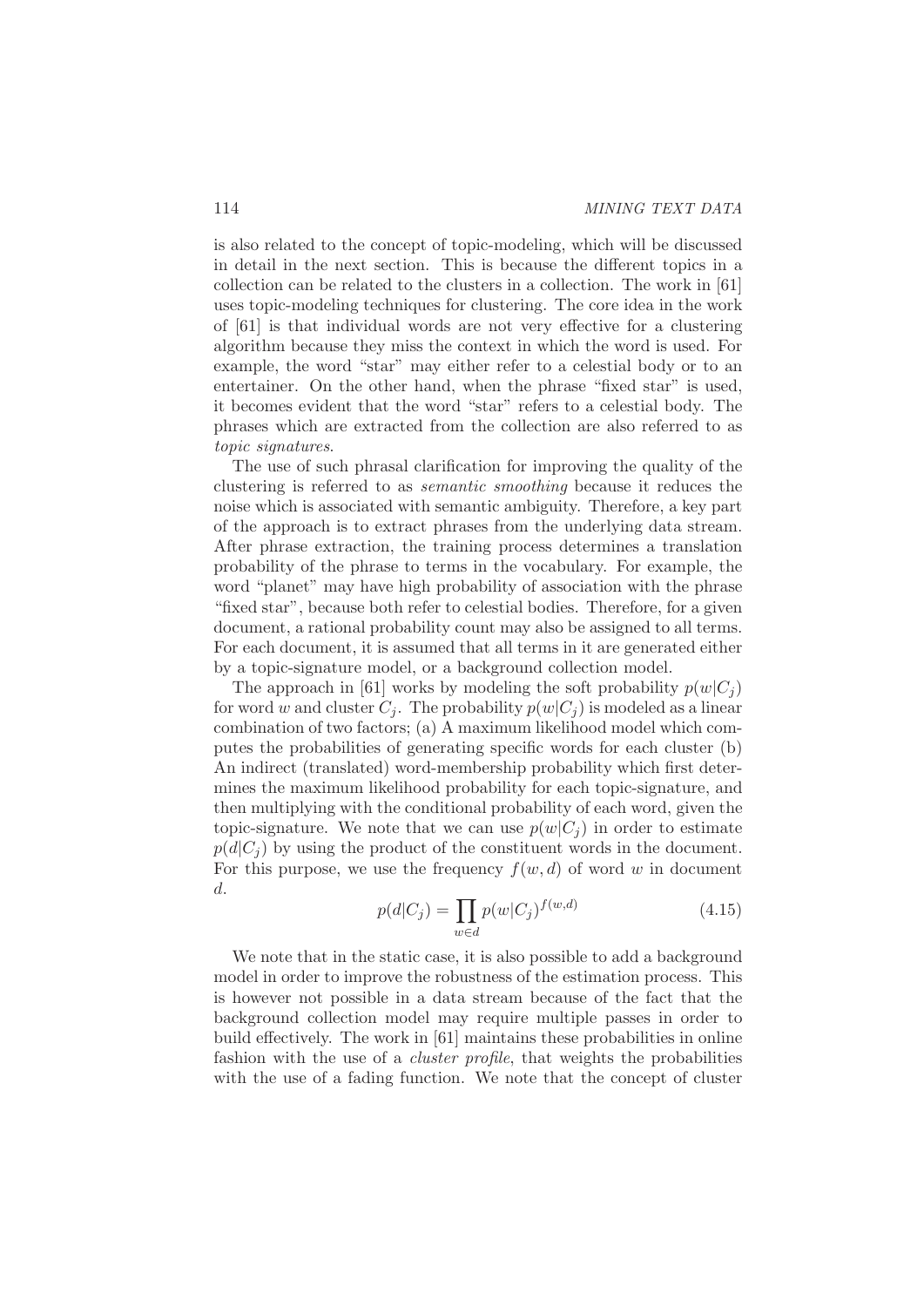profile is analogous to the concept of condensed droplet introduced in [3]. The key algorithm (denoted by OCTS) is to maintain a dynamic set of clusters into which documents are progressively assigned with the use of similarity computations. It has been shown in [61] how the cluster profile can be used in order to efficiently compute  $p(d|C_i)$  for each incoming document. This value is then used in order to determine the similarity of the documents to the different clusters. This is used in order to assign the documents to their closest cluster. We note that the methods in [3, 61] share a number of similarities in terms of (a) maintenance of cluster profiles, (b) use of cluster profiles (or condensed droplets) to compute similarity and assignment of documents to most similar clusters, and (c) the rules used to decide when a new singleton cluster should be created, or one of the older clusters should be replaced.

The main difference between the two algorithms is the technique which is used in order to compute cluster similarity. The OCTS algorithm uses the probabilistic computation  $p(d|C_j)$  to compute cluster similarity, which takes the phrasal information into account during the computation process. One observation about OCTS is that it may allow for very similar clusters to co-exist in the current set. This reduces the space available for distinct cluster profiles. A second algorithm called OCTSM is also proposed in [61], which allows for merging of very similar clusters. Before each assignment, it checks whether pairs of similar clusters can be merged on the basis of similarity. If this is the case, then we allow the merging of the similar clusters and their corresponding cluster profiles. Detailed experimental results on the different clustering algorithms and their effectiveness are presented in [61].

A closely related area to clustering is that of topic modeling, which we discussed in an earlier section. Recently, the topic modeling method has also been extended to the *dynamic* case which is helpful for topic modeling of text streams [107].

## **7. Clustering Text in Networks**

Many social networks contain both text content in the nodes, as well as links between the different nodes. Clearly, the links provide useful cues in understanding the related nodes in the network. The impact of different link types on the quality of the clustering has been studied in [109], and it has been shown that many forms of implicit and explicit links improve clustering quality, because they encode human knowledge. Therefore, a natural choice is to combine these two factors in the process of clustering the different nodes. In this section, we will discuss a number of such techniques.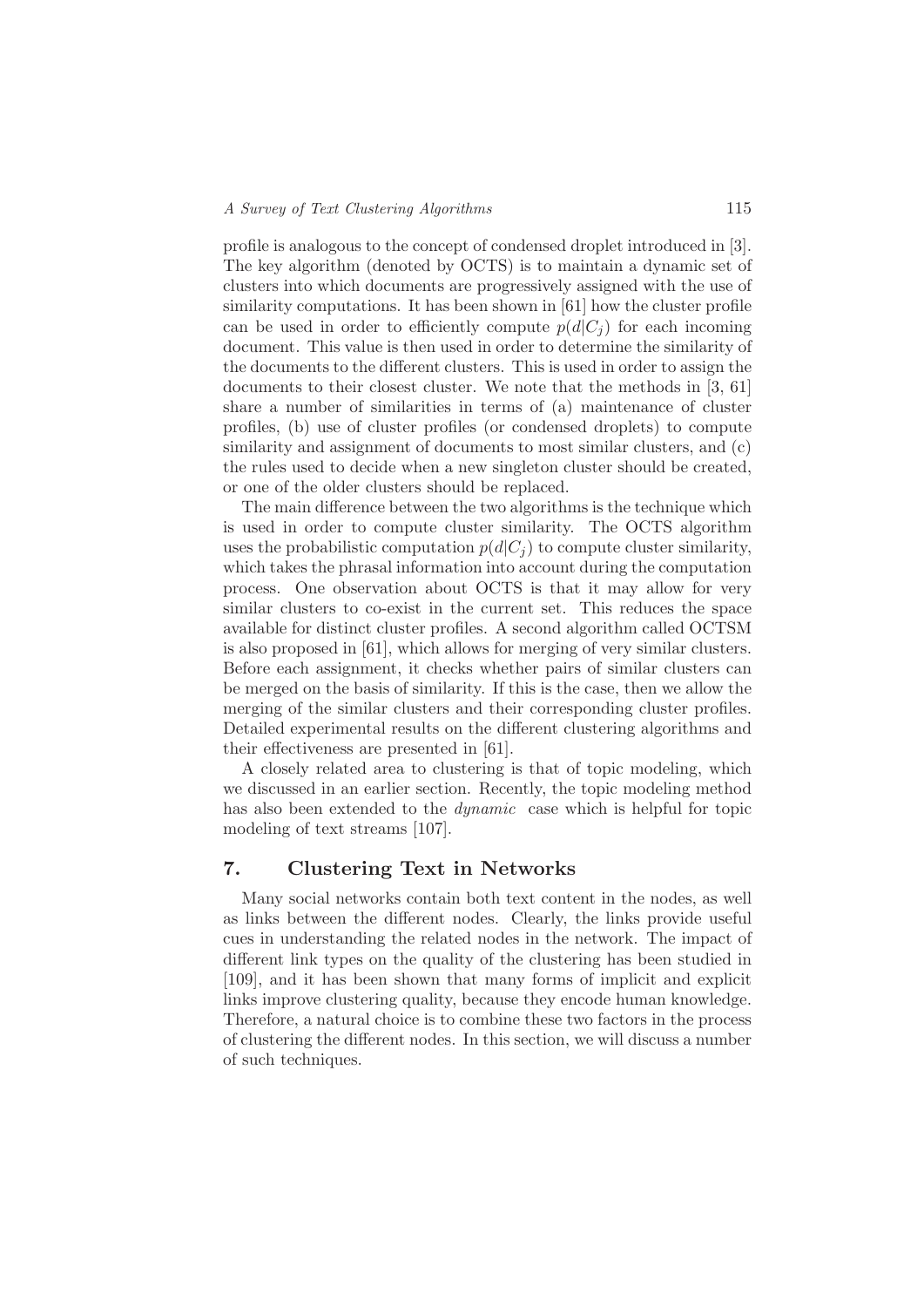In general, links may be considered as a kind of side-information, which can be represented in the form of attributes. A general approach for incorporating side attributes into the clustering process has been proposed in [1]. This algorithm uses a combination of a k-means approach on the text attributes, and Bayesian probability estimations on the side attributes for the clustering process. The idea is to identify those attributes, which are helpful for the clustering process, and use them in order to enhance the quality of the clustering. However, this approach is really designed for general attributes of any kind, rather than link-based attributes, in which an underlying graph structure is implied by the document-to-document linkages. In spite of this, it has been shown in [1], that it is possible to significantly enhance the quality of clustering by treating linkage information as side-attributes. Many other techniques, which will be discussed in this section, have been proposed specifically for the case of text documents, which are linked together in a network structure.

The earliest methods for combining text and link information for the clustering process are proposed in [12]. Two different methods were proposed in this paper for the clustering process. The first method uses the link information in the neighbors of a node in order to bias the term weights in a document. Term weights which are common between a document and its neighbors are given more importance in the clustering process. One advantage of such an approach is that we can use any of the existing clustering algorithms for this purpose, because the link information is implicitly encoded in the modified term weights. The second method proposed in [12] is a graph-based approach which directly uses the links in the clustering process. In this case, the approach attempts to model the probability that a particular document belongs to a given cluster for a particular set of links and content. This is essentially a *soft-clustering*, in which a probability of assignment is determined for each cluster. The cluster with the largest probability of assignment is considered the most relevant cluster. A Markov Random Field (MRF) technique is used in order to perform the clustering. An iterative technique called relaxation labeling is used in order to compute the maximum likelihood parameters of this MRF. More details of this approach may be found in [12].

A recent method to perform clustering with both structural and attribute similarities is proposed in [113]. The techniques of this paper can be applied to both relational and text attributes. This paper integrates structural and attribute-based clustering by adding attribute vertices to the network in addition to the original structural vertices. In the context of text data, this implies that a vertex exists for each word in the lexi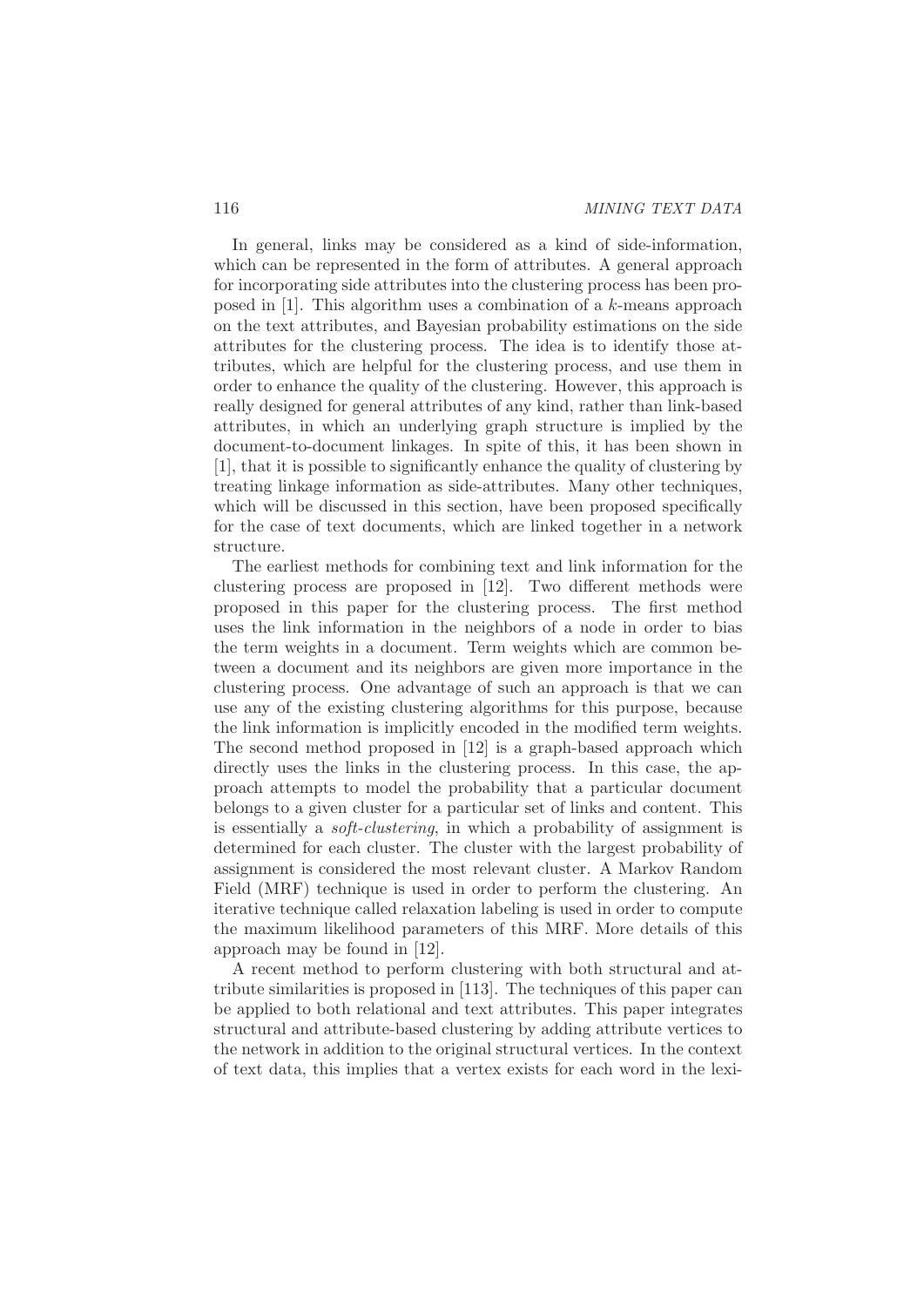con. Therefore, in addition to the original set of vertices  $V$  in the graph  $G = (V, E)$ , we now have the augmented vertex set  $V \cup V_1$ , such that  $V_1$  contains one vertex for each nodes. We also augment the edge set, in order to add to the original set of structural edges E. We add an edge between a structural vertex  $i \in V$  and an attribute vertex  $j \in V_1$ , if word  $j$  is contained in the node  $i$ . This new set of edges added is denoted by E<sub>1</sub>. Therefore, we now have an augmented graph  $G_1 = (V \cup V_1, E \cup E_1)$ which is semi-bipartite. A neighborhood random walk model is used in order to determine the closeness of vertices. This closeness measure is used in order to perform the clustering. The main challenge in the algorithm is to determine the relative importance of structural and attribute components in the clustering process. In the context of the random walk model, this translates to determining the appropriate weights of different edges during the random walk process. A learning model has been proposed in [113] in order to learn these weights, and leverage them for an effective clustering process.

The problem of clustering network content is often encountered in the context of community detection in social networks. The text content in the social network graph may be attached to either the nodes [101] of the network, or to the edges [74]. The node-based approach is generally more common, and most of the afore-mentioned techniques in this paper can be modeled in terms of content attached to the nodes. In the method proposed in [101], the following link-based and content-based steps are combined for effective community detection:

- A conditional model is proposed for link analysis, in which the conditional probability for the destination of given link is modeled. A hidden variable is introduced in order to capture the popularity of a node in terms of the likelihood of that node being cited by other nodes.
- A discriminative content model is introduced in order to reduce the impact of noisy content attributes. In this model, the attributes are weighed by their ability to discriminate between the different communities.
- The two models are combined into a unified framework with the use of a two-stage optimization algorithm for maximum likelihood inference. One interesting characteristic of this broad framework is that it can also be used in the context of other complementary approaches.

The details of the algorithm are discussed in [101].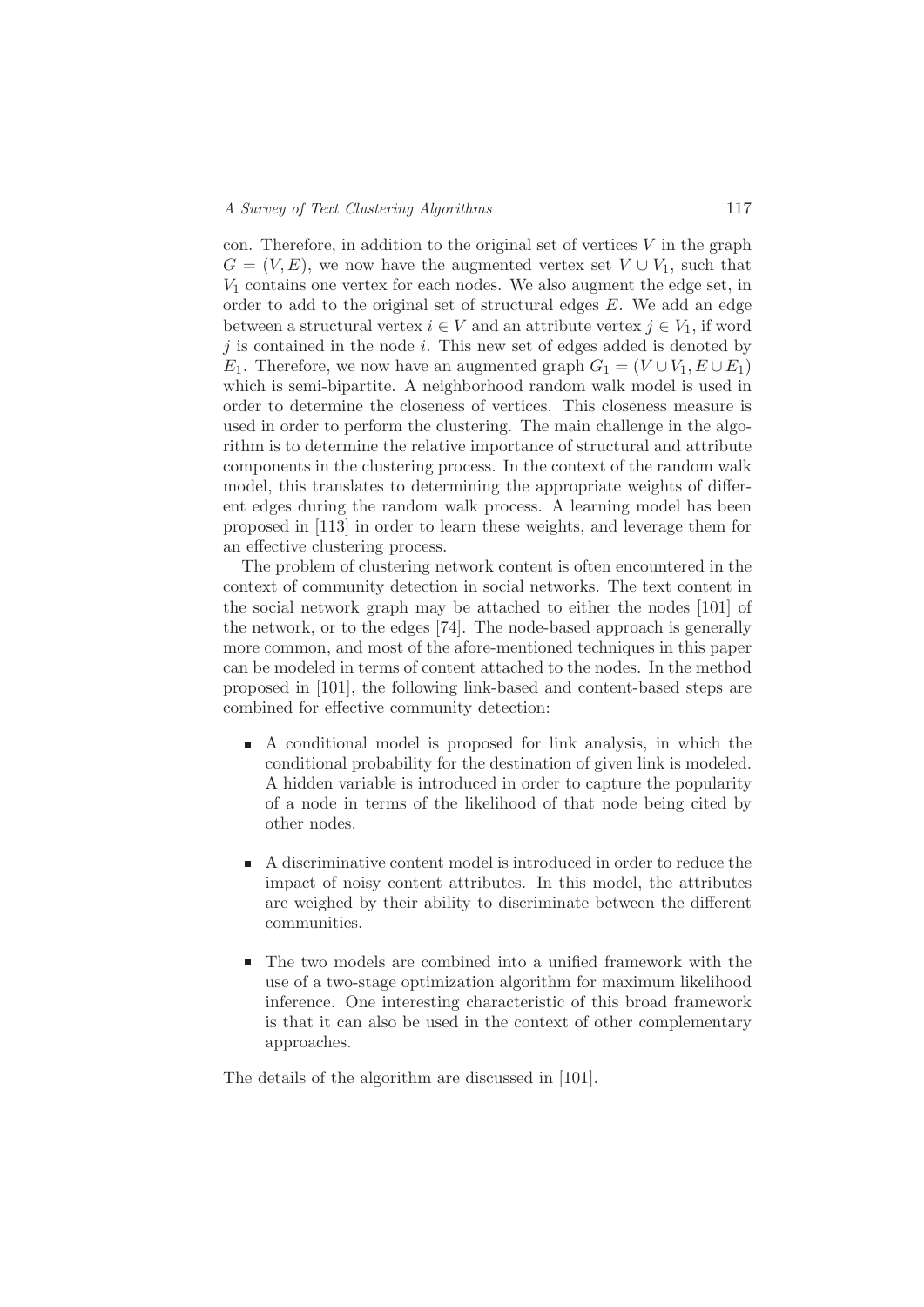For the case of edge-based community detection, it is assumed that the text content in the network is attached to the edges [74]. This is common in applications which involve extensive communication between the different nodes. For example, in email networks, or online chat networks, the text in the network is associated with the communications between the different entities. In such cases, the text is associated with an edge in the underlying network. The presence of content associated with edges allows for a much more nuanced approach in community detection, because a given node may participate in communities of different kinds. The presence of content associated with edges helps in separating out these different associations of the same individual to different communities. The work in [74] uses a matrix-factorization methodology in order to jointly model the content and structure for the community detection process. The matrix factorization method is used to transform the representation into multi-dimensional representation, which can be easily clustered by a simple algorithm such as the k-means algorithm. It was shown in [74], that the use of such an approach can provide much more effective results than a pure content- or link-based clustering methodology.

A closely related area to clustering is that of *topic modeling*, in which we attempt to model the probability of a document belonging to a particular cluster. A natural approach to network-based topic modeling is to add a network-based regularization constraint to traditional topic models such as NetPLSA [65]. The relational topic model (RTM) proposed in [23] tries to model the generation of documents and links sequentially. The first step for generating the documents is the same as LDA. Subsequently, the model predicts links based on the similarity of the topic mixture used in two documents. Thus, this method can be used both for topic modeling and predicting missing links. A more unified model is proposed in the *iTopicModel* [91] framework which creates a Markov Random Field model in order to create a generative model which simultaneously captures both text and links. Experimental results have shown this approach to be more general and superior to previously existing methods. A number of other methods for incorporating network information into topic modeling are discussed in the next chapter on dimensionality reduction.

## **8. Semi-Supervised Clustering**

In some applications, prior knowledge may be available about the kinds of clusters that are available in the underlying data. This prior knowledge may take on the form of labels attached with the documents,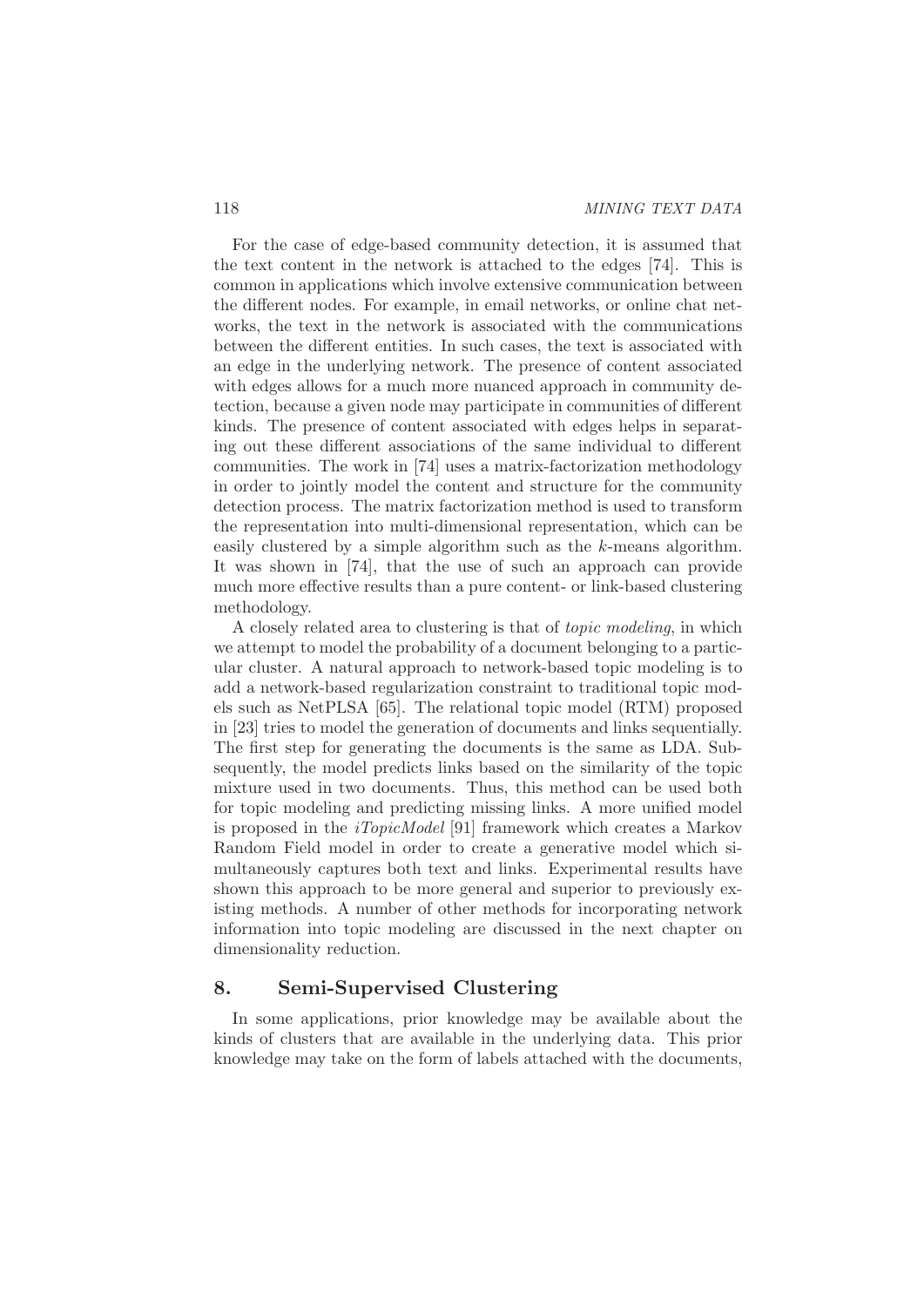which indicate its underlying topic. For example, if we wish to use the broad distribution of topics in the Y ahoo! taxonomy in order to supervise the clustering process of a new web collection, one way to performing supervision would be add some labeled pages from the  $Y *ahoo*!$  taxonomy to the collection. Typically such pages would contain labels of the form  $@Science@Astronomy$  or  $@Arts@Pairting$ , which indicate the subject area of the added pages. Such knowledge can be very useful in creating significantly more coherent clusters, especially when the total number of clusters is large. The process of using such labels to guide the clustering process is referred to as *semi-supervised clustering*. This form of learning is a bridge between the clustering and classification problem, because it uses the underlying class structure, but it is not completely tied down by the specific structure. As a result, such an approach finds applicability both to the clustering and classification scenarios.

The most natural method for incorporating supervision into the clustering process is to do so in partitional clustering methods such as kmeans. This is because the supervision can be easily incorporated by changing the seeds in the clustering process. For example, the work in [4] uses the initial seeds in the  $k$ -means clustering process as the centroids of the original classes in the underlying data. A similar approach has also been used in [15], except a wider variation of how the seeds may be selected has been explored.

A number of probabilistic frameworks have also been designed for semi-supervised clustering [72, 14]. The work in [72] uses an iterative EM-approach in which the unlabeled documents are assigned labels using a naive Bayes approach on the currently labeled documents. These newly labeled documents are then again used for re-training a Bayes classifier. This process is iterated to convergence. The iterative labeling approach in [72] can be considered a partially supervised approach for clustering the unlabeled documents. The work in [14] uses a Heterogeneous Markov Random Field (HMRF) model for the clustering process.

A graph-based method for incorporating prior knowledge into the clustering process has been proposed in [52]. In this method, the documents are modeled as a graph, in which nodes represent documents and edges represent the similarity among them. New edges may also be added to this graph, which correspond to the prior knowledge. Specifically, an edge is added to the graph, when it is known on the basis of prior knowledge that these two documents are similar. A normalized cut algorithm [84] is then applied to this graph in order to create the final clustering. This approach implicitly uses the prior knowledge because of the augmented graph representation which is used for the clustering.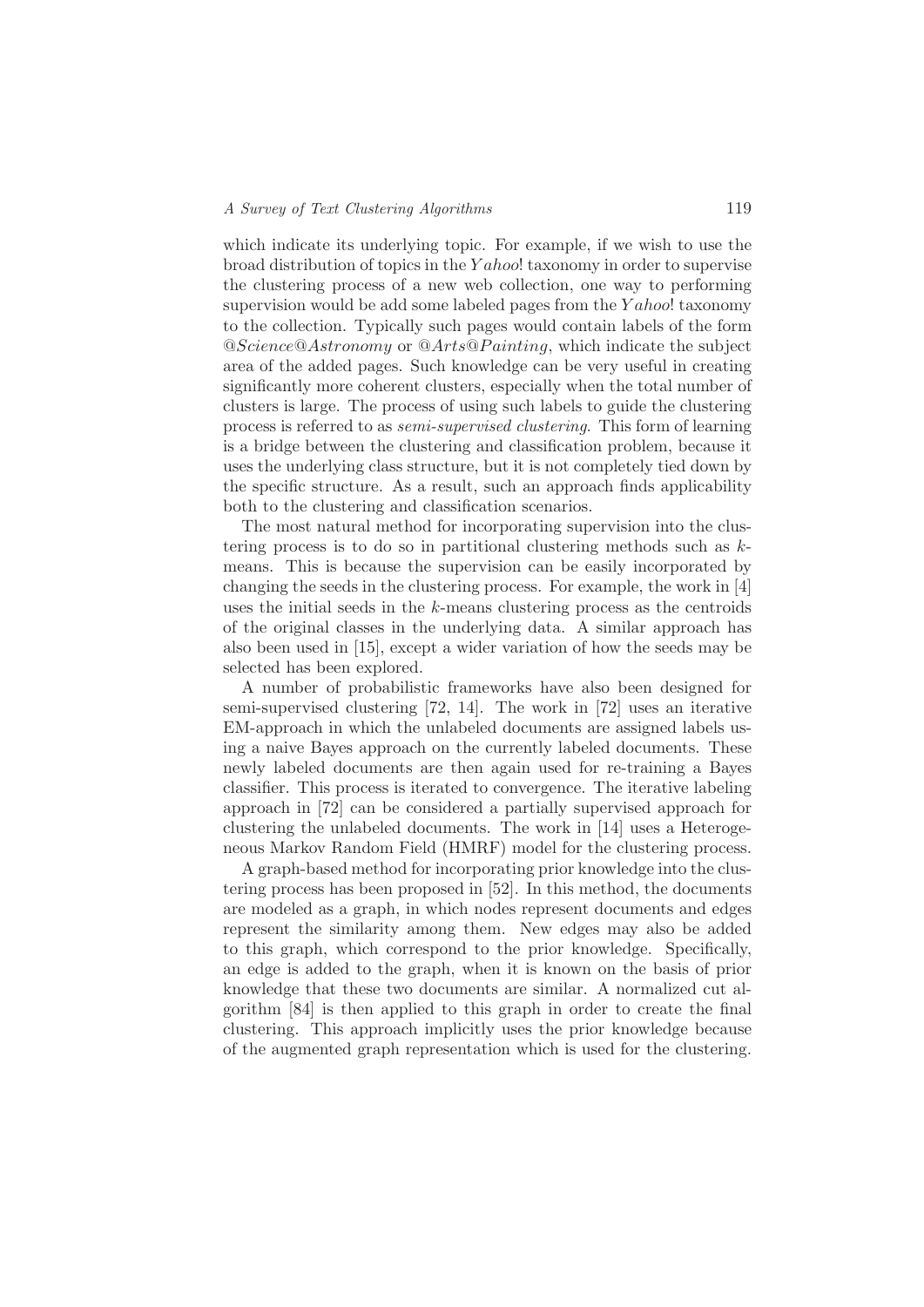Since semi-supervised clustering forms a natural bridge between the clustering and classification problems, it is natural that semi-supervised methods can be used for classification as well [68]. This is also referred to as *co-training*, because it involves the use of unsupervised document clustering in order to assist the training process. Since semi-supervised methods use both the clustering structure in the feature space and the class information, they are sometimes more robust in classification scenarios, especially in cases where the amount of available labeled data is small. It has been shown in [72], how a partially supervised co-training approach which mixes supervised and unsupervised data may yield more effective classification results, when the amount of training data available is small. The work in [72] uses a partially supervised EM-algorithm which iteratively assigns labels to the unlabeled documents and refines them over time as convergence is achieved. A number of similar methods along this spirit are proposed in [4, 14, 35, 47, 89] with varying levels of supervision in the clustering process. Partially supervised clustering methods are also used feature transformation in classification using the methods as discussed in [17, 18, 88]. The idea is that the clustering structure provides a compressed feature space, which capture the relevant classification structure very well, and can therefore be helpful for classification.

Partially supervised methods can also be used in conjunction with preexisting categorical hierarchies (or prototype hierarchies) [4, 56, 67]. A typical example of a prototype hierarchy would be the *Yahoo!* taxonomy, the *Open Directory Project*, or the *Reuters collection*. The idea is that such hierarchies provide a good general idea of the clustering structure, but also have considerable noise and overlaps in them because of their typical manual origins. The partial supervision is able to correct the noise and overlaps, and this results in a relatively clean and coherent clustering structure.

An unusual kind of supervision for document clustering is the method of use of a *universum* of documents which are known *not* to belong to a cluster [106]. This is essentially, the background distribution which cannot be naturally clustered into any particular group. The intuition is that the universum of examples provide an effective way of avoiding mistakes in the clustering process, since it provides a background of examples to compare a cluster with.

## **9. Conclusions and Summary**

In this chapter, we presented a survey of clustering algorithms for text data. A good clustering of text requires effective feature selection and a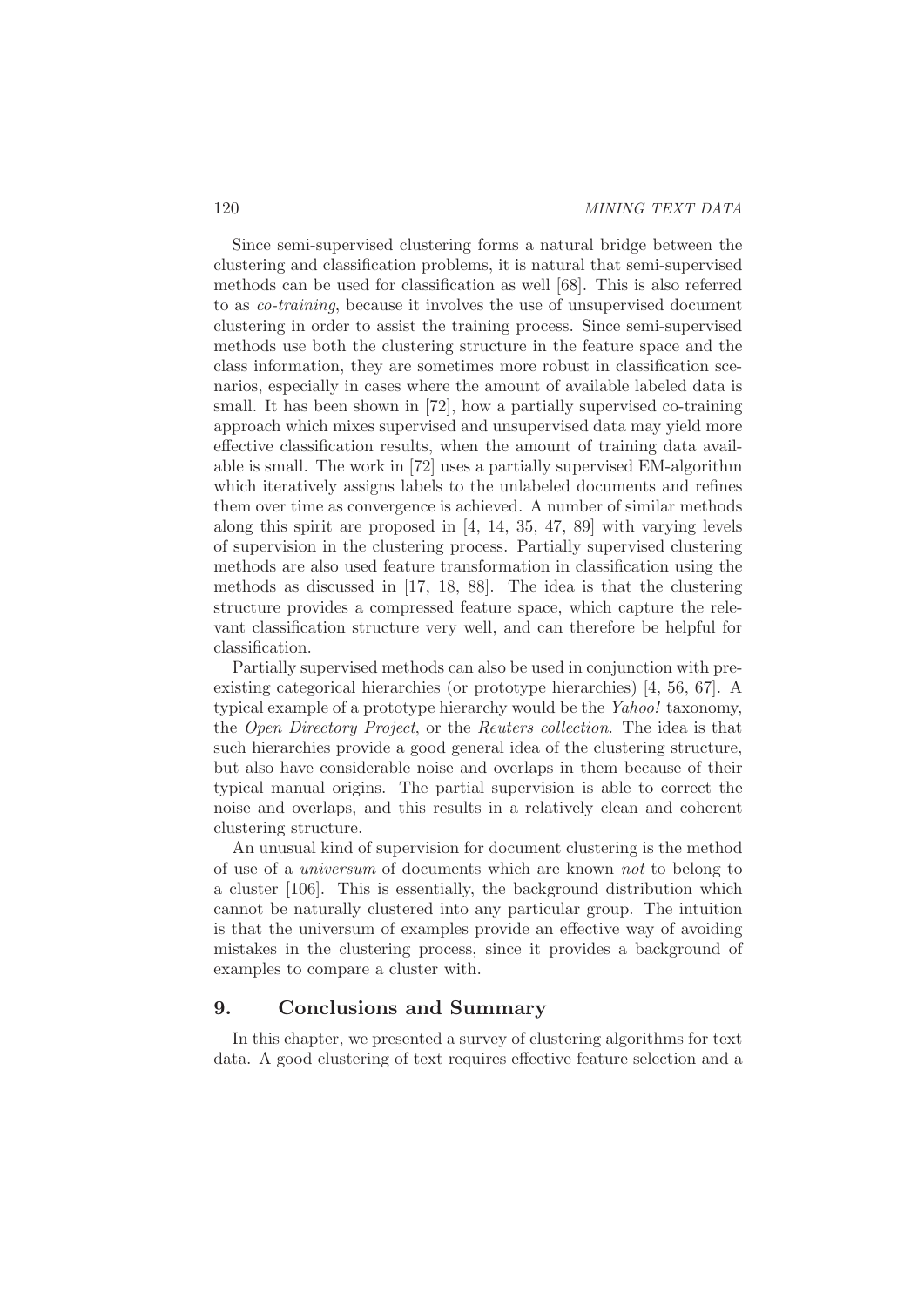proper choice of the algorithm for the task at hand. Among the different classes of algorithms, the distance-based methods are among the most popular in a wide variety of applications.

In recent years, the main trend in research in this area has been in the context of two kinds of text data:

- **Dynamic Applications:** The large amounts of text data being created by dynamic applications such as social networks or online chat applications has created an immense need for streaming text clustering applications. Such streaming applications need to be applicable in the case of text which is not very clean, as is often the case for applications such as social networks.
- **Heterogeneous Applications:** Text applications increasingly arise in heterogeneous applications in which the text is available in the context of links, and other heterogeneous multimedia data. For example, in social networks such as *Flickr* the clustering often needs to be applied in such scenario. Therefore, it is critical to effectively adapt text-based algorithms to heterogeneous multimedia scenarios.

We note that the field of text clustering is too vast to cover comprehensively in a single chapter. Some methods such as *committee-based clustering* [73] cannot even be neatly incorporated into any class of methods, since they use a combination of the different clustering methods in order to create a final clustering result. The main purpose of this chapter is to provide a comprehensive overview of the main algorithms which are often used in the area, as a starting point for further study.

## **References**

- [1] C. C. Aggarwal, Y. Zhao, P. S. Yu. On Text Clustering with Side Information, *ICDE Conference*, 2012.
- [2] C. C. Aggarwal, P. S. Yu. On Effective Conceptual Indexing and Similarity Search in Text, *ICDM Conference*, 2001.
- [3] C. C. Aggarwal, P. S. Yu. A Framework for Clustering Massive Text and Categorical Data Streams, *SIAM Conference on Data Mining*, 2006.
- [4] C. C. Aggarwal, S. C. Gates, P. S. Yu. On Using Partial Supervision for Text Categorization, *IEEE Transactions on Knowledge and Data Engineering*, 16(2), 245–255, 2004.
- [5] C. C. Aggarwal, C. Procopiuc, J. Wolf, P. S. Yu, J.-S. Park. Fast Algorithms for Projected Clustering, *ACM SIGMOD Conference*, 1999.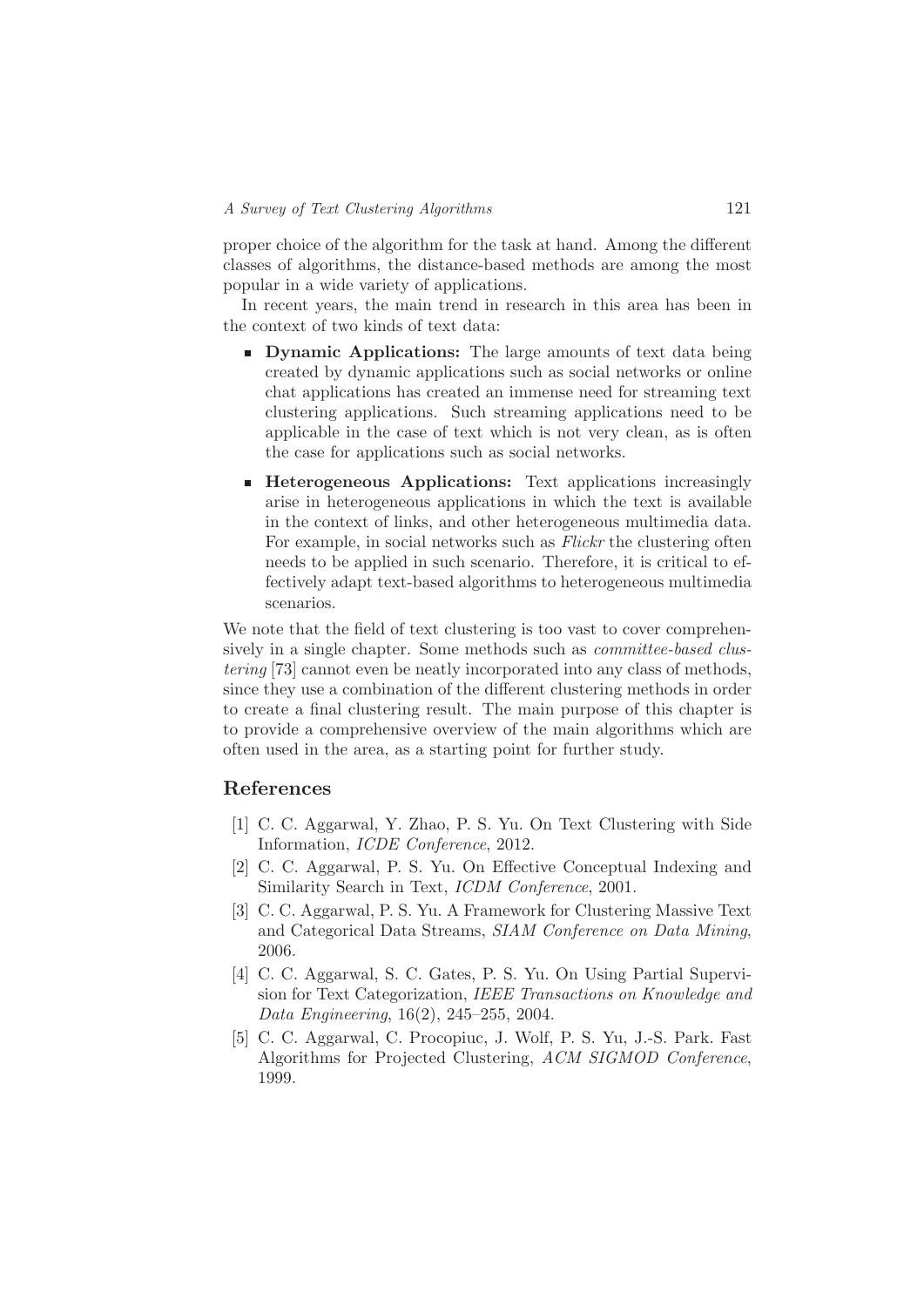- [6] C. C. Aggarwal, P. S. Yu. Finding Generalized Projected Clusters in High Dimensional Spaces, *ACM SIGMOD Conference*, 2000.
- [7] R. Agrawal, J. Gehrke, P. Raghavan. D. Gunopulos. Automatic Subspace Clustering of High Dimensional Data for Data Mining Applications, *ACM SIGMOD Conference*, 1999.
- [8] R. Agrawal, R. Srikant. Fast Algorithms for Mining Association Rules in Large Databases, *VLDB Conference*, 1994.
- [9] J. Allan, R. Papka, V. Lavrenko. Online new event detection and tracking. *ACM SIGIR Conference*, 1998.
- [10] P. Andritsos, P. Tsaparas, R. Miller, K. Sevcik. LIMBO: Scalable Clustering of Categorical Data. *EDBT Conference*, 2004.
- [11] P. Anick, S. Vaithyanathan. Exploiting Clustering and Phrases for Context-Based Information Retrieval. *ACM SIGIR Conference*, 1997.
- [12] R. Angelova, S. Siersdorfer. A neighborhood-based approach for clustering of linked document collections. *CIKM Conference*, 2006.
- [13] R. A. Baeza-Yates, B. A. Ribeiro-Neto, *Modern Information Retrieval - the concepts and technology behind search, Second edition*, Pearson Education Ltd., Harlow, England, 2011.
- [14] S. Basu, M. Bilenko, R. J. Mooney. A probabilistic framework for semi-supervised clustering. *ACM KDD Conference*, 2004.
- [15] S. Basu, A. Banerjee, R. J. Mooney. Semi-supervised Clustering by Seeding. *ICML Conference*, 2002.
- [16] F. Beil, M. Ester, X. Xu. Frequent term-based text clustering, *ACM KDD Conference*, 2002.
- [17] L. Baker, A. McCallum. Distributional Clustering of Words for Text Classification, *ACM SIGIR Conference*, 1998.
- [18] R. Bekkerman, R. El-Yaniv, Y. Winter, N. Tishby. On Feature Distributional Clustering for Text Categorization. *ACM SIGIR Conference*, 2001.
- [19] D. Blei, J. Lafferty. Dynamic topic models. *ICML Conference*, 2006.
- [20] D. Blei, A. Ng, M. Jordan. Latent Dirichlet allocation, *Journal of Machine Learning Research*, 3: pp. 993–1022, 2003.
- [21] P. F. Brown, P. V. deSouza, R. L. Mercer, V. J. Della Pietra, and J/ C. Lai. Class-based n-gram models of natural language, *Computational Linguistics*, 18, 4 (December 1992), 467-479.
- [22] K. Chakrabarti, S. Mehrotra. Local Dimension reduction: A new Approach to Indexing High Dimensional Spaces, *VLDB Conference*, 2000.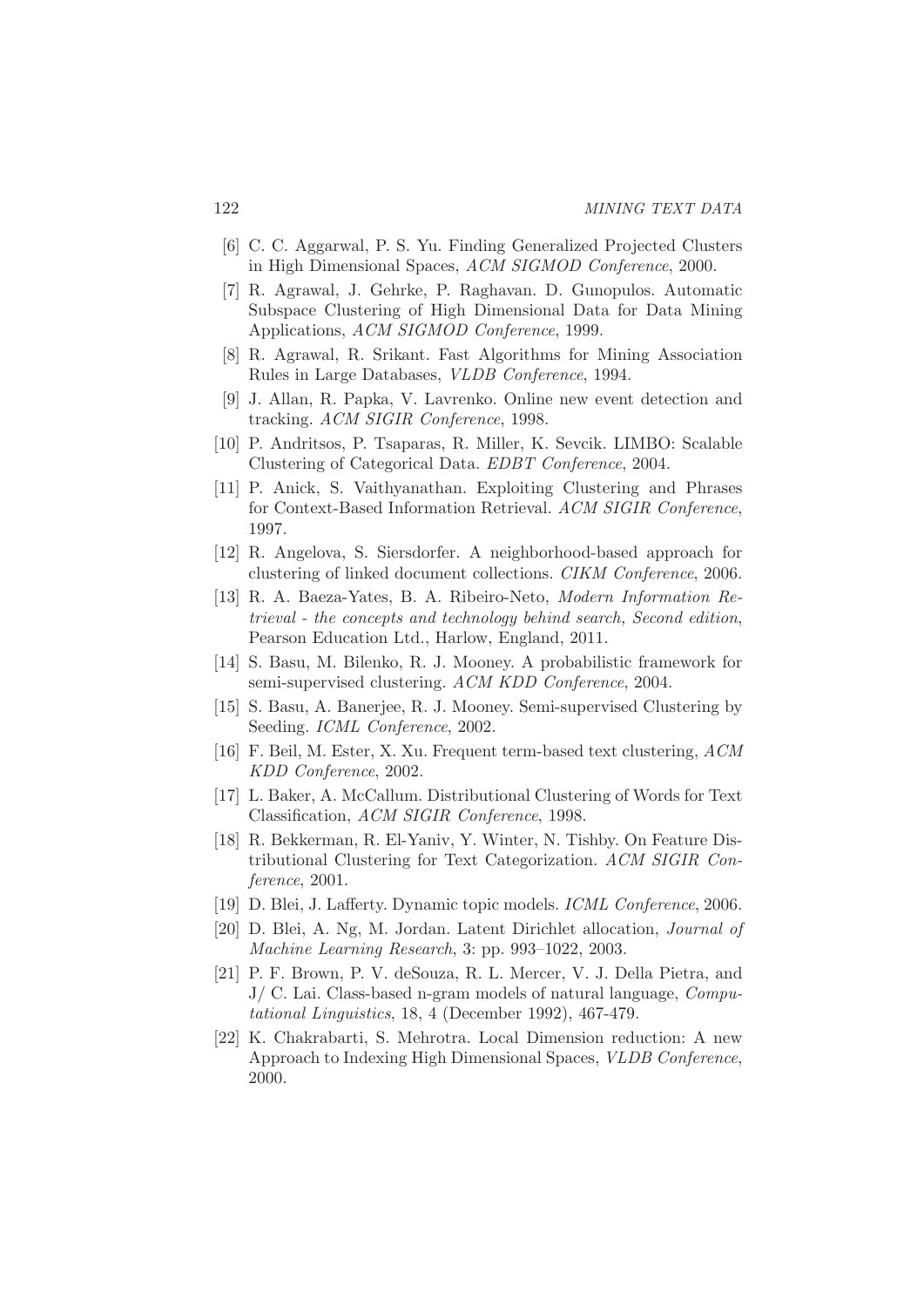- [23] J. Chang, D. Blei. Topic Models for Document Networks. *AISTA-SIS*, 2009.
- [24] W. B. Croft. Clustering large files of documents using the single-link method. *Journal of the American Society of Information Science*, 28: pp. 341–344, 1977.
- [25] D. Cutting, D. Karger, J. Pedersen, J. Tukey. Scatter/Gather: A Cluster-based Approach to Browsing Large Document Collections. *ACM SIGIR Conference*, 1992.
- [26] D. Cutting, D. Karger, J. Pederson. Constant Interaction-time Scatter/Gather Browsing of Large Document Collections, *ACM SIGIR Conference*, 1993.
- [27] M. Dash, H. Liu. Feature Selection for Clustering, *PAKDD Conference*, pp. 110–121, 1997.
- [28] S. Deerwester, S. Dumais, T. Landauer, G. Furnas, R. Harshman. Indexing by Latent Semantic Analysis. *JASIS*, 41(6), pp. 391–407, 1990.
- [29] I. Dhillon, D. Modha. Concept Decompositions for Large Sparse Data using Clustering, 42(1), pp. 143–175, 2001.
- [30] I. Dhillon. Co-clustering Documents and Words using bipartite spectral graph partitioning, *ACM KDD Conference*, 2001.
- [31] I. Dhillon, S. Mallela, D. Modha. Information-theoretic Co-Clustering, *ACM KDD Conference*, 2003.
- [32] C. Ding, X. He, H. Zha, H. D. Simon. Adaptive Dimension Reduction for Clustering High Dimensional Data, *ICDM Conference*, 2002.
- [33] C. Ding, X. He, H. Simon. On the equivalence of nonnegative matrix factorization and spectral clustering. *SDM Conference*, 2005.
- [34] B. Dorow, D. Widdows. Discovering corpus-specific word senses, *Proceedings of the tenth conference on European chapter of the Association for Computational Linguistics - Volume 2 (EACL '03)*, pages 79-82, 2003.
- [35] R. El-Yaniv, O. Souroujon. Iterative Double Clustering for Unsupervised and Semi-supervised Learning. *NIPS Conference*, 2002.
- [36] H. Fang, T. Tao, C. Zhai, A formal study of information retrieval heuristics, *Proceedings of ACM SIGIR 2004*, 2004.
- [37] D. Fisher. Knowledge Acquisition via incremental conceptual clustering. *Machine Learning*, 2: pp. 139–172, 1987.
- [38] M. Franz, T. Ward, J. McCarley, W.-J. Zhu. Unsupervised and supervised clustering for topic tracking. *ACM SIGIR Conference*, 2001.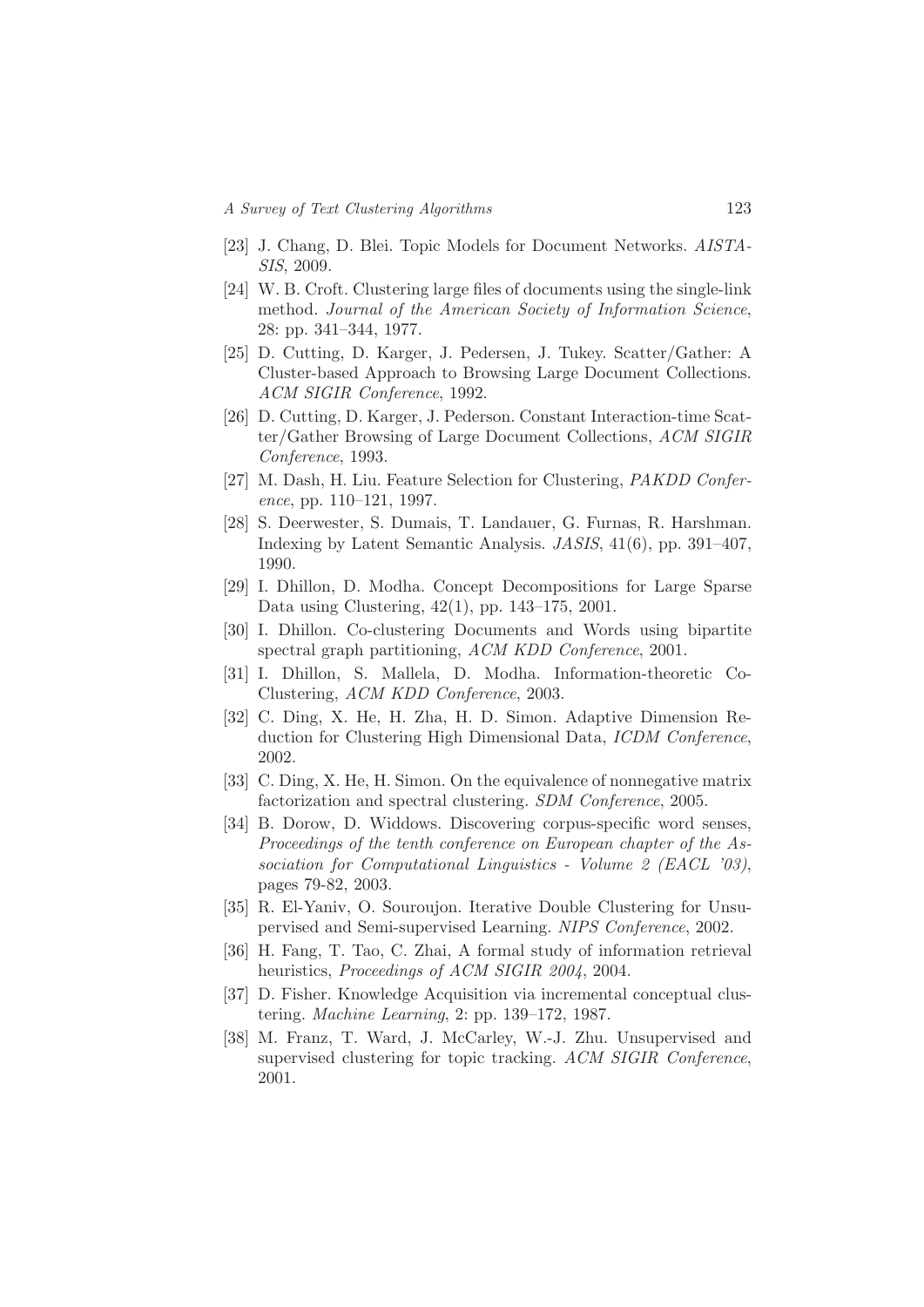- [39] G. P. C. Fung, J. X. Yu, P. Yu, H. Lu. Parameter Free Bursty Events Detection in Text Streams, *VLDB Conference*, 2005.
- [40] J. H. Gennari, P. Langley, D. Fisher. Models of incremental concept formation. *Journal of Artificial Intelligence*, 40 pp. 11–61, 1989.
- [41] D. Gibson, J. Kleinberg, P. Raghavan. Clustering Categorical Data: An Approach Based on Dynamical Systems, *VLDB Conference*, 1998.
- [42] M. Girolami, A Kaban. On the Equivalance between PLSI and LDA, *SIGIR Conference*, pp. 433–434, 2003.
- [43] S. Guha, R. Rastogi, K. Shim. ROCK: a robust clustering algorithm for categorical attributes, *International Conference on Data Engineering*, 1999.
- [44] S. Guha, R. Rastogi, K. Shim. CURE: An Efficient Clustering Algorithm for Large Databases. *ACM SIGMOD Conference*, 1998.
- [45] D. Gusfield. Algorithms for strings, trees and sequences, *Cambridge University Press*, 1997.
- [46] Y. Huang, T. Mitchell. Text clustering with extended user feedback. *ACM SIGIR Conference*, 2006.
- [47] H. Li, K. Yamanishi. Document classification using a finite mixture model. *Annual Meeting of the Association for Computational Linguistics*, 1997.
- [48] Q. He, K. Chang, E.-P. Lim, J. Zhang. Bursty feature representation for clustering text streams. *SDM Conference*, 2007.
- [49] T. Hofmann. Probabilistic Latent Semantic Indexing. *ACM SIGIR Conference*, 1999.
- [50] A. Jain, R. C. Dubes. Algorithms for Clustering Data, *Prentice Hall*, Englewood Cliffs, NJ, 1998.
- [51] N. Jardine, C. J.van Rijsbergen. The use of hierarchical clustering in information retrieval, *Information Storage and Retrieval*, 7: pp. 217–240, 1971.
- [52] X. Ji, W. Xu. Document clustering with prior knowledge. *ACM SIGIR Conference*, 2006.
- [53] I. T. Jolliffee. Principal Component Analysis. *Springer*, 2002.
- [54] L. Kaufman, P. J. Rousseeuw. Finding Groups in Data: An Introduction to Cluster Analysis, *Wiley Interscience*, 1990.
- [55] W. Ke, C. Sugimoto, J. Mostafa. Dynamicity vs. effectiveness: studying online clustering for scatter/gather. *ACM SIGIR Conference*, 2009.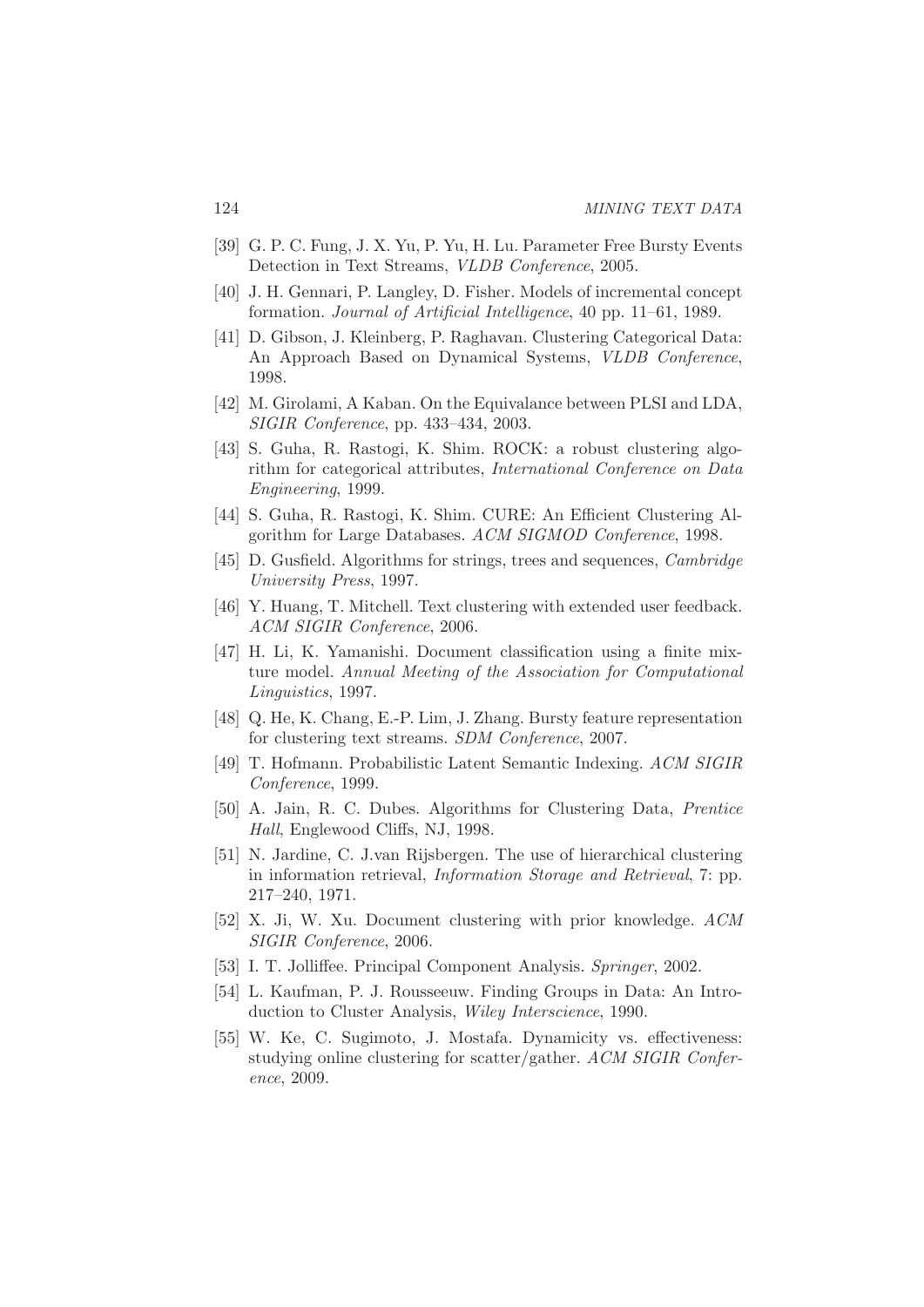- [56] H. Kim, S. Lee. A Semi-supervised document clustering technique for information organization, *CIKM Conference*, 2000.
- [57] J. Kleinberg, Bursty and hierarchical structure in streams, *ACM KDD Conference*, pp. 91–101, 2002.
- [58] D. D. Lee, H. S. Seung. Learning the parts of objects by nonnegative matrix factorization, *Nature*, 401: pp. 788–791, 1999.
- [59] T. Li, S. Ma, M. Ogihara, Document Clustering via Adaptive Subspace Iteration, *ACM SIGIR Conference*, 2004.
- [60] T. Li, C. Ding, Y. Zhang, B. Shao. Knowledge transformation from word space to document space. *ACM SIGIR Conference*, 2008.
- [61] Y.-B. Liu, J.-R. Cai, J. Yin, A. W.-C. Fu. Clustering Text Data Streams, *Journal of Computer Science and Technology*, Vol. 23(1), pp. 112–128, 2008.
- [62] T. Liu, S. Lin, Z. Chen, W.-Y. Ma. An Evaluation on Feature Selection for Text Clustering, *ICML Conference*, 2003.
- [63] Y. Lu, Q. Mei, C. Zhai. Investigating task performance of probabilistic topic models: an empirical study of PLSA and LDA, *Information Retrieval*, 14(2): 178-203 (2011).
- [64] A. McCallum. Bow: A toolkit for statistical language modeling, text retrieval, classification and clustering. http://www.cs.cmu. edu/~mccallum/bow, 1996.
- [65] Q. Mei, D. Cai, D. Zhang, C.-X. Zhai. Topic Modeling with Network Regularization. *WWW Conference*, 2008.
- [66] D. Metzler, S. T. Dumais, C. Meek, Similarity Measures for Short Segments of Text, *Proceedings of ECIR 2007*, 2007.
- [67] Z. Ming, K. Wang, T.-S. Chua. Prototype hierarchy-based clustering for the categorization and navigation of web collections. *ACM SIGIR Conference*, 2010.
- [68] T. M. Mitchell. The role of unlabeled data in supervised learning. *Proceedings of the Sixth International Colloquium on Cognitive Science*, 1999.
- [69] F. Murtagh. A Survey of Recent Advances in Hierarchical Clustering Algorithms, *The Computer Journal*, 26(4), pp. 354–359, 1983.
- [70] F. Murtagh. Complexities of Hierarchical Clustering Algorithms: State of the Art, *Computational Statistics Quarterly*, 1(2), pp. 101– 113, 1984.
- [71] R. Ng, J. Han. Efficient and Effective Clustering Methods for Spatial Data Mining. *VLDB Conference*, 1994.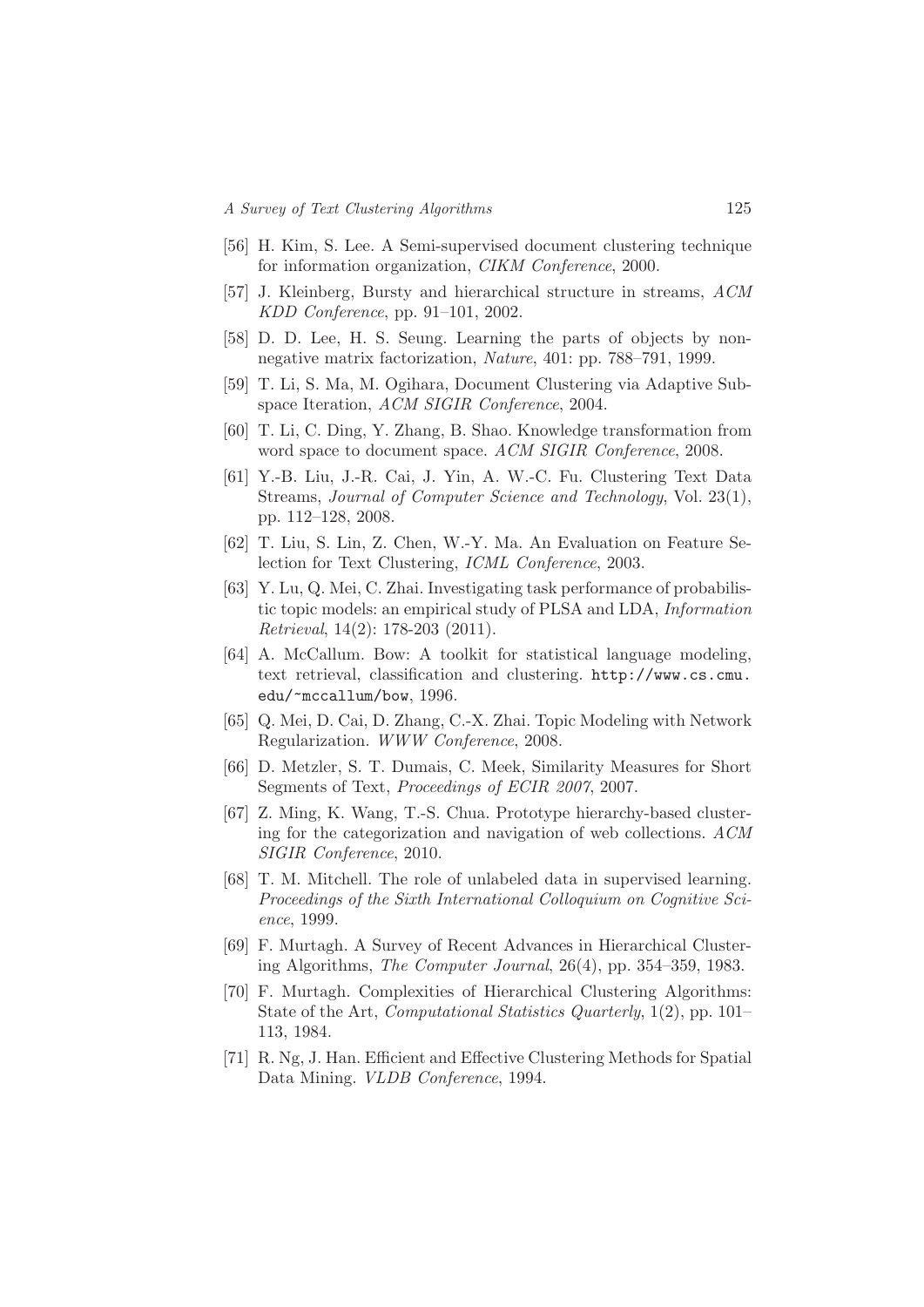- [72] K. Nigam, A. McCallum, S. Thrun, T. Mitchell. Learning to classify text from labeled and unlabeled documents. *AAAI Conference*, 1998.
- [73] P. Pantel, D. Lin. Document Clustering with Committees, *ACM SIGIR Conference*, 2002.
- [74] G. Qi, C. Aggarwal, T. Huang. Community Detection with Edge Content in Social Media Networks, *ICDE Conference*, 2012.
- [75] M. Rege, M. Dong, F. Fotouhi. Co-clustering Documents and Words Using Bipartite Isoperimetric Graph Partitioning. *ICDM Conference*, pp. 532–541, 2006.
- [76] C. J. van Rijsbergen. *Information Retrieval*, Butterworths, 1975.
- [77] C. J.van Rijsbergen, W. B. Croft. Document Clustering: An Evaluation of some experiments with the Cranfield 1400 collection, *Information Processing and Management*, 11, pp. 171–182, 1975.
- [78] S. E. Robertson and S. Walker. Some simple effective approximations to the 2-poisson model for probabilistic weighted retrieval. In *SIGIR*, pages 232–241, 1994.
- [79] M. Sahami, T. D. Heilman, A web-based kernel function for measuring the similarity of short text snippets, *Proceedings of WWW 2006*, pages 377-386, 2006.
- [80] N. Sahoo, J. Callan, R. Krishnan, G. Duncan, R. Padman. Incremental Hierarchical Clustering of Text Documents, *ACM CIKM Conference*, 2006.
- [81] G. Salton. An Introduction to Modern Information Retrieval, *Mc Graw Hill*, 1983.
- [82] G. Salton, C. Buckley. Term Weighting Approaches in Automatic Text Retrieval, *Information Processing and Management*, 24(5), pp. 513–523, 1988.
- [83] H. Schutze, C. Silverstein. Projections for Efficient Document Clustering, *ACM SIGIR Conference*, 1997.
- [84] J. Shi, J. Malik. Normalized cuts and image segmentation. *IEEE Transaction on Pattern Analysis and Machine Intelligence*, 2000.
- [85] C. Silverstein, J. Pedersen. Almost-constant time clustering of arbitrary corpus subsets. *ACM SIGIR Conference*, pp. 60–66, 1997.
- [86] A. Singhal, C. Buckley, M. Mitra. Pivoted Document Length Normalization. *ACM SIGIR Conference*, pp. 21–29, 1996.
- [87] N. Slonim, N. Tishby. Document Clustering using word clusters via the information bottleneck method, *ACM SIGIR Conference*, 2000.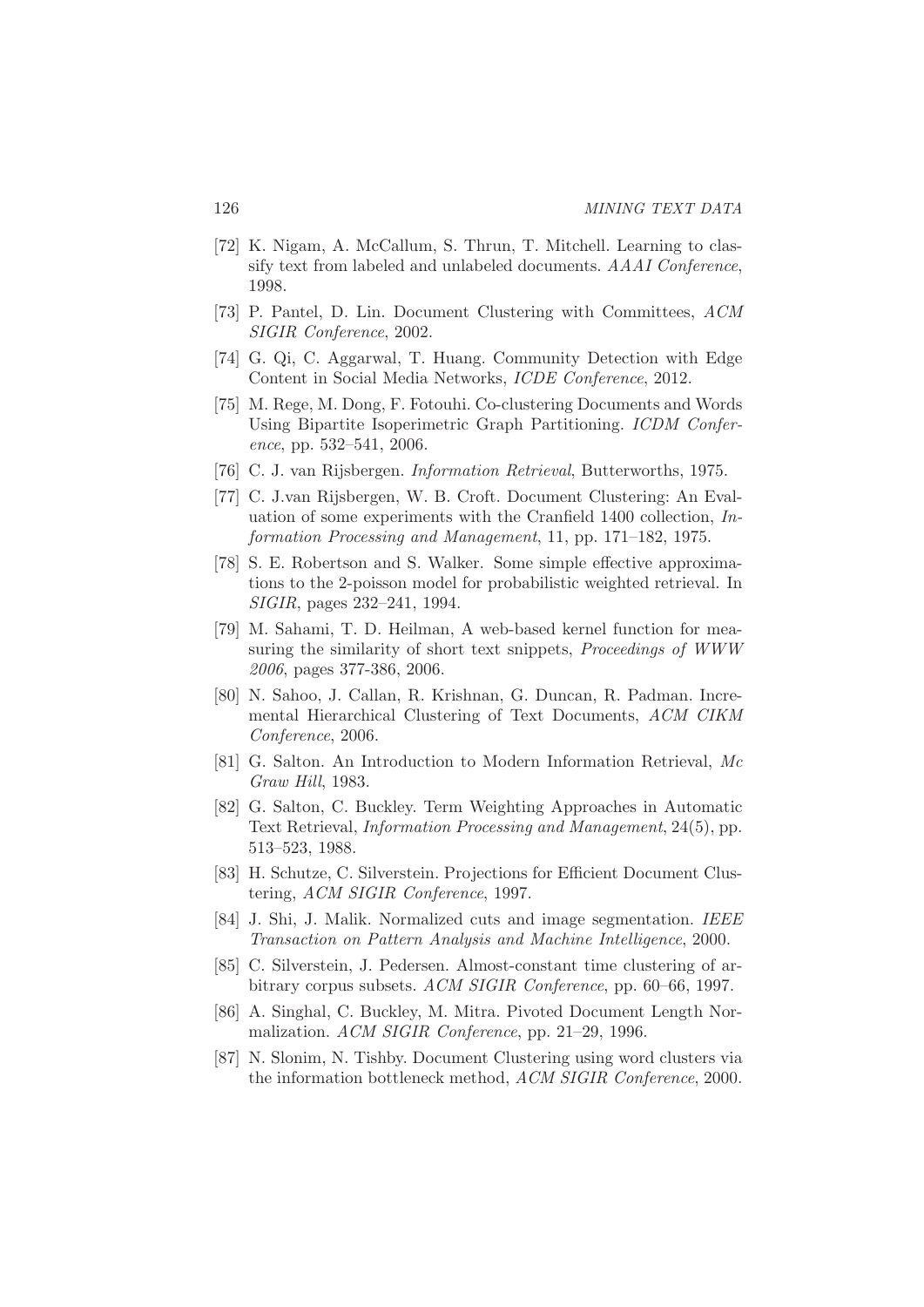- [88] N. Slonim, N. Tishby. The power of word clusters for text classification. *European Colloquium on Information Retrieval Research (ECIR)*, 2001.
- [89] N. Slonim, N. Friedman, N. Tishby. Unsupervised document classification using sequential information maximization. *ACM SIGIR Conference*, 2002.
- [90] M. Steinbach, G. Karypis, V. Kumar. A Comparison of Document Clustering Techniques, *KDD Workshop on text mining*, 2000.
- [91] Y. Sun, J. Han, J. Gao, Y. Yu. iTopicModel: Information Network Integrated Topic Modeling, *ICDM Conference*, 2009.
- [92] E. M. Voorhees. Implementing Agglomerative Hierarchical Clustering for use in Information Retrieval,*Technical Report TR86–765, Cornell University, Ithaca, NY*, July 1986.
- [93] F. Wang, C. Zhang, T. Li. Regularized clustering for documents. *ACM SIGIR Conference*, 2007.
- [94] J. Wilbur, K. Sirotkin. The automatic identification of stopwords, *J. Inf. Sci.*, 18: pp. 45–55, 1992.
- [95] P. Willett. Document Clustering using an inverted file approach. *Journal of Information Sciences*, 2: pp. 223–231, 1980.
- [96] P. Willett. Recent Trends in Hierarchical Document Clustering: A Critical Review. *Information Processing and Management*, 24(5): pp. 577–597, 1988.
- [97] W. Xu, X. Liu, Y. Gong. Document Clustering based on nonnegative matrix factorization, *ACM SIGIR Conference*, 2003.
- [98] W. Xu, Y. Gong. Document clustering by concept factorization. *ACM SIGIR Conference*, 2004.
- [99] Y. Yang, J. O. Pederson. A comparative study on feature selection in text categorization, *ACM SIGIR Conference*, 1995.
- [100] Y. Yang. Noise Reduction in a Statistical Approach to Text Categorization, *ACM SIGIR Conference*, 1995.
- [101] T. Yang, R. Jin, Y. Chi, S. Zhu. Combining link and content for community detection: a discriminative approach. *ACM KDD Conference*, 2009.
- [102] L. Yao, D. Mimno, A. McCallum. Efficient methods for topic model inference on streaming document collections, *ACM KDD Conference*, 2009.
- [103] O. Zamir, O. Etzioni. Web Document Clustering: A Feasibility Demonstration, *ACM SIGIR Conference*, 1998.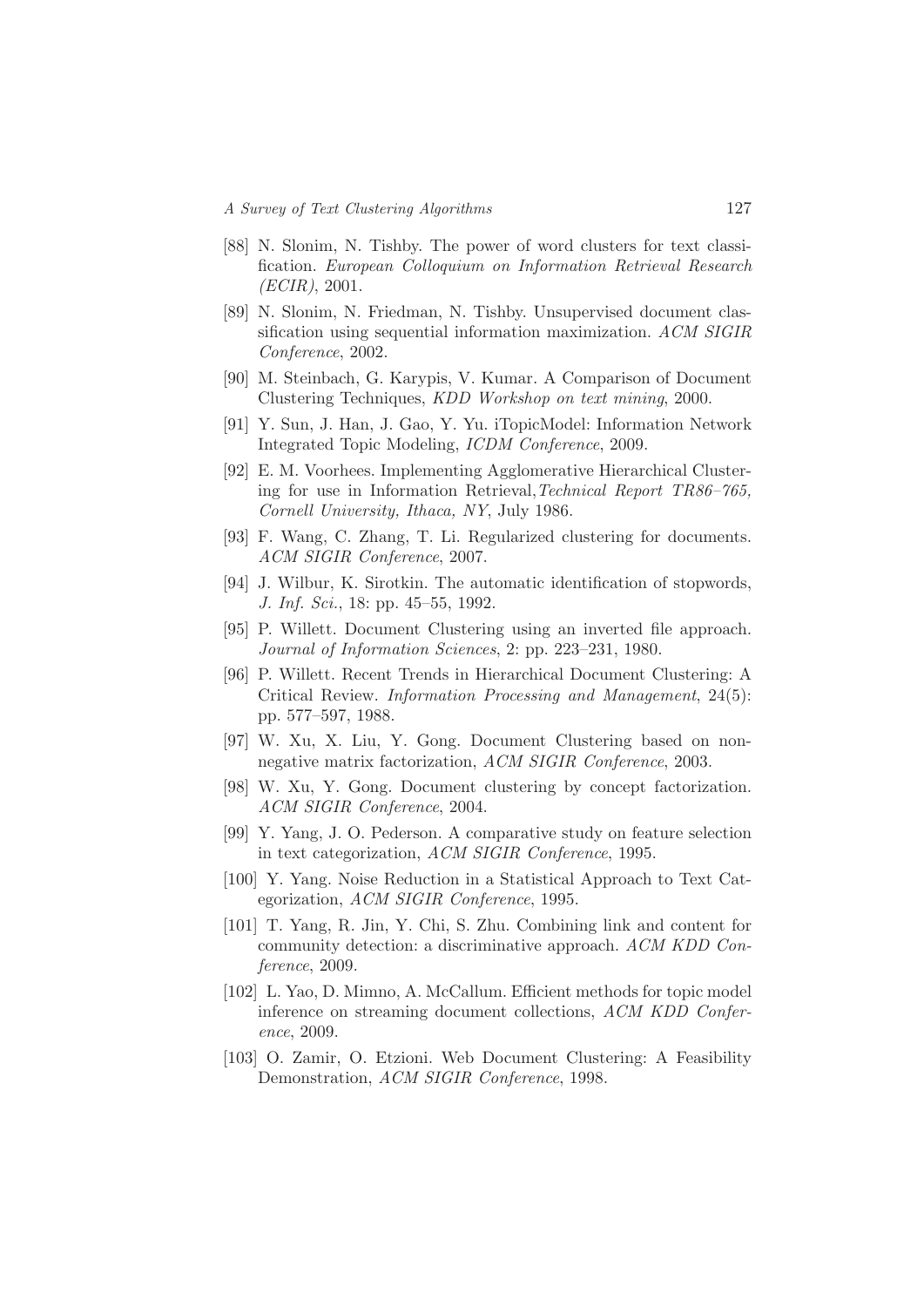- [104] O. Zamir, O. Etzioni, O. Madani, R. M. Karp. Fast and Intuitive Clustering of Web Documents, *ACM KDD Conference*, 1997.
- [105] C. Zhai, *Statistical Language Models for Information Retrieval (Synthesis Lectures on Human Language Technologies)*, Morgan & Claypool Publishers, 2008.
- [106] D. Zhang, J. Wang, L. Si. Document clustering with universum. *ACM SIGIR Conference*, 2011.
- [107] J. Zhang, Z. Ghahramani, Y. Yang. A probabilistic model for online document clustering with application to novelty detection. In *Saul L., Weiss Y., Bottou L. (eds) Advances in Neural Information Processing Letters*, 17, 2005.
- [108] T. Zhang, R. Ramakrishnan, M. Livny. BIRCH: An Efficient Data Clustering Method for Very Large Databases. *ACM SIGMOD Conference,* 1996.
- [109] X. Zhang, X. Hu, X. Zhou. A comparative evaluation of different link types on enhancing document clustering. *ACM SIGIR Conference*, 2008.
- [110] Y. Zhao, G. Karypis. Evaluation of hierarchical clustering algorithms for document data set, *CIKM Conference*, 2002.
- [111] Y. Zhao, G. Karypis. Empirical and Theoretical comparisons of selected criterion functions for document clustering, *Machine Learning*, 55(3), pp. 311–331, 2004.
- [112] S. Zhong. Efficient Streaming Text Clustering. *Neural Networks*, Volume 18, Issue 5–6, 2005.
- [113] Y. Zhou, H. Cheng, J. X. Yu. Graph Clustering based on Structural/Attribute Similarities, *VLDB Conference*, 2009.
- [114] http://www.lemurproject.org/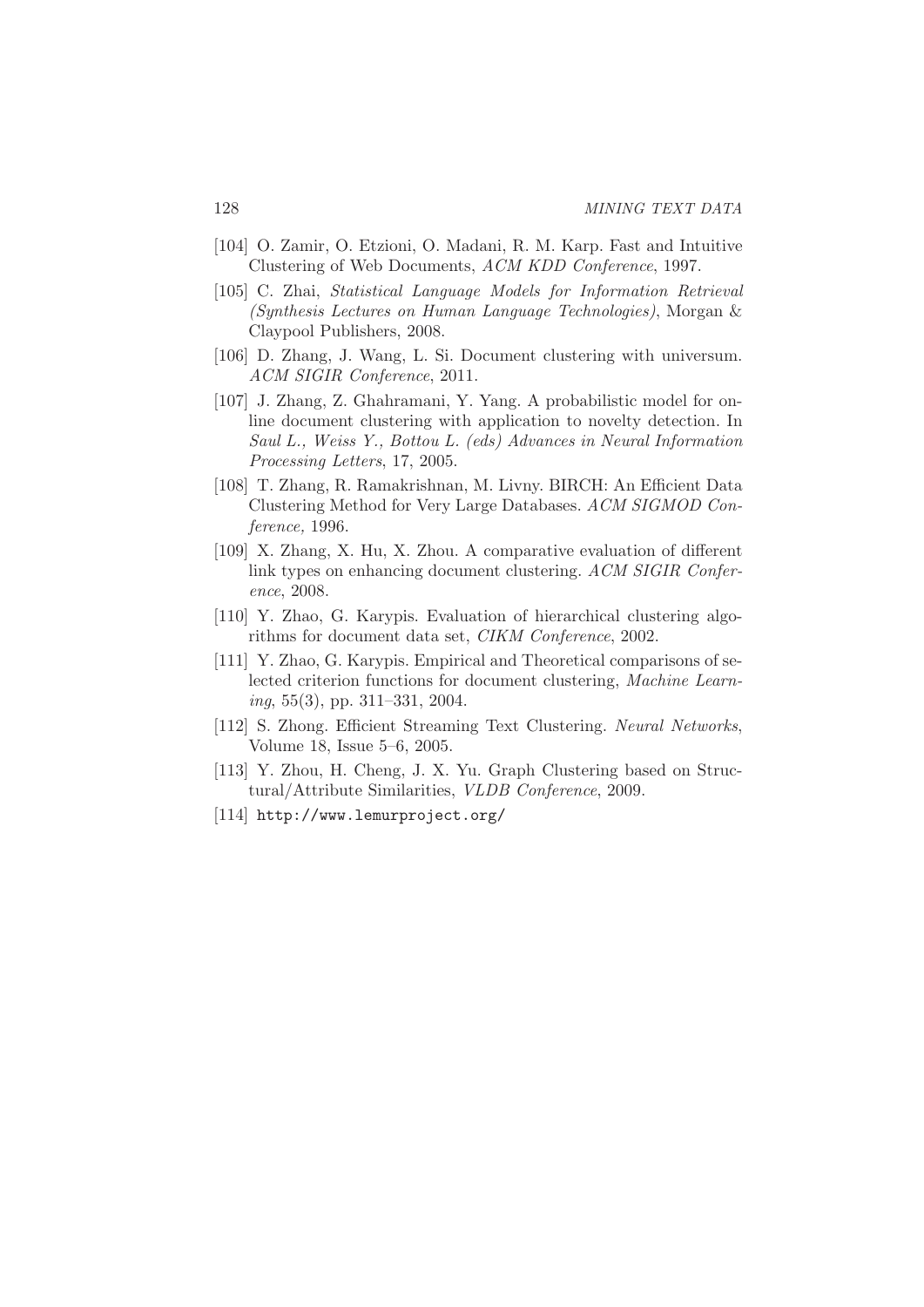## Chapter 6

# **A SURVEY OF TEXT CLASSIFICATION ALGORITHMS**

Charu C. Aggarwal *IBM T. J. Watson Research Center Yorktown Heights, NY* charu@us.ibm.com

ChengXiang Zhai *University of Illinois at Urbana-Champaign Urbana, IL*

czhai@cs.uiuc.edu

**Abstract** The problem of classification has been widely studied in the data mining, machine learning, database, and information retrieval communities with applications in a number of diverse domains, such as target marketing, medical diagnosis, news group filtering, and document organization. In this paper we will provide a survey of a wide variety of text classification algorithms.

**Keywords:** Text Classification

## **1. Introduction**

The problem of classification has been widely studied in the database, data mining, and information retrieval communities. The problem of classification is defined as follows. We have a set of training records  $\mathcal{D} = \{X_1, \ldots, X_N\}$ , such that each record is labeled with a class value drawn from a set of k different discrete values indexed by  $\{1 \dots k\}$ . The training data is used in order to construct a *classification model*, which relates the features in the underlying record to one of the class labels. For a given *test instance* for which the class is unknown, the training model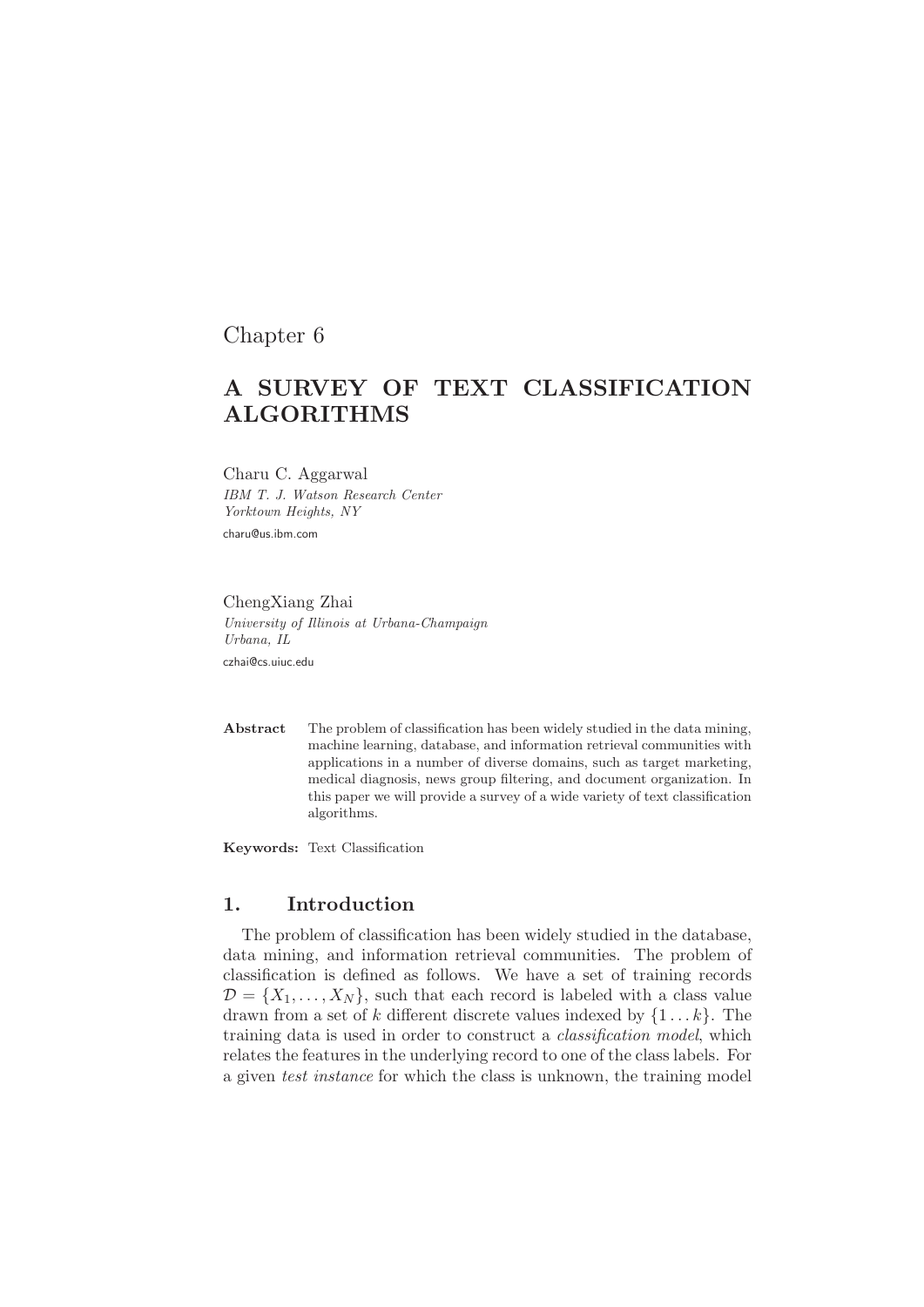is used to predict a class label for this instance. In the *hard version* of the classification problem, a particular label is explicitly assigned to the instance, whereas in the *soft version* of the classification problem, a probability value is assigned to the test instance. Other variations of the classification problem allow ranking of different class choices for a test instance, or allow the assignment of multiple labels [52] to a test instance.

The classification problem assumes categorical values for the labels, though it is also possible to use continuous values as labels. The latter is referred to as the regression modeling problem. The problem of text classification is closely related to that of classification of records with set-valued features [28]; however, this model assumes that only information about the presence or absence of words is used in a document. In reality, the frequency of words also plays a helpful role in the classification process, and the typical domain-size of text data (the entire lexicon size) is much greater than a typical set-valued classification problem. A broad survey of a wide variety of classification methods may be found in [42, 62], and a survey which is specific to the text domain may be found in [111]. A relative evaluation of different kinds of text classification methods may be found in [132]. A number of the techniques discussed in this chapter have also been converted into software and are publicly available through multiple toolkits such as the *BOW* toolkit [93], Mallot [96], WEKA<sup>1</sup>, and LingPipe<sup>2</sup>.

The problem of text classification finds applications in a wide variety of domains in text mining. Some examples of domains in which text classification is commonly used are as follows:

- **News filtering and Organization:** Most of the news services today are electronic in nature in which a large volume of news articles are created very single day by the organizations. In such cases, it is difficult to organize the news articles manually. Therefore, automated methods can be very useful for news categorization in a variety of web portals [78]. This application is also referred to as *text filtering*.
- **Document Organization and Retrieval:** The above applica- $\blacksquare$ tion is generally useful for many applications beyond news filtering and organization. A variety of supervised methods may be used for document organization in many domains. These include large digital libraries of documents, web collections, scientific literature,

<sup>1</sup>http://www.cs.waikato.ac.nz/ml/weka/

<sup>2</sup>http://alias-i.com/lingpipe/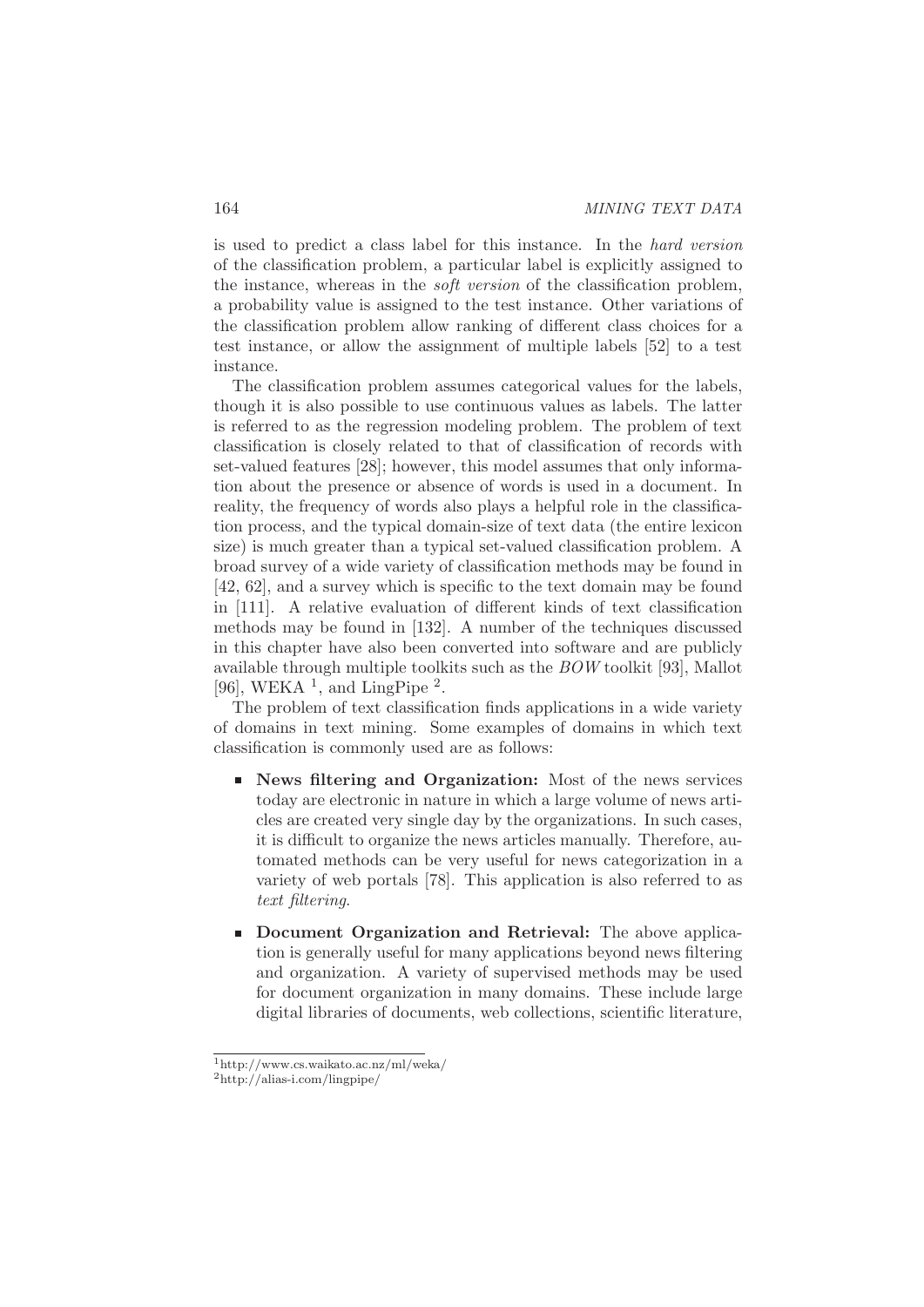#### *A Survey of Text Classification Algorithms* 165

or even social feeds. Hierarchically organized document collections can be particularly useful for browsing and retrieval [19].

- **Opinion Mining:** Customer reviews or opinions are often short text documents which can be mined to determine useful information from the review. Details on how classification can be used in order to perform opinion mining are discussed in [89] and Chapter 13 in this book.
- **Email Classification and Spam Filtering:** It is often desirable to classify email [23, 27, 85] in order to determine either the subject or to determine junk email [113] in an automated way. This is also referred to as *spam filtering* or *email filtering*.

A wide variety of techniques have been designed for text classification. In this chapter, we will discuss the broad classes of techniques, and their uses for classification tasks. We note that these classes of techniques also generally exist for other data domains such as quantitative or categorical data. Since text may be modeled as quantitative data with frequencies on the word attributes, it is possible to use most of the methods for quantitative data directly on text. However, text is a particular kind of data in which the word attributes are sparse, and high dimensional, with low frequencies on most of the words. Therefore, it is critical to design classification methods which effectively account for these characteristics of text. In this chapter, we will focus on the specific changes which are applicable to the text domain. Some key methods, which are commonly used for text classification are as follows:

- **Decision Trees:** Decision trees are designed with the use of a hierarchical division of the underlying data space with the use of different text features. The hierarchical division of the data space is designed in order to create class partitions which are more skewed in terms of their class distribution. For a given text instance, we determine the partition that it is most likely to belong to, and use it for the purposes of classification.
- **Pattern (Rule)-based Classifiers:** In rule-based classifiers we  $\blacksquare$ determine the word patterns which are most likely to be related to the different classes. We construct a set of rules, in which the lefthand side corresponds to a word pattern, and the right-hand side corresponds to a class label. These rules are used for the purposes of classification.
- **SVM Classifiers:** SVM Classifiers attempt to partition the data space with the use of linear or non-linear delineations between the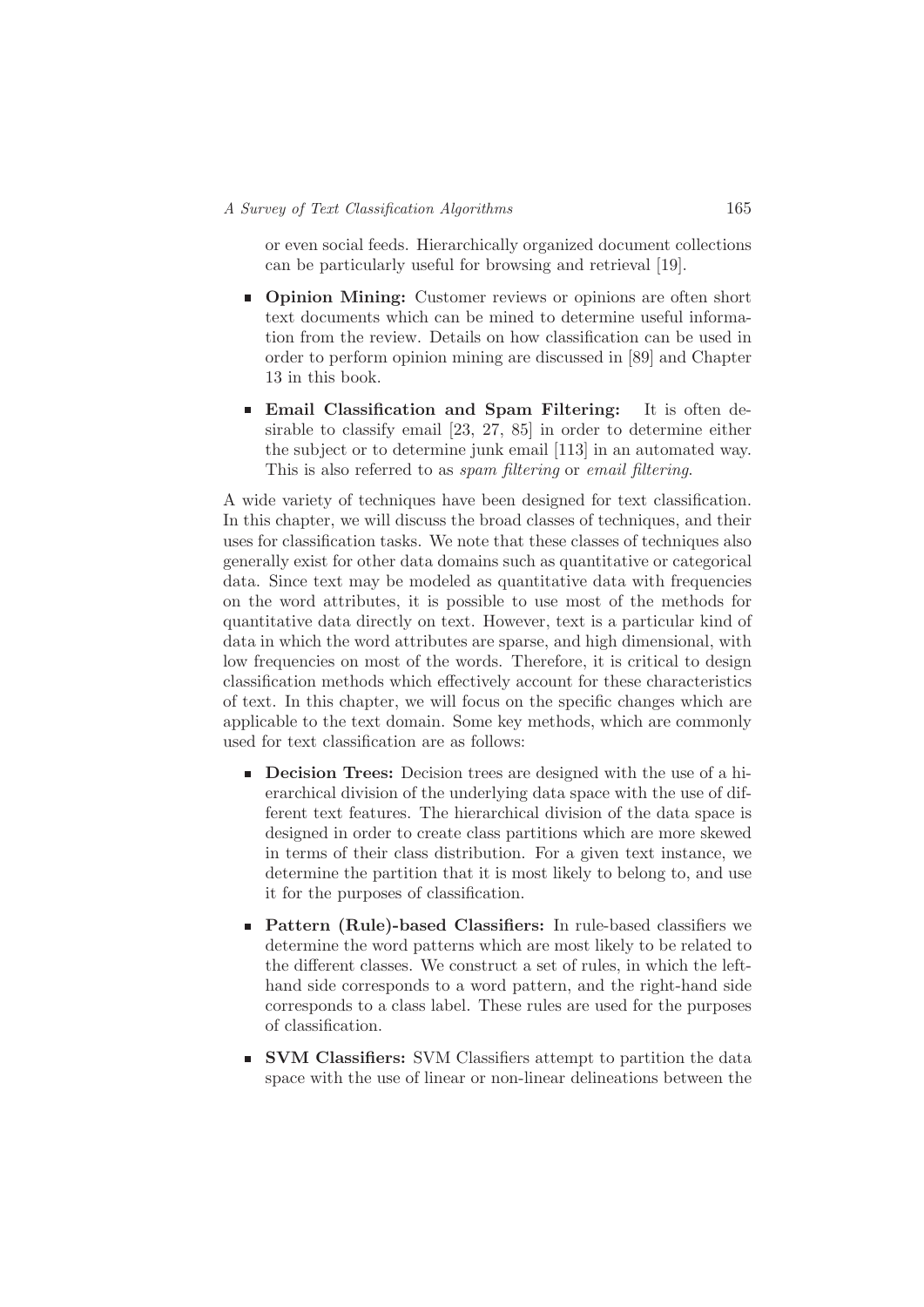different classes. The key in such classifiers is to determine the optimal boundaries between the different classes and use them for the purposes of classification.

- **Neural Network Classifiers:** Neural networks are used in a wide variety of domains for the purposes of classification. In the context of text data, the main difference for neural network classifiers is to adapt these classifiers with the use of word features. We note that neural network classifiers are related to SVM classifiers; indeed, they both are in the category of discriminative classifiers, which are in contrast with the *generative classifiers* [102].
- **Bayesian (Generative) Classifiers:** In Bayesian classifiers (also called generative classifiers), we attempt to build a probabilistic classifier based on modeling the underlying word features in different classes. The idea is then to classify text based on the posterior probability of the documents belonging to the different classes on the basis of the word presence in the documents.
- **Other Classifiers:** Almost all classifiers can be adapted to the case of text data. Some of the other classifiers include nearest neighbor classifiers, and genetic algorithm-based classifiers. We will discuss some of these different classifiers in some detail and their use for the case of text data.

The area of text categorization is so vast that it is impossible to cover all the different algorithms in detail in a single chapter. Therefore, our goal is to provide the reader with an overview of the most important techniques, and also the pointers to the different variations of these techniques.

Feature selection is an important problem for text classification. In feature selection, we attempt to determine the features which are most relevant to the classification process. This is because some of the words are much more likely to be correlated to the class distribution than others. Therefore, a wide variety of methods have been proposed in the literature in order to determine the most important features for the purpose of classification. These include measures such as the gini-index or the entropy, which determine the level of which the presence of a particular feature skews the class distribution in the underlying data. We will also discuss the different feature selection methods which are commonly used for text classification.

The rest of this chapter is organized as follows. In the next section, we will discuss methods for feature selection in text classification. In section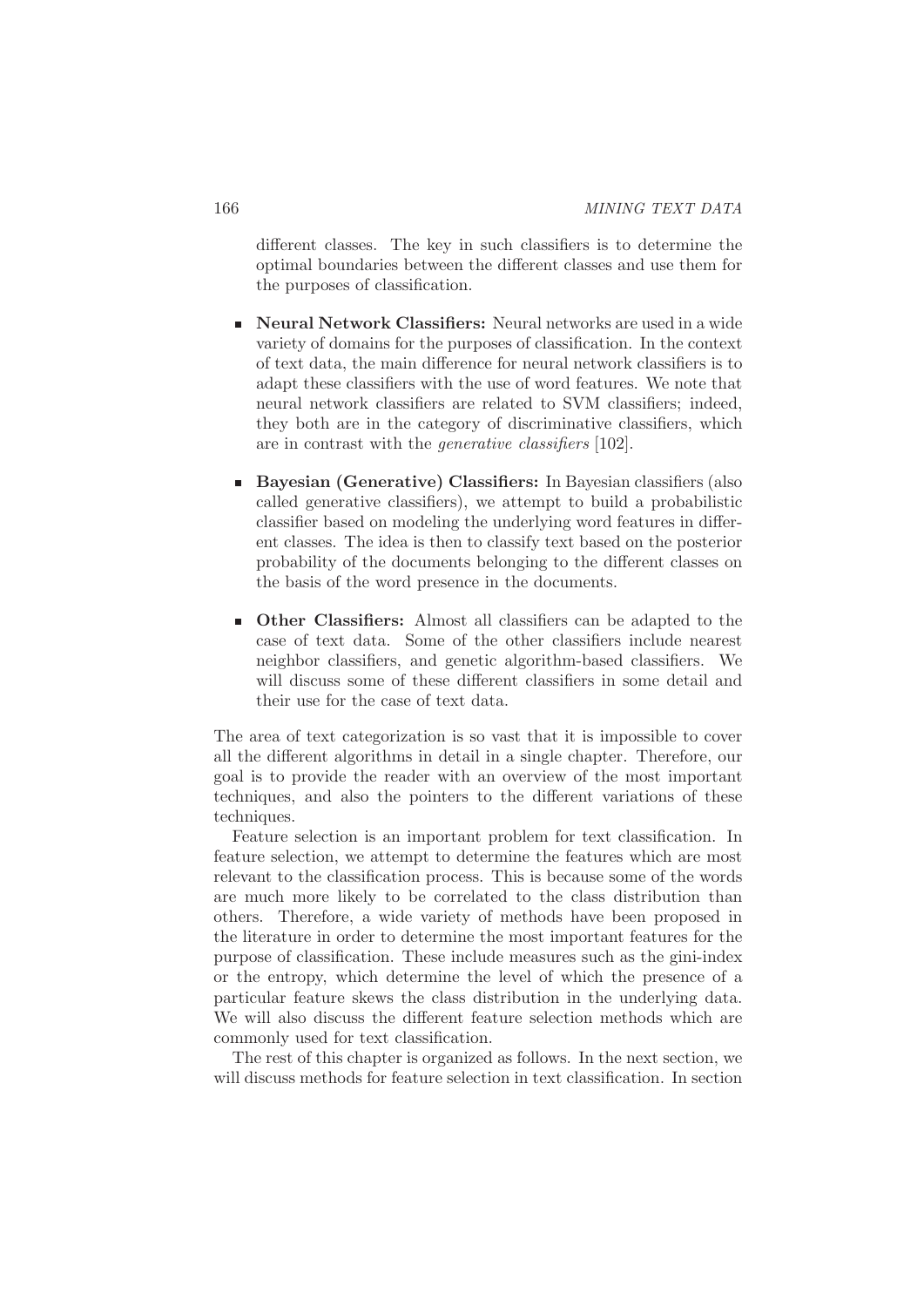3, we will describe decision tree methods for text classification. Rulebased classifiers are described in detail in section 4. We discuss naive Bayes classifiers in section 5. The nearest neighbor classifier is discussed in section 7. In section 7, we will discuss a number of linear classifiers, such as the SVM classifier, direct regression modeling and the neural network classifier. A discussion of how the classification methods can be adapted to text and web data containing hyperlinks is discussed in section 8. In section 9, we discuss a number of different meta-algorithms for classification such as boosting, bagging and ensemble learning. Section 10 contains the conclusions and summary.

## **2. Feature Selection for Text Classification**

Before any classification task, one of the most fundamental tasks that needs to be accomplished is that of document representation and feature selection. While feature selection is also desirable in other classification tasks, it is especially important in text classification due to the high dimensionality of text features and the existence of irrelevant (noisy) features. In general, text can be represented in two separate ways. The first is as a bag of words, in which a document is represented as a set of words, together with their associated frequency in the document. Such a representation is essentially independent of the sequence of words in the collection. The second method is to represent text directly as *strings*, in which each document is a sequence of words. Most text classification methods use the bag-of-words representation because of its simplicity for classification purposes. In this section, we will discuss some of the methods which are used for feature selection in text classification.

The most common feature selection which is used in both supervised and unsupervised applications is that of stop-word removal and stemming. In stop-word removal, we determine the common words in the documents which are not specific or discriminatory to the different classes. In stemming, different forms of the same word are consolidated into a single word. For example, singular, plural and different tenses are consolidated into a single word. We note that these methods are not specific to the case of the classification problem, and are often used in a variety of unsupervised applications such as clustering and indexing. In the case of the classification problem, it makes sense to supervise the feature selection process with the use of the class labels. This kind of selection process ensures that those features which are highly skewed towards the presence of a particular class label are picked for the learning process. A wide variety of feature selection methods are discussed in [133, 135]. Many of these feature selection methods have been compared with one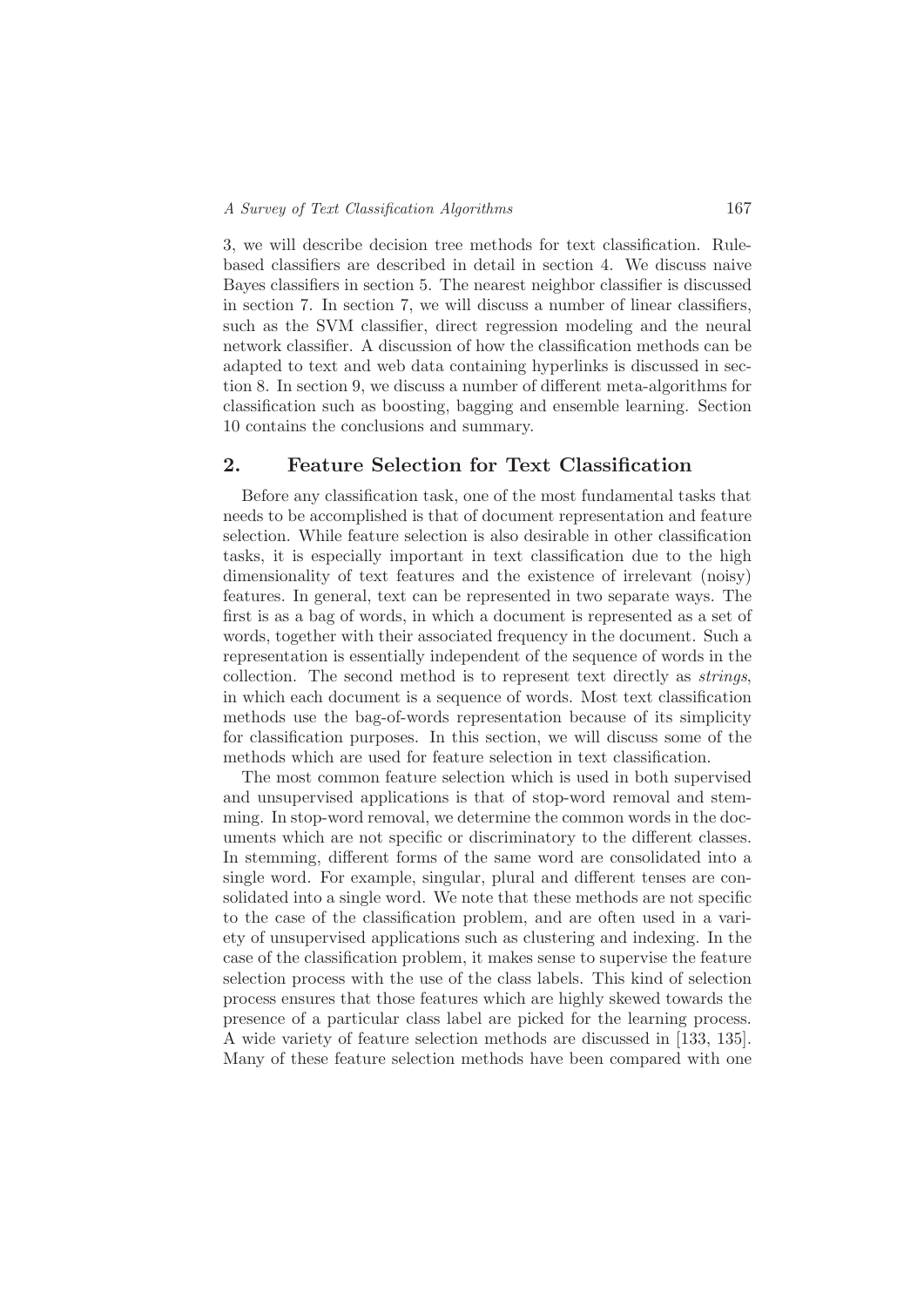another, and the experimental results are presented in [133]. We will discuss each of these feature selection methods in this section.

## **2.1 Gini Index**

One of the most common methods for quantifying the discrimination level of a feature is the use of a measure known as the *gini-index*. Let  $p_1(w) \dots p_k(w)$  be the fraction of class-label presence of the k different classes for the word w. In other words,  $p_i(w)$  is the conditional probability that a document belongs to class  $i$ , given the fact that it contains the word w. Therefore, we have:

$$
\sum_{i=1}^{k} p_i(w) = 1
$$
\n(6.1)

Then, the gini-index for the word w, denoted by  $G(w)$  is defined<sup>3</sup> as follows:

$$
G(w) = \sum_{i=1}^{k} p_i(w)^2
$$
 (6.2)

The value of the gini-index  $G(w)$  always lies in the range  $(1/k, 1)$ . Higher values of the gini-index  $G(w)$  represent indicate a greater discriminative power of the word w. For example, when all documents which contain word w belong to a particular class, the value of  $G(w)$  is 1. On the other hand, when documents containing word w are evenly distributed among the k different classes, the value of  $G(w)$  is  $1/k$ .

One criticism with this approach is that the global class distribution may be skewed to begin with, and therefore the above measure may sometimes not accurately reflect the discriminative power of the underlying attributes. Therefore, it is possible to construct a normalized gini-index in order to reflect the discriminative power of the attributes more accurately. Let  $P_1 \ldots P_k$  represent the global distributions of the documents in the different classes. Then, we determine the normalized probability value  $p_i'(w)$  as follows:

$$
p_i'(w) = \frac{p_i(w)/P_i}{\sum_{j=1}^k p_j(w)/P_j}
$$
(6.3)

<sup>&</sup>lt;sup>3</sup>The gini-index is also sometimes defined as  $1 - \sum_{i=1}^{k} p_i(w)^2$ , with lower values indicating greater discriminative power of the feature w.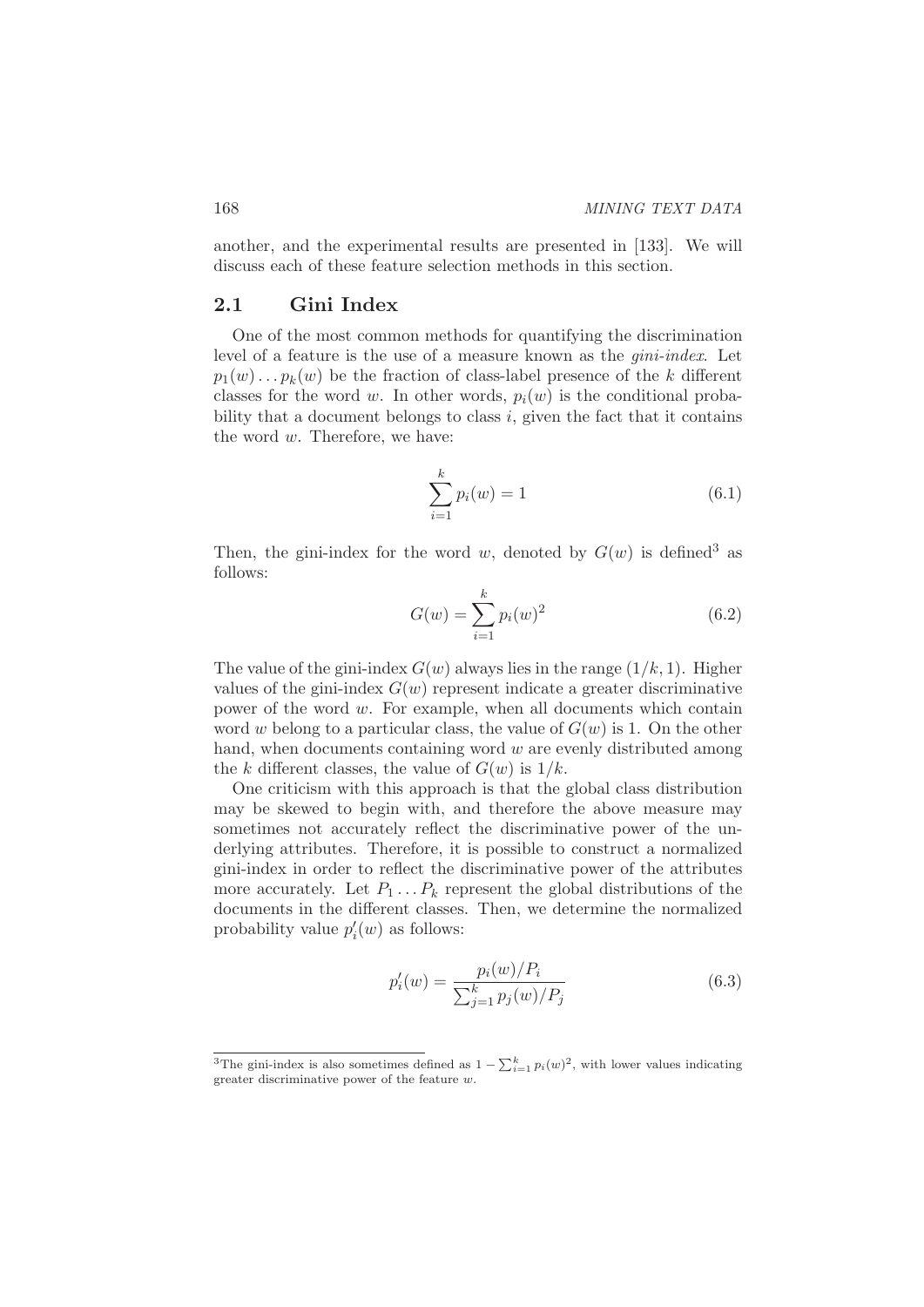Then, the gini-index is computed in terms of these normalized probability values.

$$
G(w) = \sum_{i=1}^{k} p'_i(w)^2
$$
 (6.4)

The use of the global probabilities  $P_i$  ensures that the gini-index more accurately reflects class-discrimination in the case of biased class distributions in the whole document collection. For a document corpus containing  $n$  documents,  $d$  words, and  $k$  classes, the complexity of the information gain computation is  $O(n \cdot d \cdot k)$ . This is because the computation of the term  $p_i(w)$  for all the different words and the classes requires  $O(n \cdot d \cdot k)$  time.

## **2.2 Information Gain**

Another related measure which is commonly used for text feature selection is that of information gain or entropy. Let  $P_i$  be the global probability of class i, and  $p_i(w)$  be the probability of class i, given that the document contains the word w. Let  $F(w)$  be the fraction of the documents containing the word w. The information gain measure  $I(w)$ for a given word  $w$  is defined as follows:

$$
I(w) = -\sum_{i=1}^{k} P_i \cdot \log(P_i) + F(w) \cdot \sum_{i=1}^{k} p_i(w) \cdot \log(p_i(w)) +
$$

$$
+ (1 - F(w)) \cdot \sum_{i=1}^{k} (1 - p_i(w)) \cdot \log(1 - p_i(w))
$$

The greater the value of the information gain  $I(w)$ , the greater the discriminatory power of the word  $w$ . For a document corpus containing  $n$ documents and d words, the complexity of the information gain computation is  $O(n \cdot d \cdot k)$ .

## **2.3 Mutual Information**

This *mutual information measure* is derived from information theory [31], and provides a formal way to model the mutual information between the features and the classes. The pointwise mutual information  $M_i(w)$ between the word  $w$  and the class  $i$  is defined on the basis of the level of co-occurrence between the class  $i$  and word  $w$ . We note that the expected co-occurrence of class  $i$  and word  $w$  on the basis of mutual independence is given by  $P_i \cdot F(w)$ . The true co-occurrence is of course given by  $F(w) \cdot p_i(w)$ . In practice, the value of  $F(w) \cdot p_i(w)$  may be much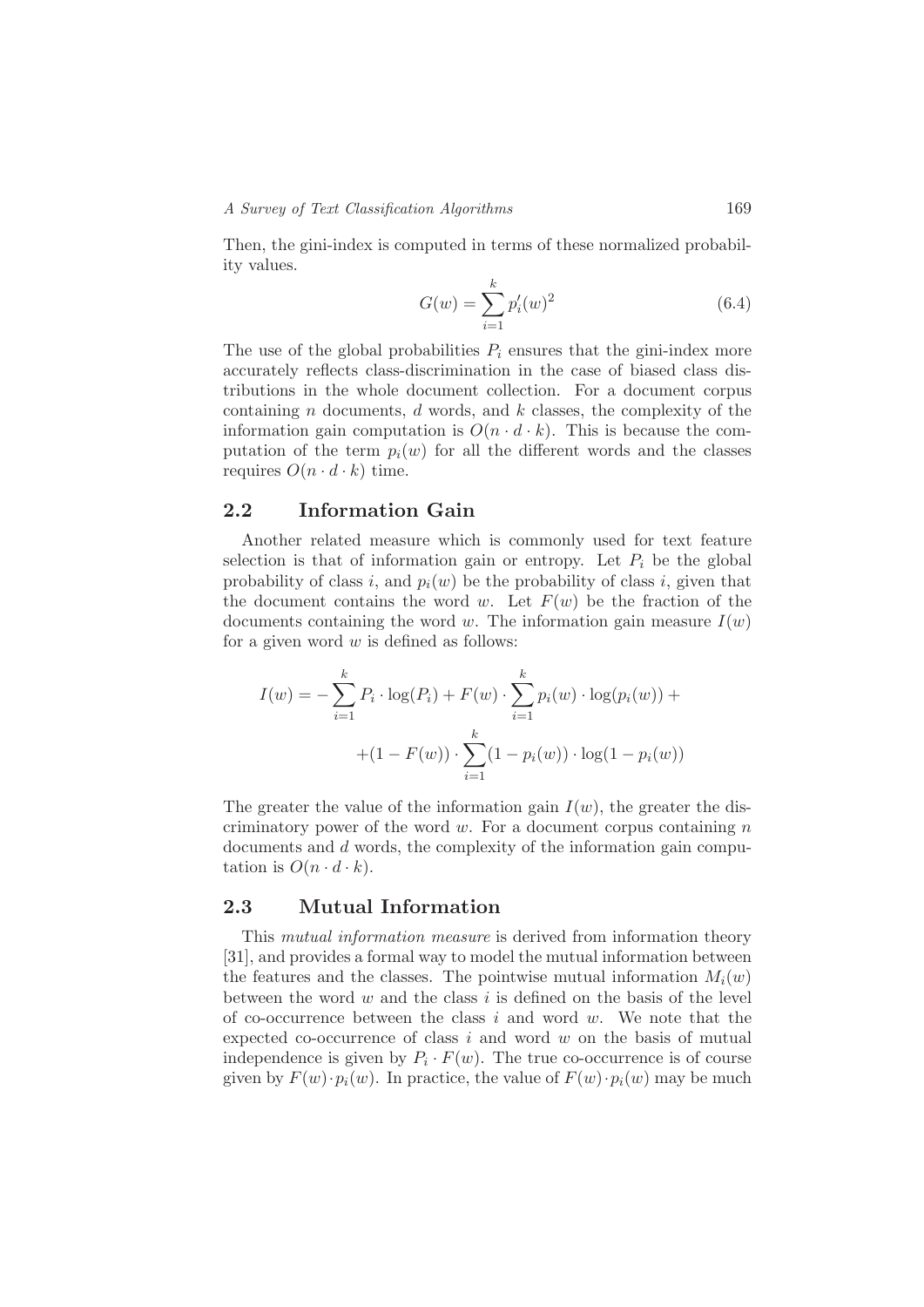larger or smaller than  $P_i \cdot F(w)$ , depending upon the level of correlation between the class i and word  $w$ . The mutual information is defined in terms of the ratio between these two values. Specifically, we have:

$$
M_i(w) = \log\left(\frac{F(w) \cdot p_i(w)}{F(w) \cdot P_i}\right) = \log\left(\frac{p_i(w)}{P_i}\right) \tag{6.5}
$$

Clearly, the word w is positively correlated to the class i, when  $M_i(w)$ 0, and the word w is negatively correlated to class i, when  $M_i(w) < 0$ . We note that  $M_i(w)$  is specific to a particular class i. We need to compute the overall mutual information as a function of the mutual information of the word  $w$  with the different classes. These are defined with the use of the average and maximum values of  $M_i(w)$  over the different classes.

$$
M_{avg}(w) = \sum_{i=1}^{k} P_i \cdot M_i(w)
$$

$$
M_{max}(w) = \max_i \{ M_i(w) \}
$$

Either of these measures may be used in order to determine the relevance of the word  $w$ . The second measure is particularly useful, when it is more important to determine high levels of positive correlation of the word  $w$ with any of the classes.

## 2.4  $\chi^2$ **-Statistic**

The  $\chi^2$  statistic is a different way to compute the lack of independence between the word w and a particular class i. Let n be the total number of documents in the collection,  $p_i(w)$  be the conditional probability of class i for documents which contain  $w, P_i$  be the global fraction of documents containing the class i, and  $F(w)$  be the global fraction of documents which contain the word w. The  $\chi^2$ -statistic of the word between word  $w$  and class  $i$  is defined as follows:

$$
\chi_i^2(w) = \frac{n \cdot F(w)^2 \cdot (p_i(w) - P_i)^2}{F(w) \cdot (1 - F(w)) \cdot P_i \cdot (1 - P_i))}
$$
(6.6)

As in the case of the mutual information, we can compute a global  $\chi^2$ statistic from the class-specific values. We can use either the average of maximum values in order to create the composite value:

$$
\chi_{avg}^2(w) = \sum_{i=1}^k P_i \cdot \chi_i^2(w)
$$

$$
\chi_{max}^2(w) = \max_i \chi_i^2(w)
$$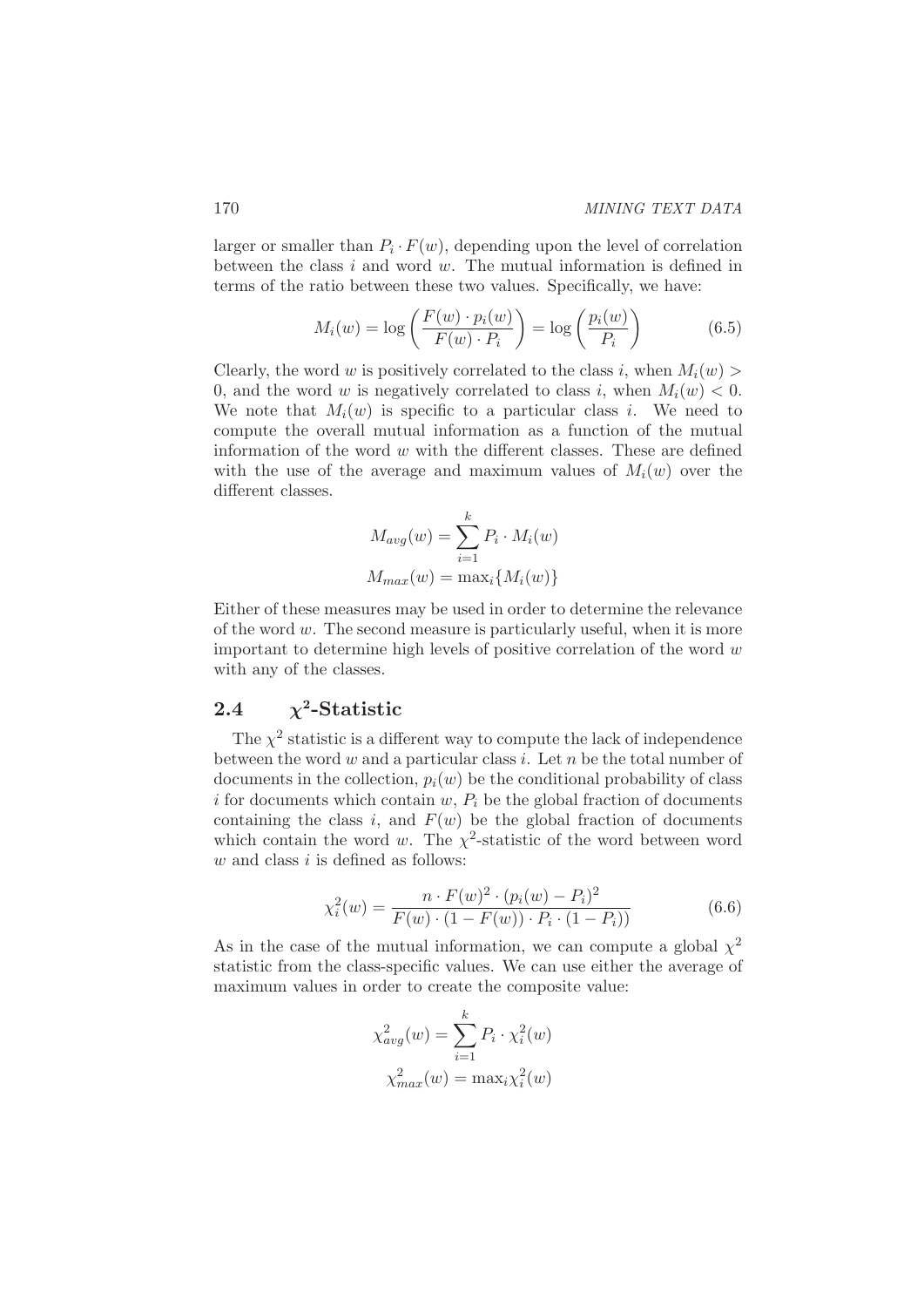We note that the  $\chi^2$ -statistic and mutual information are different ways of measuring the the correlation between terms and categories. One major advantage of the  $\chi^2$ -statistic over the mutual information measure is that it is a normalized value, and therefore these values are more comparable across terms in the same category.

## **2.5 Feature Transformation Methods: Supervised LSI**

While feature selection attempts to reduce the dimensionality of the data by picking from the original set of attributes, feature transformation methods create a new (and smaller) set of features as a function of the original set of features. A typical example of such a feature transformation method is Latent Semantic Indexing (LSI) [38], and its probabilistic variant PLSA [57]. The LSI method transforms the text space of a few hundred thousand word features to a new axis system (of size about a few hundred) which are a linear combination of the original word features. In order to achieve this goal, Principal Component Analysis techniques [69] are used to determine the axis-system which retains the greatest level of information about the variations in the underlying attribute values. The main disadvantage of using techniques such as LSI is that these are unsupervised techniques which are blind to the underlying class-distribution. Thus, the features found by LSI are not necessarily the directions along which the *class-distribution* of the underlying documents can be best separated. A modest level of success has been obtained in improving classification accuracy by using boosting techniques in conjunction with the conceptual features obtained from unsupervised pLSA method [17]. A more recent study has systematically compared pLSA and LDA (which is a Bayesian version of pLSA) in terms of their effectiveness in transforming features for text categorization and drawn a similar conclusion and found that pLSA and LDA tend to perform similarly.

A number of techniques have also been proposed to perform the feature transformation methods by using the class labels for effective supervision. The most natural method is to adapt LSI in order to make it work more effectively for the supervised case. A number of different methods have been proposed in this direction. One common approach is to perform local LSI on the subsets of data representing the individual classes, and identify the discriminative eigenvectors from the different reductions with the use of an iterative approach [123]. This method is known as SLSI (Supervised Latent Semantic Indexing), and the advantages of the method seem to be relatively limited, because the experiments in [123]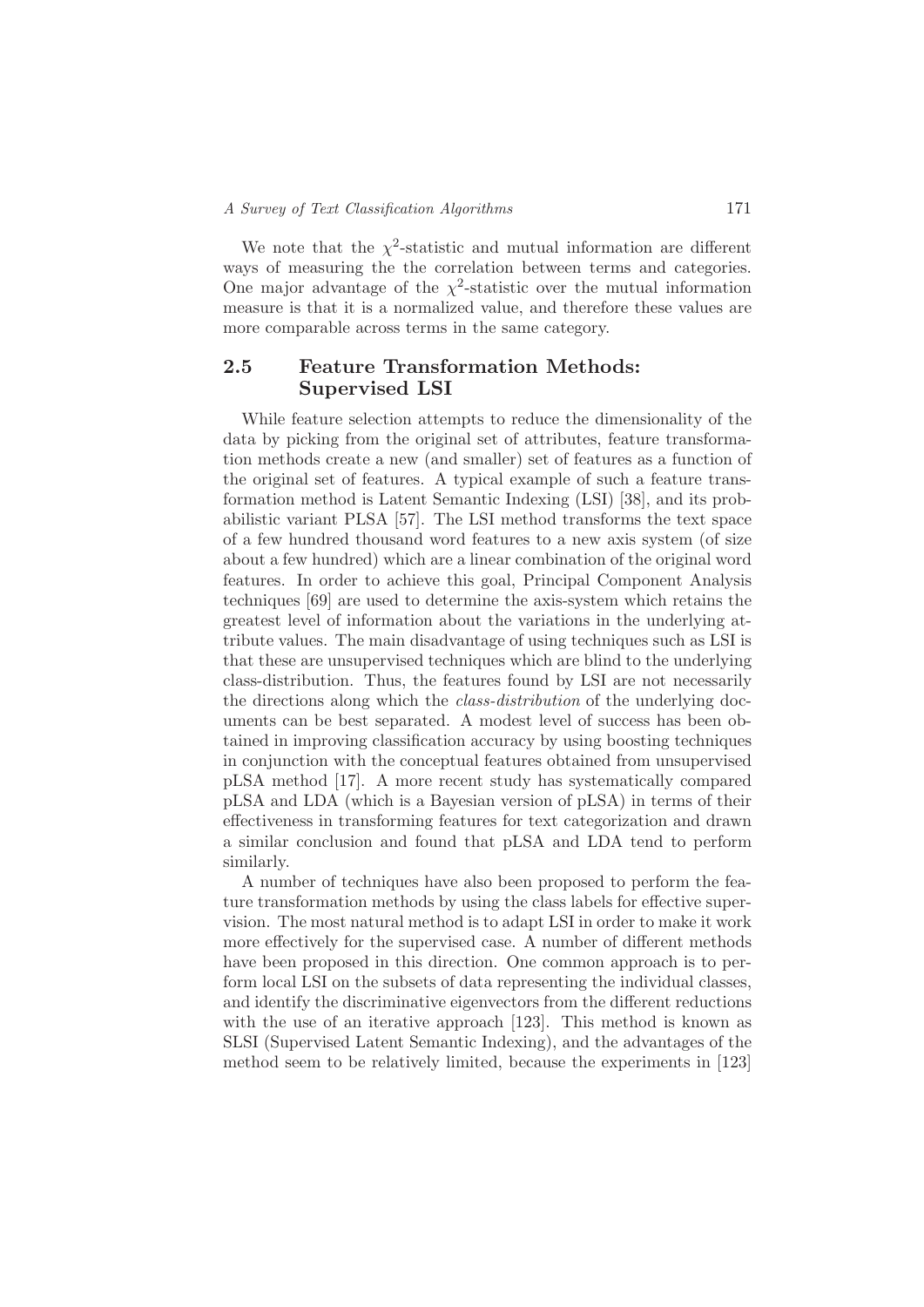show that the improvements over a standard SVM classifier, which did not use a dimensionality reduction process, are relatively limited. The work in [129] uses a combination of class-specific LSI and global analysis. As in the case of [123], class-specific LSI representations are created. Test documents are compared against each LSI representation in order to create the most discriminative reduced space. One problem with this approach is that the different local LSI representations use a different subspace, and therefore it is difficult to compare the similarities of the different documents across the different subspaces. Furthermore, both the methods in [123, 129] tend to be computationally expensive.

A method called *sprinkling* is proposed in [21], in which artificial terms are added to (or "sprinkled" into) the documents, which correspond to the class labels. In other words, we create a term corresponding to the class label, and add it to the document. LSI is then performed on the document collection with these added terms. The sprinkled terms can then be removed from the representation, once the eigenvectors have been determined. The sprinkled terms help in making the LSI more sensitive to the class distribution during the reduction process. It has also been proposed in [21] that it can be generally useful to make the sprinkling process *adaptive*, in which all classes are not necessarily treated equally, but the relationships between the classes are used in order to regulate the sprinkling process. Furthermore, methods have also been proposed in [21] to make the sprinkling process adaptive to the use of a particular kind of classifier.

# **2.6 Supervised Clustering for Dimensionality Reduction**

One technique which is commonly used for feature transformation is that of text clustering [7, 71, 83, 121]. In these techniques, the clusters are constructed from the underlying text collection, with the use of supervision from the class distribution. The exception is [83] in which supervision is not used. In the simplest case, each class can be treated as a separate cluster, though better results may be obtained by using the classes for supervision of the clustering process. The frequently occurring words in these supervised clusters can be used in order to create the new set of dimensions. The classification can be performed with respect to this new feature representation. One advantage of such an approach is that it retains interpretability with respect to the original words of the document collection. The disadvantage is that the optimum directions of separation may not necessarily be represented in the form of clusters of words. Furthermore, the underlying axes are not necessarily orthonor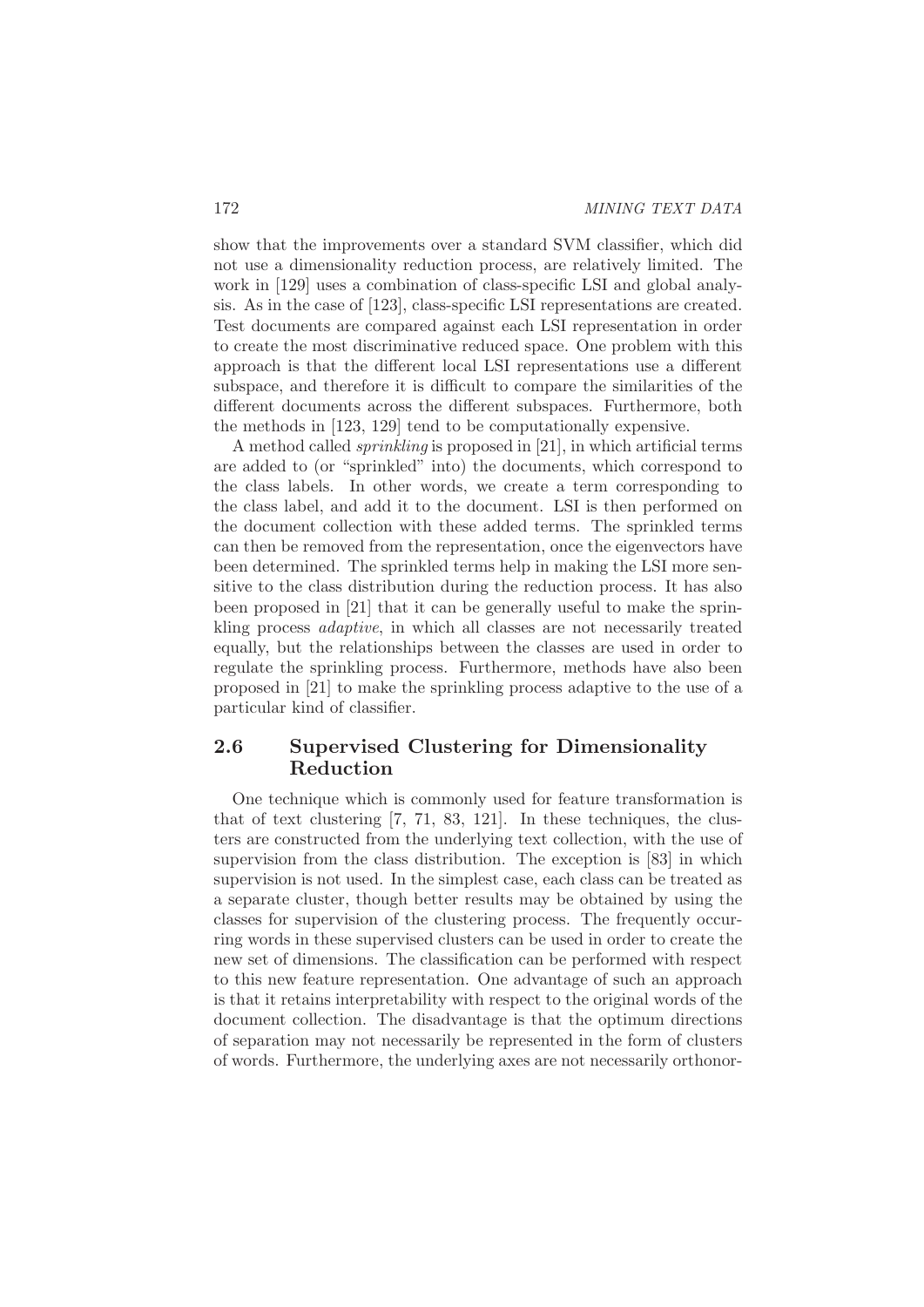mal to one another. The use of supervised methods [1, 7, 71, 121] has generally led to good results either in terms of improved classification accuracy, or significant performance gains at the expense of a small reduction in accuracy. The results with the use of unsupervised clustering [83, 87] are mixed. For example, the work in [83] suggests that the use of unsupervised term-clusters and phrases is generally not helpful [83] for the classification process. The key observation in [83] is that the loss of granularity associated with the use of phrases and term clusters is not necessarily advantageous for the classification process. The work in [8] has shown that the use of the information bottleneck method for feature distributional clustering can create clustered pseudo-word representations which are quite effective for text classification.

# **2.7 Linear Discriminant Analysis**

Another method for feature transformation is the use of linear discriminants, which explicitly try to construct directions in the feature space, along which there is best separation of the different classes. A common method is the *Fisher's linear discriminant* [46]. The main idea in the Fisher's discriminant method is to determine the directions in the data along which the points are as well separated as possible. The subspace of lower dimensionality is constructed by iteratively finding such unit vectors  $\alpha_i$  in the data, where  $\alpha_i$  is determined in the *i*th iteration. We would also like to ensure that the different values of  $\alpha_i$  are orthonormal to one another. In each step, we determine this vector  $\alpha_i$  by discriminant analysis, and project the data onto the remaining orthonormal subspace. The next vector  $\alpha_{i+1}$  is found in this orthonormal subspace. The quality of vector  $\alpha_i$  is measured by an objective function which measures the separation of the different classes. This objective function reduces in each iteration, since the value of  $\alpha_i$  in a given iteration is the optimum discriminant in that subspace, and the vector found in the next iteration is the optimal one from a smaller search space. The process of finding linear discriminants is continued until the class separation, as measured by an objective function, reduces below a given threshold for the vector determined in the current iteration. The power of such a dimensionality reduction approach has been illustrated in [18], in which it has been shown that a simple decision tree classifier can perform much more effectively on this transformed data, as compared to more sophisticated classifiers.

Next, we discuss how the Fisher's discriminant is actually constructed. First, we will set up the objective function  $J(\overline{\alpha})$  which determines the level of separation of the different classes along a given direction (unit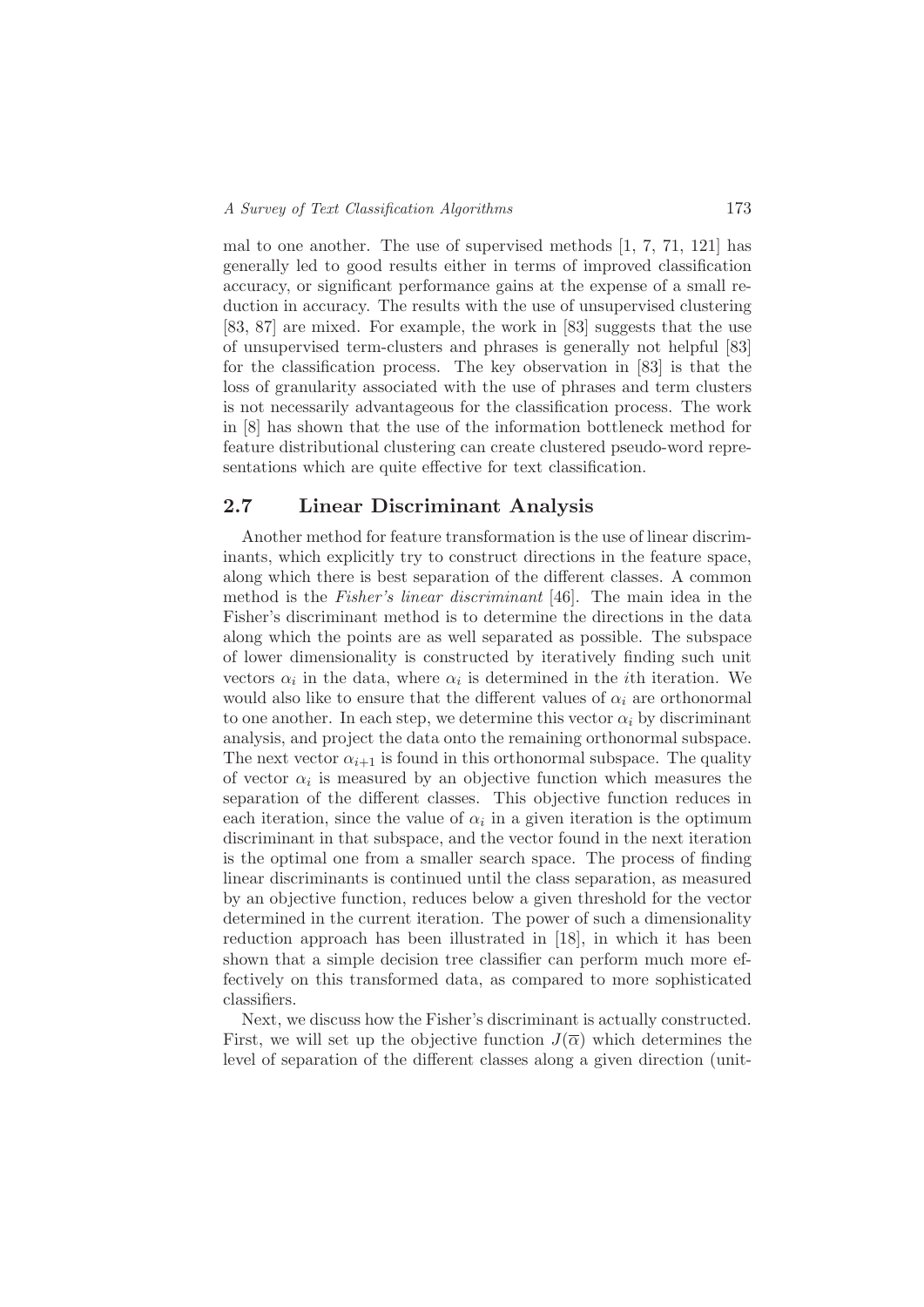vector)  $\bar{\alpha}$ . This sets up the crisp optimization problem of determining the value of  $\overline{\alpha}$  which maximizes  $J(\overline{\alpha})$ . For simplicity, let us assume the case of binary classes. Let  $D_1$  and  $D_2$  be the two sets of documents belonging to the two classes. Then, the projection of a document  $\overline{X} \in D_1 \cup D_2$  along  $\overline{\alpha}$  is given by  $\overline{X} \cdot \overline{\alpha}$ . Therefore, the squared class separation  $S(D_1, D_2, \overline{\alpha})$ along the direction  $\bar{\alpha}$  is given by:

$$
S(D_1, D_2, \overline{\alpha}) = \left(\frac{\sum_{\overline{X} \in D_1} \overline{\alpha} \cdot \overline{X}}{|D_1|} - \frac{\sum_{\overline{X} \in D_2} \overline{\alpha} \cdot \overline{X}}{|D_2|}\right)^2 \tag{6.7}
$$

In addition, we need to normalize this absolute class separation with the use of the underlying class variances. Let  $Var(D_1, \overline{\alpha})$  and  $Var(D_2, \overline{\alpha})$ be the individual class variances along the direction  $\alpha$ . In other words, we have:

$$
Var(D_1, \overline{\alpha}) = \frac{\sum_{\overline{X} \in D_1} (\overline{X} \cdot \overline{\alpha})^2}{|D_1|} - \left(\frac{\sum_{\overline{X} \in D_1} \overline{X} \cdot \overline{\alpha}}{|D_1|}\right)^2 \tag{6.8}
$$

The value of  $Var(D_2, \overline{\alpha})$  can be defined in a similar way. Then, the normalized class-separation  $J(\overline{\alpha})$  is defined as follows:

$$
J(\overline{\alpha}) = \frac{S(D_1, D_2, \overline{\alpha})}{Var(D_1, \overline{\alpha}) + Var(D_2, \overline{\alpha})}
$$
(6.9)

The optimal value of  $\alpha$  needs to be determined subject to the constraint that  $\bar{\alpha}$  is a unit vector. Let  $\mu_1$  and  $\mu_2$  be the means of the two data sets  $D_1$  and  $D_2$ , and  $C_1$  and  $C_2$  be the corresponding covariance matrices. It can be shown that the optimal (unscaled) direction  $\overline{\alpha} = \overline{\alpha^*}$  can be expressed in closed form, and is given by the following:

$$
\overline{\alpha^*} = \left(\frac{C_1 + C_2}{2}\right)^{-1} (\mu_1 - \mu_2)
$$
 (6.10)

The main difficulty in computing the above equation is that this computation requires the inversion of the covariance matrix, which is sparse and computationally difficult in the high-dimensional text domain. Therefore, a gradient descent approach can be used in order to determine the value of  $\bar{\alpha}$  in a more computationally effective way. Details of the approach are presented in [18].

Another related method which attempts to determine projection directions that maximize the topical differences between different classes is the *Topical Difference Factor Analysis* method proposed in [72]. The problem has been shown to be solvable as a generalized eigenvalue problem. The method was used in conjunction with a k-nearest neighbor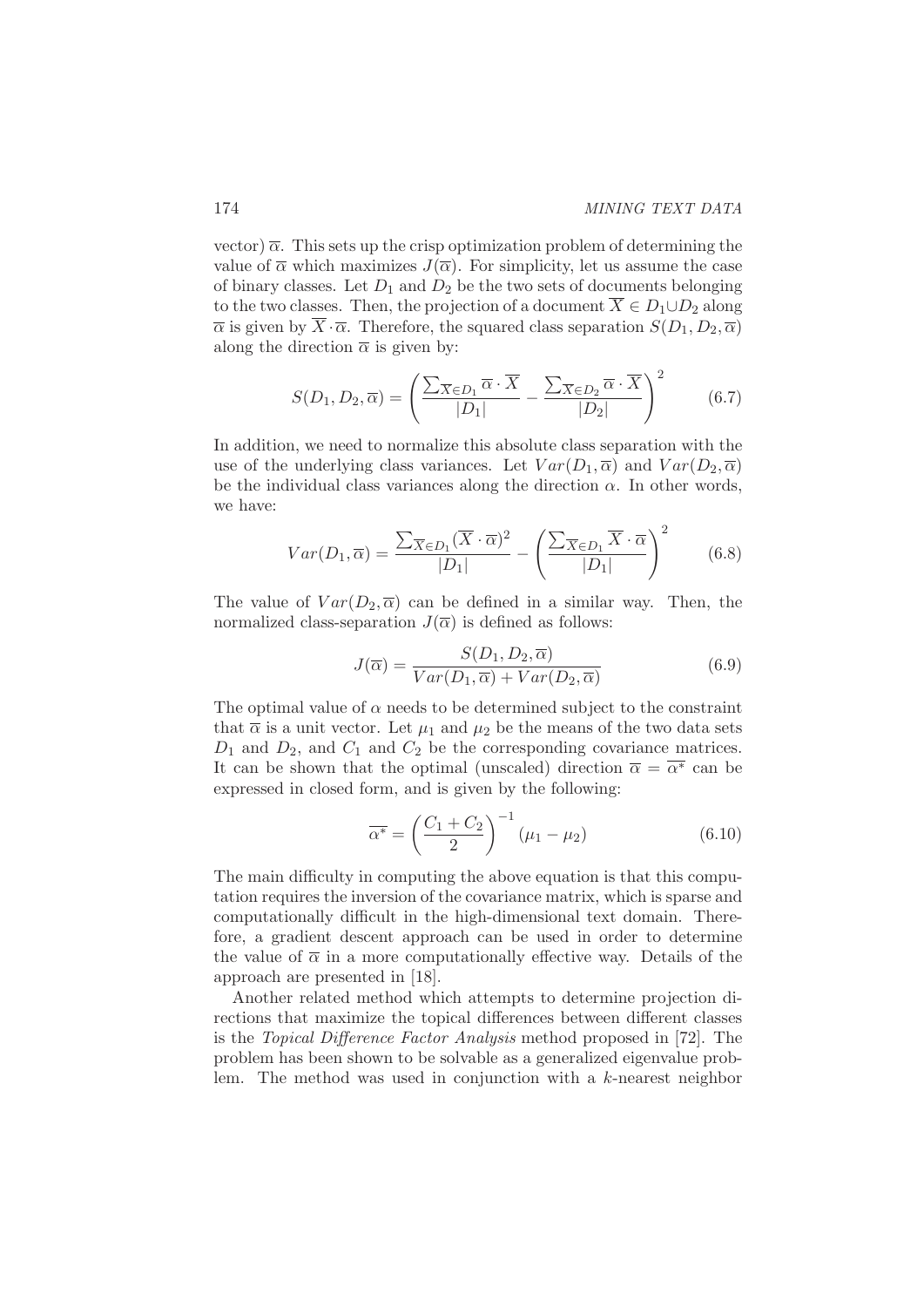classifier, and it was shown that the use of this approach significantly improves the accuracy over a classifier which uses the original set of features.

# **2.8 Generalized Singular Value Decomposition**

While the method discussed above finds one vector  $\overline{\alpha_i}$  at a time in order to determine the relevant dimension transformation, it is possible to be much more direct in finding the optimal subspaces simultaneously by using a generalized version of dimensionality reduction [58, 59]. It is important to note that this method has really been proposed in [58, 59] as an *unsupervised* method which preserves the underlying *clustering* structure, assuming the data has already been clustered in a pre-processing phase. Thus, the generalized dimensionality reduction method has been proposed as a much more aggressive dimensionality reduction technique, which preserves the underlying clustering structure rather than the individual points. This method can however also be used as a *supervised* technique in which the different classes are used as input to the dimensionality reduction algorithm, instead of the clusters constructed in the pre-processing phase [131]. This method is known as the *Optimal Orthogonal Centroid Feature Selection Algorithm (OCFS)*, and it directly targets at the maximization of inter-class scatter. The algorithm is shown to have promising results for supervised feature selection in [131].

# **2.9 Interaction of Feature Selection with Classification**

Since the classification and feature selection processes are dependent upon one another, it is interesting to test how the feature selection process interacts with the underlying classification algorithms. In this context, two questions are relevant:

- Can the feature-specific insights obtained from the intermediate results of some of the classification algorithms be used for creating feature selection methods that can be used more generally by other classification algorithms?
- Do the different feature selection methods work better or worse with different kinds of classifiers?

Both these issues were explored in some detail in [99]. In regard to the first question, it was shown in [99] that feature selection which was derived from *linear* classifiers, provided very effective results. In regard to the second question, it was shown in [99] that the sophistication of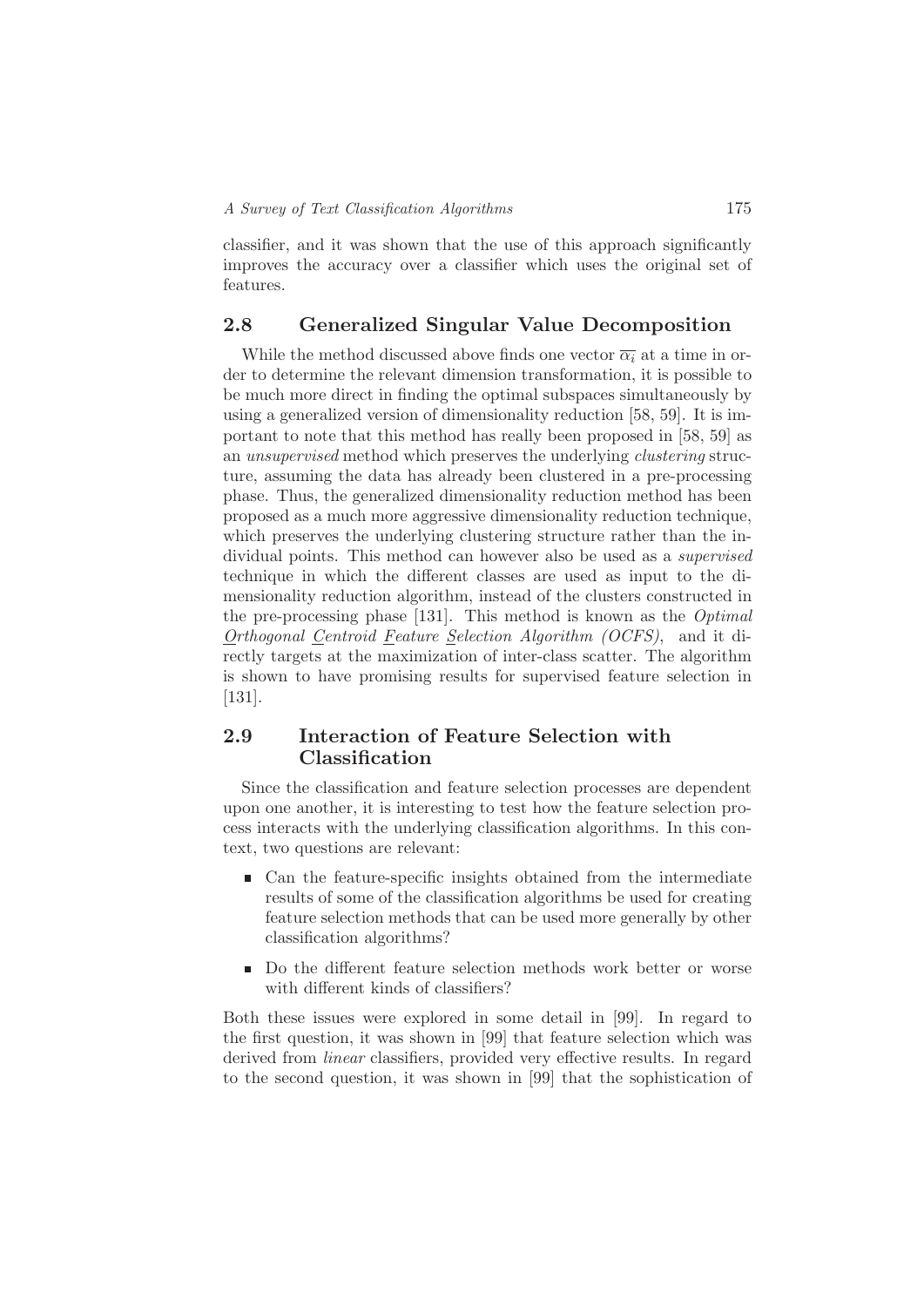the feature selection process itself was more important than the specific pairing between the feature selection process and the classifier.

*Linear Classifiers* are those for which the output of the linear predictor is defined to be  $p = \overline{A} \cdot \overline{X} + b$ , where  $\overline{X} = (x_1 \dots x_n)$  is the normalized document word frequency vector,  $\overline{A} = (a_1 \dots a_n)$  is a vector of linear coefficients with the same dimensionality as the feature space, and b is a scalar. Both the basic neural network and basic SVM classifiers [65] (which will be discussed later in this chapter) belong to this category. The idea here is that if the coefficient  $a_i$  is close to zero, then the corresponding feature does not have a significant effect on the classification process. On the other hand, since large absolute values of  $a_i$  may significantly influence the classification process, such features should be selected for classification. In the context of the SVM method, which attempts to determine linear planes of separation between the different classes, the vector  $\overline{A}$  is essentially the normal vector to the corresponding plane of separation between the different classes. This intuitively explains the choice of selecting features with large values of  $|a_i|$ . It was shown in [99] that this class of feature selection methods was quite robust, and performed well even for classifiers such as the Naive Bayes method, which were unrelated to the linear classifiers from which these features were derived. Further discussions on how SVM and maximum margin techniques can be used for feature selection may be found in [51, 56].

### **3. Decision Tree Classifiers**

A decision tree [106] is essentially a hierarchical decomposition of the (training) data space, in which a *predicate* or a condition on the attribute value is used in order to divide the data space hierarchically. In the context of text data, such predicates are typically conditions on the presence or absence of one or more words in the document. The division of the data space is performed recursively in the decision tree, until the leaf nodes contain a certain minimum number of records, or some conditions on class purity. The majority class label (or cost-weighted majority label) in the leaf node is used for the purposes of classification. For a given test instance, we apply the sequence of predicates at the nodes, in order to traverse a path of the tree in top-down fashion and determine the relevant leaf node. In order to further reduce the overfitting, some of the nodes may be be pruned by holding out a part of the data, which are not used to construct the tree. The portion of the data which is held out is used in order to determine whether or not the constructed leaf node should be pruned or not. In particular, if the class distribution in the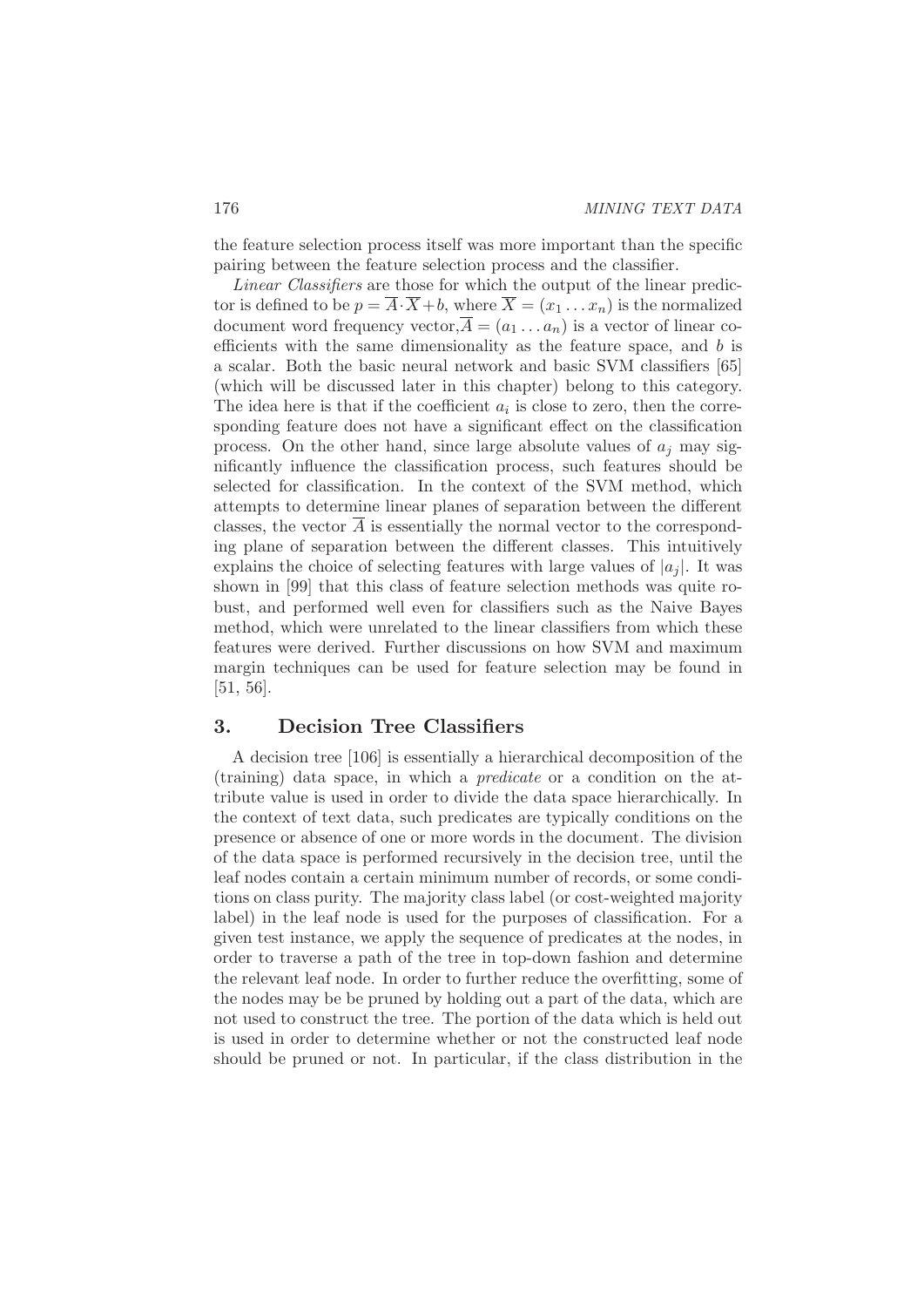training data (for decision tree construction) is very different from the class distribution in the training data which is used for pruning, then it is assumed that the node overfits the training data. Such a node can be pruned. A detailed discussion of decision tree methods may be found in [15, 42, 62, 106].

In the particular case of text data, the predicates for the decision tree nodes are typically defined in terms of the terms in the underlying text collection. For example, a node may be partitioned into its children nodes depending upon the presence or absence of a particular term in the document. We note that different nodes at the same level of the tree may use different terms for the partitioning process.

Many other kinds of predicates are possible. It may not be necessary to use individual terms for partitioning, but one may measure the similarity of documents to correlated sets of terms. These correlated sets of terms may be used to further partition the document collection, based on the similarity of the document to them. The different kinds of splits are as follows:

- **Single Attribute Splits:** In this case, we use the presence or absence of particular words (or even phrases) at a particular node in the tree in order to perform the split. At any given level, we pick the word which provides the maximum discrimination between the different classes. Measures such as the gini-index or information gain can be used in order to determine the level of entropy. For example, the DT-min10 algorithm [81] is based on this approach.
- **Similarity-based multi-attribute split:** In this case, we use documents (or meta-documents such as frequent word clusters), and use the similarity of the documents to these words clusters in order to perform the split. For the selected word cluster, the documents are further partitioned into groups by rank ordering the documents by similarity value, and splitting at a particular threshold. We select the word-cluster for which rank-ordering by similarity provides the best separation between the different classes.
- **Discriminant-based multi-attribute split:** For the  $\blacksquare$ multi-attribute case, a natural choice for performing the split is to use discriminants such as the Fisher discriminant for performing the split. Such discriminants provide the directions in the data along which the classes are best separated. The documents are projected on this discriminant vector for rank ordering, and then split at a particular coordinate. The choice of split point is picked in order to maximize the discrimination between the different classes.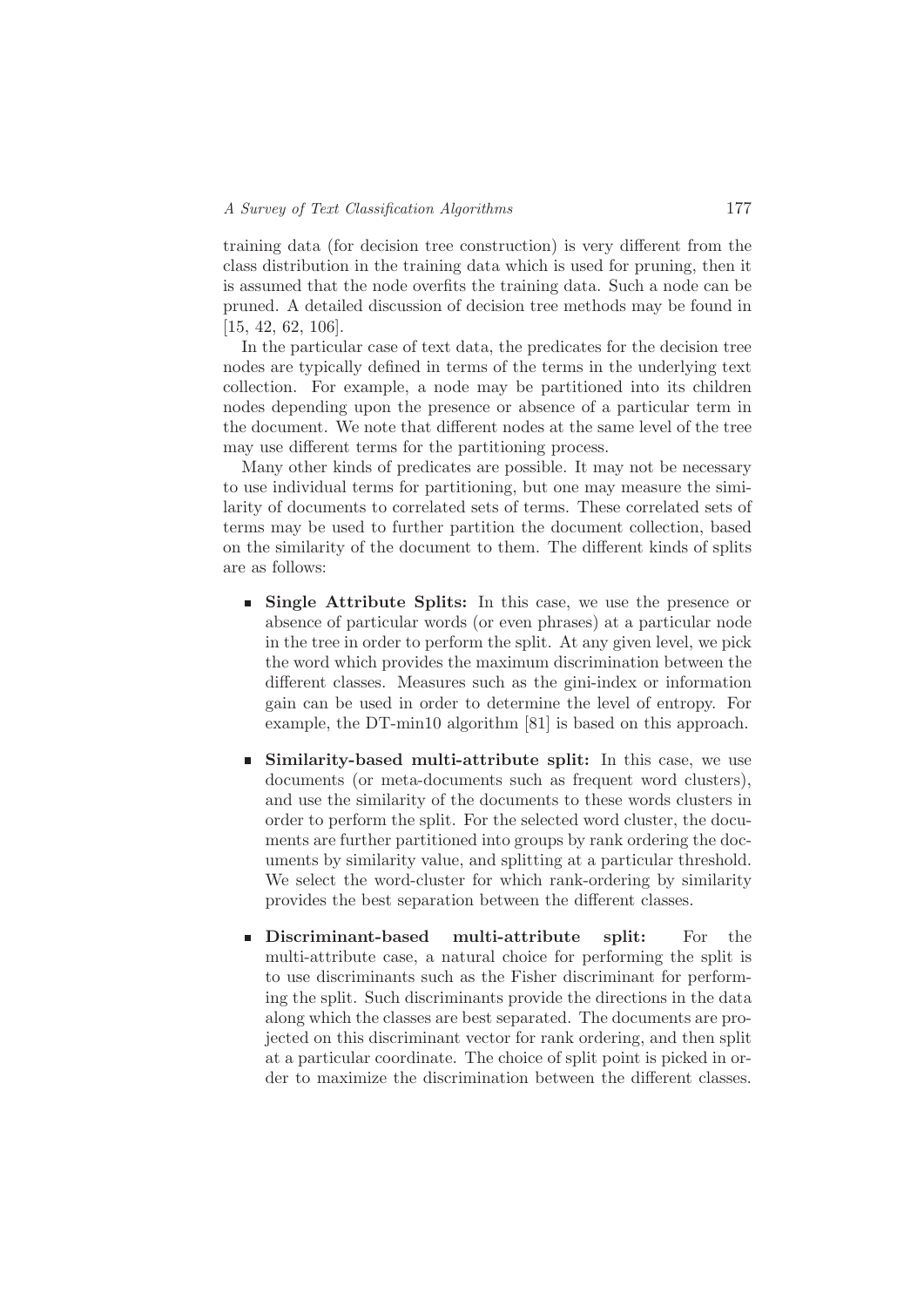The work in [18] uses a discriminant-based split, though this is done indirectly because of the use of a feature transformation to the discriminant representation, before building the classifier.

Some of the earliest implementation of classifiers may be found in [80, 81, 87, 127]. The last of these is really a rule-based classifier, which can be interpreted either as a decision tree or a rule-based classifier. Most of the decision tree implementations in the text literature tend to be small variations on standard packages such as ID3 and C4.5, in order to adapt the model to text classification. Many of these classifiers are typically designed as baselines for comparison with other learning models [65].

A well known implementation of the decision tree classifier is based on the C4.5 taxonomy of algorithms [106] is presented in [87]. More specifically, the work in [87] uses the successor to the C4.5 algorithm, which is also known as the C5 algorithm. This algorithm uses single-attribute splits at each node, where the feature with the highest information gain [31] is used for the purpose of the split. Decision trees have also been used in conjunction with boosting techniques. An adaptive boosting technique [48] is used in order to improve the accuracy of classification. In this technique, we use n different classifiers. The *i*th classifier is constructed by examining the errors of the  $(i - 1)$ th classifier. A voting scheme is applied among these classifiers in order to report the final label. Other boosting techniques for improving decision tree classification accuracy are proposed in [116].

The work in [43] presents a decision tree algorithm based on the Bayesian approach developed in [22]. In this classifier, the decision tree is grown by recursive greedy splits, where the splits are chosen using Bayesian posterior probability of model structure. The structural prior penalizes additional model parameters at each node. The output of the process is a class probability rather than a deterministic class label for the test instance.

# **4. Rule-based Classifiers**

Decision trees are also generally related to *rule-based classifiers*. In rule-based classifiers, the data space is modeled with a set of rules, in which the left hand side is a condition on the underlying feature set, and the right hand side is the class label. The rule set is essentially the model which is generated from the training data. For a given test instance, we determine the set of rules for which the test instance satisfies the condition on the left hand side of the rule. We determine the predicted class label as a function of the class labels of the rules which are satisfied by the test instance. We will discuss more on this issue slightly later.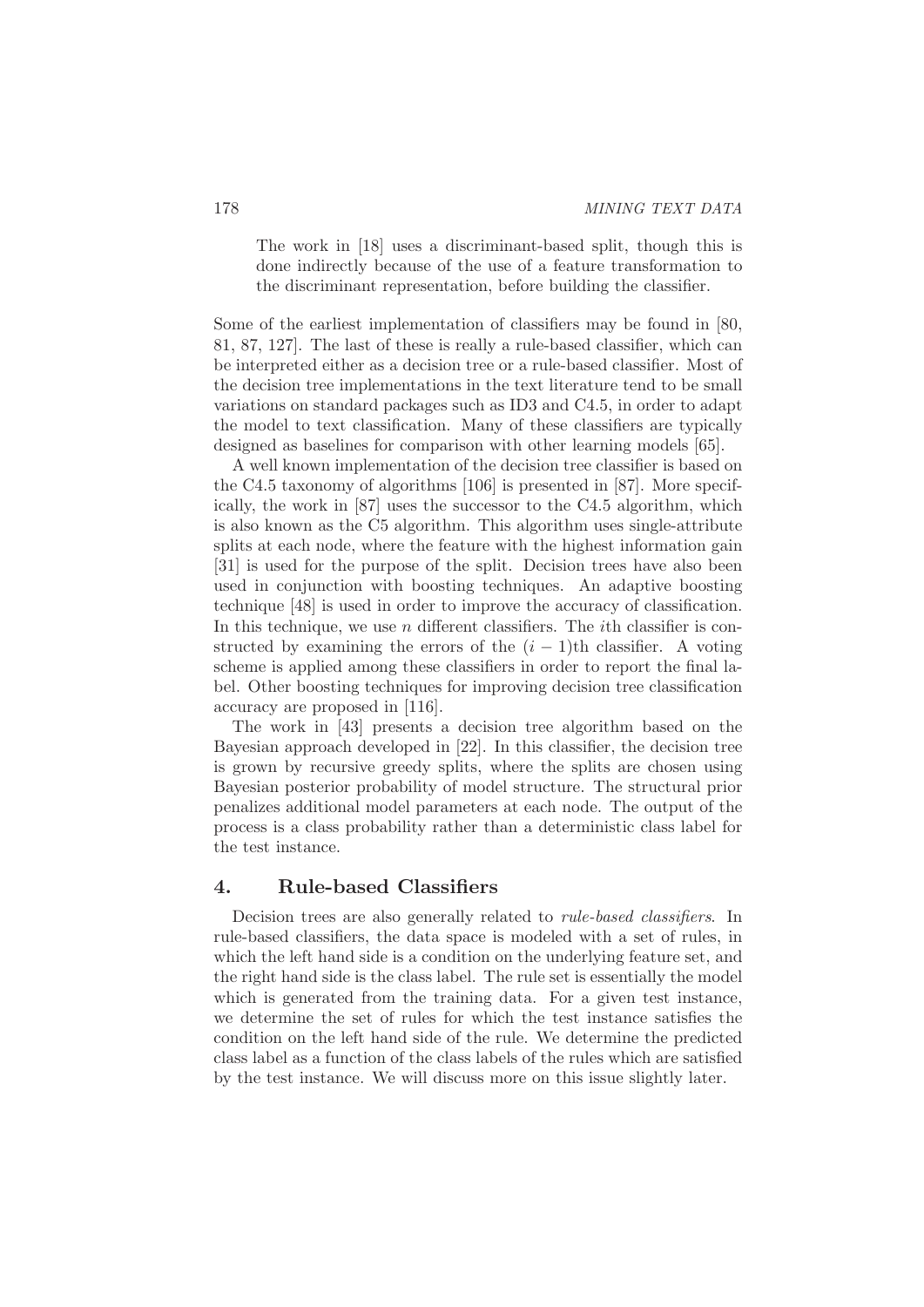#### *A Survey of Text Classification Algorithms* 179

In its most general form, the left hand side of the rule is a boolean condition, which is expressed in Disjunctive Normal Form (DNF). However, in most cases, the condition on the left hand side is much simpler and represents a set of terms, all of which must be present in the document for the condition to be satisfied. The *absence* of terms is rarely used, because such rules are not likely to be very informative for sparse text data, in which most words in the lexicon will typically not be present in it by default (sparseness property). Also, while the *set intersection* of conditions on term presence is used often, the union of such conditions is rarely used in a single rule. This is because such rules can be split into two separate rules, each of which is more informative on its own. For example, the rule  $Honda \cup Toyota \Rightarrow Cars$  can be replaced by two separate rules  $Honda \Rightarrow Cars$  and  $Toyota \Rightarrow Cars$  without any loss of information. In fact, since the confidence of each of the two rules can now be measured separately, this can be more useful. On the other hand, the rule  $Honda \cap Toyota \Rightarrow Cars$  is certainly much more informative than the individual rules. Thus, in practice, for sparse data sets such as text, rules are much more likely to be expressed as a simple conjunction of conditions on term presence.

We note that decision trees and decision rules both tend to encode rules on the feature space, except that the decision tree tends to achieve this goal with a hierarchical approach. In fact, the original work on decision tree construction in C4.5 [106] studied the decision tree problem and decision rule problem within a single framework. This is because a particular path in the decision tree can be considered a rule for classification of the text instance. The main difference is that the decision tree framework is a strict hierarchical partitioning of the data space, whereas rule-based classifiers allow for overlaps in the decision space. The general principle is to create a rule set, such that all points in the decision space are covered by *at least* one rule. In most cases, this is achieved by generating a set of targeted rules which are related to the different classes, and one default *catch-all* rule, which can cover all the remaining instances.

A number of criteria can be used in order to generate the rules from the training data. Two of the most common conditions which are used for rule generation are those of *support* and *confidence*. These conditions are common to all rule-based pattern classifiers [88] and may be defined as follows:

**Support:** This quantifies the **absolute number** of instances in the training data set which are relevant to the rule. For example, in a corpus containing 100,000 documents, a rule in which **both** the left-hand set and right-hand side are satisfied by 50,000 documents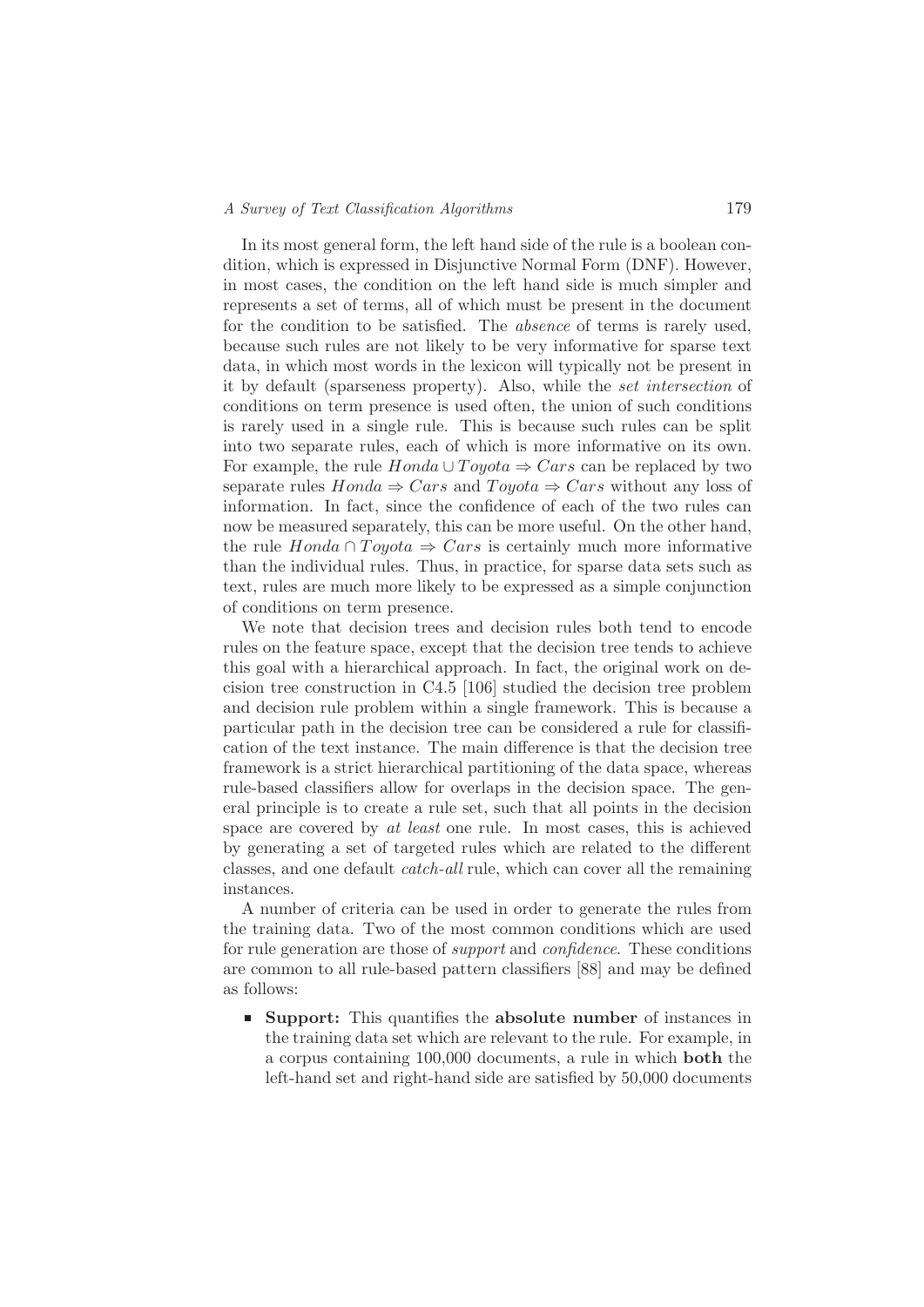is more important than a rule which is satisfied by 20 documents. Essentially, this quantifies the statistical *volume* which is associated with the rule. However, it does not encode the strength of the rule.

**Confidence:** This quantifies the **conditional probability** that the right hand side of the rule is satisfied, if the left-hand side is satisfied. This is a more direct measure of the strength of the underlying rule.

We note that the afore-mentioned measures are not the only measures which are possible, but are widely used in the data mining and machine learning literature [88] for both textual and non-textual data, because of their intuitive nature and simplicity of interpretation. One criticism of the above measures is that they do not normalize for the a-priori presence of different terms and features, and are therefore prone to misinterpretation, when the feature distribution or class-distribution in the underlying data set is skewed.

The training phase constructs all the rules, which are based on measures such as the above. For a given test instance, we determine all the rules which are relevant to the test instance. Since we allow overlaps, it is possible that more than one rule may be relevant to the test instance. If the class labels on the right hand sides of all these rules are the same, then it is easy to pick this class as the relevant label for the test instance. On the other hand, the problem becomes more challenging when there are conflicts between these different rules. A variety of different methods are used to rank-order the different rules [88], and report the most relevant rule as a function of these different rules. For example, a common approach is to rank-order the rules by their confidence, and pick the top- $k$  rules as the most relevant. The class label on the right-hand side of the most number of these rules is reported as the relevant one.

Am interesting rule-based classifier for the case of text data has been proposed in [5]. This technique uses an iterative methodology, which was first proposed in [128] for generating rules. Specifically, the method determines the single best rule related to any particular class in the training data. The best rule is defined in terms of the confidence of the rule, as defined above. This rule along with its corresponding instances are removed from the training data set. This approach is continuously repeated, until it is no longer possible to find strong rules in the training data, and complete predictive value is achieved.

The transformation of decision trees to rule-based classifiers is discussed generally in [106], and for the particular case of text data in [68]. For each path in the decision tree a rule can be generated, which repre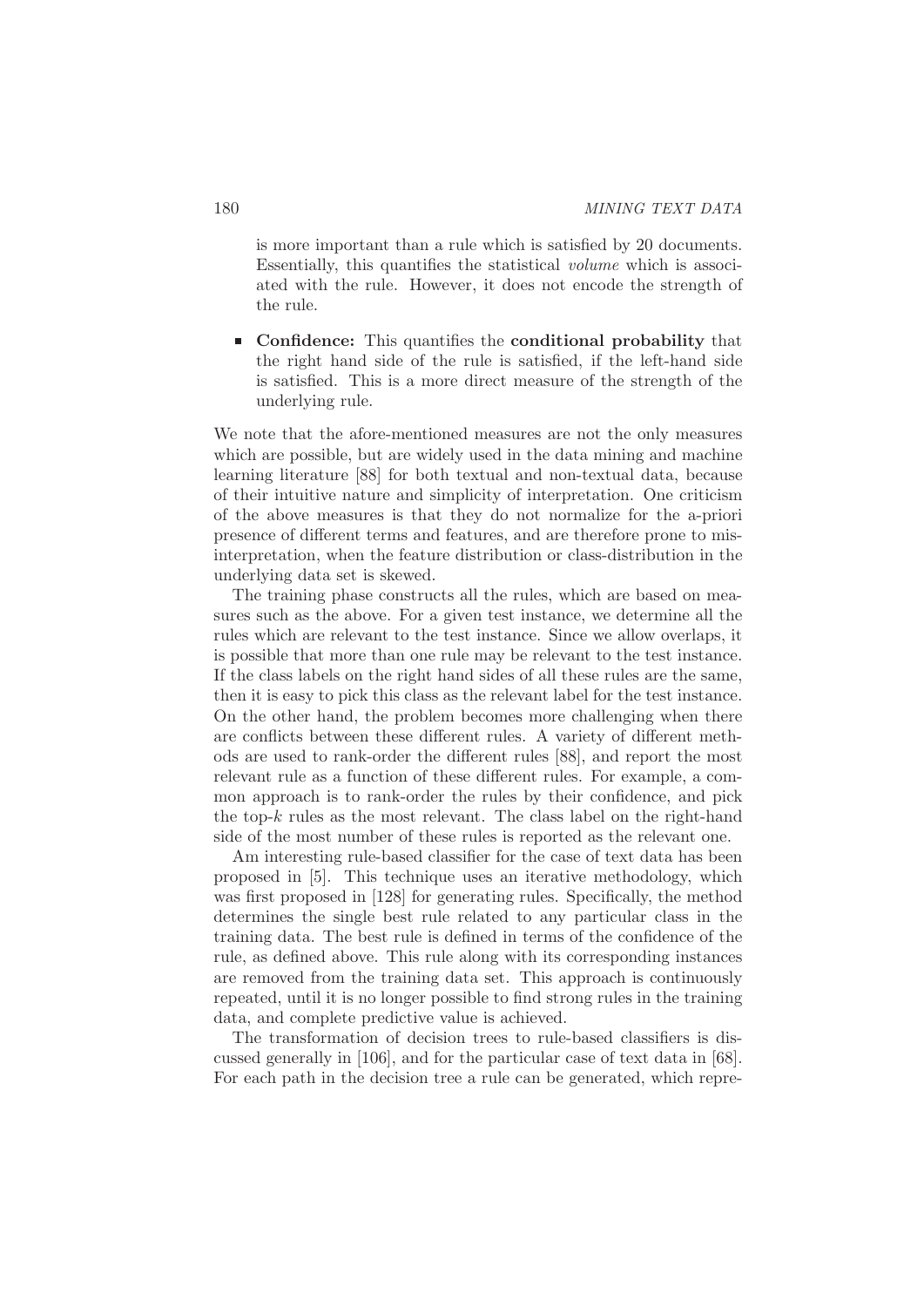sents the conjunction of the predicates along that path. One advantage of the rule-based classifier over a decision tree is that it is not restricted to a strict hierarchical partitioning of the feature space, and it allows for overlaps and inconsistencies among the different rules. Therefore, if a new set of training examples are encountered, which are related to a new class or new part of the feature space, then it is relatively easy to modify the rule set for these new examples. Furthermore, rule-based classifiers also allow for a tremendous interpretability of the underlying decision space. In cases in which domain-specific expert knowledge is known, it is possible to encode this into the classification process by manual addition of rules. In many practical scenarios, rule-based techniques are more commonly used because of their ease of maintenance and interpretability.

One of the most common rule-based techniques is the *RIPPER* technique discussed in [26–28]. The *RIPPER* technique essentially determines frequent combinations of words which are related to a particular class. The *RIPPER* method has been shown to be especially effective in scenarios where the number of training examples is relatively small [25]. Another method called *sleeping experts* [26, 49] generates rules which take the placement of the words in the documents into account. Most of the classifiers such as *RIPPER* [26–28] treat documents as set-valued objects, and generate rules based on the co-presence of the words in the documents. The rules in *sleeping experts* are different from most of the other classifiers in this respect. In this case [49, 26], the left hand side of the rule consists of a *sparse phrase*, which is a group of words close to one another in the document (though not necessarily completely sequential). Each such rule has a weight, which depends upon its classification specificity in the training data. For a given test example, we determine the sparse phrases which are present in it, and perform the classification by combining the weights of the different rules that are fired. The *sleeping experts* and *RIPPER* systems have been compared in [26], and have been shown to have excellent performance on a variety of text collections.

# **5. Probabilistic and Naive Bayes Classifiers**

Probabilistic classifiers are designed to use an implicit mixture model for generation of the underlying documents. This mixture model typically assumes that each class is a component of the mixture. Each mixture component is essentially a generative model, which provides the probability of sampling a particular term for that component or class. This is why this kind of classifiers are often also called generative classifier. The naive Bayes classifier is perhaps the simplest and also the most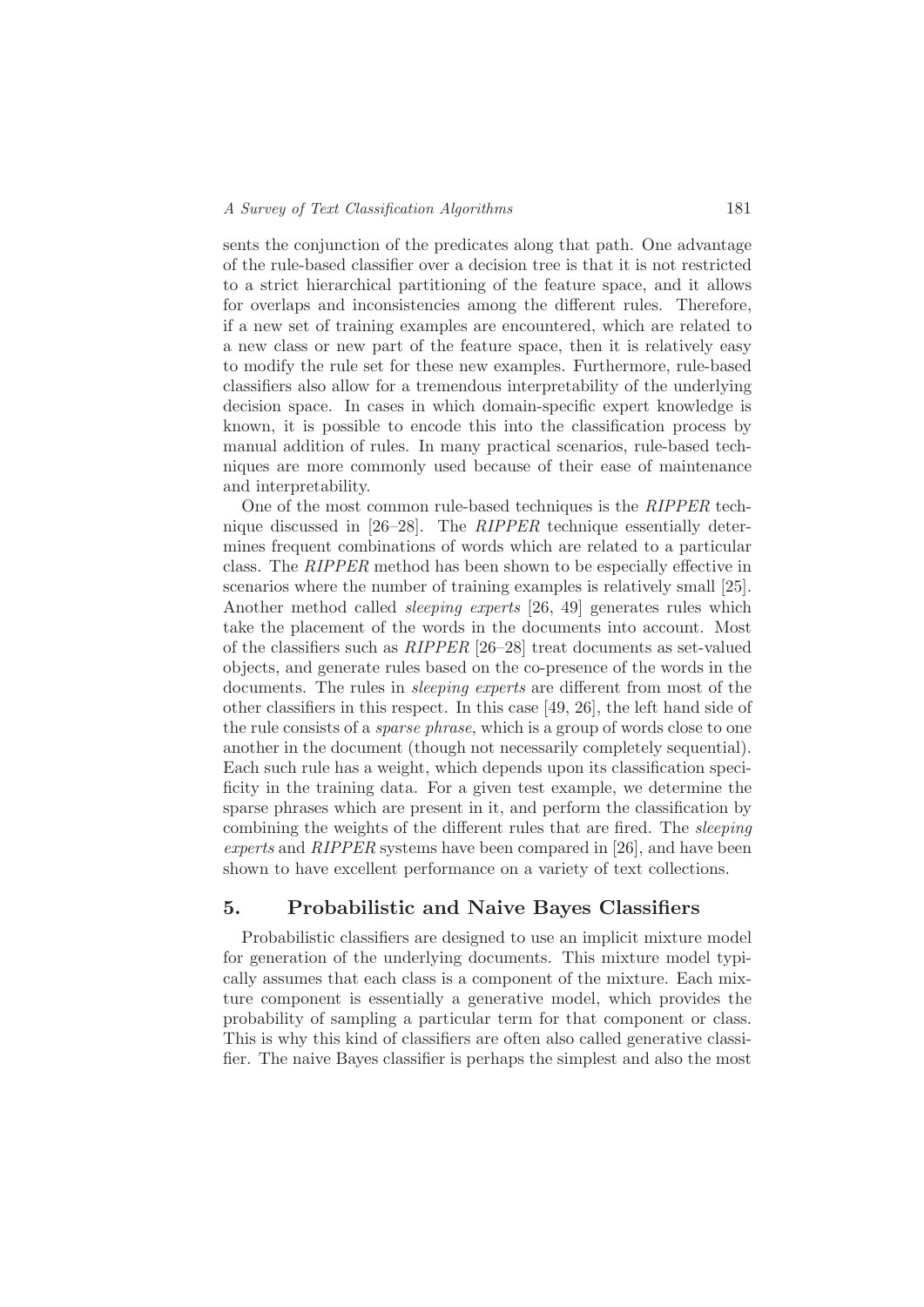commonly used generative classifers. It models the distribution of the documents in each class using a probabilistic model with independence assumptions about the distributions of different terms. Two classes of models are commonly used for naive Bayes classification. Both models essentially compute the posterior probability of a class, based on the distribution of the words in the document. These models ignore the actual position of the words in the document, and work with the "bag of words" assumption. The major difference between these two models is the assumption in terms of taking (or not taking) word frequencies into account, and the corresponding approach for sampling the probability space:

- **Multivariate Bernoulli Model:** In this model, we use the presence or absence of words in a text document as features to represent a document. Thus, the frequencies of the words are not used for the modeling a document, and the word features in the text are assumed to be binary, with the two values indicating presence or absence of a word in text. Since the features to be modeled are binary, the model for documents in each class is a multivariate Bernoulli model.
- **Multinomial Model:** In this model, we captuer the frequencies of terms in a document by representing a document with a bag of words. The documents in each class can then be modeled as samples drawn from a multinomial word distribution. As a result, the conditional probability of a document given a class is simply a product of the probability of each observed word in the corresponding class.

No matter how we model the documents in each class (be it a multivariate Bernoulli model or a multinomial model), the component class models (i.e., generative models for documents in each class) can be used in conjunction with the Bayes rule to compute the posterior probability of the class for a given document, and the class with the highest posterior probability can then be assigned to the document.

There has been considerable confusion in the literature on the differences between the multivariate Bernoulli model and the multinomial model. A good exposition of the differences between these two models may be found in [94]. In the following, we describe these two models in more detail.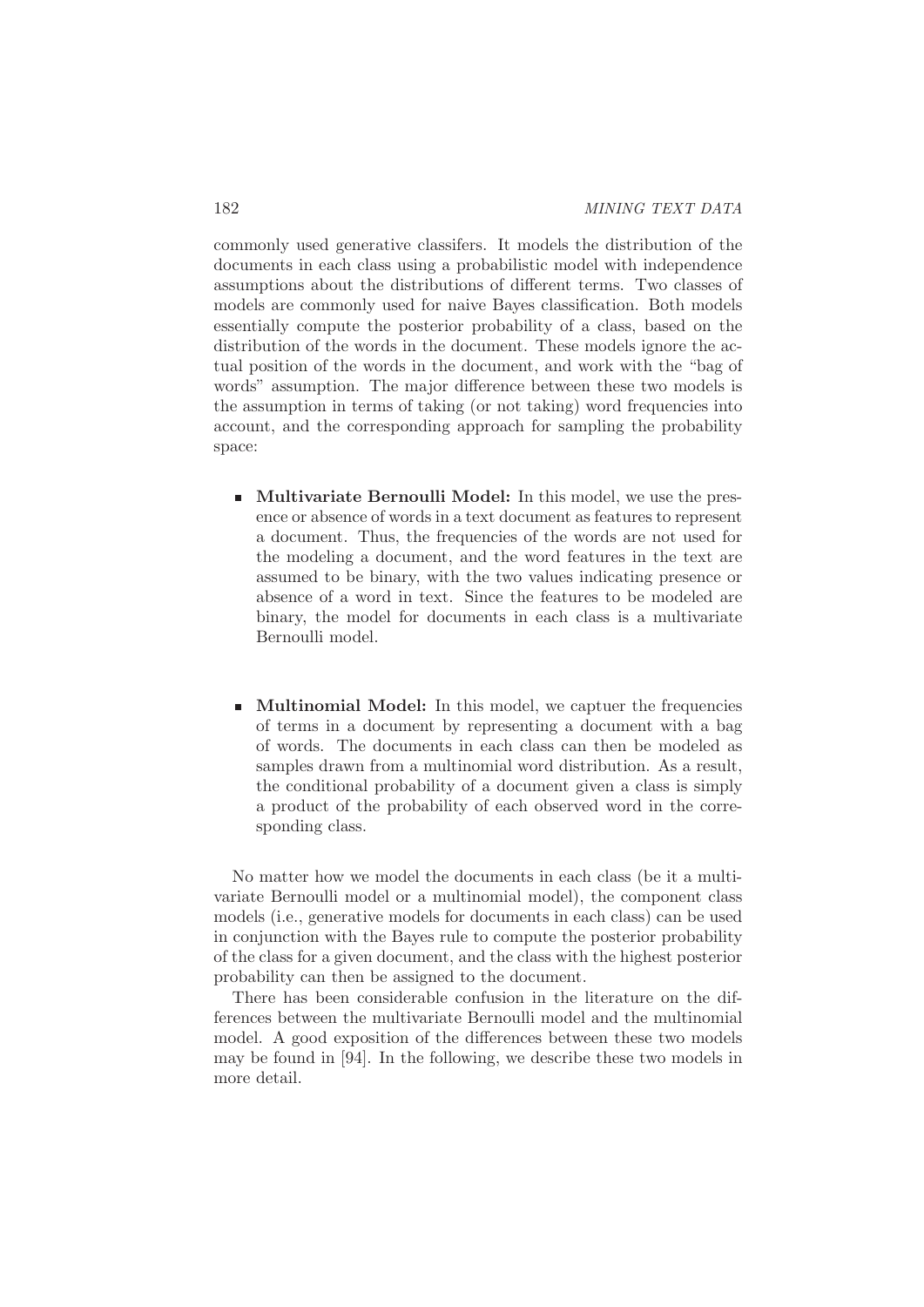# **5.1 Bernoulli Multivariate Model**

This class of techniques treats a document as a set of distinct words with no frequency information, in which an element (term) may be either present or absent. The seminal work on this approach may be found in [82].

Let us assume that the lexicon from which the terms are drawn are denoted by  $V = \{t_1 \dots t_n\}$ . Let us assume that the bag-of-words (or text document) in question contains the terms  $Q = \{t_{i_1} \ldots t_{i_m}\}\,$  and the class is drawn from  $\{1...k\}$ . Then, our goal is to model the posterior probability that the document (which is assumed to be generated from the term distributions of one of the classes) belongs to class  $i$ , given that it contains the terms  $Q = \{t_{i_1} \ldots t_{i_m}\}.$  The best way to understand the Bayes method is by understanding it as a sampling/generative process from the underlying mixture model of classes. The Bayes probability of class  $i$  can be modeled by sampling a set of terms  $T$  from the term distribution of the classes:

*If we sampled a term set* T *of any size* **from the term distribution of one of the randomly chosen classes***, and the final outcome is the set* Q*, then what is the posterior probability that we had originally picked class* i *for sampling? The a-priori probability of picking class* i *is equal to its fractional presence in the collection.*

We denote the class of the sampled set  $T$  by  $C^T$  and the corresponding posterior probability by  $P(C^T = i | T = Q)$ . This is essentially what we are trying to find. It is important to note that since we do not allow replacement, we are essentially picking a subset of terms from V with no frequencies attached to the picked terms. Therefore, the set Q may not contain duplicate elements. Under the naive Bayes assumption of independence between terms, this is essentially equivalent to either selecting or not selecting each term with a probability that depends upon the underlying term distribution. Furthermore, it is also important to note that this model has no restriction on the number of terms picked. As we will see later, these assumptions are the key differences with the multinomial Bayes model. The Bayes approach classifies a given set Q based on the posterior probability that  $Q$  is a sample from the data distribution of class i, i.e.,  $P(C^T = i|T = Q)$ , and it requires us to compute the following two probabilities in order to achieve this:

1 What is the prior probability that a set  $T$  is a sample from the term distribution of class i? This probability is denoted by  $P(C^T = i)$ .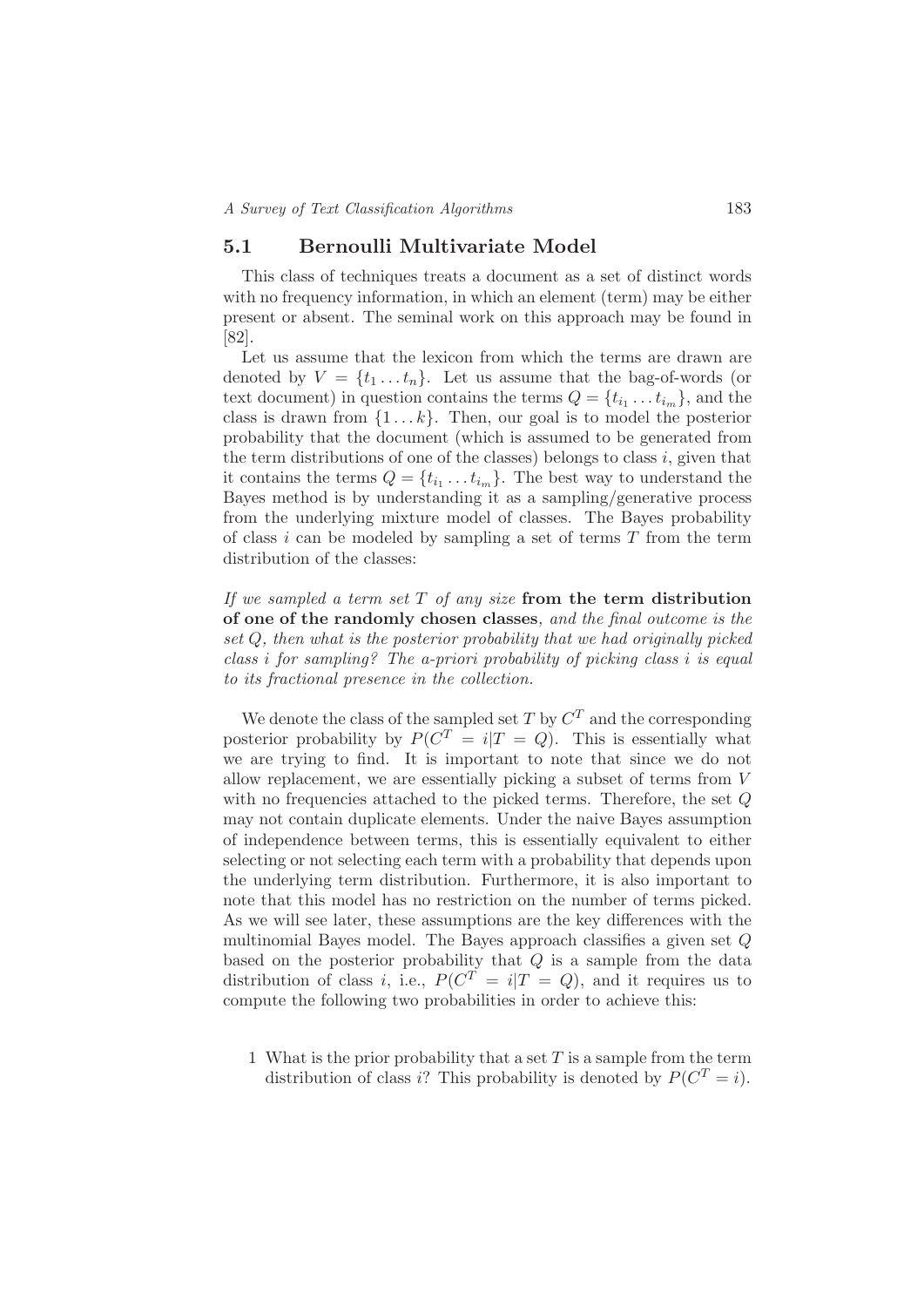2 If we sampled a set T of any size *from the term distribution of class* i, then what is the probability that our sample is the set  $Q$ ? This probability is denoted by  $P(T = Q|C^T = i)$ .

We will now provide a more mathematical description of Bayes modeling. In other words, we wish to model  $P(C^T = i|Q)$  is sampled). We can use the Bayes rule in order to write this conditional probability in a way that can be *estimated* more easily from the underlying corpus. In other words, we can simplify as follows:

$$
P(C^T = i | T = Q) = \frac{P(C^T = i) \cdot P(T = Q | C^T = i)}{P(T = Q)}
$$

$$
= \frac{P(C^T = i) \cdot \prod_{t_j \in Q} P(t_j \in T | C^T = i) \cdot \prod_{t_j \notin Q} (1 - P(t_j \in T | C^T = i))}{P(T = Q)}
$$

We note that the last condition of the above sequence uses the *naive independence assumption*, because we are assuming that the probabilities of occurrence of the different terms are independent of one another. This is practically necessary, in order to transform the probability equations to a form which can be estimated from the underlying data.

The class assigned to Q is the one with the highest posterior probability given Q. It is easy to see that this decision is not affected by the denominator, which is the marginal probability of observing Q. That is, we will assign the following class to Q:

$$
\hat{i} = \arg \max_{i} P(C^T = i | T = Q)
$$
  
= 
$$
\arg \max_{i} P(C^T = i) \cdot \prod_{t_j \in Q} (1 - P(t_j \in T | C^T = i)).
$$
  

$$
\prod_{t_j \in Q} P(t_j \in T | C^T = i) \cdot \prod_{t_j \notin Q} (1 - P(t_j \in T | C^T = i)).
$$

It is important to note that all terms in the right hand side of the last equation can be estimated from the training corpus. The value of  $P(C^T = i)$  is estimated as the global fraction of documents belonging to class *i*, the value of  $P(t_j \in T | C^T = i)$  is the fraction of documents in the ith class which contain term  $t_j$ , and the value of  $P(t_j \in T)$  is the fraction of documents (in the whole corpus) containing the term  $t_i$ . We note that all of the above are maximum likelihood estimates of the corresponding probabilities. In practice, Laplacian smoothing [124] is used, in which small values are added to the frequencies of terms in order to avoid zero probabilities of sparsely present terms.

In most applications of the Bayes classifier, we only care about the *identity of the* class with the highest probability value, rather than the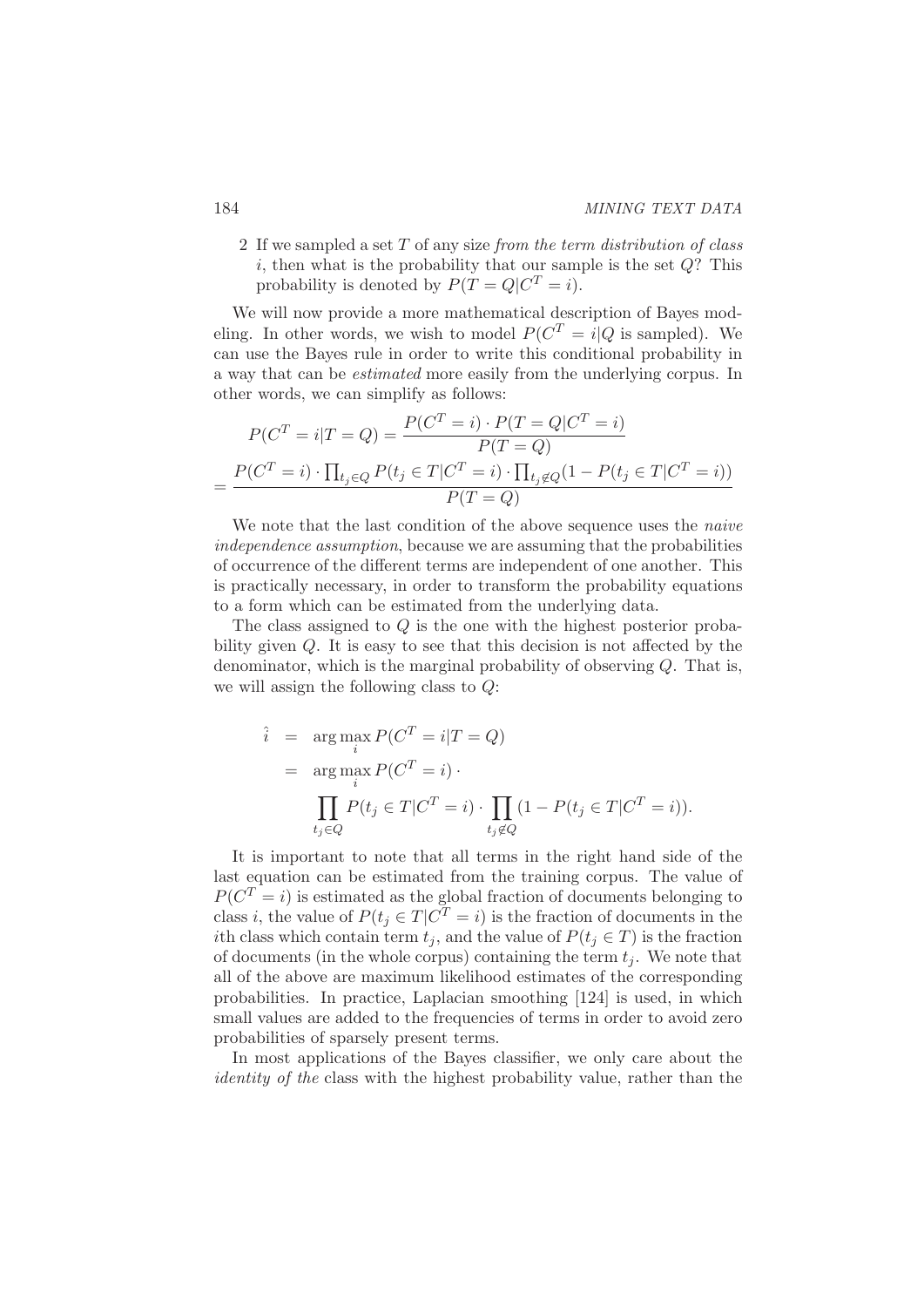actual probability value associated with it, which is why we do not need to compute the normalizer  $P(T = Q)$ . In fact, in the case of **binary** classes, a number of simplifications are possible in computing these Bayes "probability" values by using the logarithm of the Bayes expression, and removing a number of terms which do not affect the ordering of class probabilities. We refer the reader to [108] for details.

Although for classification, we do not need to compute  $P(T = Q)$ , some applications necessitate the exact computation of the posterior probability  $P(C^T = i | T = Q)$ . For example, in the case of supervised anomaly detection (or rare class detection), the exact posterior probability value  $P(C^T = i|T = Q)$  is needed in order to fairly compare the probability value over different test instances, and rank them for their anomalous nature. In such cases, we would need to compute  $P(T = Q)$ . One way to achieve this is simply to take a sum over all the classes:

$$
P(T = Q) = \sum_{i} P(T = Q|C^{T} = i)P(C^{T} = i).
$$

This is based on the conditional independence of features for each class. Since the parameter values are estimated for each class separately, we may face the problem of data sparseness. An alternative way of computing it, which may alleviate the data sparseness problem, is to further make the assumption of (global) independence of terms, and compute it as:

$$
P(T = Q) = \prod_{j \in Q} P(t_j \in T) \cdot \prod_{t_j \notin Q} (1 - P(t_j \in T))
$$

where the term probabilities are based on global term distributions in *all* the classes.

A natural question arises, as to whether it is possible to design a Bayes classifier which does not use the naive assumption, and models the dependencies between the terms during the classification process. Methods which generalize the naive Bayes classifier by not using the independence assumption do not work well because of the higher computational costs and the inability to estimate the parameters accurately and robustly in the presence of limited data. The most interesting line of work in relaxing the independence assumption is provided in [112]. In this work, the tradeoffs in spectrum of allowing different levels of dependence among the terms have been explored. On the one extreme, an assumption of complete dependence results in a Bayesian network model which turns out to be computationally very expensive. On the other hand, it has been shown that allowing limited levels of dependence can provide good tradeoffs between accuracy and computational costs. We note that while the independence assumption is a practical approximation, it has been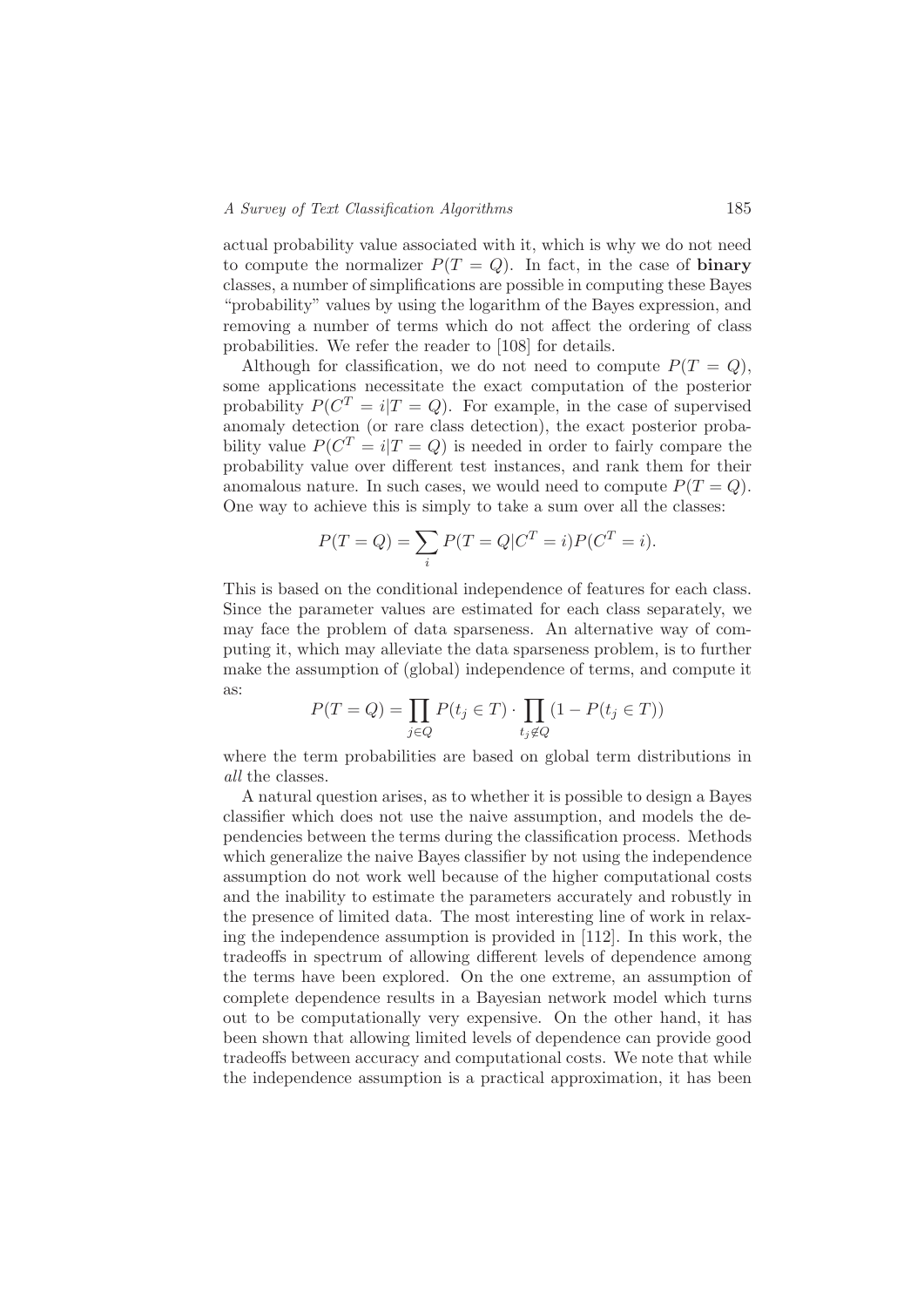shown in [29, 39] that the approach does have some theoretical merit. Indeed, extensive experimental tests have tended to show that the naive classifier works quite well in practice.

A number of papers [19, 64, 74, 79, 108, 113] have used the naive Bayes approach for classification in a number of different application domains. The classifier has also been extended to modeling temporally aware training data, in which the importance of a document may decay with time [114]. As in the case of other statistical classifiers, the naive Bayes classifier [113] can easily incorporate *domain-specific knowledge* into the classification process. The particular domain that the work in [113] addresses is that of filtering junk email. Thus, for such a problem, we often have a lot of additional domain knowledge which helps us determine whether a particular email message is junk or not. For example, some common characteristics of the email which would make an email to be more or less likely to be junk are as follows:

- The domain of the sender such as *.edu* or *.com* can make an email to be more or less likely to be junk.
- Phrases such as *"Free Money"* or over emphasized punctuation such as "!!!" can make an email more likely to be junk.
- Whether the recipient of the message was a particular user, or a mailing list.

The Bayes method provides a natural way to incorporate such additional information into the classification process, by creating new features for each of these characteristics. The standard Bayes technique is then used in conjunction with this augmented representation for classification. The Bayes technique has also been used in conjunction with the incorporation of other kinds of domain knowledge, such as the incorporation of hyperlink information into the classification process [20, 104].

The Bayes method is also suited to hierarchical classification, when the training data is arranged in a taxonomy of topics. For example, the Open Directory Project (ODP), *Yahoo!* Taxonomy, and a variety of news sites have vast collections of documents which are arranged into hierarchical groups. The hierarchical structure of the topics can be exploited to perform more effective classification [19, 74], because it has been observed that context-sensitive feature selection can provide more useful classification results. In hierarchical classification, a Bayes classifier is built at *each node*, which then provides us with the next branch to follow for classification purposes. Two such methods are proposed in [19, 74], in which node specific features are used for the classification process. Clearly, much fewer features are required at a particular node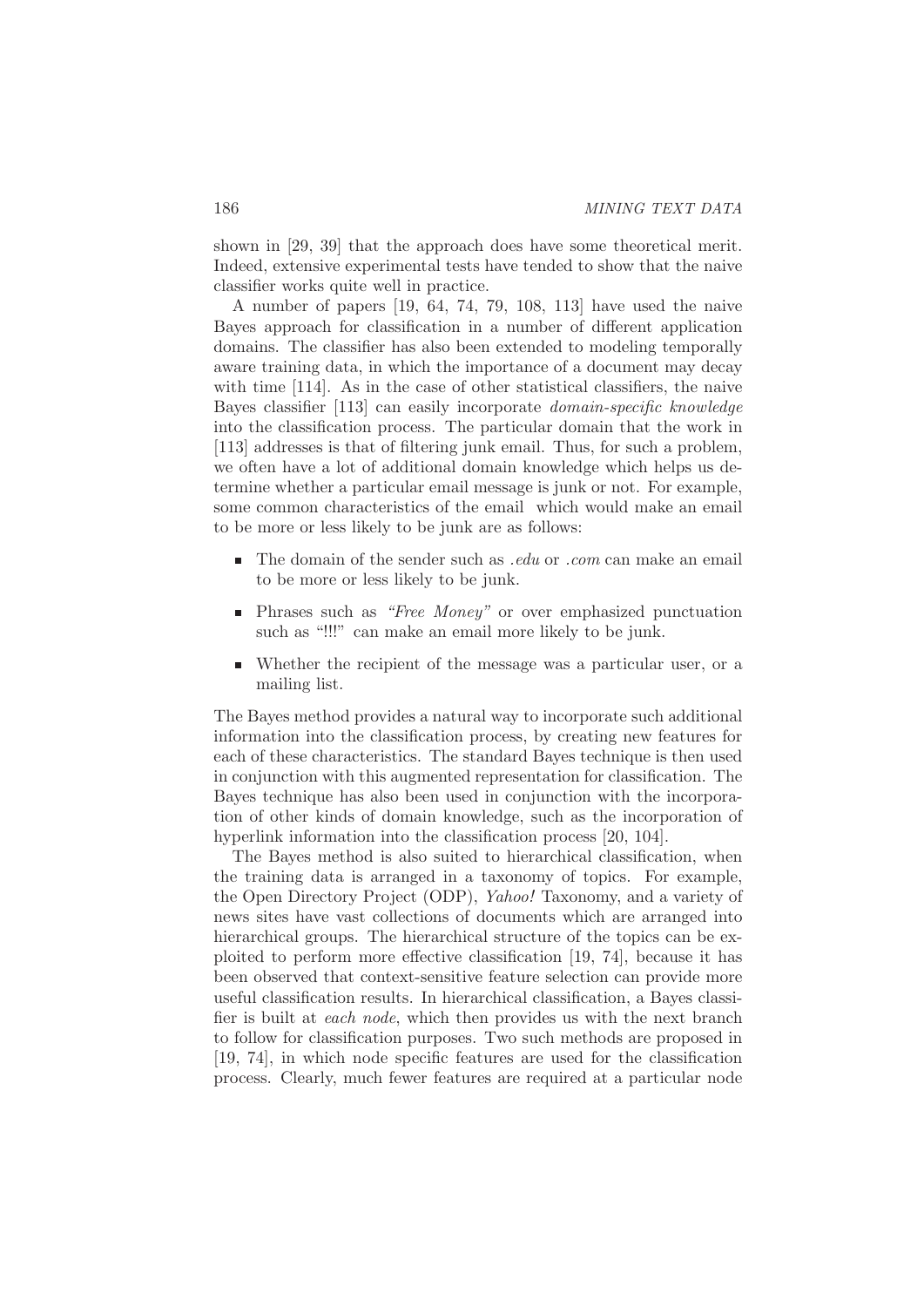in the hierarchy, because the features which are picked are relevant to that branch. An example in [74] suggests that a branch of the taxonomy which is related to *Computer* may have no relationship with the word "cow". These node-specific features are referred to as *signatures* in [19]. Furthermore, it has been observed in [19] that in a given node, the most discriminative features for a given class may be different from their parent nodes. For example, the word "health" may be discriminative for the Yahoo! category @Health, but the word "baby" may be much more discriminative for the category  $@Health@Nursing$ . Thus, it is critical to have an appropriate feature selection process at each node of the classification tree. The methods in [19, 74] use different methods for this purpose.

- The work in [74] uses an information-theoretic approach [31] for feature selection which takes into account the dependencies between the attributes [112]. The algorithm greedily eliminates the features one-by-one so as the least disrupt the conditional class distribution at that node.
- The node-specific features are referred to as *signatures* in [19]. These node-specific signatures are computed by calculating the ratio of intra-class variance to inter-class variance for the different words at each node of the tree. We note that this measure is the same as that optimized by the Fisher's discriminant, except that it is applied to the original set of words, rather than solved as a general optimization problem in which arbitrary directions in the data are picked.

A Bayesian classifier is constructed at each node in order to determine the appropriate branch. A small number of context-sensitive features provide One advantage of these methods is that Bayesian classifiers work much more effectively with a much smaller number of features. Another major difference between the two methods is that the work in [74] uses the Bernoulli model, whereas that in [19] uses the multinomial model, which will be discussed in the next subsection. This approach in [74] is referred to as the *Pachinko Machine classifier* and that in [19] is known as *TAPER (Taxonomy and Path Enhanced Retrieval System)*.

Other noteworthy methods for hierarchical classification are proposed in [11, 130, 95]. The work [11] addresses two common problems associated with hierarchical text classification: (1) error propagation; (2) non-linear decision surfaces. The problem of error propagation occurs when the classification mistakes made at a parent node are propagated to its children node. This problem was solved in [11] by using cross validation to obtain a training data set for a child node that is more similar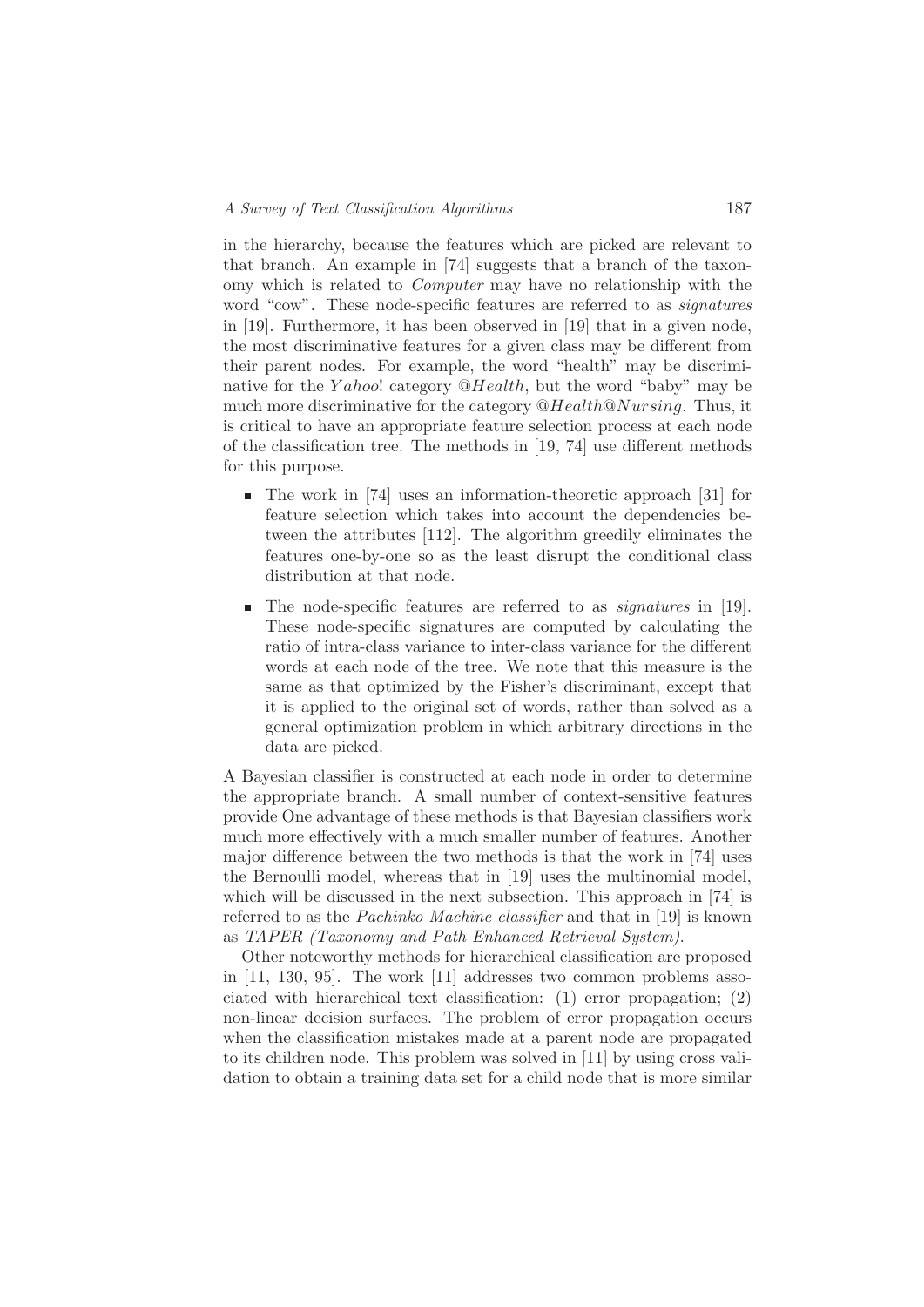to the actual test data passed to the child node from its parent node than the training data set normally used for training a classifier at the child node. The problem of non-linear decision surfaces refers to that the decision boundary of a category at a higher level is often non-linear (since its members are the union of the members of its children nodes). This problem is addressed by using the tentative class labels obtained at the children nodes as features for use at a parent node. These are general strategies that can be applied to any base classifier, and the experimental results in [11] show that both strategies are effective.

## **5.2 Multinomial Distribution**

This class of techniques treats a document as a set of words with frequencies attached to each word. Thus, the set of words is allowed to have duplicate elements.

As in the previous case, we assume that the set of words in document is denoted by  $Q$ , drawn from the vocabulary set  $V$ . The set Q contains the distinct terms  $\{t_{i_1} \ldots t_{i_m}\}$  with associated frequencies  $F = \{F_{i_1} \ldots F_{i_m}\}.$  We denote the terms and their frequencies by  $[Q, F].$ The total number of terms in the document (or document length) is denoted by  $L = \sum_{j=1}^{m} F(i_j)$ . Then, our goal is to model the posterior probability that the document  $T$  belongs to class  $i$ , given that it contains the terms in Q *with the associated frequencies* F. The Bayes probability of class i can be modeled by using the following sampling process:

*If we sampled* L *terms sequentially* **from the term distribution of one of the randomly chosen classes** *(allowing repetitions) to create the term set* T*, and the final outcome for sampled set* T *is the set* Q *with the corresponding frequencies* F*, then what is the posterior probability that we had originally picked class* i *for sampling? The a-priori probability of picking class* i *is equal to its fractional presence in the collection.*

The aforementioned probability is denoted by  $P(C^T = i|T = [Q, F])$ . An assumption which is commonly used in these models is that the length of the document is independent of the class label. While it is easily possible to generalize the method, so that the document length is used as a prior, independence is usually assumed for simplicity. As in the previous case, we need to estimate two values in order to compute the Bayes posterior.

1 What is the prior probability that a set  $T$  is a sample from the term distribution of class i? This probability is denoted by  $P(C^T = i)$ .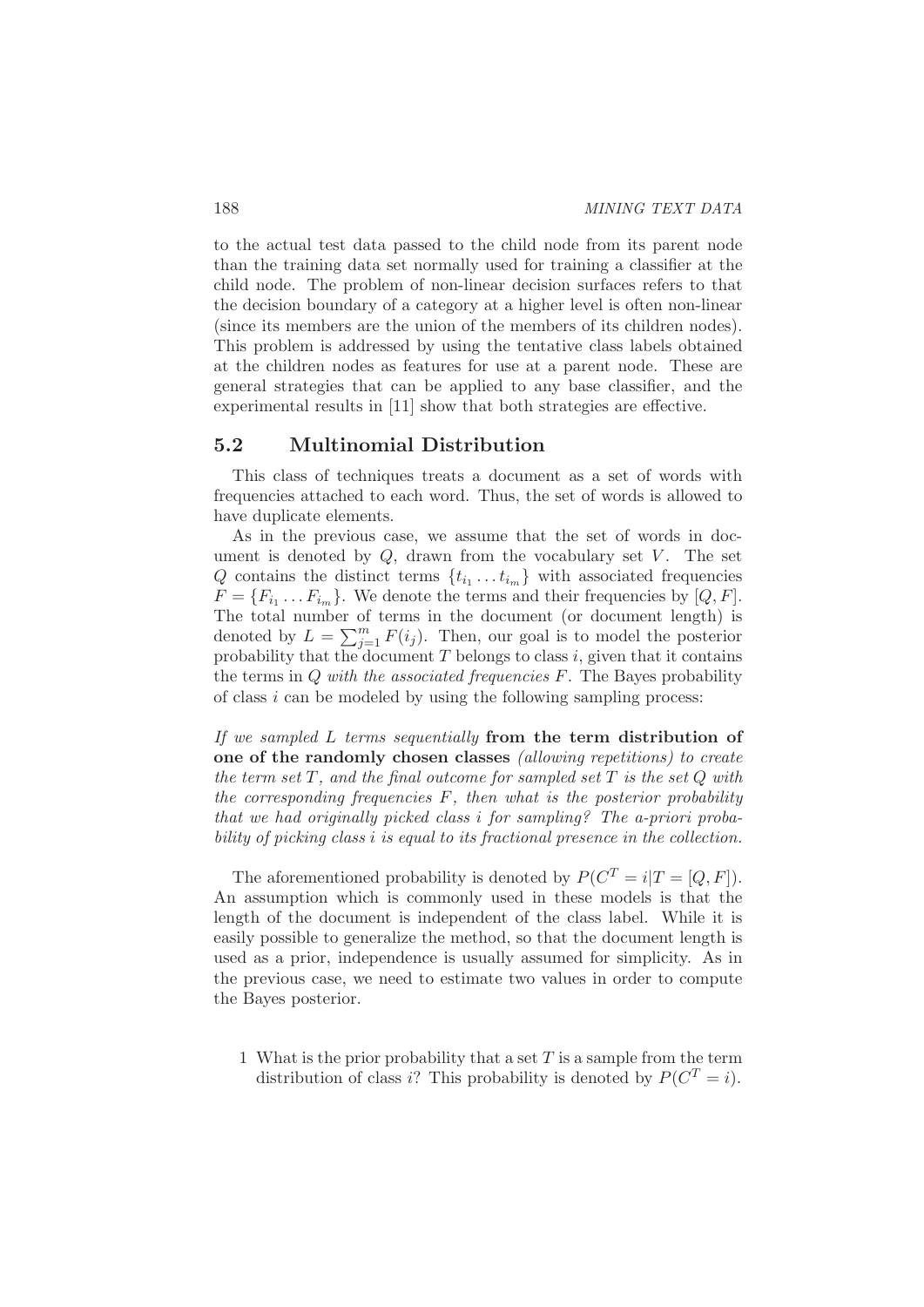2 If we sampled L terms *from the term distribution of class* i (with repetitions), then what is the probability that our sampled set T is the set  $Q$  with associated frequencies  $F$ ? This probability is denoted by  $P(T = [Q, F]|C^T = i)$ .

Then, the Bayes rule can be applied to this case as follows:

$$
P(C^{T} = i|T = [Q, F]) = \frac{P(C^{T} = i) \cdot P(T = [Q, F]|C^{T} = i)}{P(T = [Q, F])}
$$

$$
\propto P(C^{T} = i) \cdot P(T = [Q, F]|C^{T} = i)
$$
(6.11)

As in the previous case, it is not necessary to compute the denominator,  $P(T = [Q, F])$ , for the purpose of deciding the class label for Q. The value of the probability  $P(C^T = i)$  can be estimated as the fraction of documents belonging to class i. The computation of  $P([Q, F]|C^T = i)$  is much more complicated. When we consider the sequential order of the L different samples, the number of possible ways to sample the different terms so as to result in the outcome  $[Q, F]$  is given by  $\frac{L!}{\prod_{i=1}^m F_i!}$ . The probability of *each* of these sequences is given by  $\prod_{t_j \in Q} P(t_j \in T)^{F_j}$ , by using the naive independence assumption. Therefore, we have:

$$
P(T = [Q, F]|C^T = i) = \frac{L!}{\prod_{i=1}^m F_i!} \cdot \prod_{t_j \in Q} P(t_j \in T|C^T = i)^{F_j} \tag{6.12}
$$

We can substitute Equations 6.12 in Equation 6.11 to obtain the class with the highest Bayes posterior probability, where the class priors are computed as in the previous case, and the probabilities  $P(t_i \in \hat{T} | C^T = i)$ can also be easily estimated as previously with Laplacian smoothing [124]. We note that the probabilities of class absence are not present in the above equations because of the way in which the sampling is performed.

A number of different variations of the multinomial model have been proposed in [53, 70, 84, 95, 97, 103]. In the work [95], it is shown that a category hierarchy can be leveraged to improve the estimate of multinomial parameters in the naive Bayes classifier to significantly improve classification accuracy. The key idea is to apply shrinkage techniques to smooth the parameters for data-sparse child categories with their common parent nodes. As a result, the training data of related categories are essentially "shared" with each other in a weighted manner, which helps improving the robustness and accuracy of parameter estimation when there are insufficient training data for each individual child category. The work in [94] has performed an extensive comparison between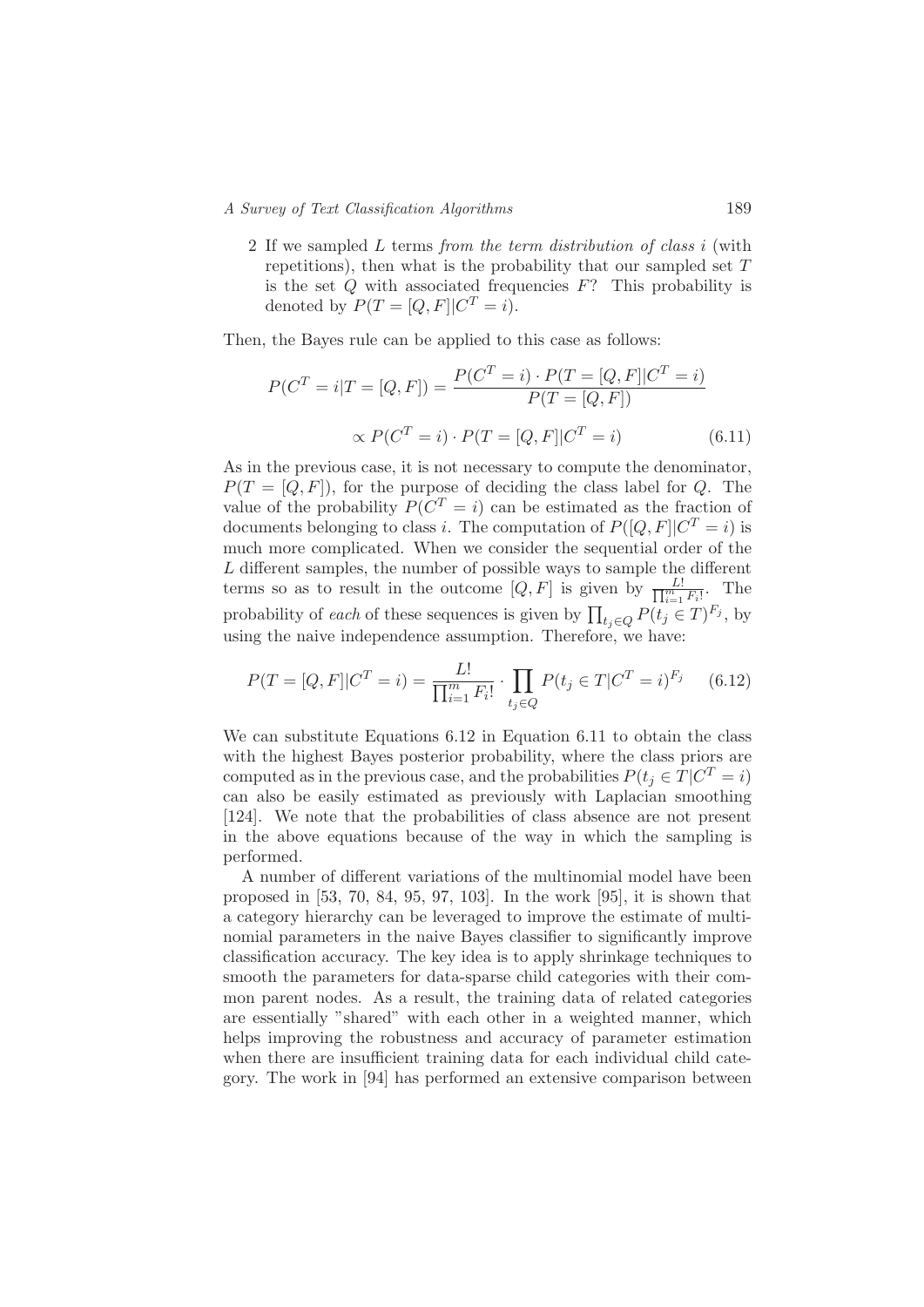the bernoulli and the multinomial models on different corpora, and the following conclusions were presented:

- The multi-variate Bernoulli model can sometimes perform better than the multinomial model at small vocabulary sizes.
- The multinomial model outperforms the multi-variate Bernoulli model for large vocabulary sizes, and almost always beats the multi-variate Bernoulli when vocabulary size is chosen optimally for both. On the average a 27% reduction in error was reported in [94].

The afore-mentioned results seem to suggest that the two models may have different strengths, and may therefore be useful in different scenarios.

# **5.3 Mixture Modeling for Text Classification**

We note that the afore-mentioned Bayes methods simply assume that each component of the mixture corresponds to the documents belonging to a class. A more general interpretation is one in which the components of the mixture are created by a clustering process, and the class membership probabilities are modeled in terms of this mixture. Mixture modeling is typically used for unsupervised (probabilistic) clustering or topic modeling, though the use of clustering can also help in enhancing the effectiveness of probabilistic classifiers [86, 103]. These methods are particularly useful in cases where the amount of training data is limited. In particular, clustering can help in the following ways:

- The Bayes method implicitly estimates the word probabilities  $P(t_i \in T | C^T = i)$  of a large number of terms in terms of their fractional presence in the corresponding component. This is clearly noisy. By treating the clusters as separate entities from the classes, we now only need to relate (a much smaller number of) cluster membership probabilities to class probabilities. This reduces the number of parameters and greatly improves classification accuracy [86].
- The use of clustering can help in incorporating unlabeled documents into the training data for classification. The premise is that unlabeled data is much more copiously available than labeled data, and when labeled data is sparse, it should be used in order to assist the classification process. While such unlabeled documents do not contain class-specific information, they do contain a lot of information about the clustering behavior of the underlying data. This can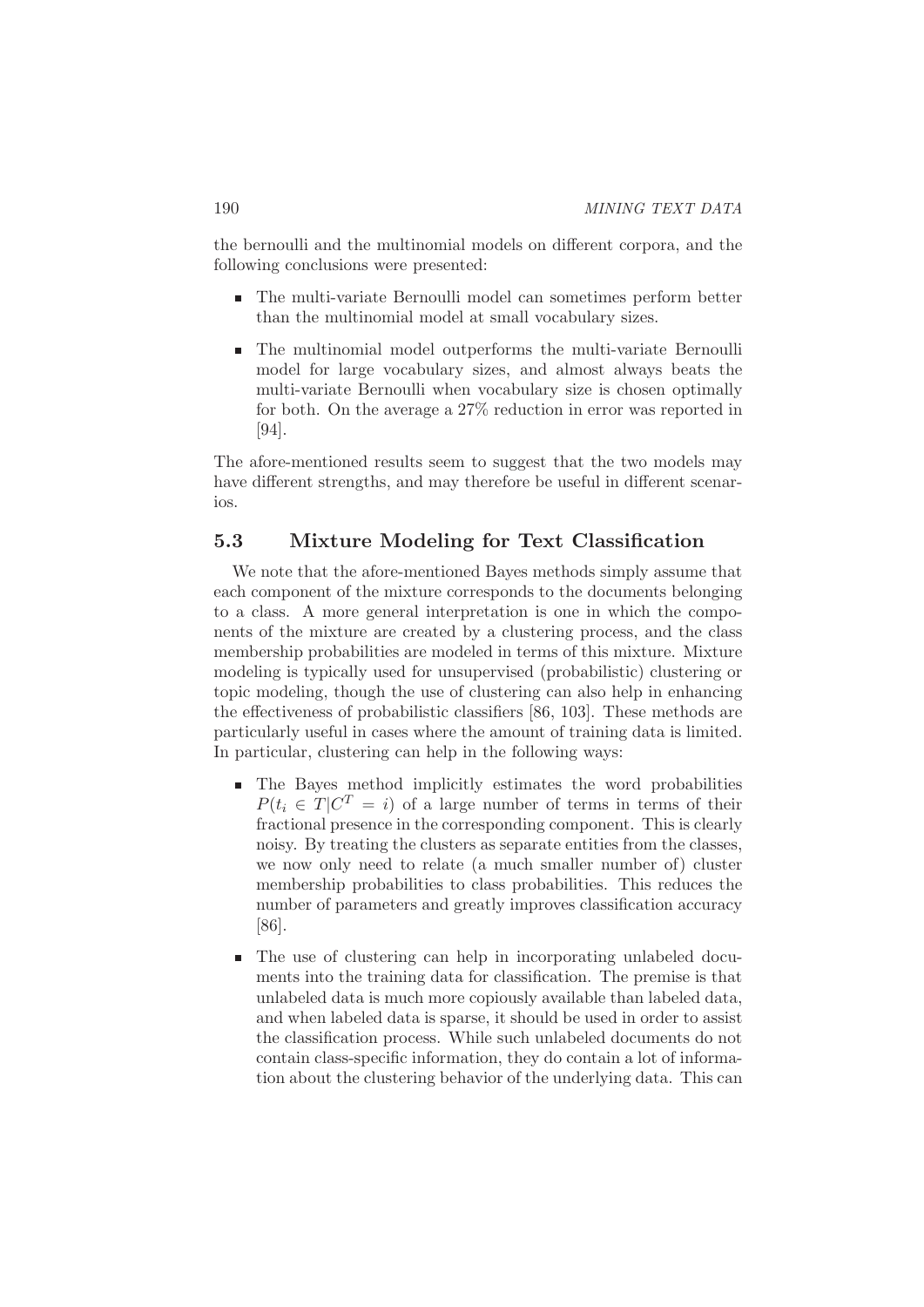be very useful for more robust modeling [103], when the amount of training data is low. This general approach is also referred to as *co-training* [9, 13, 37].

The common characteristic of both the methods [86, 103] is that they both use a form of supervised clustering for the classification process. While the goal is quite similar (limited training data), the approach used for this purpose is quite different. We will discuss both of these methods in this section.

In the method discussed in [86], the document corpus is modeled with the use of supervised word clusters. In this case, the  $k$  mixture components are clusters which are correlated to, but are distinct from the k groups of documents belonging to the different classes. The main difference from the Bayes method is that the term probabilities are computed indirectly by using clustering as an intermediate step. For a sampled document T, we denote its class label by  $C^T \in \{1...k\}$ , and its mixture component by  $M^T \in \{1 \dots k\}$ . The k different mixture components are essentially word-clusters whose frequencies are generated by using the frequencies of the terms in the  $k$  different classes. This ensures that the word clusters for the mixture components are correlated to the classes, but they are not assumed to be drawn from the same distribution. As in the previous case, let us assume that the a document contains the set of words Q. Then, we would like to estimate the probability  $P(T = Q|C^T = i)$  for each class i. An interesting variation of the work in [86] from the Bayes approach is that it does not attempt to determine the posterior probability  $P(C^T = i|T = Q)$ . Rather, it simply reports the class with the highest likelihood  $P(T = Q|C^T = i)$ . This is essentially equivalent to assuming in the Bayes approach, that the prior distribution of each class is the same.

The other difference of the approach is in terms of how the value of  $P(T = Q|C^T = i)$  is computed. As before, we need to estimate the value of  $P(t_i \in T | C^T = i)$ , according to the naive Bayes rule. However, unlike the standard Bayes classifier, this is done very indirectly with the use of mixture modeling. Since the mixture components do not directly correspond to the class, this term can only be estimated by summing up the expected value over all the mixture components:

$$
P(t_j \in T | C^T = i) = \sum_{s=1}^{k} P(t_j \in T | M^T = s) \cdot P(M^T = s | C^T = i) \tag{6.13}
$$

The value of  $P(t_j \in T | M^T = s)$  is easy to estimate by using the fractional presence of term  $t_i$  in the sth mixture component. The main unknown here are the set of model parameters  $P(M^T = s|C^T = i)$ .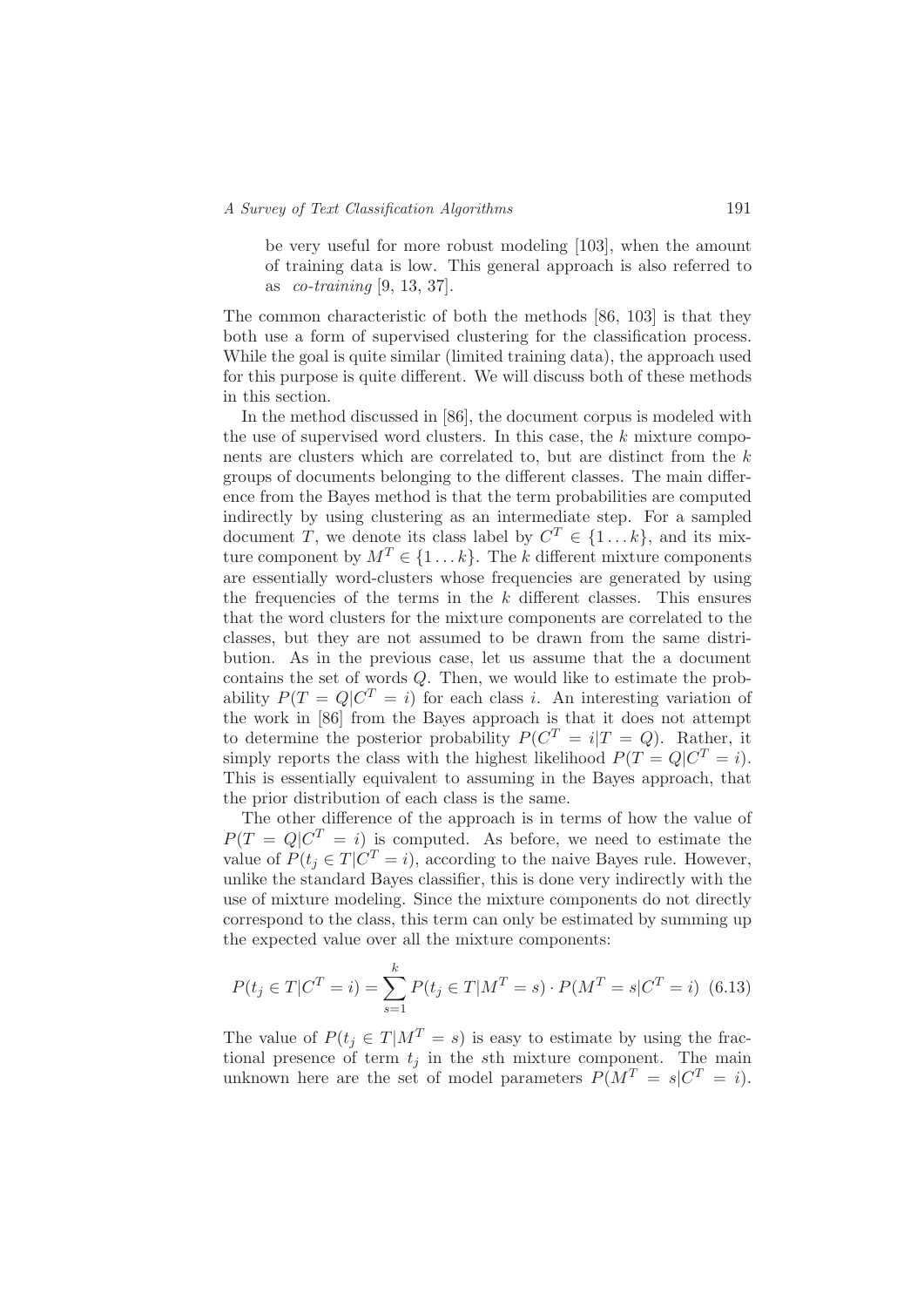Since a total of  $k$  classes and  $k$  mixture-components are used, this requires the estimation of only  $k^2$  model parameters, which is typically quite modest for a small number of classes. An EM-approach has been used in [86] in order to estimate this small number of model parameters in a robust way. It is important to understand that the work in [86] is an interesting combination of supervised topic modeling (dimensionality reduction) and Bayes classification after reducing the effective dimensionality of the feature space to a much smaller value by clustering. The scheme works well because of the use of supervision in the topic modeling process, which ensures that the use of an intermediate clustering approach does not lose information for classification. We also note that in this model, the number of mixtures can be made to vary from the number of classes. While the work in [86] does not explore this direction, there is really no reason to assume that the number of mixture components is the same as the number of classes. Such an assumption can be particularly useful for data sets in which the classes may not be contiguous in the feature space, and a natural clustering may contain far more components than the number of classes.

Next, we will discuss the second method [103] which uses unlabeled data. The approach is [103] uses the unlabeled data in order to improve the training model. Why should unlabeled data help in classification at all? In order to understand this point, recall that the Bayes classification process effectively uses  $k$  mixture components, which are assumed to be the  $k$  different classes. If we had an infinite amount of training data, it would be possible to create the mixture components, but it would not be possible to assign labels to these components. However, the most data-intensive part of modeling the mixture, is that of determining the shape of the mixture components. The actual assignment of mixture components to class labels can be achieved with a relatively small number of class labels. It has been shown in [24] that the accuracy of assigning components to classes increases exponentially with the number of labeled samples available. Therefore, the work in [103] designs an EM-approach [36] to simultaneously determine the relevant mixture model and its class assignment.

It turns out that the EM-approach, as applied to this problem is quite simple to implement. It has been shown in [103] that the EMapproach is equivalent to the following iterative methodology. First, a naive Bayes classifier is constructed by estimating the model parameters from the labeled documents only. This is used in order to assign probabilistically-weighted class labels to the unlabeled documents. Then, the Bayes classifier is re-constructed, except that we also use the newly labeled documents in the estimation of the underlying model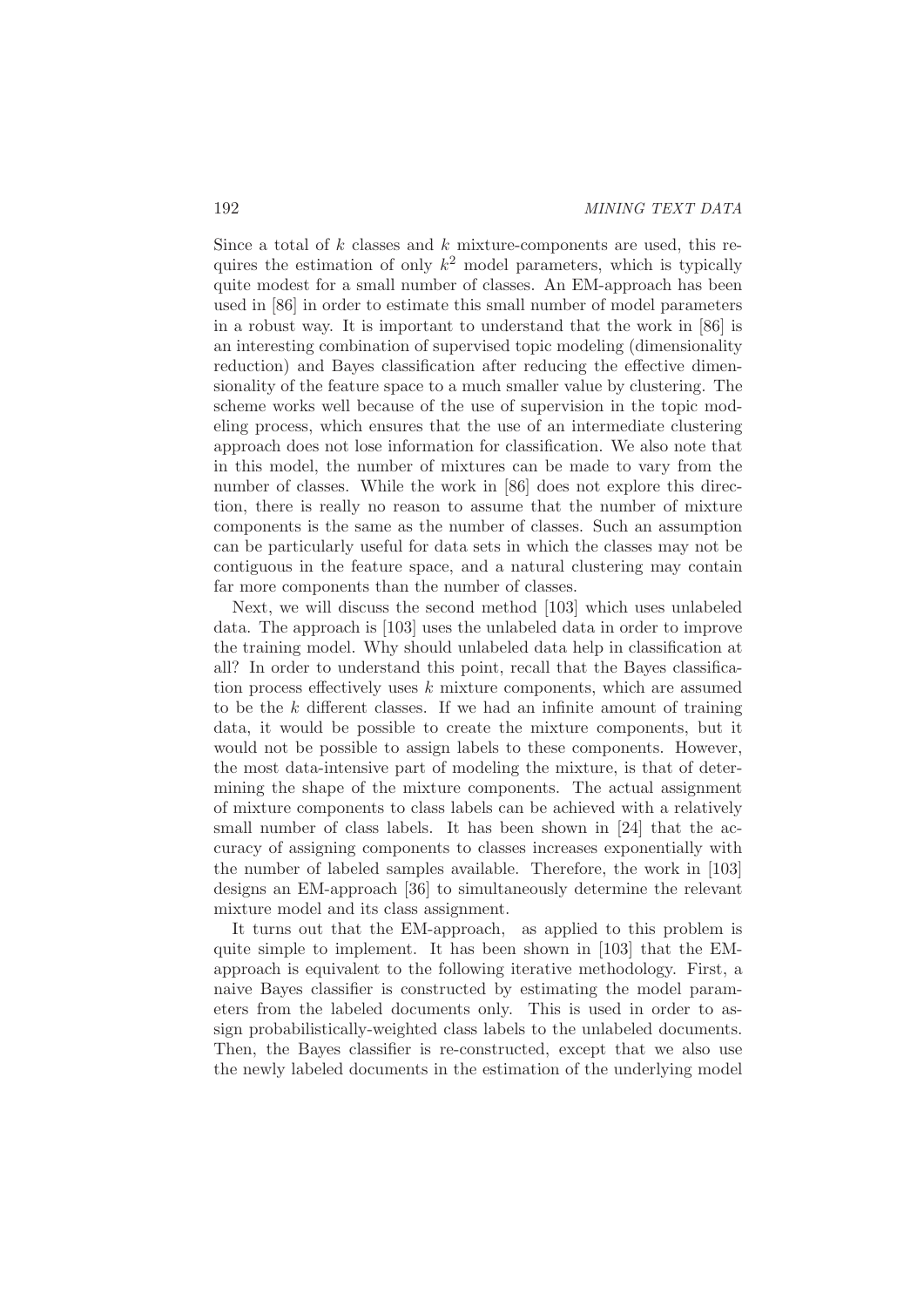parameters. We again use this classifier to re-classify the (originally unlabeled) documents. The process is continually repeated till convergence is achieved.

The ability to significantly improve the quality of text classification with a small amount of labeled data, and the use of clustering on a large amount of unlabeled data has been a recurring theme in the text mining literature. For example, the method in [122] performs purely unsupervised clustering (with no knowledge of class labels), and then as a final step assigns all documents in the cluster to the *dominant* class label of that cluster (as an evaluation step for the unsupervised clustering process in terms of its ability in matching clusters to known topics).<sup>4</sup> It has been shown that this approach is able to achieve a comparable accuracy of matching clusters to topics as a supervised Naive Bayes classifier trained over a small data set of about 1000 documents. Similar results were obtained in [47] where the quality of the unsupervised clustering process were shown to comparable to an SVM classifier which was trained over a small data set.

# **6. Linear Classifiers**

*Linear Classifiers* are those for which the output of the linear predictor is defined to be  $p = \overline{A} \cdot \overline{X} + b$ , where  $\overline{X} = (x_1 \dots x_n)$  is the normalized document word frequency vector,  $\overline{A} = (a_1 \dots a_n)$  is a vector of linear coefficients with the same dimensionality as the feature space, and b is a scalar. A natural interpretation of the predictor  $p = \overline{A} \cdot \overline{X} + b$  in the *discrete scenario* (categorical class labels) would be as a *separating hyperplane* between the different classes. *Support Vector Machines* [30, 125] are a form of classifiers which attempt to determine "good" linear separators between the different classes. One characteristic of linear classifiers is that they are closely related to many *feature transformation methods* (such as the Fisher discriminant), which attempt to use these directions in order to transform the feature space, and then use other classifiers on this transformed feature space [51, 56, 99]. Thus, linear classifiers are intimately related to linear feature transformation methods as well.

Regression modeling (such as the least squares method) is a more direct and traditional statistical method for text classification. However, it is generally used in cases where the target variable to be learned is numerical rather than categorical. A number of methods have been

<sup>&</sup>lt;sup>4</sup>In a supervised application, the last step would require only a small number of class labels in the cluster to be known to determine the dominant label very accurately.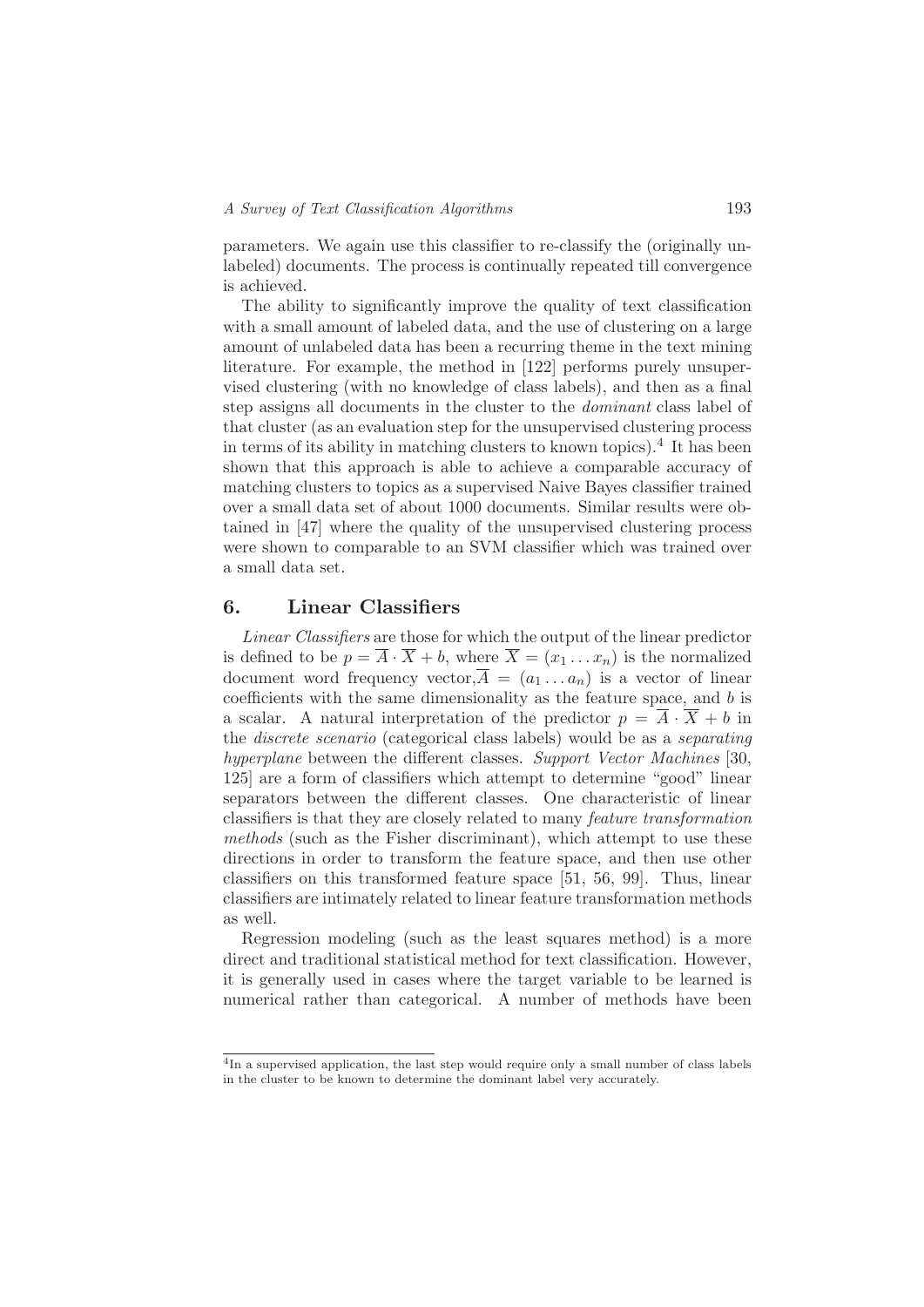

*Figure 6.1.* What is the Best Separating Hyperplane?

proposed in the literature for adapting such methods to the case of text data classification [134]. A comparison of different linear regression techniques for classificationm including SVM, may be found in [138].

Finally, simple neural networks are also a form of linear classifiers, since the function computed by a set of neurons is essentially linear. The simplest form of neural network, known as the *perceptron* (or single layer network) are essentially designed for linear separation, and work well for text. However, by using multiple layers of neurons, it is also possible to generalize the approach for non-linear separation. In this section, we will discuss the different linear methods for text classification.

#### **6.1 SVM Classifiers**

Support-vector machines were first proposed in [30, 124] for numerical data. The main principle of SVMs is to determine separators in the search space which can best separate the different classes. For example, consider the example illustrated in Figure 6.1, in which we have two classes denoted by 'x' and 'o' respectively. We have denoted three different separating hyperplanes, which are denoted by A, B, and C respectively. It is evident that the hyperplane A provides the best separation between the different classes, because the *normal distance* of any of the data points from it is the largest. Therefore, the hyperplane A represents the maximum *margin of separation*. We note that the normal vector to this hyperplane (represented by the arrow in the figure) is a direction in the feature space along which we have the maximum discrimination. One advantage of the SVM method is that since it attempts to determine the optimum direction of discrimination in the feature space by examining the appropriate combination of features, it is quite robust to high dimen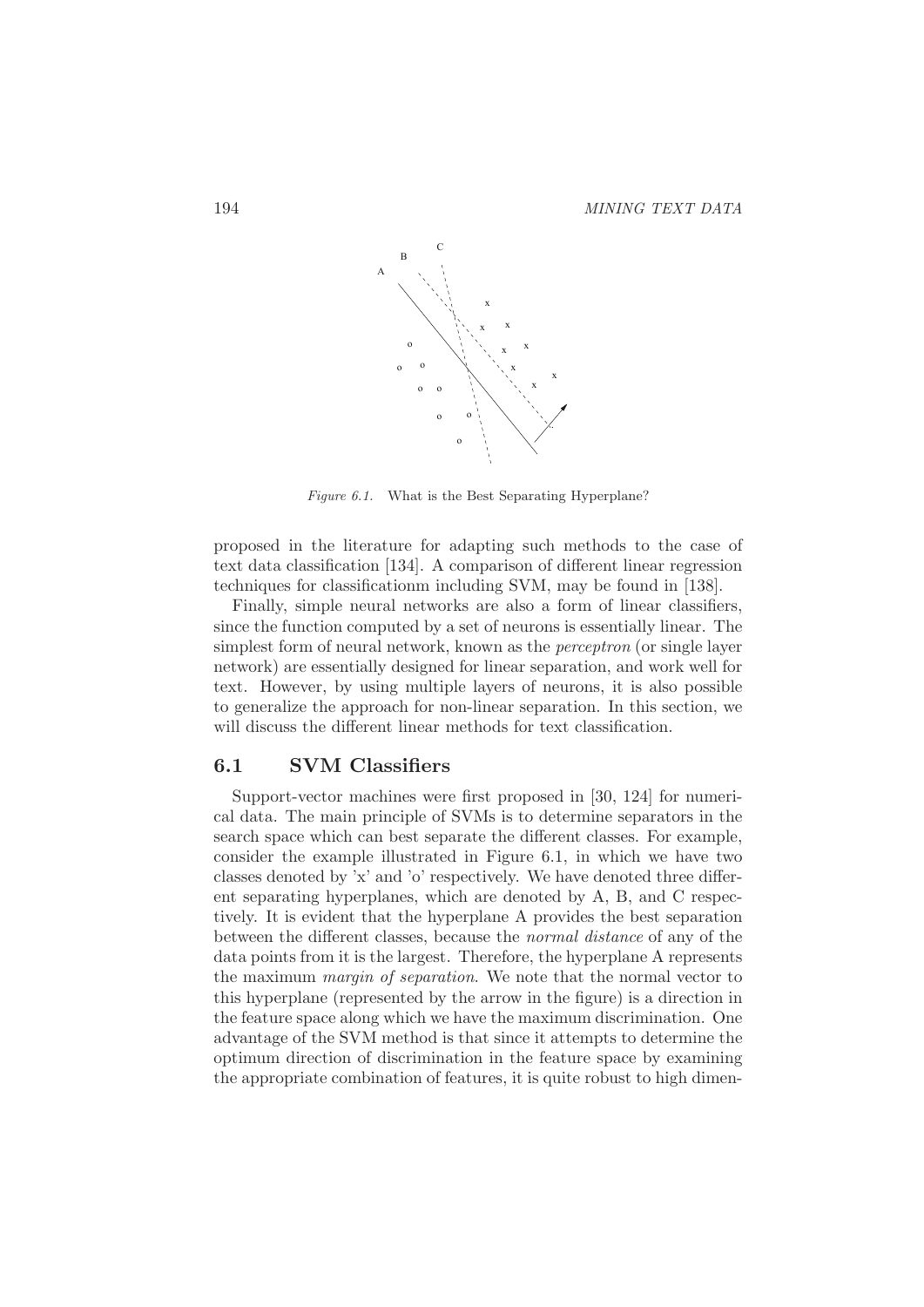sionality. It has been noted in [64] that text data is ideally suited for SVM classification because of the sparse high-dimensional nature of text, in which few features are irrelevant, but they tend to be correlated with one another and generally organized into linearly separable categories. We note that it is not necessary to use a linear function for the SVM classifier. Rather, with the kernel trick [6], SVM can construct a nonlinear *decision surface* in the original feature space by mapping the data instances non-linearly to an inner product space where the classes can be separated linearly with a hyperplane. However, in practice, linear SVM is used most often because of their simplicity and ease of interpretability. The first set of SVM classifiers, as adapted to the text domain were proposed in [64–66]. A deeper theoretical study of the SVM method has been provided in [67]. In particular, it has been shown why the SVM classifier is expected to work well under a wide variety of circumstances. This has also been demonstrated experimentally in a few different scenarios. For example, the work in [41] applied the method to email data for classifying it as spam or non-spam data. It was shown that the SVM method provides much more robust performance as compared to many other techniques such as boosting decision trees, the rule based RIPPER method, and the Rocchio method. The SVM method is flexible and can easily be combined with interactive user-feedback methods [107].

We note that the problem of finding the best separator is essentially an optimization problem, which can typically be reduced to a Quadratic Programming problem. For example, many of these methods use Newton's method for iterative minimization of a convex function. This can sometimes be slow, especially for high dimensional domains such as text data. It has been shown [43] that by breaking a large Quadratic Programming problem (QP problem) to a set of smaller problems, an efficient solution can be derived for the task. The SVM approach has also been used successfully [44] in the context of a hierarchical organization of the classes, as often occurs in web data. In this approach, a different classifier is built at different positions of the hierarchy.

The SVM classifier has also been shown to be useful in large scale scenarios in which a large amount of unlabeled data and a small amount of labeled data is available [120]. This is essentially a semi-supervised approach because of its use of unlabeled data in the classification process. This techniques is also quite scalable because of its use of a number of modified quasi-newton techniques, which tend to be efficient in practice.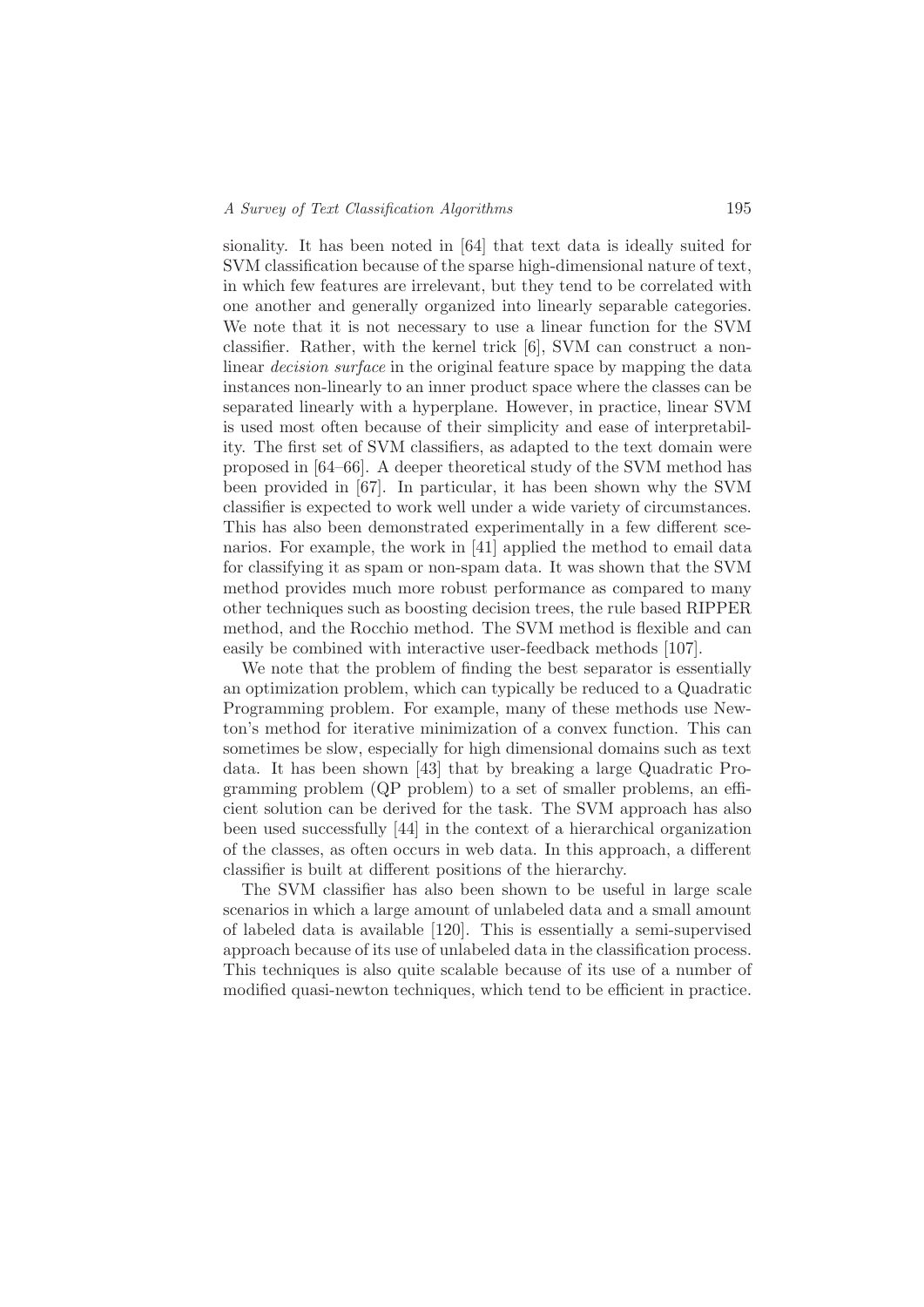# **6.2 Regression-Based Classifiers**

Regression modeling is a method which is commonly used in order to learn the relationships between real-valued attributes. Typically, these methods are designed for real valued attributes, as opposed to binary attributes. This is however not an impediment to its use in classification, because the binary value of a class may be treated as a rudimentary special case of a real value, and some regression methods such as logistic regression can also naturally model discrete response variables.

An early application of regression to text classification is the Linear Least Squares Fit (LLSF) method [134], which works as follows. Suppose the predicted class label be  $p_i = \overline{A} \cdot \overline{X_i} + b$ , and  $y_i$  is known to be the true class label, then our aim is to learn the values of  $A$  and  $b$ , such that the *Linear Least Squares Fit (LLSF)*  $\sum_{i=1}^{n} (p_i - y_i)^2$  is minimized. In practice, the value of  $b$  is set to 0 for the learning process. let  $P$  be  $1 \times n$  vector of binary values indicating the binary class to which the corresponding class belongs. Thus, if X be the the  $n \times d$  term-matrix, then we wish to determine the  $1 \times d$  vector of regression coefficients A for which  $||A \cdot X^T - P||$  is minimized, where  $|| \cdot ||$  represents the Froebinus norm. The problem can be easily generalized from the binary class scenario to the multi-class scenario with  $k$  classes, by using  $P$  as a  $k \times n$  matrix of binary values. In this matrix, exactly one value in each column is 1, and the corresponding row identifier represents the class to which that instance belongs. Similarly, the set A is a  $k \times d$  vector in the multi-class scenario. The LLSF method has been compared to a variety of other methods [132, 134, 138], and has been shown to be very robust in practice.

A more natural way of modeling the classification problem with regression is the logistic regression classifier [102], which differs from the LLSF method in that the objective function to be optimized is the likelihood function. Specifically, instead of using  $p_i = \overline{A} \cdot \overline{X_i} + b$  directly to fit the true label  $y_i$ , we assume that the probability of observing label  $y_i$  is:

$$
p(C = y_i | X_i) = \frac{exp(\overline{A} \cdot \overline{X_i} + b)}{1 + exp(\overline{A} \cdot \overline{X_i} + b)}.
$$

This gives us a conditional generative model for  $y_i$  given  $X_i$ . Putting it in another way, we assume that the logit transformation of  $p(C = y_i|X_i)$ can be modeled by the linear combination of features of the instance  $X_i$ , i.e.,

$$
\log \frac{p(C = y_i | X_i)}{1 - p(C = y_i | X_i)} = \overline{A} \cdot \overline{X_i} + b.
$$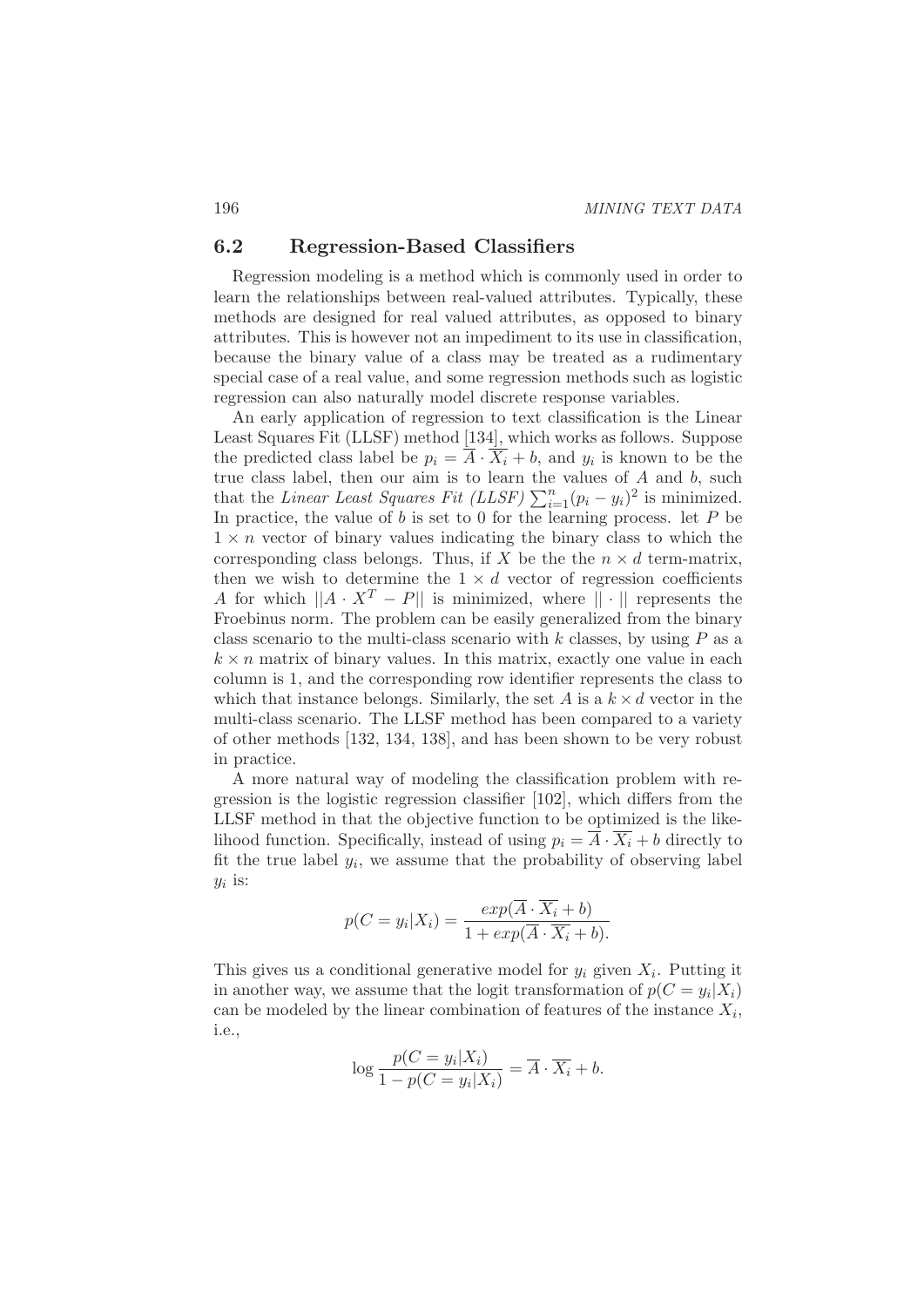Thus logistic regression is also a linear classifier as the decision boundary is determined by a linear function of the features. In the case of binary classification,  $p(C = y_i|X_i)$  can be used to determine the class label (e.g., using a threshold of 0.5). In the case of multi-class classification, we have  $p(C = y_i|X_i) \propto exp(\overline{A} \cdot \overline{X_i} + b)$ , and the class label with the highest value according to  $p(C = y_i | X_i)$  would be assigned to  $X_i$ . Given a set of training data points  $\{(X_1,y_i),...,(X_n,y_n)\}\)$ , the logistic regression classifier can be trained by choosing parameters  $\overline{A}$  to maximize the conditional likelihood  $\prod_{i=1}^{n} p(y_i|X_i)$ .

In some cases, the domain knowledge may be of the form, where some sets of words are more important than others for a classification problem. For example, in a classification application, we may know that certain domain-words (*Knowledge Words (KW)*) may be more important to classification of a particular target category than other words. In such cases, it has been shown [35] that it may be possible to encode such domain knowledge into the logistic regression model in the form of prior on the model parameters and use Bayesian estimation of model parameters.

It is clear that the regression classifiers are extremely similar to the SVM model for classification. Indeed, since LLSF, Logistic Regression, and SVM are all linear classifiers, they are thus identical at a conceptual level; the main difference among them lies in the details of the optimization formulation and implementation. As in the case of SVM classifiers, training a regression classifier also requires an expensive optimization process. For example, fitting LLSF requires expensive matrix computations in the form of a singular value decomposition process.

## **6.3 Neural Network Classifiers**

The basic unit in a neural network is a *neuron* or *unit*. Each unit receives a set of inputs, which are denoted by the vector  $X_i$ , which in this case, correspond to the term frequencies in the ith document. Each neuron is also associated with a set of weights A, which are used in order to compute a function  $f(\cdot)$  of its inputs. A typical function which is often used in the neural network is the linear function as follows:

$$
p_i = A \cdot \overline{X_i} \tag{6.14}
$$

Thus, for a vector  $\overline{X_i}$  drawn from a lexicon of d words, the weight vector A should also contain d elements. Now consider a binary classification problem, in which all labels are drawn from  $\{+1, -1\}$ . We assume that the class label of  $\overline{X_i}$  is denoted by  $y_i$ . In that case, the sign of the predicted function  $p_i$  yields the class label.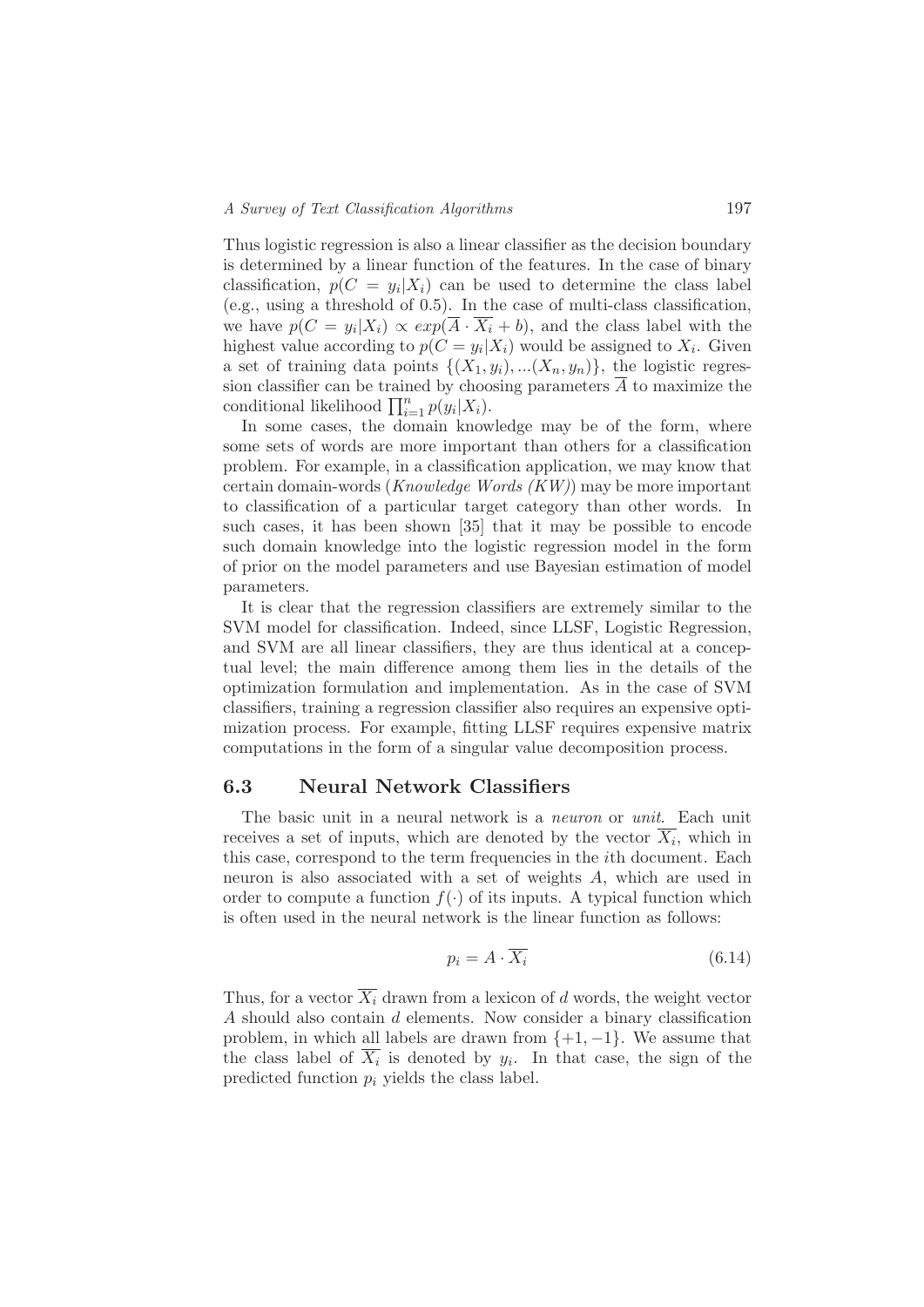

*Figure 6.2.* The sign of the projection onto the weight vector A yields the class label

In order to illustrate this point, let us consider a simple example in a 2-dimensional feature space, as illustrated in Figure 6.2. In this case, we have illustrated two different classes, and the plane corresponding to  $Ax = 0$  is illustrated in the same figure. It is evident that the sign of the function  $A \cdot \overline{X_i}$  yields the class label. Thus, the goal of the approach is to *learn* the set of weights A with the use of the training data. The idea is that we start off with random weights and gradually update them when a mistake is made by applying the current function on the training example. The magnitude of the update is regulated by a learning rate  $\mu$ . This forms the core idea of the *perceptron algorithm*, which is as follows:

### **Perceptron Algorithm**

**Inputs:** Learning Rate: μ

Training Data  $(\overline{X_i}, y_i)$   $\forall i \in \{1 \dots n\}$ 

Initialize weight vectors in  $A$  to  $0$  or small random numbers **repeat**

Apply each training data to the neural network to check if the sign of  $A \cdot \overline{X_i}$  matches  $y_i$ ;

if sign of  $A \cdot \overline{X_i}$  does **not** match  $y_i$ , then

update weights A based on learning rate  $\mu$ 

**until** weights in A converge

The weights in A are typically updated (increased or decreased) proportionally to  $\mu \cdot \overline{X_i}$ , so as to reduce the direction of the error of the neuron. We further note that many different update rules have been proposed in the literature. For example, one may simply update each weight by  $\mu$ , rather than by  $\mu \cdot \overline{X_i}$ . This is particularly possible in domains such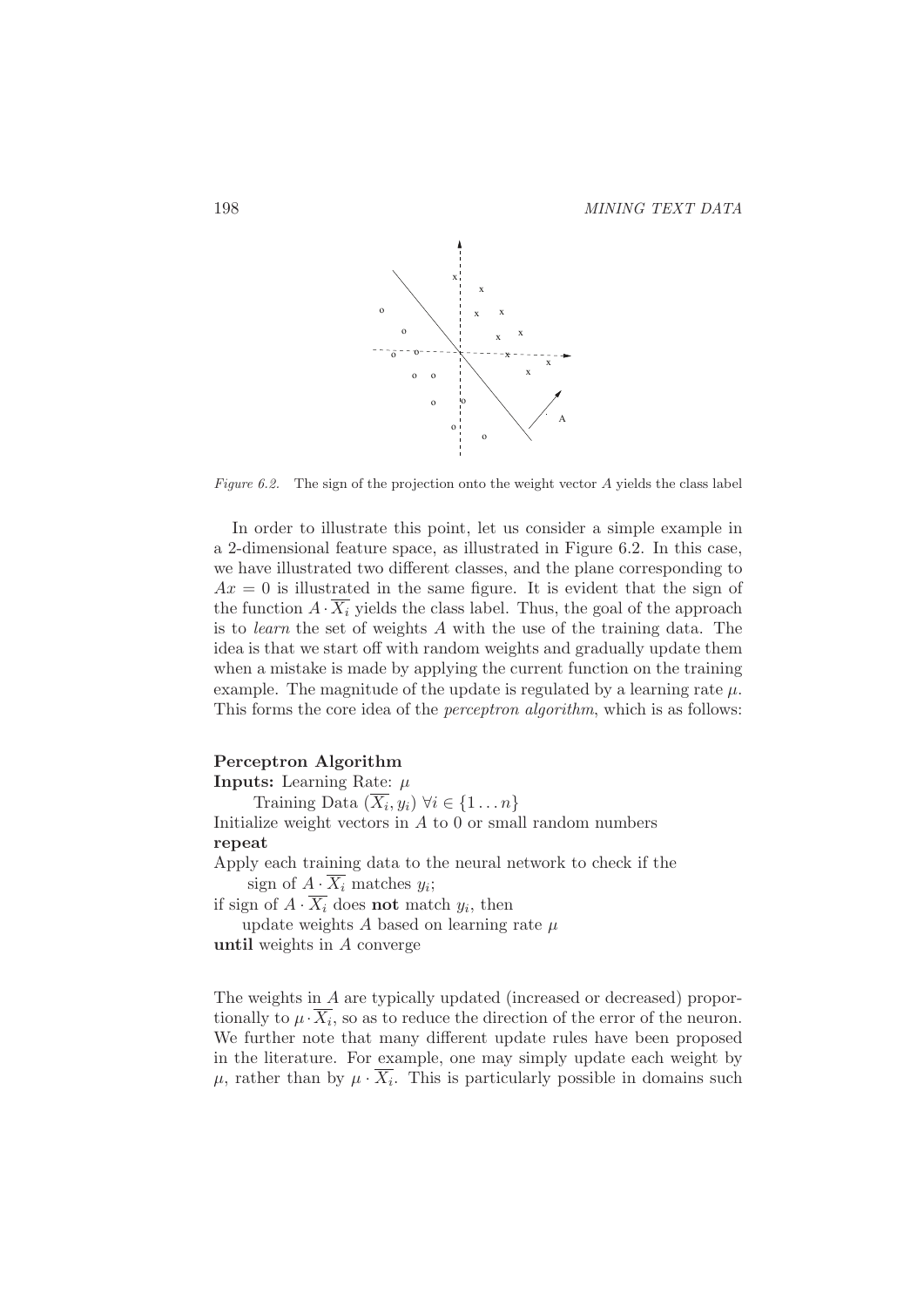

*Figure 6.3.* Multi-Layered Neural Networks for Nonlinear Separation

as text, in which all feature values take on small non-negative values of relatively similar magnitude. A number of implementations of neural network methods for text data have been studied in [34, 90, 101, 117, 129].

A natural question arises, as to how a neural network may be used, if all the classes may not be neatly separated from one another with a linear separator, as illustrated in Figure 6.2. For example, in Figure 6.3, we have illustrated an example in which the classes may not be separated with the use of a single linear separator. The use of *multiple layers of neurons* can be used in order to induce such non-linear classification boundaries. The effect of such multiple layers is to induce multiple piece-wise linear boundaries, which can be used to approximate enclosed regions belonging to a particular class. In such a network, the outputs of the neurons in the earlier layers feed into the neurons in the later layers. The training process of such networks is more complex, as the errors need to be back-propagated over different layers. Some examples of such classifiers include those discussed in [75, 110, 126, 132]. However, the general observation [117, 129] for text has been that linear classifiers generally provide comparable results to non-linear data, and the improvements of non-linear classification methods are relatively small. This suggests that the additional complexity of building more involved non-linear models does not pay for itself in terms of significantly better classification.

# **6.4 Some Observations about Linear Classifiers**

While the different linear classifiers have been developed independently from one another in the research literature, they are surprisingly similar at a basic conceptual level. Interestingly, these different lines of work have also resulted in a number of similar conclusions in terms of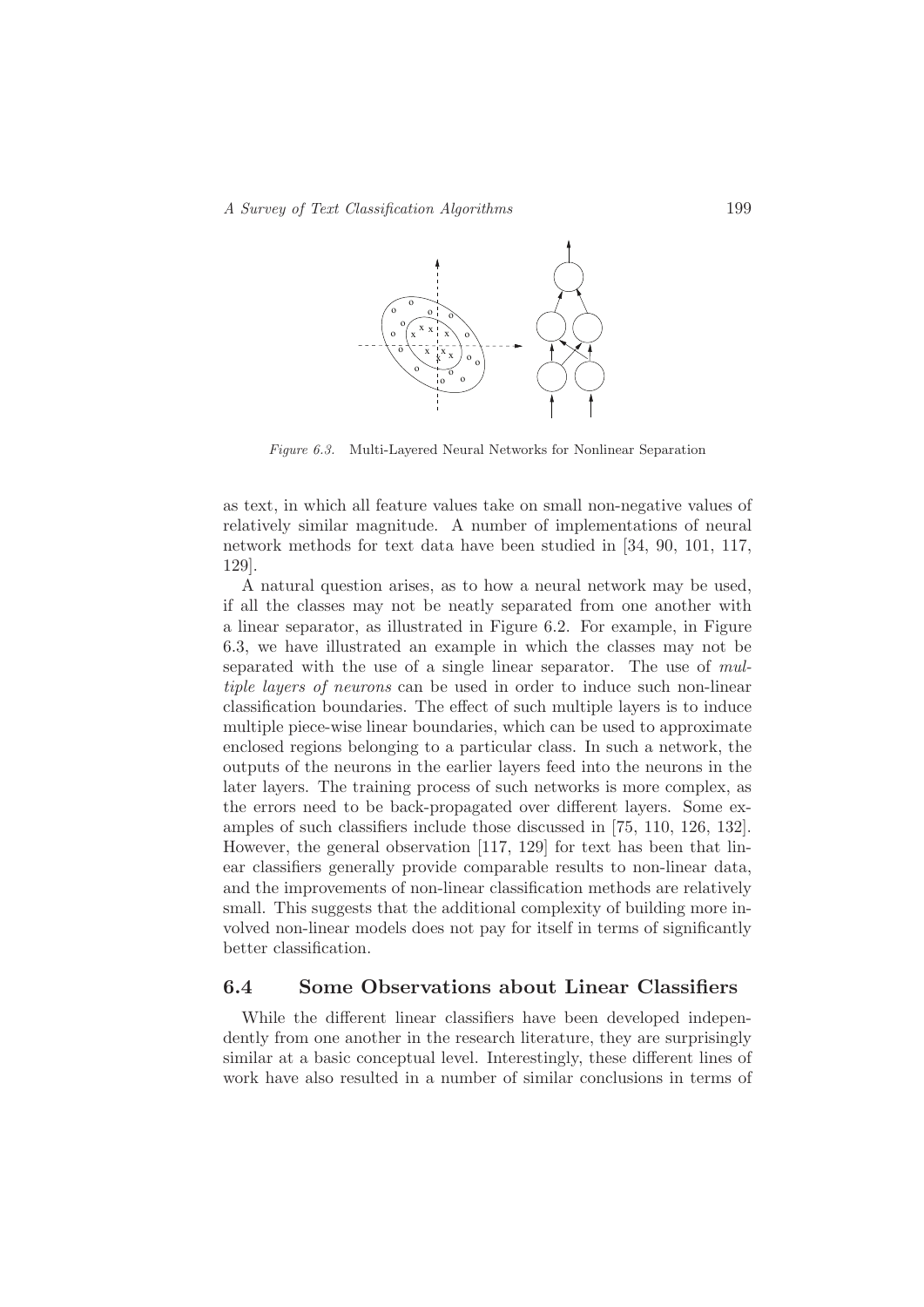the effectiveness of the different classifiers. We note that the main difference between the different classifiers is in terms of the details of the objective function which is optimized, and the iterative approach used in order to determine the optimum direction of separation. For example, the SVM method uses a Quadratic Programming (QP) formulation, whereas the LLSF method uses a closed-form least-squares formulation. On the other hand, the perceptron method does not try to formulate a closed-form objective function, but works with a softer iterative hill climbing approach. This technique is essentially inherited from the iterative learning approach used by neural network algorithms. However, its goal remains quite similar to the other two methods. Thus, the differences between these methods are really at a detailed level, rather than a conceptual level, in spite of their very different research origins.

Another general observation about these methods is that all of them can be implemented with non-linear versions of their classifiers. For example, it is possible to create non-linear decision surfaces with the SVM classifier, just as it is possible to create non-linear separation boundaries by using layered neurons in a neural network [132]. However, the general consensus has been that the linear versions of these methods work very well, and the additional complexity of non-linear classification does not tend to pay for itself, except for some special data sets. The reason for this is perhaps because text is a high dimensional domain with highly correlated features and small non-negative values on sparse features. For example, it is hard to easily create class structures such as that indicated in Figure 6.3 for a sparse domain such as text containing only small non-negative values on the features. On the other hand, the high dimensional nature of correlated text dimensions is especially suited to classifiers which can exploit the redundancies and relationships between the different features in separating out the different classes. Common text applications have generally resulted in class structures which are linearly separable over this high dimensional domain of data. This is one of the reasons that linear classifiers have shown an unprecedented success in text classification.

# **7. Proximity-based Classifiers**

Proximity-based classifiers essentially use distance-based measures in order to perform the classification. The main thesis is that documents which belong to the same class are likely to be close to one another based on similarity measures such as the dot product or the cosine metric [115]. In order to perform the classification for a given test instance, two possible methods can be used: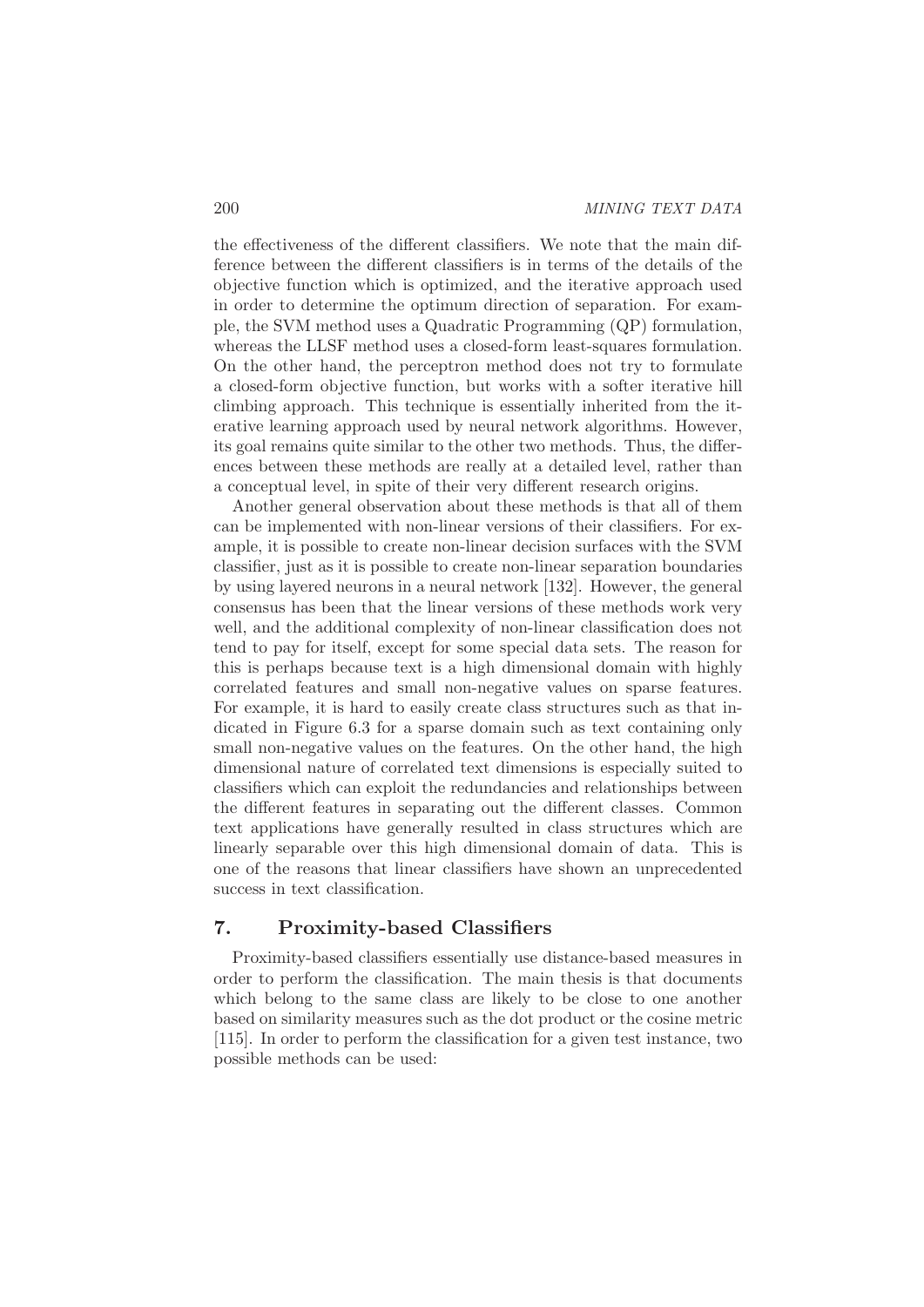- $\blacksquare$  We determine the k-nearest neighbors in the training data to the test instance. The majority (or most abundant) class from these  $k$ neighbors are reported as the class label. Some examples of such methods are discussed in [25, 54, 134]. The choice of  $k$  typically ranges between 20 and 40 in most of the afore-mentioned work, depending upon the size of the underlying corpus.
- We perform training data aggregation during pre-processing, in which clusters or groups of documents belonging to the same class are created. A representative meta-document is created from each group. The same k-nearest neighbor approach is applied as discussed above, except that it is applied to this new set of metadocuments (or *generalized instances* [76]) rather than to the original documents in the collection. A pre-processing phase of summarization is useful in improving the efficiency of the classifier, because it significantly reduces the number of distance computations. In some cases, it may also boost the accuracy of the technique, especially when the data set contains a large number of outliers. Some examples of such methods are discussed in [55, 76, 109].

A method for performing nearest neighbor classification in text data is the *WHIRL* method discussed in [25]. The *WHIRL* method is essentially a method for performing soft similarity joins on the basis of text attributes. By *soft* similarity joins, we refer to the fact that the two records may not be exactly the same on the joined attribute, but a notion of similarity used for this purpose. It has been observed in [25] that any method for performing a similarity-join can be adapted as a nearest neighbor classifier, by using the relevant text documents as the joined attributes.

One observation in [134] about nearest neighbor classifiers was that feature selection and document representation play an important part in the effectiveness of the classification process. This is because most terms in large corpora may not be related to the category of interest. Therefore, a number of techniques were proposed in [134] in order to learn the associations between the words and the categories. These are then used to create a feature representation of the document, so that the nearest neighbor classifier is more sensitive to the classes in the document collection. A similar observation has been made in [54], in which it has been shown that the addition of weights to the terms (based on their class-sensitivity) significantly improves the underlying classifier performance. The nearest neighbor classifier has also been extended to the temporally-aware scenario [114], in which the timeliness of a training document plays a role in the model construction process.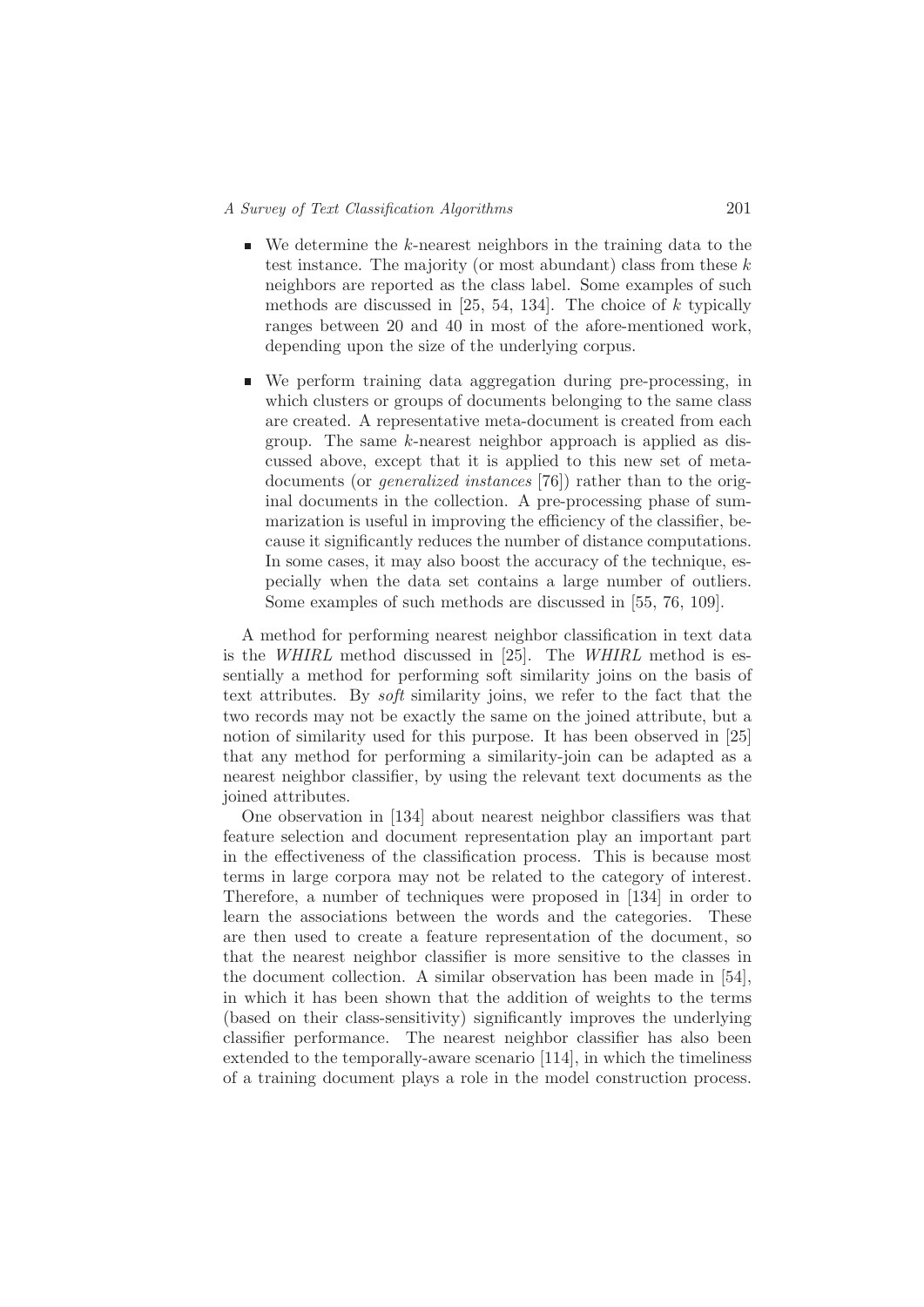In order to incorporate such factors, a temporal weighting function has been introduced in [114], which allows the importance of a document to gracefully decay with time.

For the case of classifiers which use grouping techniques, the most basic among such methods is that proposed by Rocchio in [109]. In this method, a *single* representative meta-document is constructed from each of the representative classes. For a given class, the weight of the term  $t_k$ is the normalized frequency of the term  $t_k$  in documents belonging to that class, minus the normalized frequency of the term in documents which do not belong to that class. Specifically, let  $f_p^k$  be the expected weight of term  $t_k$  in a randomly picked document belonging to the positive class, and  $f_n^k$  be the expected weight of term  $t_k$  in a randomly picked document belonging to the negative class. Then, for weighting parameters  $\alpha_p$  and  $\alpha_n$ , the weight  $f_{rocchio}^k$  is defined as follows:

$$
f_{rocchio}^k = \alpha_p \cdot f_p^k - \alpha_n \cdot f_n^k \tag{6.15}
$$

The weighting parameters  $\alpha_p$  and  $\alpha_n$  are picked so that the positive class has much greater weight as compared to the negative class. For the relevant class, we now have a vector representation of the terms  $(f_{rocchio}^1, f_{rocchio}^2, \ldots, f_{rocchio}^n)$ . This approach is applied separately to each of the classes, in order to create a separate meta-document for each class. For a given test document, the closest meta-document to the test document can be determined by using a vector-based dot product or other similarity metric. The corresponding class is then reported as the relevant label. The main distinguishing characteristic of the Rocchio method is that it creates a single profile of the entire class. This class of methods is also referred to as the *Rocchio framework*. The main disadvantage of this method is that if a single class occurs in multiple disjoint clusters which are not very well connected in the data, then the centroid of these examples may not represent the class behavior very well. This is likely to be a source of inaccuracy for the classifier. The main advantage of this method is its extreme simplicity and efficiency; the training phase is linear in the corpus size, and the number of computations in the testing phase are linear to the number of classes, since all the documents have already been aggregated into a small number of classes. An analysis of the Rocchio algorithm, along with a number of different variations may be found in [64].

In order to handle the shortcomings of the Rocchio method, a number of classifiers have also been proposed [1, 14, 55, 76], which explicitly perform the clustering of each of the classes in the document collection. These clusters are used in order to generate class-specific profiles. These profiles are also referred to as *generalized instances* in [76]. For a given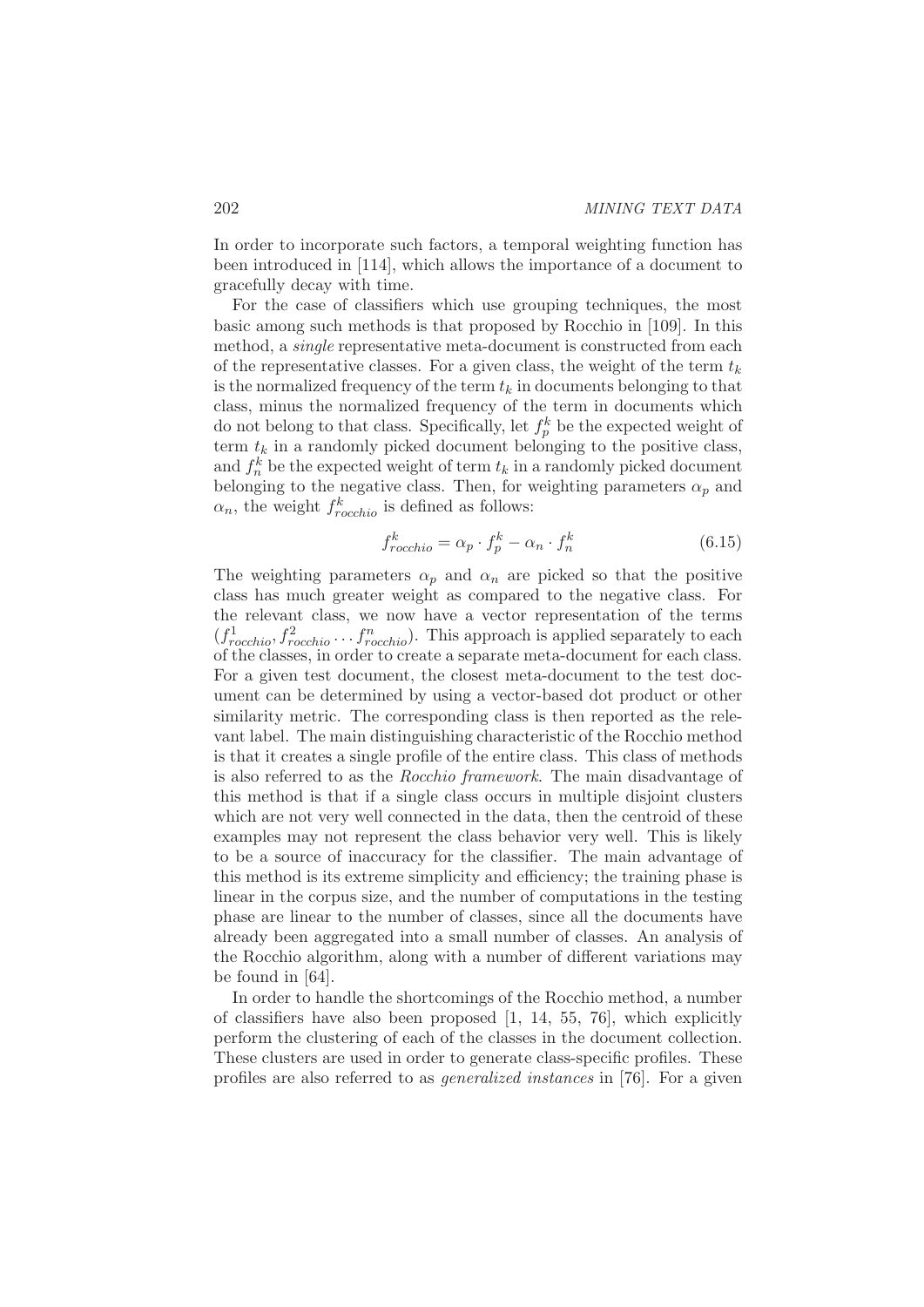test instance, the label of the closest generalized instance is reported by the algorithm. The method in [14] is also a centroid-based classifier, but is specifically designed for the case of text documents. The work in [55] shows that there are some advantages in designing schemes in which the similarity computations take account of the dependencies between the terms of the different classes.

We note that the nearest neighbor classifier can be used in order to generate a ranked list of categories for each document. In cases, where a document is related to multiple categories, these can be reported for the document, as long as a thresholding method is available. The work in [136] studies a number of thresholding strategies for the k-nearest neighbor classifier. It has also been suggested in [136] that these thresholding strategies can be used to understand the thresholding strategies of other classifiers which use ranking classifiers.

# **8. Classification of Linked and Web Data**

In recent years, the proliferation of the web and social network technologies has lead to a tremendous amount of document data, which is expressed in the form of linked networks. The simplest example of this is the web, in which the documents are linked to one another with the use of hyper-links. Social networks can also be considered a noisy example of such data, because the comments and text profiles of different users are connected to one another through a variety of links. Linkage information is quite relevant to the classification process, because documents of similar subjects are often linked together. This observation has been used widely in the *collective classification literature* [12], in which a subset of network nodes are labeled, and the remaining nodes are classified on the basis of the linkages among the nodes.

In general, a content-based network may be denoted by  $G = (N, A, C)$ , where  $N$  is the set of nodes,  $A$  is the set of edges between the nodes, and C is a set of text documents. Each node in N corresponds to a text document in  $C$ , and it is possible for a document to be the empty, when the corresponding node does not contain any content. A subset of the nodes in  $N$  are labeled. This corresponds to the training data. The classification problem in this scenario is to determine the labels of the remaining nodes with the use of the training data. It is clear that both the content and structure can play a useful and complementary role in the classification process.

An interesting method for combining linkage and content information for classification was discussed in [20]. In this paper, a hypertext categorization method was proposed, which uses the content and labels of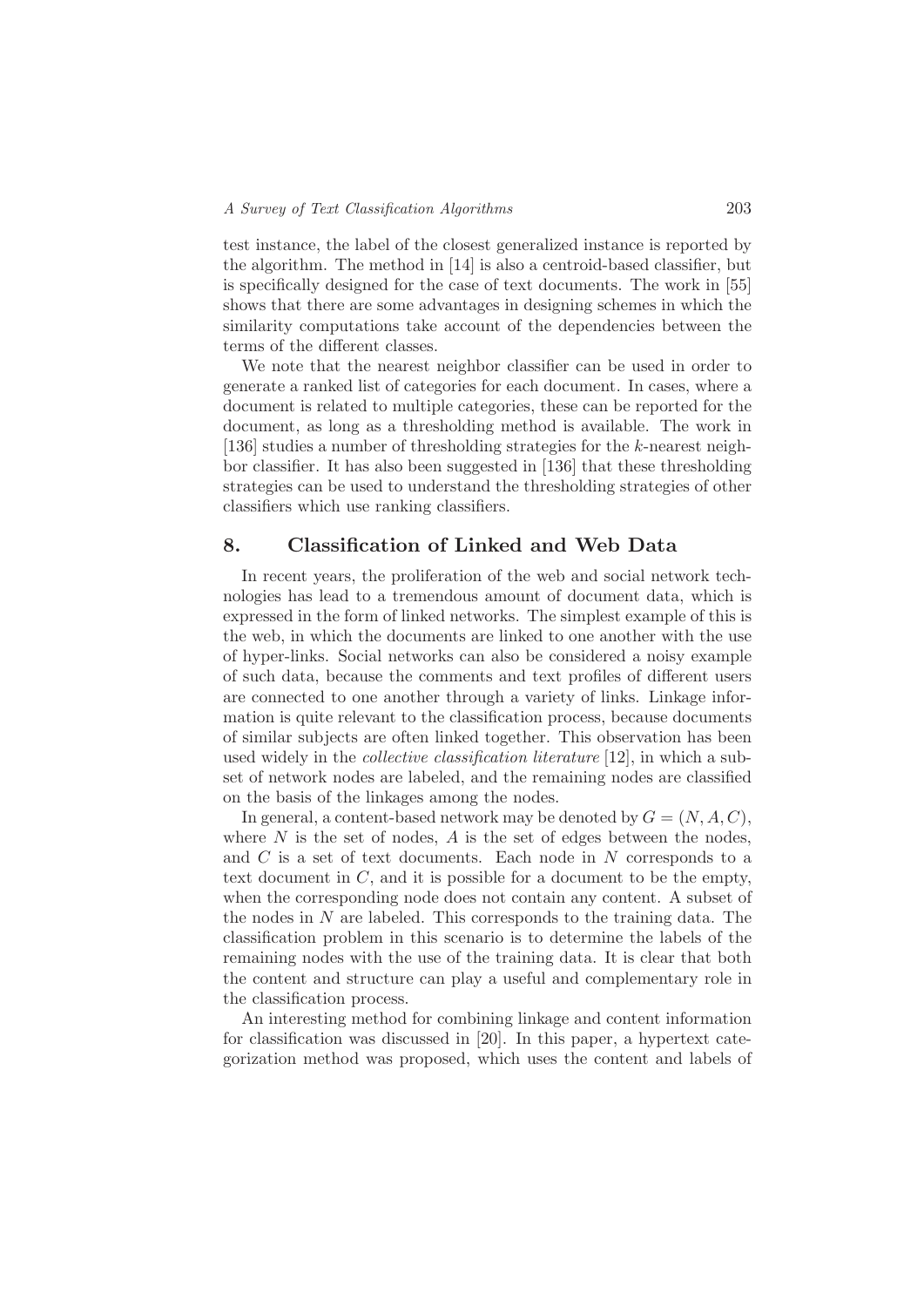neighboring web pages for the classification process. When the labels of all the nearest neighbors are available, then a Bayesian method can be adapted easily for classification purposes. Just as the presence of a word in a document can be considered a Bayesian feature for a text classifier, the presence of a link between the target page, and a page (for which the label is known) can be considered a feature for the classifier. The real challenge arises when the labels of all the nearest neighbors are not available. In such cases, a relaxation labeling method was proposed in order to perform the classification. Two methods have been proposed in this work:

- **Fully Supervised Case of Radius one Enhanced Linkage Analysis:** In this case, it is assumed that all the neighboring class labels are known. In such a case, a Bayesian approach is utilized in order to treat the labels on the nearest neighbors as features for classification purposes. In this case, the linkage information is the sole information which is used for classification purposes.
- **When the class labels of the nearest neighbors are not known:** In this case, an iterative approach is used for combining text and linkage based classification. Rather than using the predefined labels (which are not available), we perform a first labeling of the neighboring documents with the use of document content. These labels are then used to classify the label of the target document, with the use of *both* the local text and the class labels of the neighbors. This approach is used iteratively for re-defining the labels of both the target document and its neighbors until convergence is achieved.

The conclusion from the work in [20] is that a combination of text and linkage based classification always improves the accuracy of a text classifier. Even when none of the neighbors of the document have known classes, it seemed to be always beneficial to add link information to the classification process. When the class labels of all the neighbors are known, then the advantages of using the scheme seem to be quite significant.

An additional idea in the paper is that of the use of *bridges* in order to further improve the classification accuracy. The core idea in the use of a bridge is the use of *2-hop* propagation for link-based classification. The results with the use of such an approach are somewhat mixed, as the accuracy seems to reduce with an increasing number of hops. The work in [20] shows results on a number of different kinds of data sets such as the *Reuters database*, *US patent database*, and *Yahoo!*. Since the *Reuters database* contains the least amount of noise, and pure text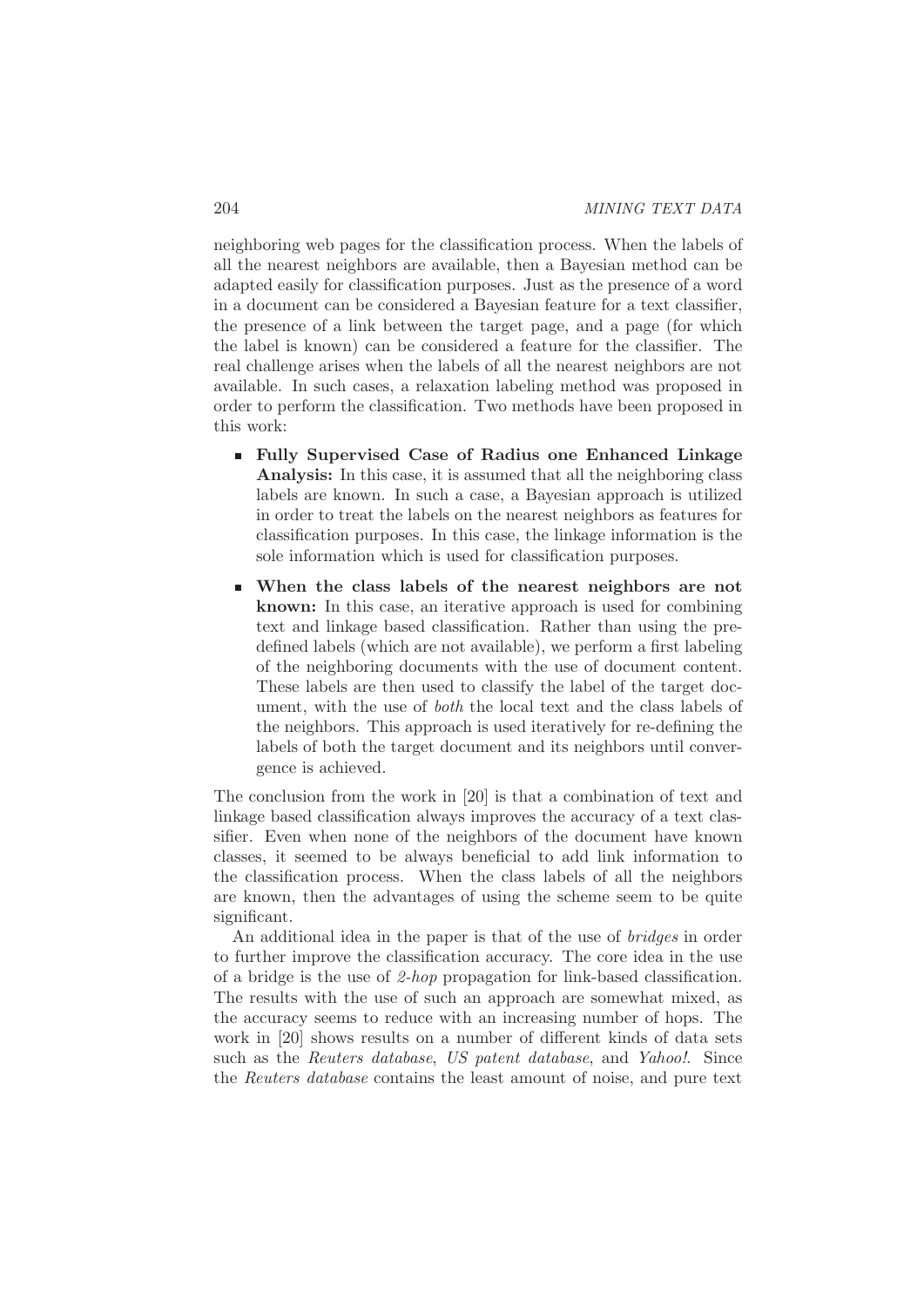classifiers were able to do a good job. On the other hand, the *US patent database* and the *Yahoo! database* contain an increasing amount of noise which reduces the accuracy of text classifiers. An interesting observation in [20] was that a scheme which simply absorbed the neighbor text into the current document performed *significantly worse* than a scheme which was based on pure text-based classification. This is because there are often significant cross-boundary linkages between topics, and such linkages are able to confuse the classifier. A publicly available implementation of this algorithm may be found in the *NetKit* tool kit available in [92].

Another relaxation labeling method for graph-based document classification is proposed in [4]. In this technique, the probability that the end points of a link take on a particular pair of class labels is quantified. We refer to this as the *link-class pair probability*. The posterior probability of classification of a node  $T$  into class i is expressed as sum of the probabilities of pairing all possible class labels of the neighbors of  $T$  with class label  $i$ . We note a significant percentage of these (exponential number of ) possibilities are pruned, since only the currently most probable $5$  labelings are used in this approach. For this purpose, it is assumed that the class labels of the different neighbors of  $T$  (while dependent on  $T$ ) are independent of each other. This is similar to the naive assumption, which is often used in Bayes classifiers. Therefore, the probability for a particular combination of labels on the neighbors can be expressed as the product of the corresponding link-class pair probabilities. The approach starts off with the use of a standard content-based Bayes or SVM classifier in order to assign the initial labels to the nodes. Then, an iterative approach is used to refine the labels, by using the most probably label estimations from the previous iteration in order to refine the labels in the current iteration. We note that the link-class pair probabilities can be estimated as the smoothed fraction of edges in the last iteration which contain a particular pair of classes as the end points (hard labeling), or it can also be estimated as the average product of node probabilities over all edges which take on that particular class pair (soft labeling). This approach is repeated to convergence.

Another method which uses a naive Bayes classifier to enhance linkbased classification is proposed in [104]. This method incrementally assigns class labels, starting off with a temporary assignment and then gradually making them permanent. The initial class assignment is based on a simple Bayes expression based on both the terms and links in the

<sup>&</sup>lt;sup>5</sup>In the case of *hard labeling*, the single most likely labeling is used, whereas in the case of soft labeling, a small set of possibilities is used.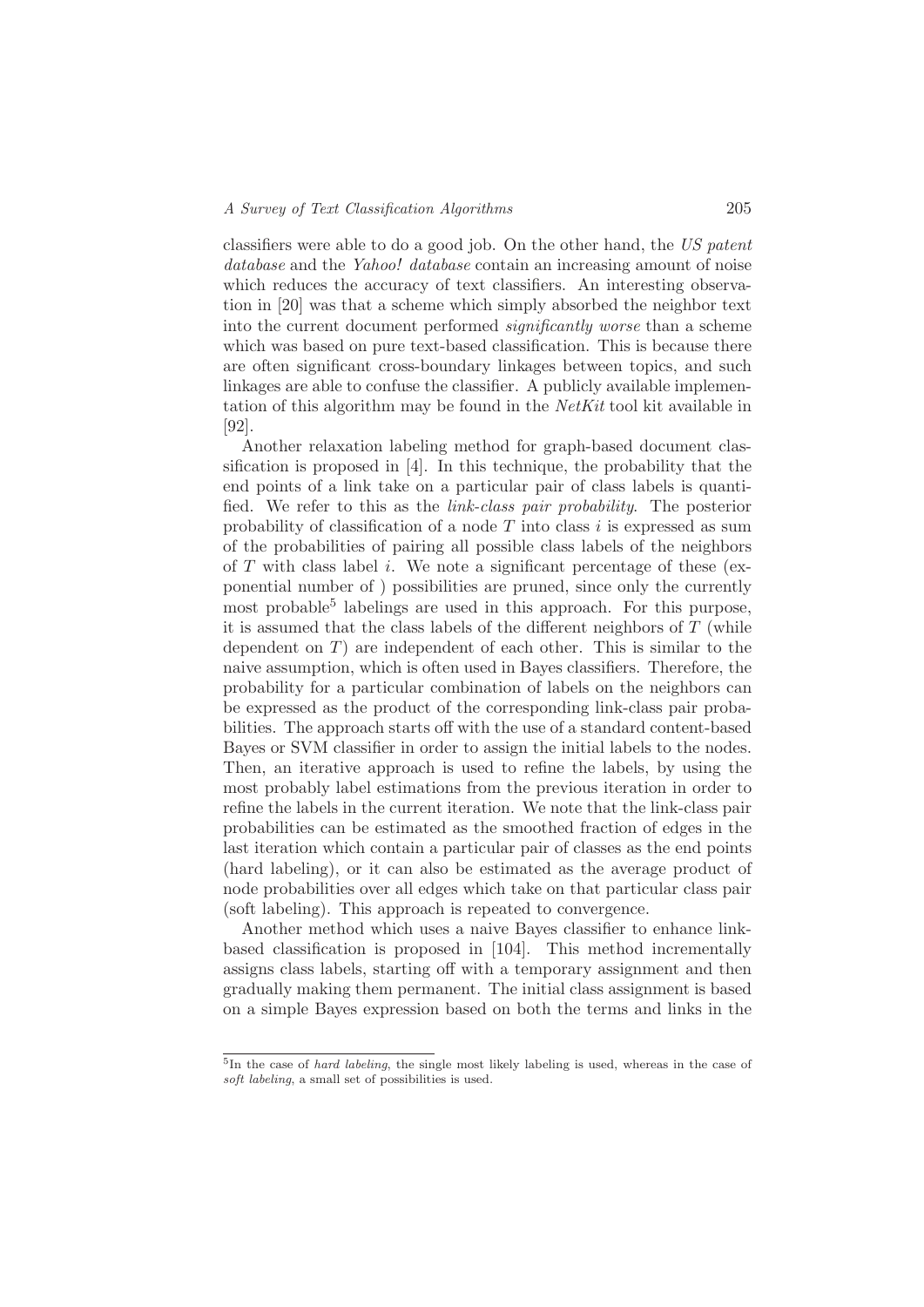document. In the final categorization, the method changes the term weights for Bayesian classification of the target document with the terms in the neighbor of the current document. This method uses a broad framework which is similar to that in [20], except that it differentiates between the classes in the neighborhood of a document in terms of their influence on the class label of the current document. For example, documents for which the class label was either already available in the training data, or for which the algorithm has performed a final assignment, have a different confidence weighting factor than those documents for which the class label is currently temporarily assigned. Similarly, documents which belong to a completely different subject (based on content) are also removed from consideration from the assignment. Then, the Bayesian classification is performed with the re-computed weights, so that the document can be assigned a final class label. By using this approach the technique is able to compensate for the noise and inconsistencies in the link structures among different documents.

One major difference between the work in [20] and [104], is that the former is focussed on using link information in order to propagate the labels, whereas the latter attempts to use the content of the neighboring pages. Another work along this direction, which uses the content of the neighboring pages more explicitly is proposed in [105]. In this case, the content of the neighboring pages is broken up into different fields such as titles, anchor text, and general text. The different fields are given different levels of importance, which is learned during the classification process. It was shown in [105] that the use of title fields and anchor fields is much more relevant than the general text. This accounts for much of the accuracy improvements demonstrated in [105].

The work in [2] proposes a method for dynamic classification in text networks with the use of a random-walk method. The key idea in the work is to *transform* the combination of structure and content in the network into a pure network containing only content. Thus, we transform the original network  $G = (N, A, C)$  into an *augmented* network  $G^{A} = (N \cup N_{c}, A \cup A_{c})$ , where  $N_{c}$  and  $A_{c}$  are an additional set of nodes and edges added to the original network. Each node in  $N_c$  corresponds to a distinct word in the lexicon. Thus, the augmented network contains the original structural nodes N, and a new set of word nodes  $N_c$ . The added edges in  $A_c$  are undirected edges added between the structural nodes N and the word nodes  $N_c$ . Specifically, an edge  $(i, j)$  is added to  $A_c$ , if the word  $i \in N_c$  occurs in the text content corresponding to the node  $j \in N$ . Thus, this network is *semi-bipartite*, in that there are no edges between the different word nodes. An illustration of the semibipartite content-structure transformation is provided in Figure 6.4.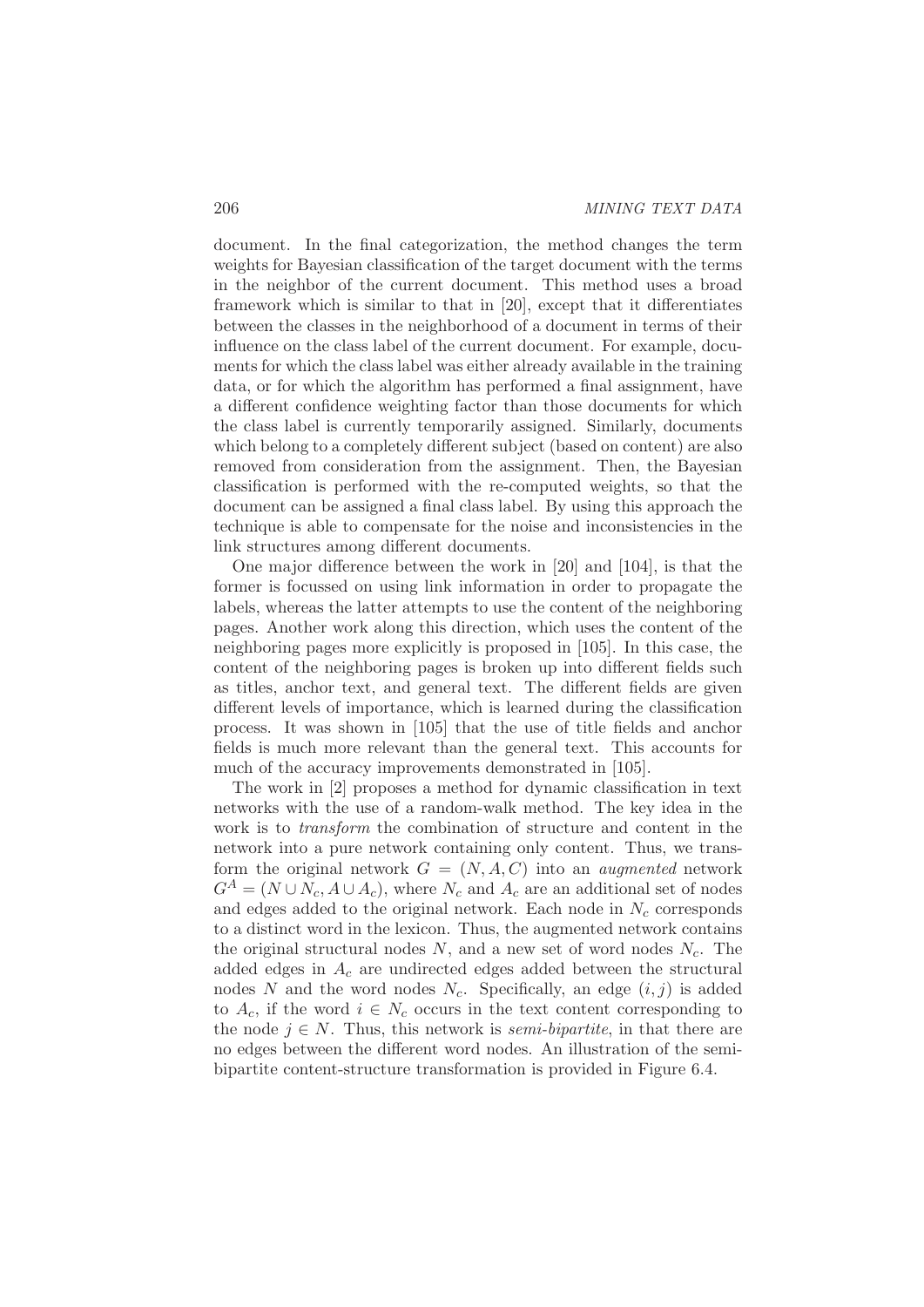

*Figure 6.4.* The Semi-bipartite Transformation

It is important to note that once such a transformation has been performed, any of the collective classification methods [12] can be applied to the structural nodes. In the work in [2], a random-walk method has been used in order to perform the collective classification of the underlying nodes. In this method, repeated random walks are performed starting at the unlabeled nodes which need to be classified. The random walks are defined only on the structural nodes, and each hop may either be a *structural* hop or a *content* hop. We perform l different random walks, each of which contains h nodes. Thus, a total of  $l \cdot h$  nodes are encountered in the different walks. The class label of this node is predicted to be the label with the highest frequency of presence in the different  $l \cdot h$  nodes encountered in the different walks. The error of this random walk-based sampling process has been bounded in [12]. In addition, the method in [12] can be adapted to dynamic contentbased networks, in which the nodes, edges and their underlying content continuously evolve over time. The method in [2] has been compared to that proposed in [18] (based on the implementation in [92]), and it has been shown that the classification methods of [12] are significantly superior.

Another method for classification of linked text data is discussed in [139]. This method designs two separate regularization conditions; one is for the text-only classifier (also referred to as the *local* classifier), and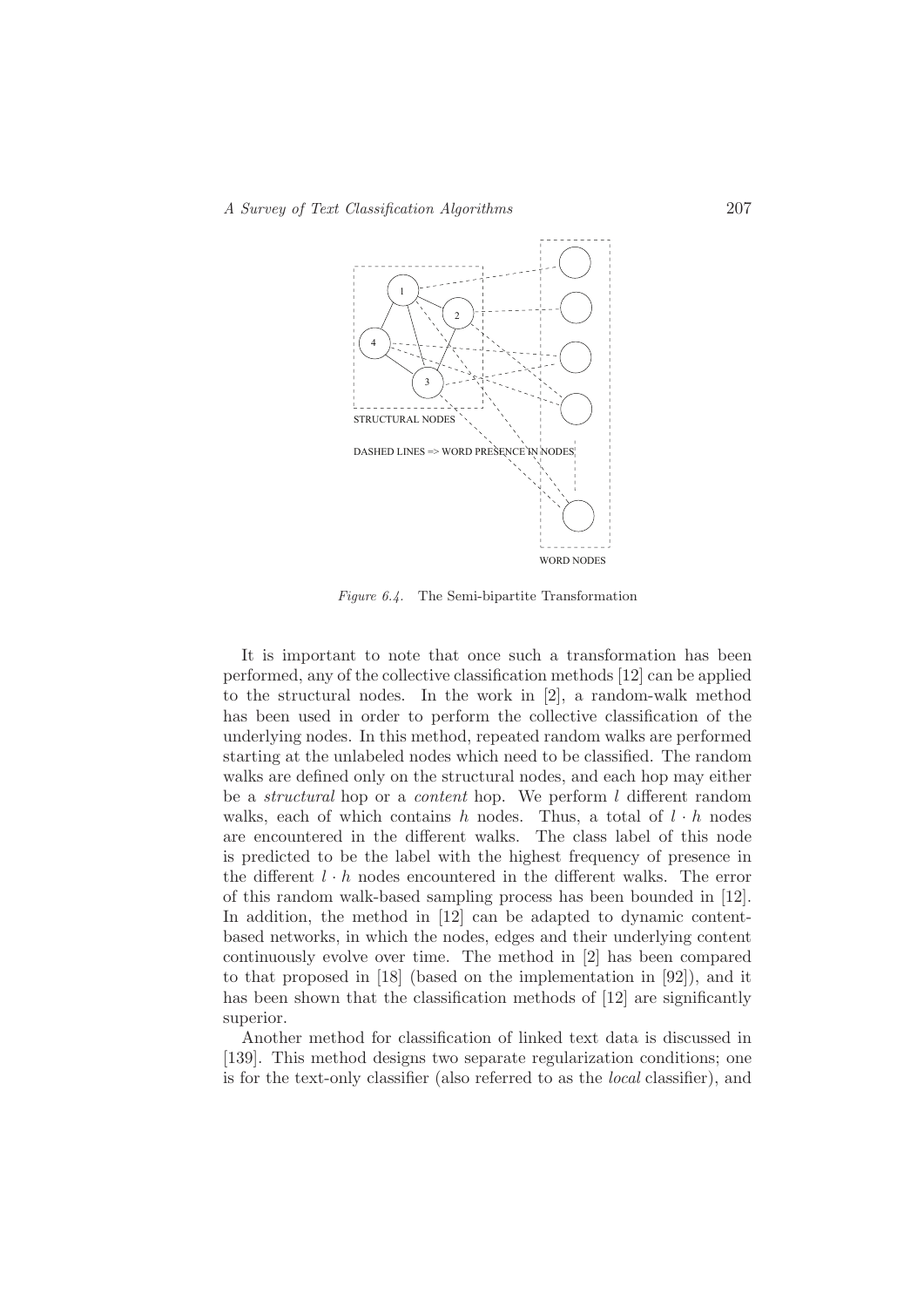the other is for the link information in the network structure. These regularizers are expressed in the terms of the underlying kernels; the link regularizer is related to the standard graph regularizer used in the machine learning literature, and the text regularizer is expressed in terms of the kernel gram matrix. These two regularization conditions are combined in two possible ways. One can either use linear combinations of the regularizers, or linear combinations of the associated kernels. It was shown in [139] that both combination methods perform better than either pure structure-based or pure text-based methods. The method using a linear combination of regularizers was slightly more accurate and robust than the method which used a linear combination of the kernels.

A method in [32] designs a classifier which combines a Naive Bayes classifier (on the text domain), and a rule-based classifier (on the structural domain). The idea is to invent a set of predicates, which are defined in the space of links, pages and words. A variety of predicates (or relations) are defined depending upon the presence of the word in a page, linkages of pages to each other, the nature of the anchor text of the hyperlink, and the neighborhood words of the hyperlink. These essentially encode the graph structure of the documents in the form of boolean predicates, and can also be used to construct relational learners. The main contribution in [32] is to combine the relational learners on the structural domain with the Naive Bayes approach in the text domain. We refer the reader to [32, 33] for the details of the algorithm, and the general philosophy of such relational learners.

One of the interesting methods for collective classification in the context of email networks was proposed in [23]. The technique in [23] is designed to classify *speech acts* in email. Speech acts essentially characterize, whether an email refers to a particular kind of action (such as scheduling a meeting). It has been shown in [23] that the use of sequential thread-based information from the email is very useful for the classification process. An email system can be modeled as a network in several ways, one of which is to treat an email as a node, and the edges as the thread relationships between the different emails. In this sense, the work in [23] devises a network-based mining procedure which uses both the content and the structure of the email network. However, this work is rather specific to the case of email networks, and it is not clear whether the technique can be adapted (effectively) to more general networks.

A different line of solutions to such problems, which are defined on a heterogeneous feature space is to use latent space methods in order to simultaneously homogenize the feature space, and also determine the latent factors in the underlying data. The resulting representation can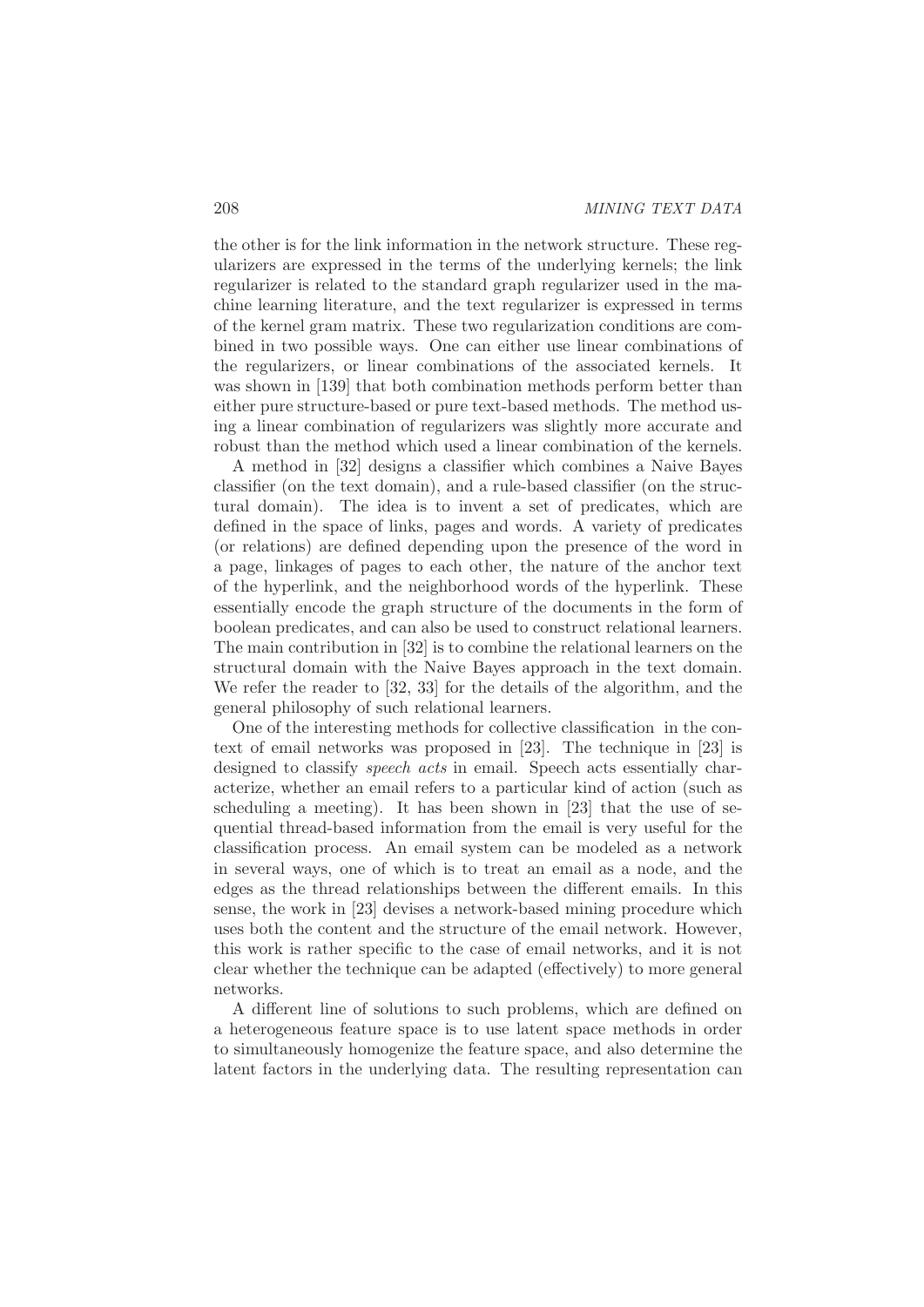be used in conjunction with any of the text classifiers which are designed for latent space representations. A method in [140] uses a matrix factorization approach in order to construct a latent space from the underlying data. Both supervised and unsupervised methods were proposed for constructing the latent space from the underlying data. It was then shown in [140] that this feature representation provides more accurate results, when used in conjunction with an SVM-classifier.

Finally, a method for web page classification is proposed in [119]. This method is designed for using intelligent agents in web page categorization. The overall approach relies on the design of two functions which correspond to scoring web pages and links respectively. An advice language is created, and a method is proposed for mapping advice to neural networks. It is has been shown in [119] how this general purpose system may be used in order to find home pages on the web.

## **9. Meta-Algorithms for Text Classification**

Meta-algorithms play an important role in classification strategies because of their ability to enhance the accuracy of existing classification algorithms by combining them, or making a general change in the different algorithms to achieve a specific goal. Typical examples of classifier meta-algorithms include *bagging*, *stacking* and *boosting* [42]. Some of these methods change the underlying distribution of the training data, others combine classifiers, and yet others change the algorithms in order to satisfy specific classification criteria. We will discuss these different classes of methods in this section.

### **9.1 Classifier Ensemble Learning**

In this method, we use *combinations* of classifiers in conjunction with a voting mechanism in order to perform the classification. The idea is that since different classifiers are susceptible to different kinds of overtraining and errors, a combination classifier is likely to yield much more robust results. This technique is also sometimes referred to as *stacking* or *classifier committee construction*.

Ensemble learning has been used quite frequently in text categorization. Most methods simply use weighted combinations of classifier outputs (either in terms of scores or ranks) in order to provide the final classification result. For example, the work by Larkey and Croft [79] used weighted linear combinations of the classifier scores or ranks. The work by Hull [60] used linear combinations of probabilities for the same goal. A linear combination of the normalized scores was used for classification [137]. The work in [87] used classifier selection techniques and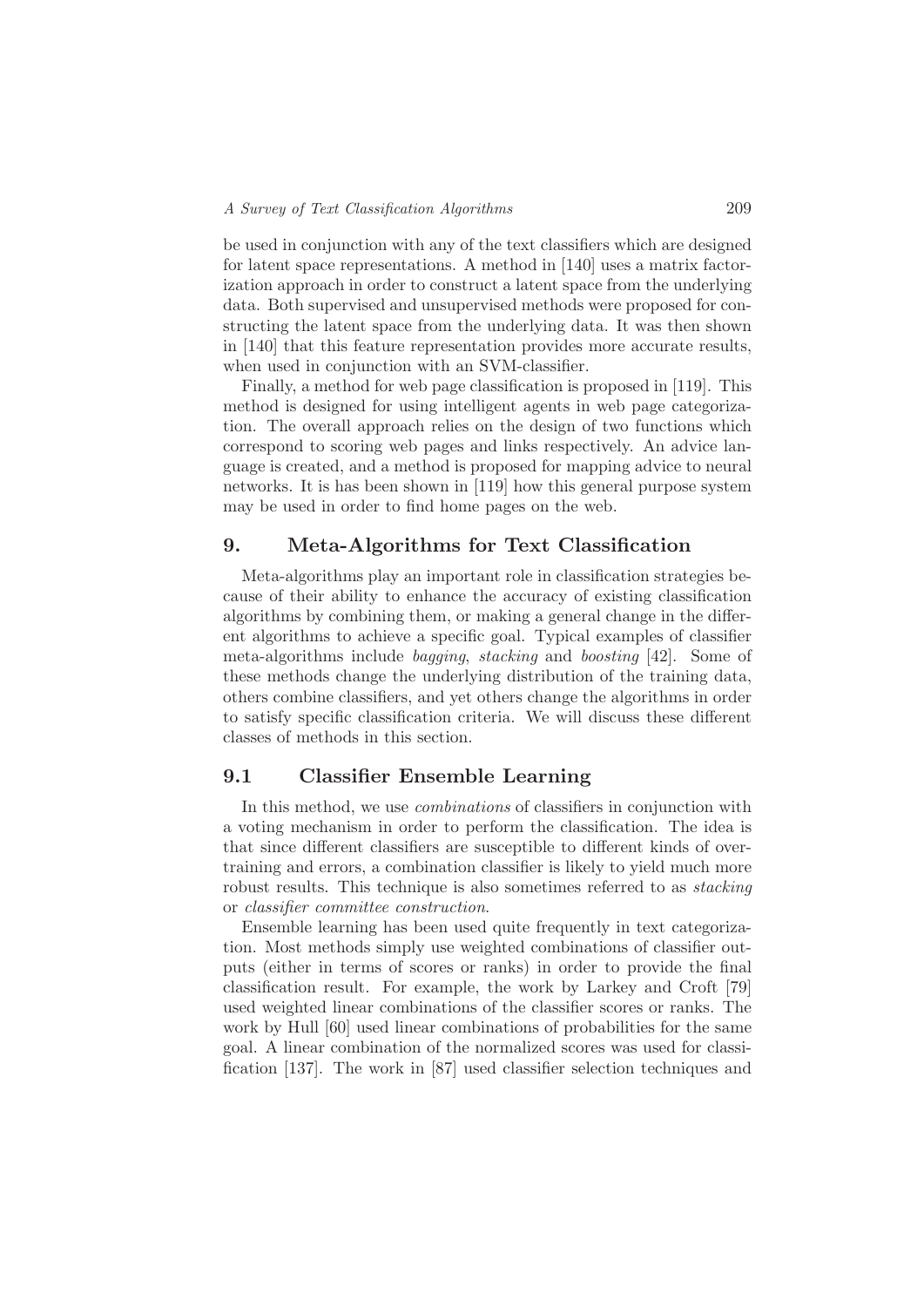voting in order to provide the final classification result. Some examples of such voting and selection techniques are as follows:

- In a binary-class application, the class label which obtains the majority vote is reported as the final result.
- For a given test instance, a specific classifier is selected, depending upon the performance of the classifier which are closest to that test instance.
- A weighted combination of the results from the different classifiers are used, where the weight is regulated by the performance of the classifier on validation instances which are most similar to the current test instance.

The last two methods above try to select the final classification in a smarter way by discriminating between the performances of the classifiers in different scenarios. The work by [77] used category-averaged features in order to construct a different classifier for each category.

The major challenge in ensemble learning is to provide the appropriate combination of classifiers for a particular scenario. Clearly, this combination can significantly vary with the scenario and the data set. In order to achieve this goal, the method in [10] proposes a method for probabilistic combination of text classifiers. The work introduces a number of variables known as *reliability variables* in order to regulate the importance of the different classifiers. These reliability variables are learned dynamically for each situation, so as to provide the best classification.

# **9.2 Data Centered Methods: Boosting and Bagging**

While ensemble techniques focus on combining different classifiers, data-centered methods such as boosting and bagging typically focus on training the same classifier on different parts of the training data in order to create different models. For a given test instance, a combination of the results obtained from the use of these different models is reported. Another major difference between ensemble-methods and boosting methods is that the training models in a boosting method are not constructed independently, but are constructed sequentially. Specifically, after i classifiers are constructed, the  $(i+1)$ <sup>th</sup> classifier is constructed on those parts of the training data which the first  $i$  classifiers are unable to accurately classify. The results of these different classifiers are combined together carefully, where the weight of each classifier is typically a function of its error rate. The most well known meta-algorithm for boosting is the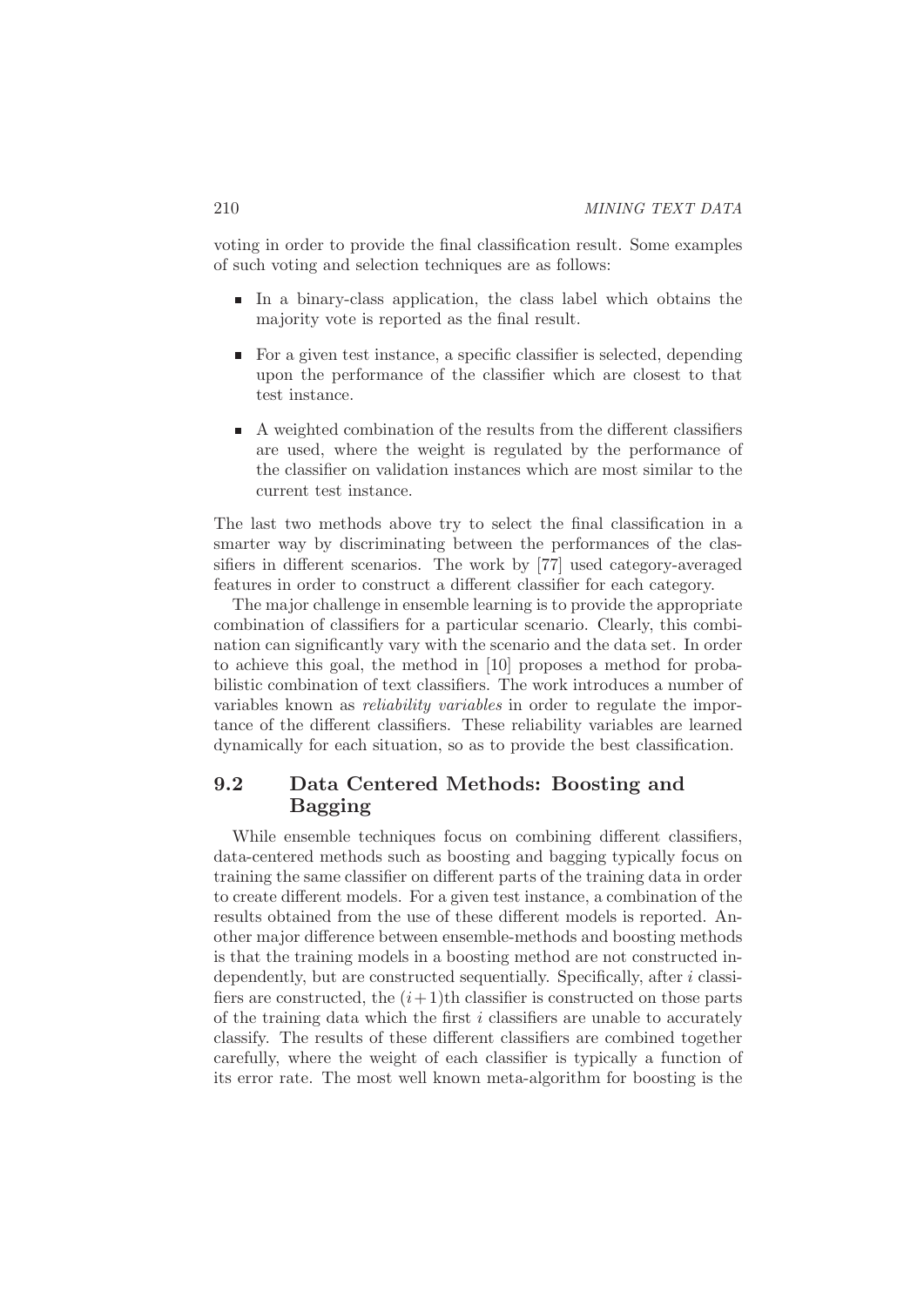*AdaBoost* algorithm [48]. Such boosting algorithms have been applied to a variety of scenarios such as decision tree learners, rule-based systems, and Bayesian classifiers [49, 61, 73, 100, 116, 118].

We note that boosting is also a kind of ensemble learning methodology, except that we train the same model on different subsets of the data in order to create the ensemble. One major criticism of boosting is that in many data sets, some of the training records are noisy, and a classification model should be resistant to overtraining on the data. Since the boosting model tends to weight the error-prone examples more heavily in successive rounds, this can cause the classification process to be more prone to overfitting. This is particularly noticeable in the case of noisy data sets. Some recent results have suggested that all convex boosting algorithms may perform poorly in the presence of noise [91]. These results tend to suggest that the choice of boosting algorithm may be critical for a successful outcome, depending upon the underlying data set.

Bagging methods [16] are generally designed to reduce the model overfitting error which arises during the learning process. The idea in bagging is to pick *bootstrap samples* (samples with replacement) from the underlying collection, and train the classifiers in these samples. The classification results from these different samples are then combined together in order to yield the final result. Bagging methods are generally used in conjunction with decision trees, though these methods can be used in principle with any kind of classifier. The main criticism of the bagging method is that it can sometimes lead to a reduction in accuracy because of the smaller size of each individual training sample. Bagging is useful only if the model is unstable to small details of the training algorithm, because it reduces the overfitting error. An example of such an algorithm would be the decision tree model, which is highly sensitive to how the higher levels of the tree are constructed in a high dimensional feature space such as text. Bagging methods have not been used frequently in text classification.

# **9.3 Optimizing Specific Measures of Accuracy**

We note that the use of the absolute classification accuracy is not the only measure which is relevant to classification algorithms. For example, in skewed-class scenarios, as often arise in the context of applications such as fraud detection, and spam filtering, it is more costly to misclassify examples of one class than another. For example, while it may be tolerable to misclassify a few spam emails (thereby allowing them into the inbox), it is much more undesirable to incorrectly mark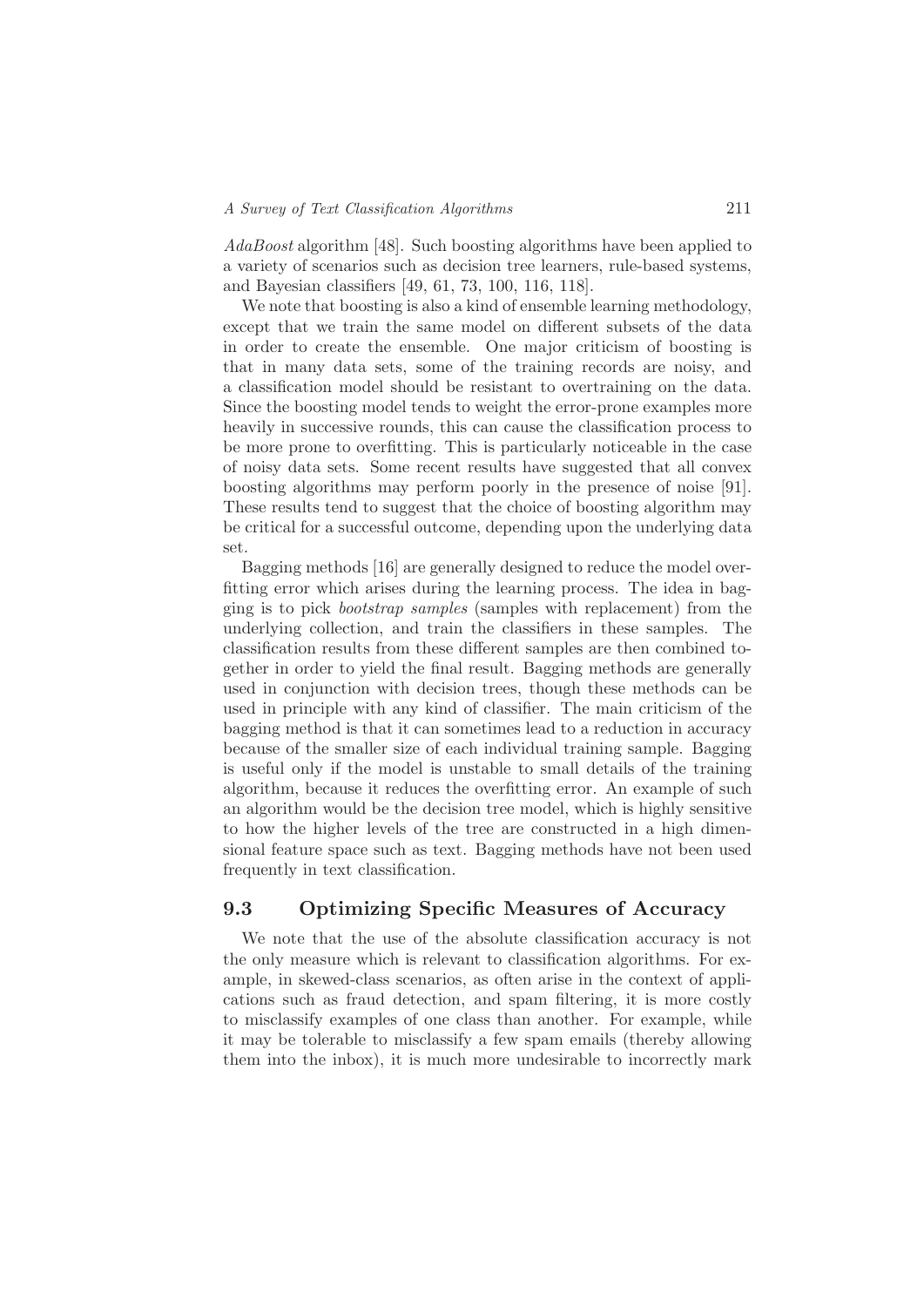a legitimate email as spam. Cost-sensitive classification problems also naturally arise in cases in which one class is more rare than the other, and it is therefore more desirable to identify the rare examples. In such cases, it is desirable to optimize the *cost-weighted accuracy* of the classification process. We note that many of the broad techniques which have been designed for non-textual data [40, 42, 45] are also applicable to text data, because the specific feature representation is not material to how standard algorithms for modified to the cost-sensitive case. A good understanding of cost-sensitive classification both for the textual and non-textual case may be found in [40, 45, 3]. Some examples of how classification algorithms may be modified in straightforward ways to incorporate cost-sensitivity are as follows:

- In a decision-tree, the split condition at a given node tries to maximize the accuracy of its children nodes. In the cost-sensitive case, the split is engineered to maximize the cost-sensitive accuracy.
- In rule-based classifiers, the rules are typically quantified and ordered by measures corresponding to their predictive accuracy. In the cost-sensitive case, the rules are quantified and ordered by their *cost-weighted accuracy*.
- In Bayesian classifiers, the posterior probabilities are weighted by the cost of the class for which the prediction is made.
- In linear classifiers, the optimum hyperplane separating the classes is determined in a cost-weighted sense. Such costs can typically be incorporated in the underlying objective function. For example, the least-square error in the objective function of the LLSF method can be weighted by the underlying costs of the different classes.
- In a k-nearest neighbor classifier, we report the cost-weighted majority class among the  $k$  nearest neighbors of the test instance.

We note that the use of a cost-sensitive approach is essentially a change of the objective function of classification, which can also be formulated as an optimization problem. While the standard classification problem generally tries to optimize accuracy, the cost-sensitive version tries to optimize a cost-weighted objective function. A more general approach was proposed in [50] in which a meta-algorithm was proposed for optimizing a specific figure of merit such as the accuracy, precision, recall, or  $F_1$ -measure. Thus, this approach generalizes this class of methods to *any arbitrary objective function*, making it essentially an *objective-centered classification method*. A generalized probabilistic descent algorithm (with the desired objective function) is used in conjunc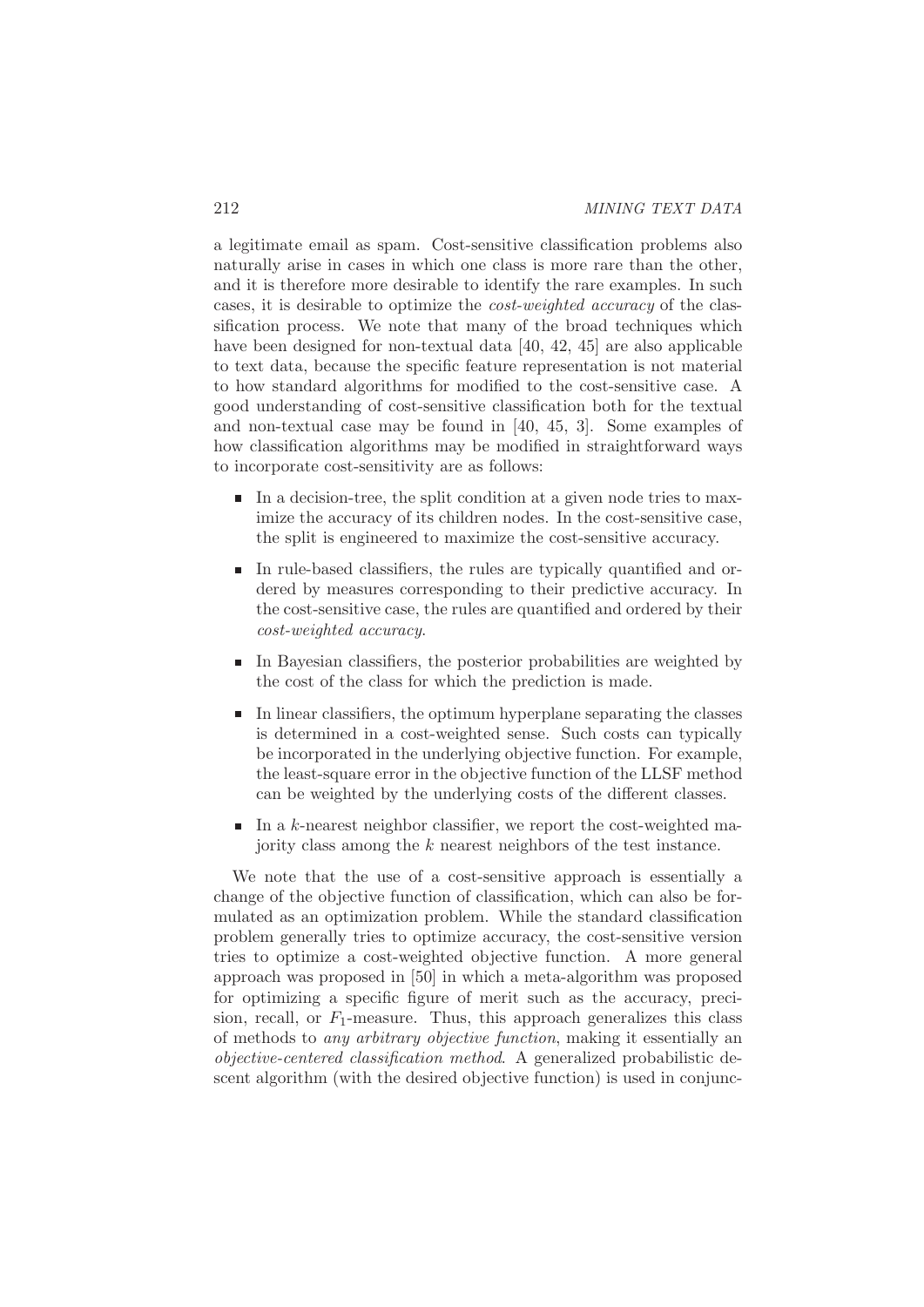tion with the classifier of interest in order to derive the class labels of the test instance. The work in [50] shows the advantages of using the technique over a standard SVM-based classifier.

### **10. Conclusions and Summary**

The classification problem is one of the most fundamental problems in the machine learning and data mining literature. In the context of text data, the problem can also be considered similar to that of classification of *discrete set-valued* attributes, when the frequencies of the words are ignored. The domains of these sets are rather large, as it comprises the entire lexicon. Therefore, text mining techniques need to be designed to effectively manage large numbers of elements with varying frequencies. Almost all the known techniques for classification such as decision trees, rules, Bayes methods, nearest neighbor classifiers, SVM classifiers, and neural networks have been extended to the case of text data. Recently, a considerable amount of emphasis has been placed on linear classifiers such as neural networks and SVM classifiers, with the latter being particularly suited to the characteristics of text data. In recent years, the advancement of web and social network technologies have lead to a tremendous interest in the classification of text documents containing links or other meta-information. Recent research has shown that the incorporation of linkage information into the classification process can significantly improve the quality of the underlying results.

## **References**

- [1] C. C. Aggarwal, S. C. Gates, P. S. Yu. On Using Partial Supervision for Text Categorization, *IEEE Transactions on Knowledge and Data Engineering*, 16(2), 245–255, 2004.
- [2] C. C. Aggarwal, N. Li. On Node Classification in Dynamic Contentbased Networks, *SDM Conference*, 2011.
- [3] I. Androutsopoulos, J. Koutsias, K. Chandrinos, G. Paliouras, C. Spyropoulos. An Evaluation of Naive Bayesian Anti-Spam Filtering. Workshop on *Machine Learning in the New Information Age*, in conjunction with *ECML Conference*, 2000. http://arxiv.org/PS\_cache/cs/pdf/0006/0006013v1.pdf
- [4] R. Angelova, G. Weikum. Graph-based text classification: learn from your neighbors. *ACM SIGIR Conference*, 2006.
- [5] C. Apte, F. Damerau, S. Weiss. Automated Learning of Decision Rules for Text Categorization, *ACM Transactions on Information Systems*, 12(3), pp. 233–251, 1994.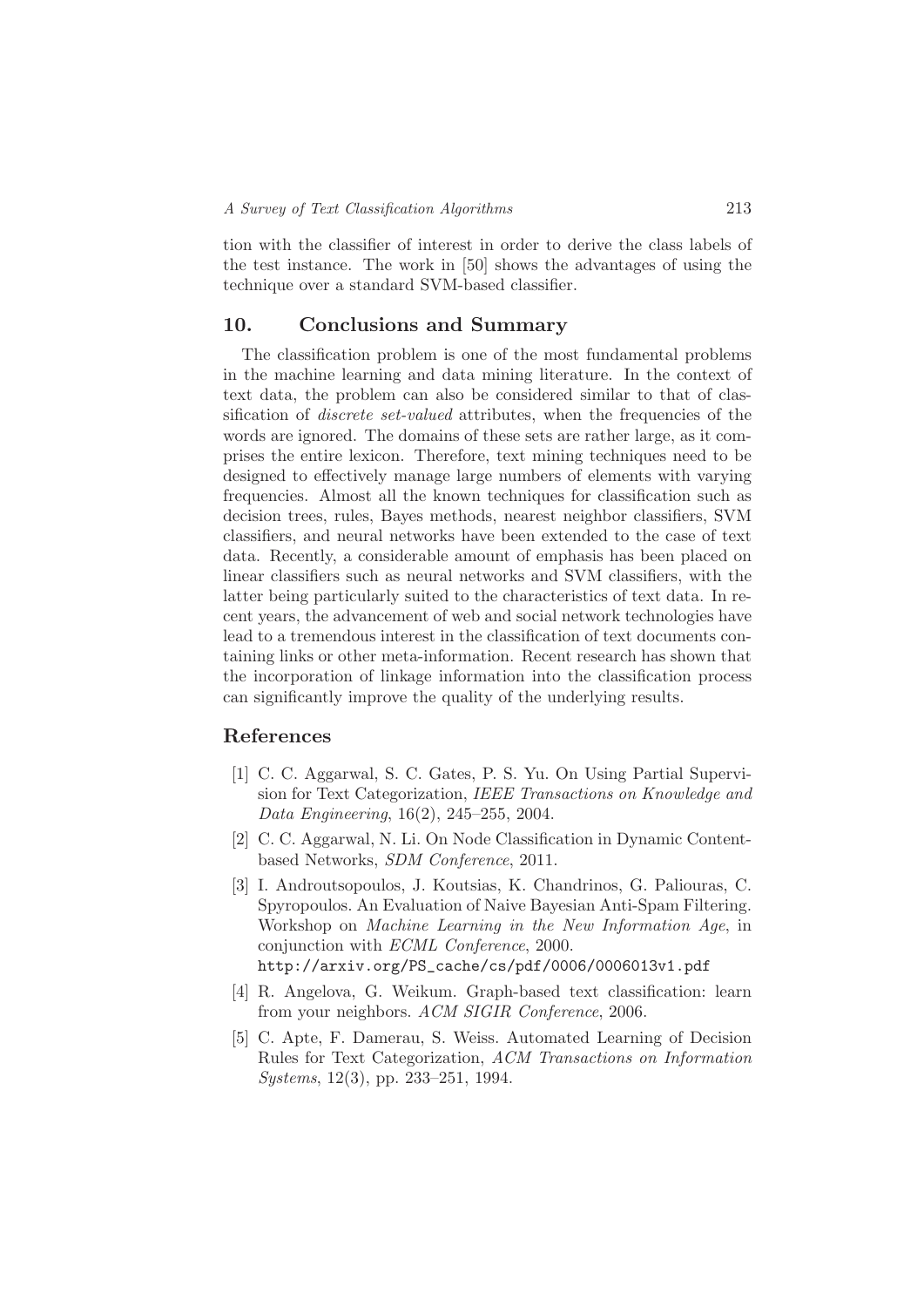- [6] M. Aizerman, E. Braverman, L. Rozonoer. Theoretical foundations of the potential function method in pattern recognition learning, *Automation and Remote Control*, 25: pp. 821–837, 1964.
- [7] L. Baker, A. McCallum. Distributional Clustering of Words for Text Classification, *ACM SIGIR Conference*, 1998.
- [8] R. Bekkerman, R. El-Yaniv, Y. Winter, N. Tishby. On Feature Distributional Clustering for Text Categorization. *ACM SIGIR Conference*, 2001.
- [9] S. Basu, A. Banerjee, R. J. Mooney. Semi-supervised Clustering by Seeding. *ICML Conference*, 2002.
- [10] P. Bennett, S. Dumais, E. Horvitz. Probabilistic Combination of Text Classifiers using Reliability Indicators: Models and Results. *ACM SIGIR Conference*, 2002.
- [11] P. Bennett, N. Nguyen. Refined experts: improving classification in large taxonomies. *ACM SIGIR Conference*, 2009.
- [12] S. Bhagat, G. Cormode, S. Muthukrishnan. Node Classification in Social Networks, Book Chapter in *Social Network Data Analytics, Ed. Charu Aggarwal, Springer*, 2011.
- [13] A. Blum, T. Mitchell. Combining labeled and unlabeled data with co-training. *COLT*, 1998.
- [14] D. Boley, M. Gini, R. Gross, E.-H. Han, K. Hastings, G. Karypis, V. Kumar, B. Mobasher, J. Moore. Partitioning-based clustering for web document categorization. *Decision Support Systems*, Vol. 27, pp. 329–341, 1999.
- [15] L. Brieman, J. Friedman, R. Olshen, C. Stone. *Classification and Regression Trees*, Wadsworth Advanced Books and Software, CA, 1984.
- [16] L. Breiman. Bagging Predictors. *Machine Learning*, 24(2), pp. 123– 140, 1996.
- [17] L. Cai, T. Hofmann. Text categorization by boosting automatically extracted concepts. *ACM SIGIR Conference*, 2003.
- [18] S. Chakrabarti, S. Roy, M. Soundalgekar. Fast and Accurate Text Classification via Multiple Linear Discriminant Projections, *VLDB Journal*, 12(2), pp. 172–185, 2003.
- [19] S. Chakrabarti, B. Dom. R. Agrawal, P. Raghavan. Using taxonomy, discriminants and signatures for navigating in text databases, *VLDB Conference*, 1997.
- [20] S. Chakrabarti, B. Dom, P. Indyk. Enhanced hypertext categorization using hyperlinks. *ACM SIGMOD Conference*, 1998.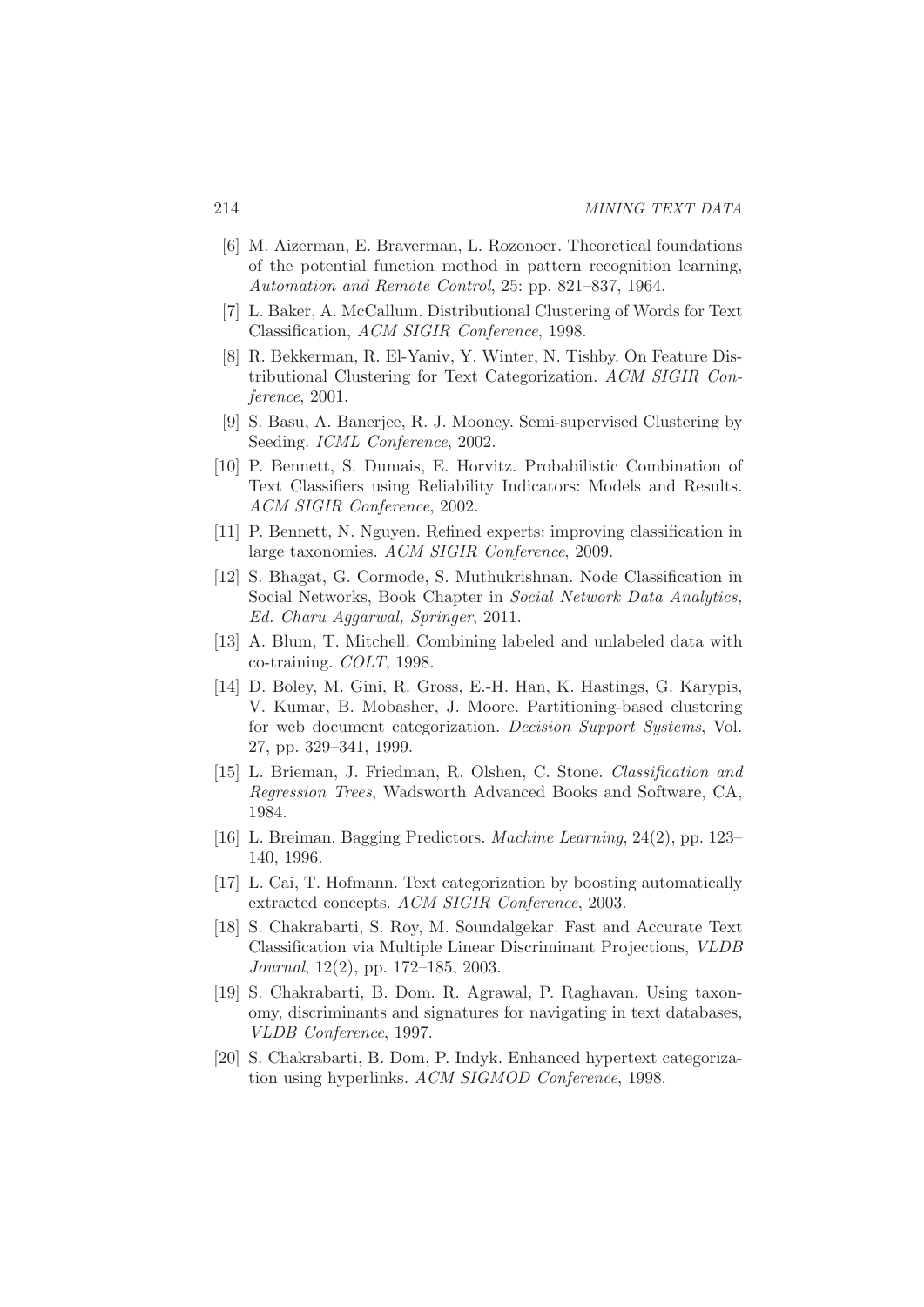- [21] S. Chakraborti, R. Mukras, R. Lothian, N. Wiratunga, S. Watt, D. Harper. Supervised Latent Semantic Indexing using Adaptive Sprinkling, *IJCAI*, 2007.
- [22] D. Chickering, D. Heckerman, C. Meek. A Bayesian approach for learning Bayesian networks with local structure. *Thirteenth Conference on Uncertainty in Artificial Intelligence*, 1997.
- [23] V. R. de Carvalho, W. Cohen. On the collective classification of email "speech acts", *ACM SIGIR Conference*, 2005.
- [24] V. Castelli, T. M. Cover. On the exponential value of labeled samples. *Pattern Recognition Letters*, 16(1), pp. 105–111, 1995.
- [25] W. Cohen, H. Hirsh. Joins that generalize: text classification using Whirl. *ACM KDD Conference*, 1998.
- [26] W. Cohen, Y. Singer. Context-sensitive learning methods for text categorization. *ACM Transactions on Information Systems*, 17(2), pp. 141–173, 1999.
- [27] W. Cohen. Learning rules that classify e-mail. *AAAI Conference*, 1996.
- [28] W. Cohen. Learning with set-valued features. *AAAI Conference*, 1996.
- [29] W. Cooper. Some inconsistencies and misnomers in probabilistic information retrieval. *ACM Transactions on Information Systems*, 13(1), pp. 100–111, 1995.
- [30] C. Cortes, V. Vapnik. Support-vector networks. *Machine Learning*, 20: pp. 273–297, 1995.
- [31] T. M. Cover, J. A. Thomas. *Elements of information theory.* New York: John Wiley and Sons, 1991.
- [32] M. Craven, S. Slattery. Relational learning with statistical predicate invention: Better models for hypertext. *Machine Learning*, 43: pp. 97–119, 2001.
- [33] M. Craven, D. DiPasquo, D. Freitag, A. McCallum, T. Mitchell, K. Nigam, S. Slattery. Learning to Extract Symbolic Knowledge from the Worldwide Web. *AAAI Conference*, 1998.
- [34] I. Dagan, Y. Karov, D. Roth. Mistake-driven Learning in Text Categorization, *Proceedings of EMNLP*, 1997.
- [35] A. Dayanik, D. Lewis, D. Madigan, V. Menkov, A. Genkin. Constructing informative prior distributions from domain knowledge in text classification. *ACM SIGIR Conference*, 2006.
- [36] A. P. Dempster, N.M. Laird, D.B. Rubin. Maximum likelihood from incomplete data via the em algorithm. *Journal of the Royal Statistical Society, Series B*, 39(1): pp. 1–38, 1977.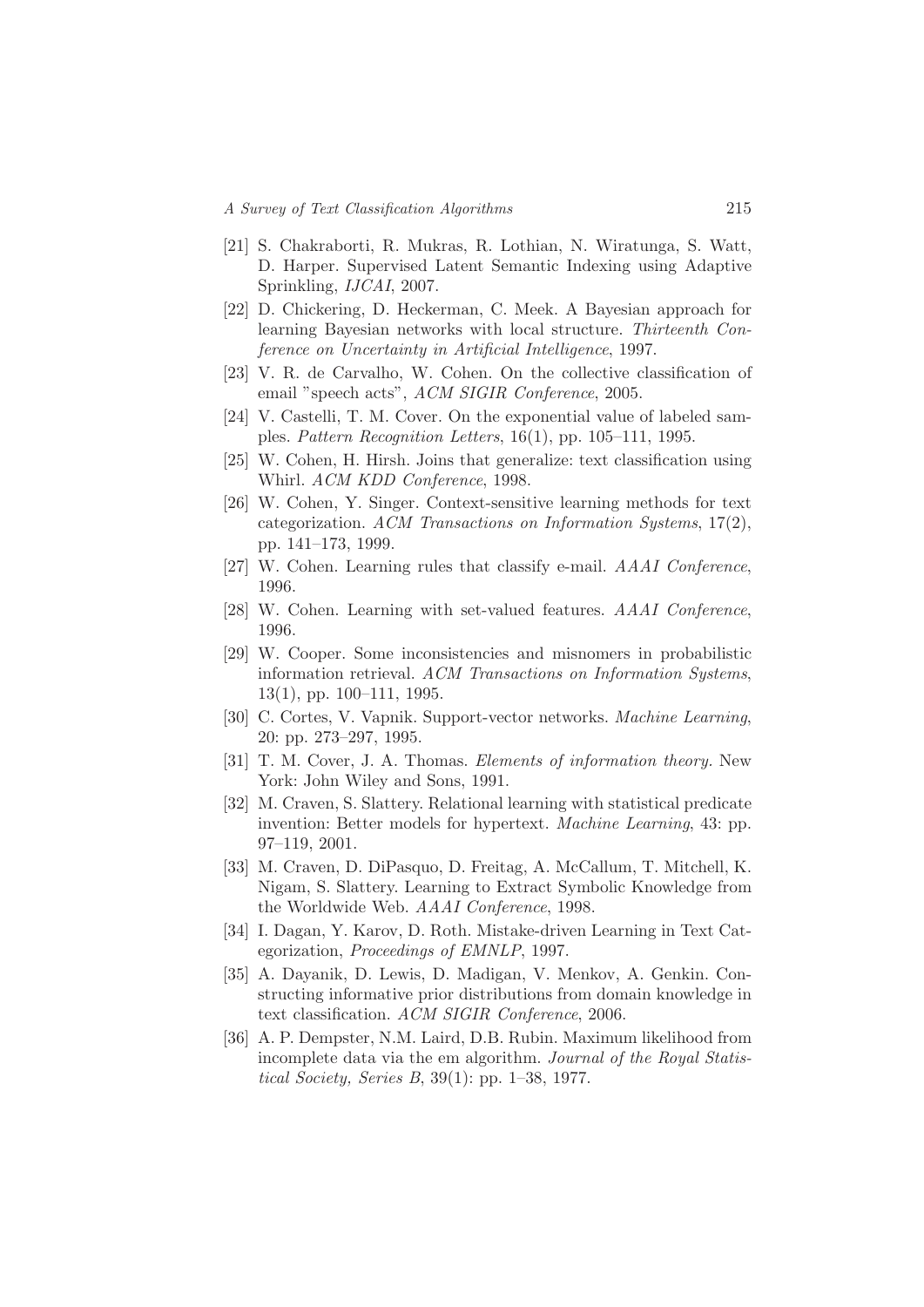- [37] F. Denis, A. Laurent. Text Classification and Co-Training from Positive and Unlabeled Examples, *ICML 2003 Workshop: The Continuum from Labeled to Unlabeled Data.* http://www.grappa. univ-lille3.fr/ftp/reports/icmlws03.pdf.
- [38] S. Deerwester, S. Dumais, T. Landauer, G. Furnas, R. Harshman. Indexing by Latent Semantic Analysis. *JASIS*, 41(6), pp. 391–407, 1990.
- [39] P. Domingos, M. J. Pazzani. On the the optimality of the simple Bayesian classifier under zero-one loss. *Machine Learning*, 29(2–3), pp. 103–130, 1997.
- [40] P. Domingos. MetaCost: A General Method for making Classifiers Cost-Sensitive. *ACM KDD Conference*, 1999.
- [41] H. Drucker, D. Wu, V. Vapnik. Support Vector Machines for Spam Categorization. *IEEE Transactions on Neural Networks*, 10(5), pp. 1048–1054, 1999.
- [42] R. Duda, P. Hart, W. Stork. *Pattern Classification*, Wiley Interscience, 2000.
- [43] S. Dumais, J. Platt, D. Heckerman, M. Sahami. Inductive learning algorithms and representations for text categorization. *CIKM Conference*, 1998.
- [44] S. Dumais, H. Chen. Hierarchical Classification of Web Content. *ACM SIGIR Conference*, 2000.
- [45] C. Elkan. The foundations of cost-sensitive learning, *IJCAI Conference*, 2001.
- [46] R. Fisher. The Use of Multiple Measurements in Taxonomic Problems. *Annals of Eugenics*, 7, pp. 179–188, 1936.
- [47] R. El-Yaniv, O. Souroujon. Iterative Double Clustering for Unsupervised and Semi-supervised Learning. *NIPS Conference*, 2002.
- [48] Y. Freund, R. Schapire. A decision-theoretic generalization of online learning and an application to boosting. In *Proc. Second European Conference on Computational Learning Theory*, pp. 23–37, 1995.
- [49] Y. Freund, R. Schapire, Y. Singer, M. Warmuth. Using and combining predictors that specialize. *Proceedings of the 29th Annual ACM Symposium on Theory of Computing*, pp. 334–343, 1997.
- [50] S. Gao, W. Wu, C.-H. Lee, T.-S. Chua. A maximal figure-of-merit learning approach to text categorization. *SIGIR Conference*, 2003.
- [51] R. Gilad-Bachrach, A. Navot, N. Tishby. Margin based feature selection – theory and algorithms. *ICML Conference*, 2004.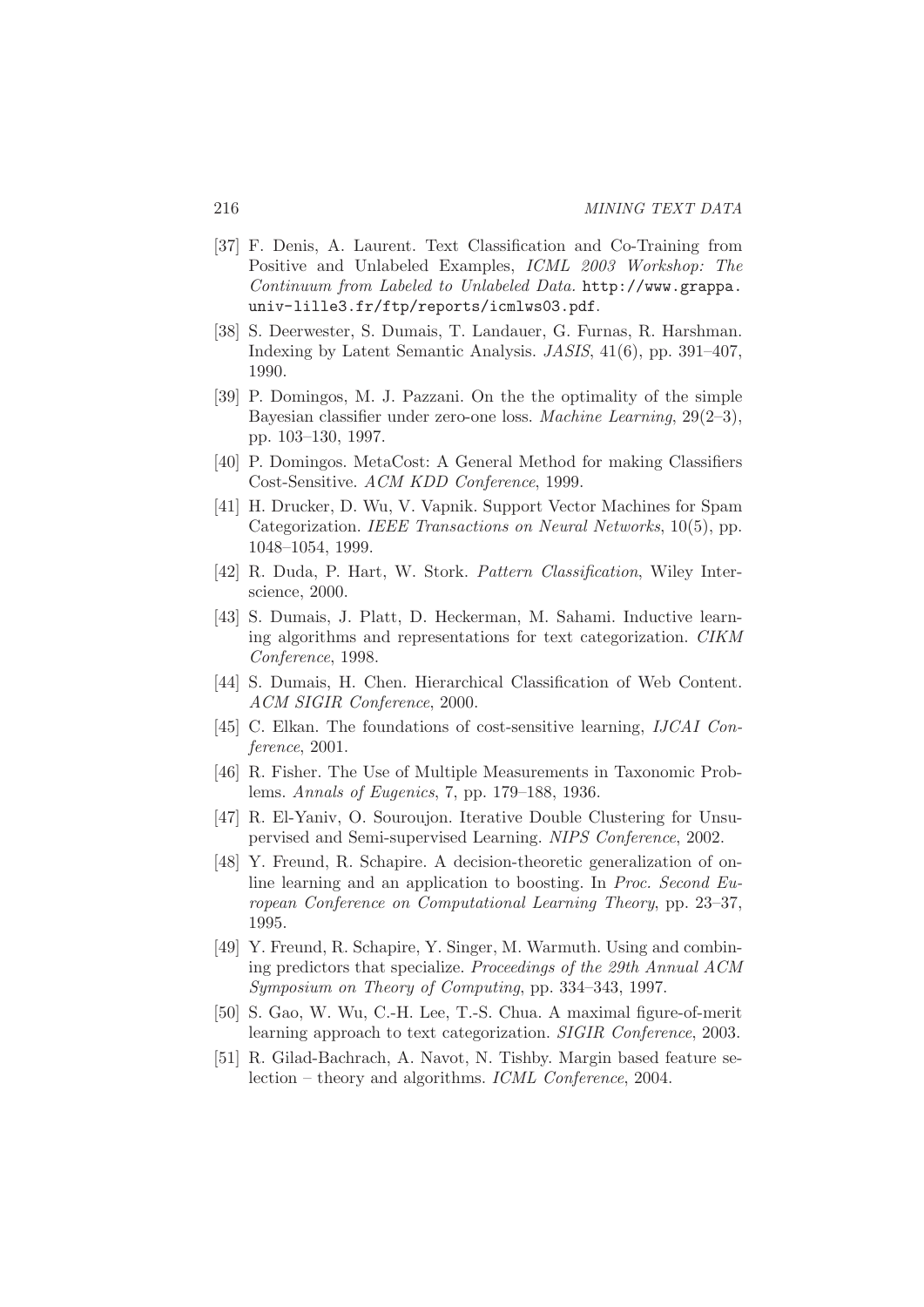- [52] S. Gopal, Y. Yang. Multilabel classification with meta-level features. *ACM SIGIR Conference*, 2010.
- [53] L. Guthrie, E. Walker. Document Classification by Machine: Theory and Practice. *COLING*, 1994.
- [54] E.-H. Han, G. Karypis, V. Kumar. Text Categorization using Weighted-Adjusted k-nearest neighbor classification, *PAKDD Conference*, 2001.
- [55] E.-H. Han, G. Karypis. Centroid-based Document Classification: Analysis and Experimental Results, *PKDD Conference*, 2000.
- [56] D. Hardin, I. Tsamardinos, C. Aliferis. A theoretical characterization of linear SVM-based feature selection. *ICML Conference*, 2004.
- [57] T. Hofmann. Probabilistic latent semantic indexing. *ACM SIGIR Conference*, 1999.
- [58] P. Howland, M. Jeon, H. Park. Structure Preserving Dimension Reduction for Clustered Text Data based on the Generalized Singular Value Decomposition. *SIAM Journal of Matrix Analysis and Applications*, 25(1): pp. 165–179, 2003.
- [59] P. Howland, H. Park. Generalizing discriminant analysis using the generalized singular value decomposition, *IEEE Transactions on Pattern Analysis and Machine Intelligence*, 26(8), pp. 995–1006, 2004.
- [60] D. Hull, J. Pedersen, H. Schutze. Method combination for document filtering. *ACM SIGIR Conference*, 1996.
- [61] R. Iyer, D. Lewis, R. Schapire, Y. Singer, A. Singhal. Boosting for document routing. *CIKM Conference*, 2000.
- [62] M. James. *Classification Algorithms*, Wiley Interscience, 1985.
- [63] D. Jensen, J. Neville, B. Gallagher. Why collective inference improves relational classification. *ACM KDD Conference*, 2004.
- [64] T. Joachims. A Probabilistic Analysis of the Rocchio Algorithm with TFIDF for Text Categorization. *ICML Conference*, 1997.
- [65] T. Joachims. Text categorization with support vector machines: learning with many relevant features. *ECML Conference*, 1998.
- [66] T. Joachims. Transductive inference for text classification using support vector machines. *ICML Conference*, 1999.
- [67] T. Joachims. A Statistical Learning Model of Text Classification for Support Vector Machines. *ACM SIGIR Conference*, 2001.
- [68] D. Johnson, F. Oles, T. Zhang, T. Goetz. A Decision Tree-based Symbolic Rule Induction System for Text Categorization, *IBM Systems Journal*, 41(3), pp. 428–437, 2002.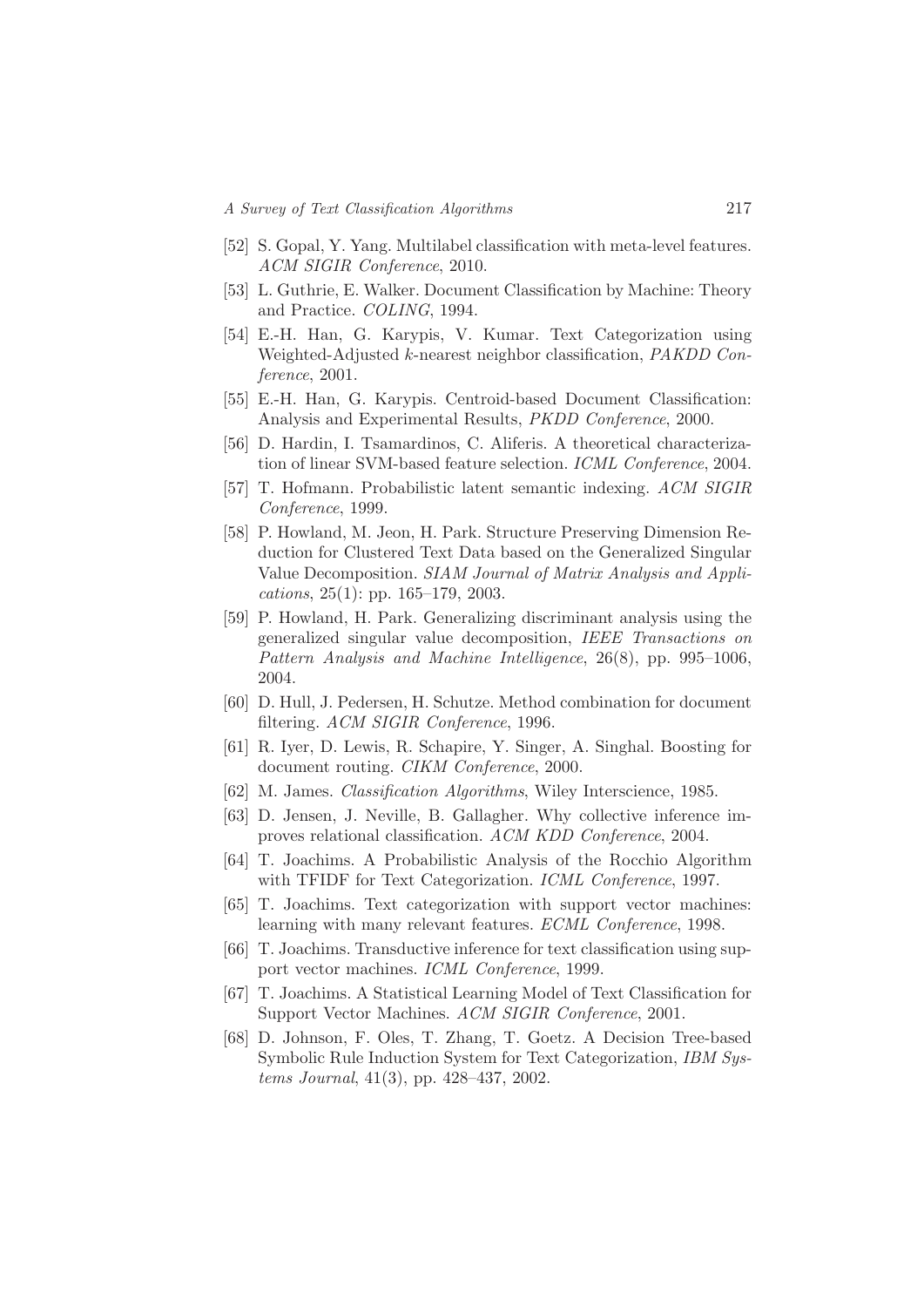- [69] I. T. Jolliffee. Principal Component Analysis. *Springer*, 2002.
- [70] T. Kalt, W. B. Croft. A new probabilistic model of text classification and retrieval. *Technical Report IR-78, University of Massachusetts Center for Intelligent Information Retrieval*, 1996. http://ciir. cs.umass.edu/publications/index.shtml
- [71] G. Karypis, E.-H. Han. Fast Supervised Dimensionality Reduction with Applications to Document Categorization and Retrieval, *ACM CIKM Conference*, 2000.
- [72] T. Kawatani. Topic difference factor extraction between two document sets and its application to text categorization. *ACM SIGIR Conference*, 2002.
- [73] Y.-H. Kim, S.-Y. Hahn, B.-T. Zhang. Text filtering by boosting naive Bayes classifiers. *ACM SIGIR Conference*, 2000.
- [74] D. Koller, M. Sahami. Hierarchically classifying documents with very few words, *ICML Conference*, 2007.
- [75] S. Lam, D. Lee. Feature reduction for neural network based text categorization. *DASFAA Conference*, 1999.
- [76] W. Lam, C. Y. Ho. Using a generalized instance set for automatic text categorization. *ACM SIGIR Conference*, 1998.
- [77] W. Lam, K.-Y. Lai. A meta-learning approach for text categorization. *ACM SIGIR Conference*, 2001.
- [78] K. Lang. Newsweeder: Learning to filter netnews. *ICML Conference*, 1995.
- [79] L. S. Larkey, W. B. Croft. Combining Classifiers in text categorization. *ACM SIGIR Conference*, 1996.
- [80] D. Lewis, J. Catlett. Heterogeneous uncertainty sampling for supervised learning. *ICML Conference*, 1994.
- [81] D. Lewis, M. Ringuette. A comparison of two learning algorithms for text categorization. *SDAIR*, 1994.
- [82] D. Lewis. Naive (Bayes) at forty: The independence assumption in information retrieval. *ECML Conference*, 1998.
- [83] D. Lewis. An Evaluation of Phrasal and Clustered Representations for the Text Categorization Task, *ACM SIGIR Conference*, 1992.
- [84] D. Lewis, W. Gale. A sequential algorithm for training text classifiers, *SIGIR Conference*, 1994.
- [85] D. Lewis, K. Knowles. Threading electronic mail: A preliminary study. *Information Processing and Management*, 33(2), pp. 209– 217, 1997.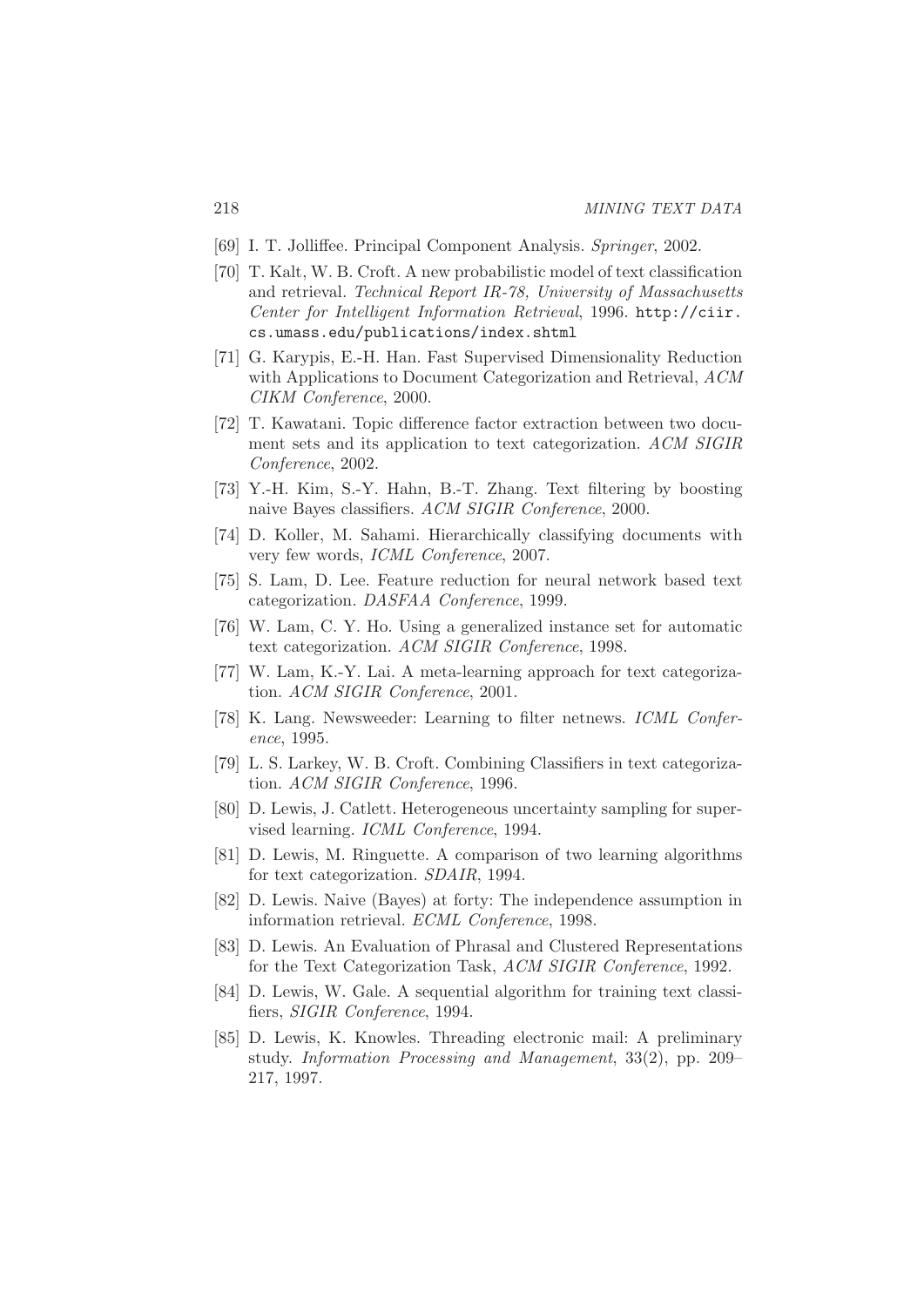- [86] H. Li, K. Yamanishi. Document classification using a finite mixture model. *Annual Meeting of the Association for Computational Linguistics*, 1997.
- [87] Y. Li, A. Jain. Classification of text documents. *The Computer Journal*, 41(8), pp. 537–546, 1998.
- [88] B. Liu, W. Hsu, Y. Ma. Integrating Classification and Association Rule Mining. *ACM KDD Conference*, 1998.
- [89] B. Liu, L. Zhang. A Survey of Opinion Mining and Sentiment Analysis. Book Chapter in *Mining Text Data, Ed. C. Aggarwal, C. Zhai, Springer*, 2011.
- [90] N. Littlestone. Learning quickly when irrelevant attributes abound: A new linear-threshold algorithm. *Machine Learning*, 2: pp. 285– 318, 1988.
- [91] P. Long, R. Servedio. Random Classification Noise defeats all Convex Potential Boosters. *ICML Conference*, 2008.
- [92] S. A. Macskassy, F. Provost. Classification in Networked Data: A Toolkit and a Univariate Case Study, *Journal of Machine Learning Research*, Vol. 8, pp. 935–983, 2007.
- [93] A. McCallum. Bow: A toolkit for statistical language modeling, text retrieval, classification and clustering. http://www.cs.cmu. edu/~mccallum/bow, 1996.
- [94] A. McCallum, K. Nigam. A Comparison of Event Models for Naive Bayes Text Classification. *AAAI Workshop on Learning for Text Categorization*, 1998.
- [95] A. McCallum, R. Rosenfeld, T. Mitchell, A. Ng. Improving text classification by shrinkage in a hierarchy of classes. *ICML Conference*, 1998.
- [96] McCallum, Andrew Kachites. "MALLET: A Machine Learning for Language Toolkit." http://mallet.cs.umass.edu. 2002.
- [97] T. M. Mitchell. *Machine Learning*. WCB/McGraw-Hill, 1997.
- [98] T. M. Mitchell. The role of unlabeled data in supervised learning. *Proceedings of the Sixth International Colloquium on Cognitive Science*, 1999.
- [99] D. Mladenic, J. Brank, M. Grobelnik, N. Milic-Frayling. Feature selection using linear classifier weights: interaction with classification models. *ACM SIGIR Conference*, 2004.
- [100] K. Myers, M. Kearns, S. Singh, M. Walker. A boosting approach to topic spotting on subdialogues. *ICML Conference*, 2000.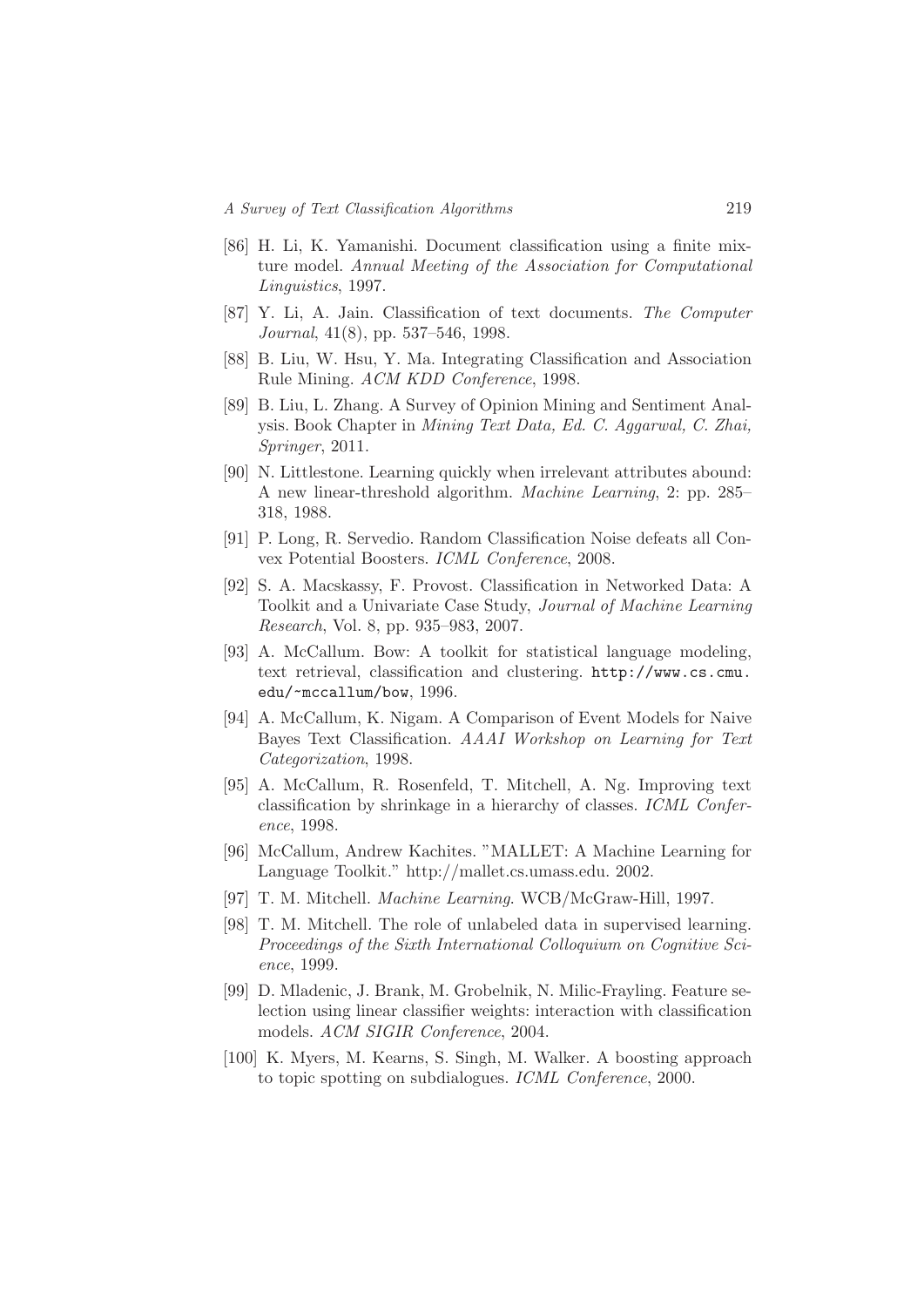- [101] H. T. Ng, W. Goh, K. Low. Feature selection, perceptron learning, and a usability case study for text categorization. *ACM SIGIR Conference*, 1997.
- [102] A. Y. Ng, M. I. Jordan. On discriminative vs. generative classifiers: a comparison of logistic regression and naive Bayes. *NIPS*. pp. 841- 848, 2001.
- [103] K. Nigam, A. McCallum, S. Thrun, T. Mitchell. Learning to classify text from labeled and unlabeled documents. *AAAI Conference*, 1998.
- [104] H.-J. Oh, S.-H. Myaeng, M.-H. Lee. A practical hypertext categorization method using links and incrementally available class information. *ACM SIGIR Conference*, 2000.
- [105] X. Qi, B. Davison. Classifiers without borders: incorporating fielded text from neighboring web pages. *ACM SIGIR Conference*, 2008.
- [106] J. R. Quinlan, Induction of Decision Trees, *Machine Learning*, 1(1), pp 81–106, 1986.
- [107] H. Raghavan, J. Allan. An interactive algorithm for asking and incorporating feature feedback into support vector machines. *ACM SIGIR Conference*, 2007.
- [108] S. E. Robertson, K. Sparck-Jones. Relevance weighting of search terms. *Journal of the American Society for Information Science*, 27: pp. 129–146, 1976.
- [109] J. Rocchio. Relevance feedback information retrieval. *The Smart Retrieval System- Experiments in Automatic Document Processing*, G. Salton, Ed. Prentice Hall, Englewood Cliffs, NJ, pp 313–323, 1971.
- [110] M. Ruiz, P. Srinivasan. Hierarchical neural networks for text categorization. *ACM SIGIR Conference*, 1999.
- [111] F. Sebastiani. Machine Learning in Automated Text Categorization, *ACM Computing Surveys*, 34(1), 2002.
- [112] M. Sahami. Learning limited dependence Bayesian classifiers, *ACM KDD Conference*, 1996.
- [113] M. Sahami, S. Dumais, D. Heckerman, E. Horvitz. A Bayesian approach to filtering junk e-mail. *AAAI Workshop on Learning for Text Categorization. Tech. Rep. WS-98-05, AAAI Press.* http:// robotics.stanford.edu/users/sahami/papers.html
- [114] T. Salles, L. Rocha, G. Pappa, G. Mourao, W. Meira Jr., M. Goncalves. Temporally-aware algorithms for document classification. *ACM SIGIR Conference*, 2010.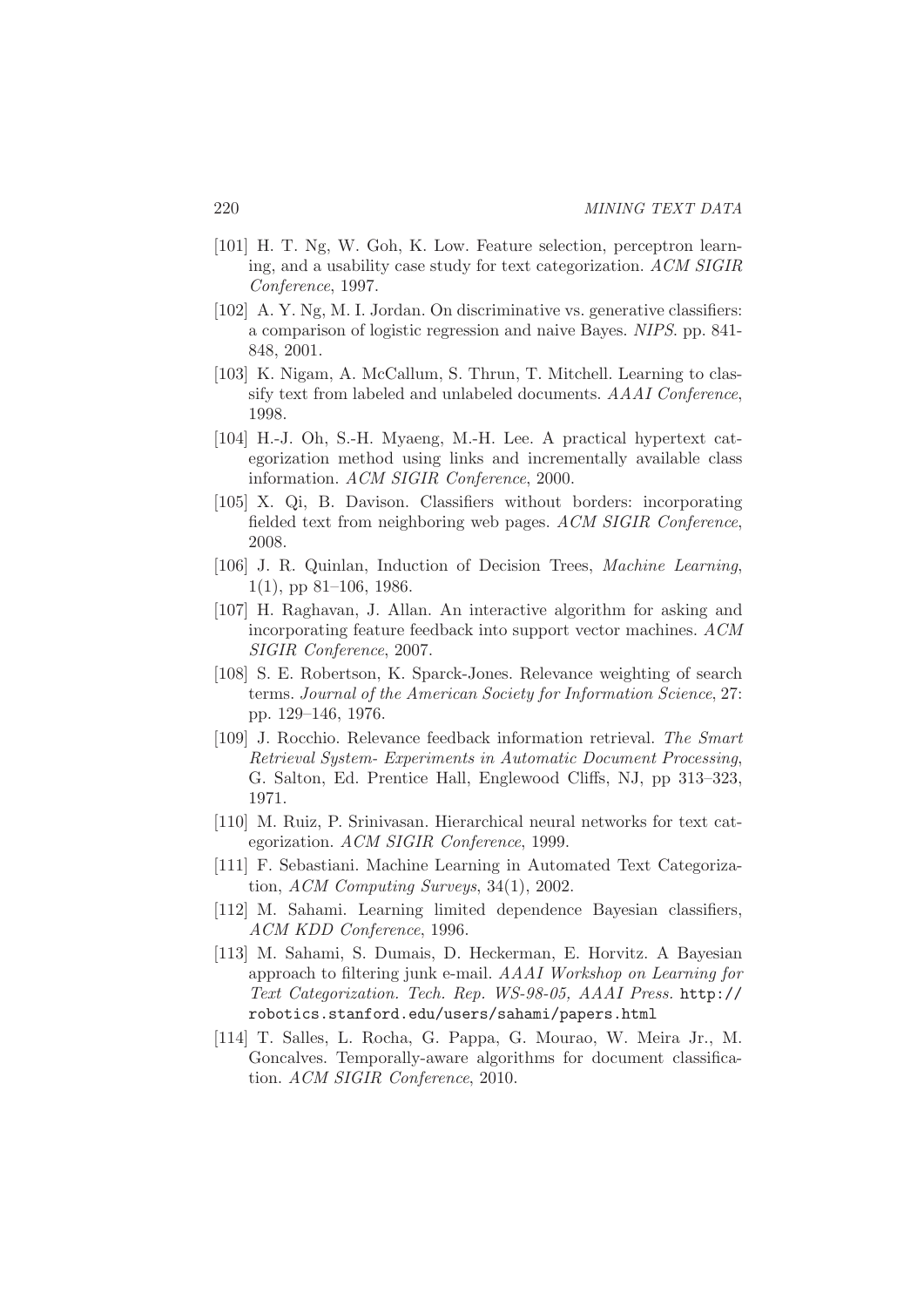- [115] G. Salton. An Introduction to Modern Information Retrieval, *Mc Graw Hill*, 1983.
- [116] R. Schapire, Y. Singer. BOOSTEXTER: A Boosting-based System for Text Categorization, *Machine Learning*, 39(2/3), pp. 135–168, 2000.
- [117] H. Schutze, D. Hull, J. Pedersen. A comparison of classifiers and document representations for the routing problem. *ACM SIGIR Conference*, 1995.
- [118] R. Shapire, Y. Singer, A. Singhal. Boosting and Rocchio applied to text filtering. *ACM SIGIR Conference*, 1998.
- [119] J. Shavlik, T. Eliassi-Rad. Intelligent agents for web-based tasks: An advice-taking approach. *AAAI-98 Workshop on Learning for Text Categorization. Tech. Rep. WS-98-05, AAAI Press*, 1998. http://www.cs.wisc.edu/~shavlik/mlrg/publications.html
- [120] V. Sindhwani, S. S. Keerthi. Large scale semi-supervised linear SVMs. *ACM SIGIR Conference*, 2006.
- [121] N. Slonim, N. Tishby. The power of word clusters for text classification. *European Colloquium on Information Retrieval Research (ECIR)*, 2001.
- [122] N. Slonim, N. Friedman, N. Tishby. Unsupervised document classification using sequential information maximization. *ACM SIGIR Conference*, 2002.
- [123] J.-T. Sun, Z. Chen, H.-J. Zeng, Y. Lu, C.-Y. Shi, W.-Y. Ma. Supervised Latent Semantic Indexing for Document Categorization. *ICDM Conference*, 2004.
- [124] V. Vapnik. Estimations of dependencies based on statistical data, *Springer*, 1982.
- [125] V. Vapnik. *The Nature of Statistical Learning Theory*, Springer, New York, 1995.
- [126] A. Weigand, E. Weiner, J. Pedersen. Exploiting hierarchy in text catagorization. *Information Retrieval*, 1(3), pp. 193–216, 1999.
- [127] S, M. Weiss, C. Apte, F. Damerau, D. Johnson, F. Oles, T. Goetz, T. Hampp. Maximizing text-mining performance. *IEEE Intelligent Systems*, 14(4), pp. 63–69, 1999.
- [128] S. M. Weiss, N. Indurkhya. Optimized Rule Induction, *IEEE Exp.*, 8(6), pp. 61–69, 1993.
- [129] E. Wiener, J. O. Pedersen, A. S. Weigend. A Neural Network Approach to Topic Spotting. *SDAIR*, pp. 317–332, 1995.